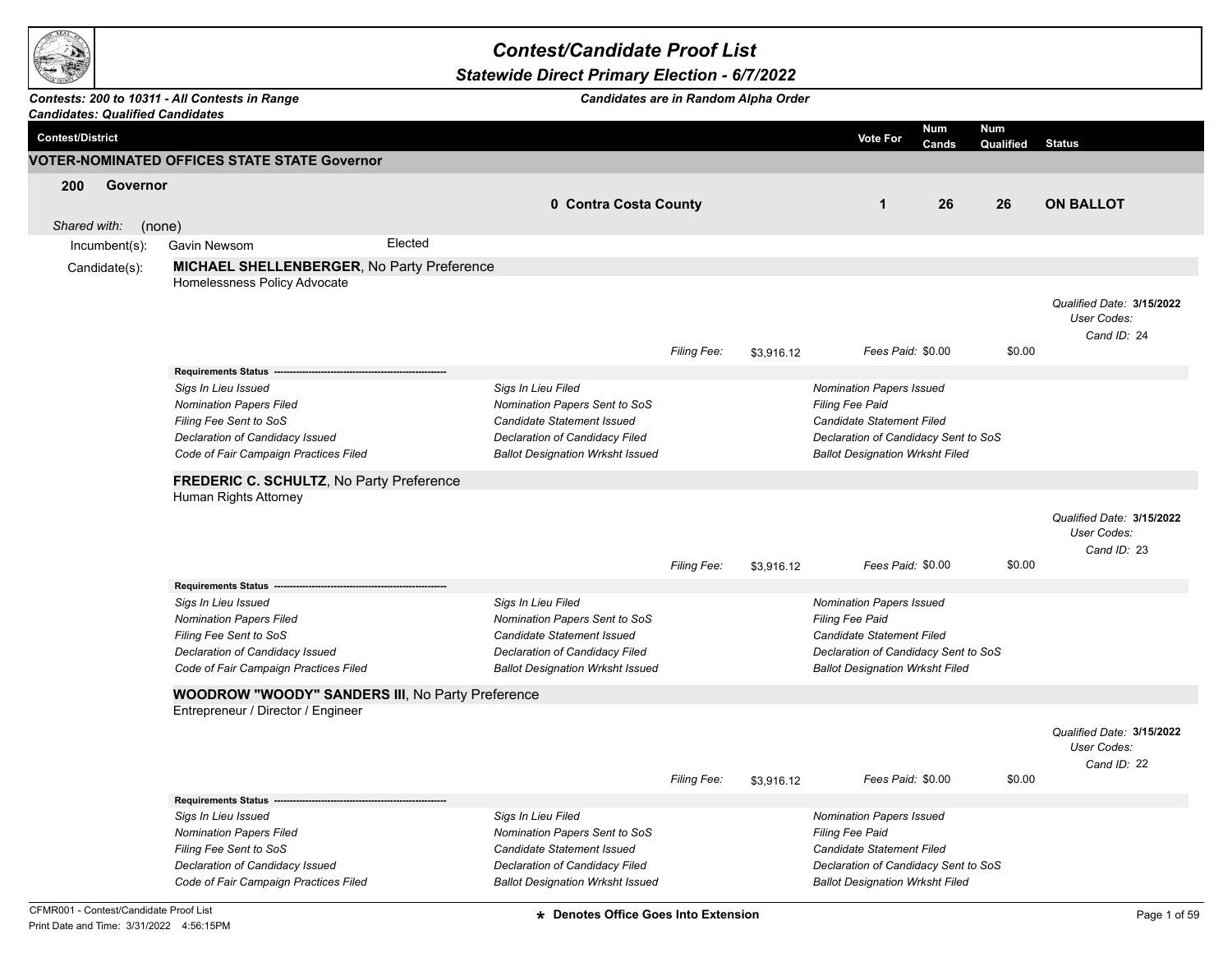| <b>Contest/District</b> |          |                                                                 |                                                     |                    |            | <b>Vote For</b>                                    | Num<br>Cands | <b>Num</b><br>Qualified | <b>Status</b>                            |
|-------------------------|----------|-----------------------------------------------------------------|-----------------------------------------------------|--------------------|------------|----------------------------------------------------|--------------|-------------------------|------------------------------------------|
|                         |          | VOTER-NOMINATED OFFICES STATE STATE Governor                    |                                                     |                    |            |                                                    |              |                         |                                          |
| 200                     | Governor |                                                                 |                                                     |                    |            |                                                    |              |                         |                                          |
|                         |          |                                                                 |                                                     |                    |            | $\mathbf{1}$                                       | 26           | 26                      | <b>ON BALLOT</b>                         |
| Shared with:            | (none)   |                                                                 |                                                     |                    |            |                                                    |              |                         |                                          |
|                         |          | <b>REINETTE SENUM, No Party Preference</b>                      |                                                     |                    |            |                                                    |              |                         |                                          |
|                         |          | No Ballot Designation                                           |                                                     |                    |            |                                                    |              |                         |                                          |
|                         |          |                                                                 |                                                     |                    |            |                                                    |              |                         | Qualified Date: 3/16/2022                |
|                         |          |                                                                 |                                                     |                    |            |                                                    |              |                         | User Codes:                              |
|                         |          |                                                                 |                                                     |                    |            |                                                    |              |                         | Cand ID: 26                              |
|                         |          |                                                                 |                                                     | Filing Fee:        | \$3,916.12 | Fees Paid: \$0.00                                  |              | \$0.00                  |                                          |
|                         |          | <b>Requirements Status</b>                                      |                                                     |                    |            |                                                    |              |                         |                                          |
|                         |          | Sigs In Lieu Issued                                             | Sigs In Lieu Filed                                  |                    |            | <b>Nomination Papers Issued</b>                    |              |                         |                                          |
|                         |          | <b>Nomination Papers Filed</b>                                  | Nomination Papers Sent to SoS                       |                    |            | <b>Filing Fee Paid</b>                             |              |                         |                                          |
|                         |          | Filing Fee Sent to SoS                                          | Candidate Statement Issued                          |                    |            | Candidate Statement Filed                          |              |                         |                                          |
|                         |          | Declaration of Candidacy Issued                                 | Declaration of Candidacy Filed                      |                    |            | Declaration of Candidacy Sent to SoS               |              |                         |                                          |
|                         |          | Code of Fair Campaign Practices Filed                           | <b>Ballot Designation Wrksht Issued</b>             |                    |            | <b>Ballot Designation Wrksht Filed</b>             |              |                         |                                          |
|                         |          | <b>LONNIE SORTOR, Republican</b>                                |                                                     |                    |            |                                                    |              |                         |                                          |
|                         |          | <b>Business Owner</b>                                           |                                                     |                    |            |                                                    |              |                         |                                          |
|                         |          |                                                                 |                                                     |                    |            |                                                    |              |                         | Qualified Date: 3/15/2022                |
|                         |          |                                                                 |                                                     |                    |            |                                                    |              |                         | User Codes:                              |
|                         |          |                                                                 |                                                     |                    |            |                                                    |              |                         | Cand ID: 15                              |
|                         |          |                                                                 |                                                     | <b>Filing Fee:</b> | \$3,916.12 | Fees Paid: \$0.00                                  |              | \$0.00                  |                                          |
|                         |          | <b>Requirements Status</b>                                      |                                                     |                    |            |                                                    |              |                         |                                          |
|                         |          | Sigs In Lieu Issued                                             | Sigs In Lieu Filed                                  |                    |            | Nomination Papers Issued                           |              |                         |                                          |
|                         |          | <b>Nomination Papers Filed</b>                                  | Nomination Papers Sent to SoS                       |                    |            | <b>Filing Fee Paid</b>                             |              |                         |                                          |
|                         |          | Filing Fee Sent to SoS                                          | Candidate Statement Issued                          |                    |            | Candidate Statement Filed                          |              |                         |                                          |
|                         |          | Declaration of Candidacy Issued                                 | Declaration of Candidacy Filed                      |                    |            | Declaration of Candidacy Sent to SoS               |              |                         |                                          |
|                         |          | Code of Fair Campaign Practices Filed                           | <b>Ballot Designation Wrksht Issued</b>             |                    |            | <b>Ballot Designation Wrksht Filed</b>             |              |                         |                                          |
|                         |          | ARMANDO "MANDO" PEREZ-SERRATO, Democratic                       |                                                     |                    |            |                                                    |              |                         |                                          |
|                         |          | No Ballot Designation                                           |                                                     |                    |            |                                                    |              |                         |                                          |
|                         |          |                                                                 |                                                     |                    |            |                                                    |              |                         | Qualified Date: 3/15/2022                |
|                         |          |                                                                 |                                                     |                    |            |                                                    |              |                         | User Codes:                              |
|                         |          |                                                                 |                                                     |                    |            |                                                    |              |                         | Cand ID: 4                               |
|                         |          |                                                                 |                                                     | Filing Fee:        | \$3,916.12 | Fees Paid: \$0.00                                  |              | \$0.00                  |                                          |
|                         |          | <b>Requirements Status</b>                                      |                                                     |                    |            |                                                    |              |                         |                                          |
|                         |          | Sigs In Lieu Issued<br><b>Nomination Papers Filed</b>           | Sigs In Lieu Filed<br>Nomination Papers Sent to SoS |                    |            | <b>Nomination Papers Issued</b><br>Filing Fee Paid |              |                         |                                          |
|                         |          | Filing Fee Sent to SoS                                          | Candidate Statement Issued                          |                    |            | Candidate Statement Filed                          |              |                         |                                          |
|                         |          | Declaration of Candidacy Issued                                 | Declaration of Candidacy Filed                      |                    |            | Declaration of Candidacy Sent to SoS               |              |                         |                                          |
|                         |          | Code of Fair Campaign Practices Filed                           | <b>Ballot Designation Wrksht Issued</b>             |                    |            | <b>Ballot Designation Wrksht Filed</b>             |              |                         |                                          |
|                         |          |                                                                 |                                                     |                    |            |                                                    |              |                         |                                          |
|                         |          | JAMES G. HANINK, No Party Preference<br><b>Retired Educator</b> |                                                     |                    |            |                                                    |              |                         |                                          |
|                         |          |                                                                 |                                                     |                    |            |                                                    |              |                         |                                          |
|                         |          |                                                                 |                                                     |                    |            |                                                    |              |                         | Qualified Date: 3/15/2022<br>User Codes: |
|                         |          |                                                                 |                                                     |                    |            |                                                    |              |                         | Cand ID: 21                              |
|                         |          |                                                                 |                                                     | Filing Fee:        | \$3,916.12 | Fees Paid: \$0.00                                  |              | \$0.00                  |                                          |
|                         |          |                                                                 |                                                     |                    |            |                                                    |              |                         |                                          |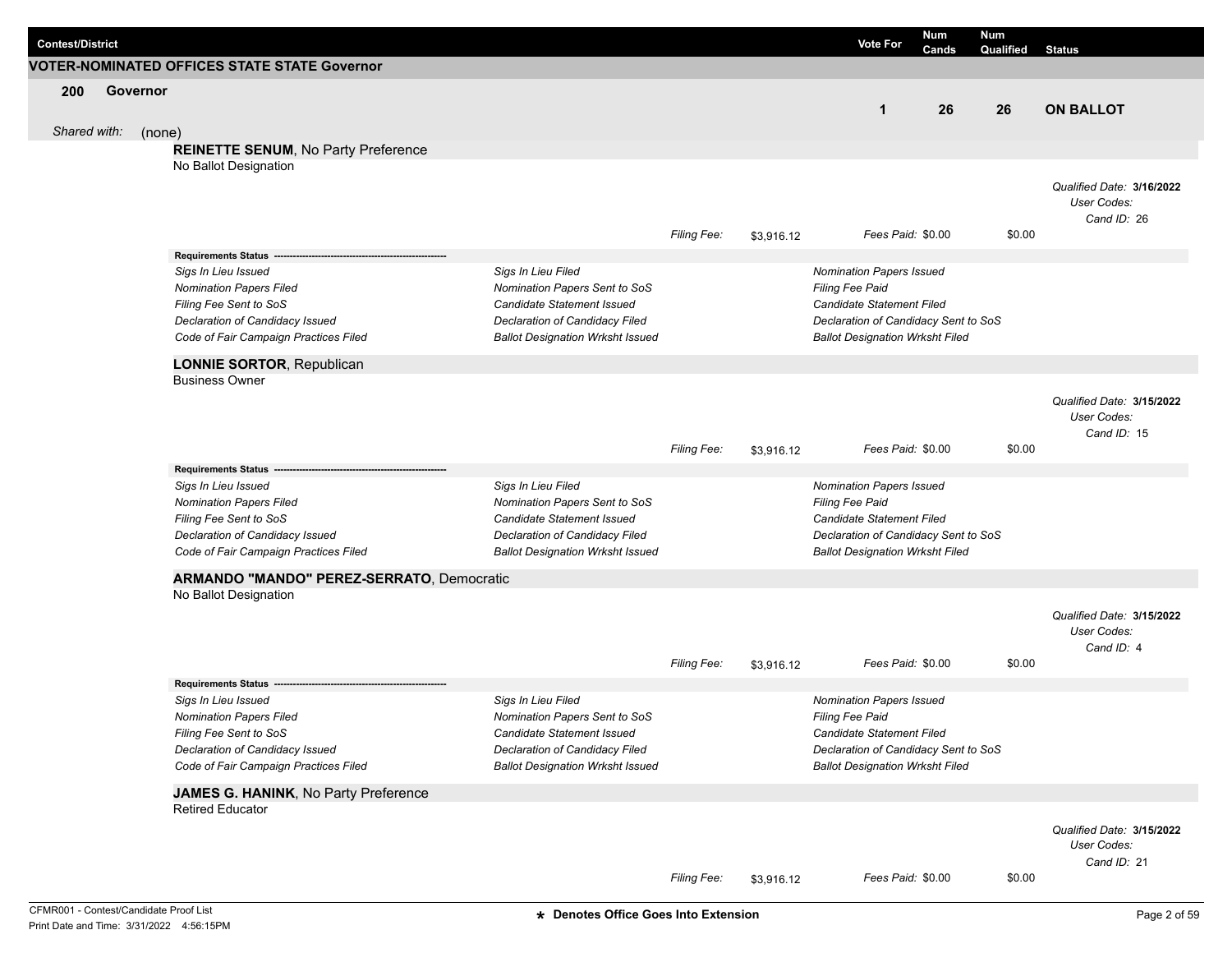| <b>Contest/District</b> |          |                                                                          |                                                                           |                    |            | <b>Vote For</b>                                                                | Num<br>Cands | Num<br>Qualified | <b>Status</b>             |
|-------------------------|----------|--------------------------------------------------------------------------|---------------------------------------------------------------------------|--------------------|------------|--------------------------------------------------------------------------------|--------------|------------------|---------------------------|
|                         |          | <b>VOTER-NOMINATED OFFICES STATE STATE Governor</b>                      |                                                                           |                    |            |                                                                                |              |                  |                           |
| 200                     | Governor |                                                                          |                                                                           |                    |            |                                                                                |              |                  |                           |
|                         |          |                                                                          |                                                                           |                    |            | $\mathbf 1$                                                                    | 26           | 26               | <b>ON BALLOT</b>          |
| Shared with:            | (none)   |                                                                          |                                                                           |                    |            |                                                                                |              |                  |                           |
|                         |          | <b>Requirements Status</b>                                               |                                                                           |                    |            |                                                                                |              |                  |                           |
|                         |          | Sigs In Lieu Issued                                                      | Sigs In Lieu Filed                                                        |                    |            | <b>Nomination Papers Issued</b>                                                |              |                  |                           |
|                         |          | <b>Nomination Papers Filed</b>                                           | Nomination Papers Sent to SoS                                             |                    |            | Filing Fee Paid                                                                |              |                  |                           |
|                         |          | Filing Fee Sent to SoS                                                   | Candidate Statement Issued                                                |                    |            | Candidate Statement Filed                                                      |              |                  |                           |
|                         |          | Declaration of Candidacy Issued                                          | Declaration of Candidacy Filed                                            |                    |            | Declaration of Candidacy Sent to SoS                                           |              |                  |                           |
|                         |          | Code of Fair Campaign Practices Filed                                    | <b>Ballot Designation Wrksht Issued</b>                                   |                    |            | <b>Ballot Designation Wrksht Filed</b>                                         |              |                  |                           |
|                         |          | <b>SHAWN COLLINS, Republican</b>                                         |                                                                           |                    |            |                                                                                |              |                  |                           |
|                         |          | Military Officer / Attorney                                              |                                                                           |                    |            |                                                                                |              |                  |                           |
|                         |          |                                                                          |                                                                           |                    |            |                                                                                |              |                  | Qualified Date: 3/15/2022 |
|                         |          |                                                                          |                                                                           |                    |            |                                                                                |              |                  | User Codes:               |
|                         |          |                                                                          |                                                                           |                    |            |                                                                                |              |                  | Cand ID: 7                |
|                         |          |                                                                          |                                                                           | Filing Fee:        | \$3,916.12 | Fees Paid: \$0.00                                                              |              | \$0.00           |                           |
|                         |          | Requirements Status --                                                   |                                                                           |                    |            |                                                                                |              |                  |                           |
|                         |          | Sigs In Lieu Issued<br><b>Nomination Papers Filed</b>                    | Sigs In Lieu Filed<br>Nomination Papers Sent to SoS                       |                    |            | <b>Nomination Papers Issued</b><br><b>Filing Fee Paid</b>                      |              |                  |                           |
|                         |          | Filing Fee Sent to SoS                                                   | Candidate Statement Issued                                                |                    |            | <b>Candidate Statement Filed</b>                                               |              |                  |                           |
|                         |          | Declaration of Candidacy Issued                                          | Declaration of Candidacy Filed                                            |                    |            | Declaration of Candidacy Sent to SoS                                           |              |                  |                           |
|                         |          | Code of Fair Campaign Practices Filed                                    | <b>Ballot Designation Wrksht Issued</b>                                   |                    |            | <b>Ballot Designation Wrksht Filed</b>                                         |              |                  |                           |
|                         |          | <b>HEATHER COLLINS, Green</b>                                            |                                                                           |                    |            |                                                                                |              |                  |                           |
|                         |          | <b>Small Business Owner</b>                                              |                                                                           |                    |            |                                                                                |              |                  |                           |
|                         |          |                                                                          |                                                                           |                    |            |                                                                                |              |                  | Qualified Date: 3/15/2022 |
|                         |          |                                                                          |                                                                           |                    |            |                                                                                |              |                  | User Codes:               |
|                         |          |                                                                          |                                                                           |                    |            |                                                                                |              |                  | Cand ID: 19               |
|                         |          |                                                                          |                                                                           | <b>Filing Fee:</b> | \$3,916.12 | Fees Paid: \$0.00                                                              |              | \$0.00           |                           |
|                         |          | <b>Requirements Status</b>                                               |                                                                           |                    |            |                                                                                |              |                  |                           |
|                         |          | Sigs In Lieu Issued                                                      | Sigs In Lieu Filed                                                        |                    |            | <b>Nomination Papers Issued</b>                                                |              |                  |                           |
|                         |          | <b>Nomination Papers Filed</b>                                           | Nomination Papers Sent to SoS                                             |                    |            | <b>Filing Fee Paid</b>                                                         |              |                  |                           |
|                         |          | Filing Fee Sent to SoS                                                   | Candidate Statement Issued                                                |                    |            | Candidate Statement Filed                                                      |              |                  |                           |
|                         |          | Declaration of Candidacy Issued<br>Code of Fair Campaign Practices Filed | Declaration of Candidacy Filed<br><b>Ballot Designation Wrksht Issued</b> |                    |            | Declaration of Candidacy Sent to SoS<br><b>Ballot Designation Wrksht Filed</b> |              |                  |                           |
|                         |          |                                                                          |                                                                           |                    |            |                                                                                |              |                  |                           |
|                         |          | <b>ANTHONY "TONY" FANARA, Democratic</b>                                 |                                                                           |                    |            |                                                                                |              |                  |                           |
|                         |          | Owner Of Restaurant                                                      |                                                                           |                    |            |                                                                                |              |                  |                           |
|                         |          |                                                                          |                                                                           |                    |            |                                                                                |              |                  | Qualified Date: 3/15/2022 |
|                         |          |                                                                          |                                                                           |                    |            |                                                                                |              |                  | User Codes:               |
|                         |          |                                                                          |                                                                           | Filing Fee:        | \$3,916.12 | Fees Paid: \$0.00                                                              |              | \$0.00           | Cand ID: 2                |
|                         |          | <b>Requirements Status -</b>                                             |                                                                           |                    |            |                                                                                |              |                  |                           |
|                         |          | Sigs In Lieu Issued                                                      | Sigs In Lieu Filed                                                        |                    |            | <b>Nomination Papers Issued</b>                                                |              |                  |                           |
|                         |          | <b>Nomination Papers Filed</b>                                           | Nomination Papers Sent to SoS                                             |                    |            | Filing Fee Paid                                                                |              |                  |                           |
|                         |          | Filing Fee Sent to SoS                                                   | <b>Candidate Statement Issued</b>                                         |                    |            | Candidate Statement Filed                                                      |              |                  |                           |
|                         |          | Declaration of Candidacy Issued                                          | Declaration of Candidacy Filed                                            |                    |            | Declaration of Candidacy Sent to SoS                                           |              |                  |                           |
|                         |          | Code of Fair Campaign Practices Filed                                    | <b>Ballot Designation Wrksht Issued</b>                                   |                    |            | <b>Ballot Designation Wrksht Filed</b>                                         |              |                  |                           |
|                         |          |                                                                          |                                                                           |                    |            |                                                                                |              |                  |                           |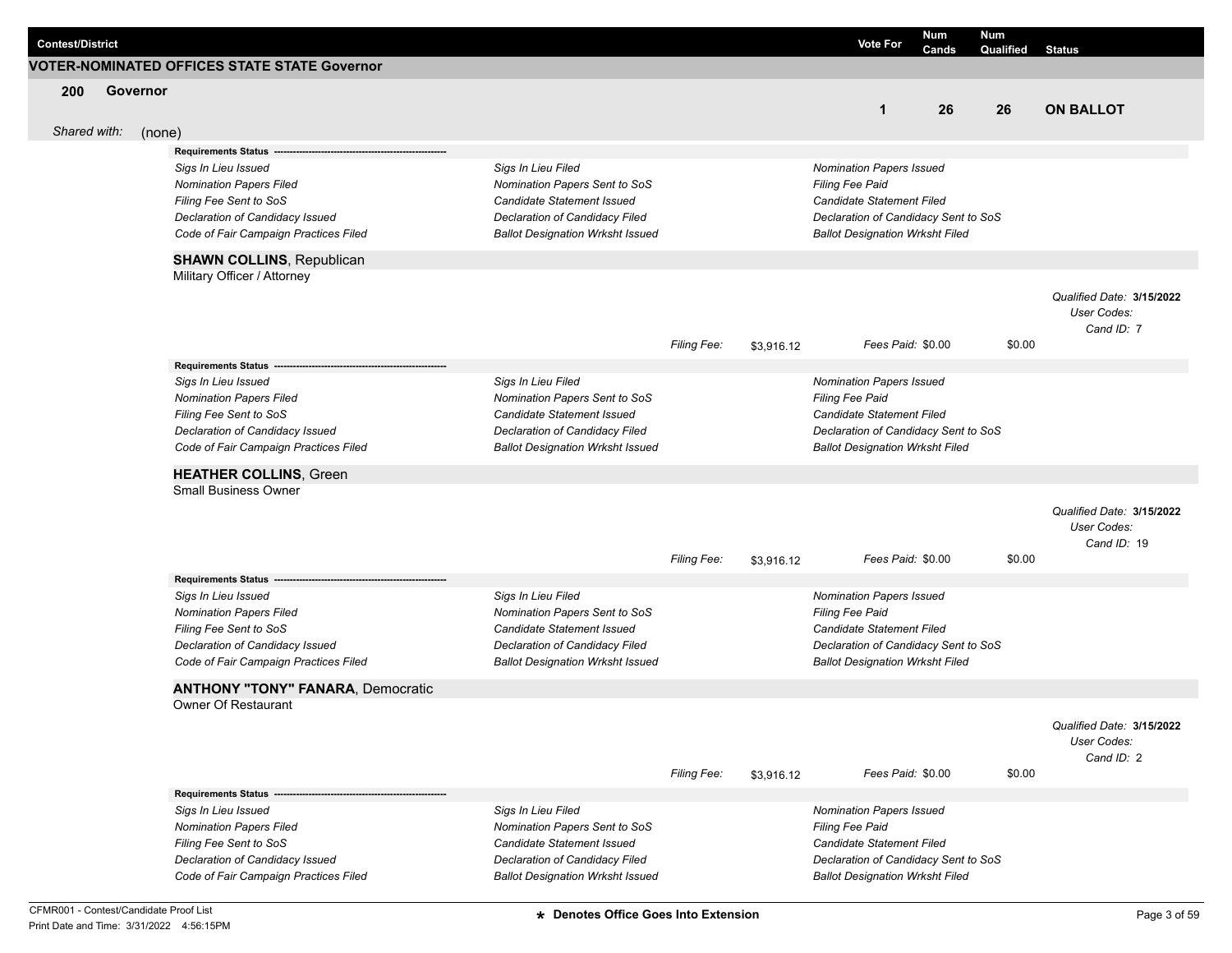|                         |          |                                                          |                                                                |             |                                                              |                    |            |                                                                   | Num               | Num       |                                          |
|-------------------------|----------|----------------------------------------------------------|----------------------------------------------------------------|-------------|--------------------------------------------------------------|--------------------|------------|-------------------------------------------------------------------|-------------------|-----------|------------------------------------------|
| <b>Contest/District</b> |          |                                                          |                                                                |             |                                                              |                    |            | <b>Vote For</b>                                                   | Cands             | Qualified | <b>Status</b>                            |
|                         |          |                                                          | <b>VOTER-NOMINATED OFFICES STATE STATE Governor</b>            |             |                                                              |                    |            |                                                                   |                   |           |                                          |
| 200                     | Governor |                                                          |                                                                |             |                                                              |                    |            |                                                                   |                   |           |                                          |
|                         |          |                                                          |                                                                |             |                                                              |                    |            | $\mathbf{1}$                                                      | 26                | 26        | <b>ON BALLOT</b>                         |
| Shared with:            | (none)   |                                                          |                                                                |             |                                                              |                    |            |                                                                   |                   |           |                                          |
|                         |          |                                                          | <b>SERGE FIANKAN, No Party Preference</b>                      |             |                                                              |                    |            |                                                                   |                   |           |                                          |
|                         |          | <b>Small Business Owner</b>                              |                                                                |             |                                                              |                    |            |                                                                   |                   |           |                                          |
|                         |          |                                                          |                                                                |             |                                                              |                    |            |                                                                   |                   |           | Qualified Date: 3/15/2022                |
|                         |          |                                                          |                                                                |             |                                                              |                    |            |                                                                   |                   |           | User Codes:                              |
|                         |          |                                                          |                                                                |             |                                                              |                    |            |                                                                   |                   |           | Cand ID: 1                               |
|                         |          |                                                          |                                                                |             |                                                              | <b>Filing Fee:</b> | \$3,916.12 |                                                                   | Fees Paid: \$0.00 | \$0.00    |                                          |
|                         |          | Requirements Status -                                    |                                                                |             |                                                              |                    |            |                                                                   |                   |           |                                          |
|                         |          | Sigs In Lieu Issued                                      |                                                                |             | Sigs In Lieu Filed                                           |                    |            | <b>Nomination Papers Issued</b>                                   |                   |           |                                          |
|                         |          | <b>Nomination Papers Filed</b>                           |                                                                | 03/09/2022  | Nomination Papers Sent to SoS                                |                    |            | <b>Filing Fee Paid</b>                                            |                   |           |                                          |
|                         |          | Filing Fee Sent to SoS                                   | Declaration of Candidacy Issued                                |             | Candidate Statement Issued<br>Declaration of Candidacy Filed |                    |            | Candidate Statement Filed<br>Declaration of Candidacy Sent to SoS |                   |           |                                          |
|                         |          |                                                          | Code of Fair Campaign Practices Filed                          |             | <b>Ballot Designation Wrksht Issued</b>                      |                    |            | <b>Ballot Designation Wrksht Filed</b>                            |                   |           |                                          |
|                         |          |                                                          |                                                                |             |                                                              |                    |            |                                                                   |                   |           |                                          |
|                         |          | Filing History ---                                       |                                                                |             |                                                              |                    |            |                                                                   |                   |           |                                          |
|                         |          | <b>Filing Type</b>                                       | Date                                                           | Description | <b>Payment Method</b>                                        |                    |            |                                                                   |                   |           |                                          |
|                         |          | <b>NOM</b>                                               | 3/10/2022                                                      | S Fiankan 1 | (none recorded)                                              |                    |            |                                                                   |                   |           |                                          |
|                         |          |                                                          | LUIS JAVIER RODRIGUEZ, Green                                   |             |                                                              |                    |            |                                                                   |                   |           |                                          |
|                         |          | Writer / Poet                                            |                                                                |             |                                                              |                    |            |                                                                   |                   |           |                                          |
|                         |          |                                                          |                                                                |             |                                                              |                    |            |                                                                   |                   |           | Qualified Date: 3/15/2022                |
|                         |          |                                                          |                                                                |             |                                                              |                    |            |                                                                   |                   |           | User Codes:                              |
|                         |          |                                                          |                                                                |             |                                                              |                    |            |                                                                   |                   |           | Cand ID: 20                              |
|                         |          |                                                          |                                                                |             |                                                              | <b>Filing Fee:</b> | \$3,916.12 |                                                                   | Fees Paid: \$0.00 | \$0.00    |                                          |
|                         |          | <b>Requirements Status</b>                               |                                                                |             |                                                              |                    |            |                                                                   |                   |           |                                          |
|                         |          | Sigs In Lieu Issued                                      |                                                                |             | Sigs In Lieu Filed                                           |                    |            | Nomination Papers Issued                                          |                   |           |                                          |
|                         |          | <b>Nomination Papers Filed</b><br>Filing Fee Sent to SoS |                                                                |             | Nomination Papers Sent to SoS<br>Candidate Statement Issued  |                    |            | <b>Filing Fee Paid</b><br>Candidate Statement Filed               |                   |           |                                          |
|                         |          |                                                          | Declaration of Candidacy Issued                                |             | Declaration of Candidacy Filed                               |                    |            | Declaration of Candidacy Sent to SoS                              |                   |           |                                          |
|                         |          |                                                          | Code of Fair Campaign Practices Filed                          |             | <b>Ballot Designation Wrksht Issued</b>                      |                    |            | <b>Ballot Designation Wrksht Filed</b>                            |                   |           |                                          |
|                         |          |                                                          |                                                                |             |                                                              |                    |            |                                                                   |                   |           |                                          |
|                         |          |                                                          | LEO S. ZACKY, Republican<br>Businessman / Farmer / Broadcaster |             |                                                              |                    |            |                                                                   |                   |           |                                          |
|                         |          |                                                          |                                                                |             |                                                              |                    |            |                                                                   |                   |           |                                          |
|                         |          |                                                          |                                                                |             |                                                              |                    |            |                                                                   |                   |           | Qualified Date: 3/15/2022<br>User Codes: |
|                         |          |                                                          |                                                                |             |                                                              |                    |            |                                                                   |                   |           | Cand ID: 18                              |
|                         |          |                                                          |                                                                |             |                                                              | Filing Fee:        | \$3,916.12 |                                                                   | Fees Paid: \$0.00 | \$0.00    |                                          |
|                         |          | Requirements Status ---                                  |                                                                |             |                                                              |                    |            |                                                                   |                   |           |                                          |
|                         |          | Sigs In Lieu Issued                                      |                                                                |             | Sigs In Lieu Filed                                           |                    |            | Nomination Papers Issued                                          |                   |           |                                          |
|                         |          | <b>Nomination Papers Filed</b>                           |                                                                |             | Nomination Papers Sent to SoS                                |                    |            | Filing Fee Paid                                                   |                   |           |                                          |
|                         |          | Filing Fee Sent to SoS                                   |                                                                |             | Candidate Statement Issued                                   |                    |            | Candidate Statement Filed                                         |                   |           |                                          |
|                         |          |                                                          | Declaration of Candidacy Issued                                |             | Declaration of Candidacy Filed                               |                    |            | Declaration of Candidacy Sent to SoS                              |                   |           |                                          |
|                         |          |                                                          | Code of Fair Campaign Practices Filed                          |             | <b>Ballot Designation Wrksht Issued</b>                      |                    |            | <b>Ballot Designation Wrksht Filed</b>                            |                   |           |                                          |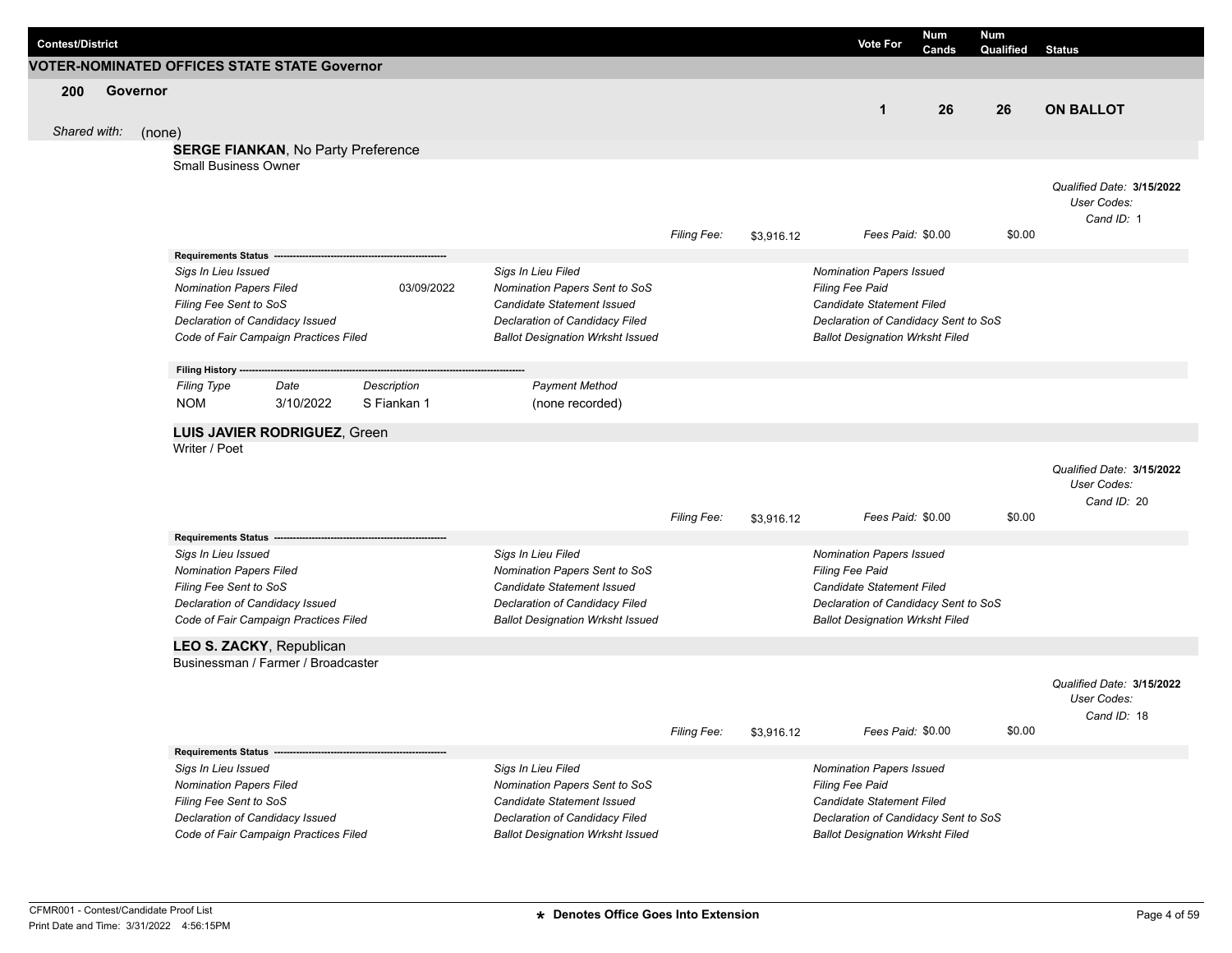| <b>VOTER-NOMINATED OFFICES STATE STATE Governor</b><br>200<br>Governor<br>26<br><b>ON BALLOT</b><br>$\mathbf{1}$<br>26<br>Shared with:<br>(none)<br><b>BRADLEY ZINK, No Party Preference</b><br><b>Children's Book Author</b><br>User Codes:<br>Cand ID: 25<br>Fees Paid: \$0.00<br>\$0.00<br>Filing Fee:<br>\$3,916.12<br><b>Requirements Status</b><br>Sigs In Lieu Filed<br>Sigs In Lieu Issued<br>Nomination Papers Issued<br>Nomination Papers Sent to SoS<br><b>Nomination Papers Filed</b><br><b>Filing Fee Paid</b><br>Filing Fee Sent to SoS<br>Candidate Statement Issued<br>Candidate Statement Filed<br>Declaration of Candidacy Issued<br>Declaration of Candidacy Filed<br>Declaration of Candidacy Sent to SoS<br>Code of Fair Campaign Practices Filed<br><b>Ballot Designation Wrksht Issued</b><br><b>Ballot Designation Wrksht Filed</b><br>JENNY RAE LE ROUX, Republican<br>Entrepreneur / Mom / Businesswoman<br>Qualified Date: 3/15/2022<br>User Codes:<br>Cand ID: 10<br>Filing Fee:<br>Fees Paid: \$0.00<br>\$0.00<br>\$3,916.12<br><b>Requirements Status</b><br>Sigs In Lieu Filed<br>Sigs In Lieu Issued<br>Nomination Papers Issued<br>Nomination Papers Sent to SoS<br><b>Nomination Papers Filed</b><br>Filing Fee Paid<br>Filing Fee Sent to SoS<br>Candidate Statement Issued<br>Candidate Statement Filed<br>Declaration of Candidacy Issued<br>Declaration of Candidacy Filed<br>Declaration of Candidacy Sent to SoS<br>Code of Fair Campaign Practices Filed<br><b>Ballot Designation Wrksht Issued</b><br><b>Ballot Designation Wrksht Filed</b><br>DAVID LOZANO, Republican<br>Executive Officer / Attorney<br>User Codes:<br>Cand ID: 11<br>Fees Paid: \$0.00<br>\$0.00<br><b>Filing Fee:</b><br>\$3,916.12<br><b>Requirements Status</b><br>Sigs In Lieu Filed<br><b>Nomination Papers Issued</b><br>Sigs In Lieu Issued<br><b>Nomination Papers Filed</b><br>Nomination Papers Sent to SoS<br>Filing Fee Paid<br>Filing Fee Sent to SoS<br>Candidate Statement Filed<br>Candidate Statement Issued<br>Declaration of Candidacy Issued<br>Declaration of Candidacy Filed<br>Declaration of Candidacy Sent to SoS<br>Code of Fair Campaign Practices Filed<br><b>Ballot Designation Wrksht Issued</b><br><b>Ballot Designation Wrksht Filed</b><br>RONALD A. ANDERSON, Republican<br>Contractor / Inspector / Businessman<br>User Codes:<br>Cand ID: 6<br><b>Filing Fee:</b><br>Fees Paid: \$0.00<br>\$0.00<br>\$3,916.12<br>CFMR001 - Contest/Candidate Proof List<br>* Denotes Office Goes Into Extension | <b>Contest/District</b> |  |  | <b>Vote For</b> | Num<br>Cands | <b>Num</b><br>Qualified | <b>Status</b>             |
|-----------------------------------------------------------------------------------------------------------------------------------------------------------------------------------------------------------------------------------------------------------------------------------------------------------------------------------------------------------------------------------------------------------------------------------------------------------------------------------------------------------------------------------------------------------------------------------------------------------------------------------------------------------------------------------------------------------------------------------------------------------------------------------------------------------------------------------------------------------------------------------------------------------------------------------------------------------------------------------------------------------------------------------------------------------------------------------------------------------------------------------------------------------------------------------------------------------------------------------------------------------------------------------------------------------------------------------------------------------------------------------------------------------------------------------------------------------------------------------------------------------------------------------------------------------------------------------------------------------------------------------------------------------------------------------------------------------------------------------------------------------------------------------------------------------------------------------------------------------------------------------------------------------------------------------------------------------------------------------------------------------------------------------------------------------------------------------------------------------------------------------------------------------------------------------------------------------------------------------------------------------------------------------------------------------------------------------------------------------------------------------------------------------------------------------------------------------------------------------------------------------------------------------------------------|-------------------------|--|--|-----------------|--------------|-------------------------|---------------------------|
|                                                                                                                                                                                                                                                                                                                                                                                                                                                                                                                                                                                                                                                                                                                                                                                                                                                                                                                                                                                                                                                                                                                                                                                                                                                                                                                                                                                                                                                                                                                                                                                                                                                                                                                                                                                                                                                                                                                                                                                                                                                                                                                                                                                                                                                                                                                                                                                                                                                                                                                                                     |                         |  |  |                 |              |                         |                           |
|                                                                                                                                                                                                                                                                                                                                                                                                                                                                                                                                                                                                                                                                                                                                                                                                                                                                                                                                                                                                                                                                                                                                                                                                                                                                                                                                                                                                                                                                                                                                                                                                                                                                                                                                                                                                                                                                                                                                                                                                                                                                                                                                                                                                                                                                                                                                                                                                                                                                                                                                                     |                         |  |  |                 |              |                         |                           |
|                                                                                                                                                                                                                                                                                                                                                                                                                                                                                                                                                                                                                                                                                                                                                                                                                                                                                                                                                                                                                                                                                                                                                                                                                                                                                                                                                                                                                                                                                                                                                                                                                                                                                                                                                                                                                                                                                                                                                                                                                                                                                                                                                                                                                                                                                                                                                                                                                                                                                                                                                     |                         |  |  |                 |              |                         |                           |
|                                                                                                                                                                                                                                                                                                                                                                                                                                                                                                                                                                                                                                                                                                                                                                                                                                                                                                                                                                                                                                                                                                                                                                                                                                                                                                                                                                                                                                                                                                                                                                                                                                                                                                                                                                                                                                                                                                                                                                                                                                                                                                                                                                                                                                                                                                                                                                                                                                                                                                                                                     |                         |  |  |                 |              |                         |                           |
|                                                                                                                                                                                                                                                                                                                                                                                                                                                                                                                                                                                                                                                                                                                                                                                                                                                                                                                                                                                                                                                                                                                                                                                                                                                                                                                                                                                                                                                                                                                                                                                                                                                                                                                                                                                                                                                                                                                                                                                                                                                                                                                                                                                                                                                                                                                                                                                                                                                                                                                                                     |                         |  |  |                 |              |                         |                           |
|                                                                                                                                                                                                                                                                                                                                                                                                                                                                                                                                                                                                                                                                                                                                                                                                                                                                                                                                                                                                                                                                                                                                                                                                                                                                                                                                                                                                                                                                                                                                                                                                                                                                                                                                                                                                                                                                                                                                                                                                                                                                                                                                                                                                                                                                                                                                                                                                                                                                                                                                                     |                         |  |  |                 |              |                         |                           |
|                                                                                                                                                                                                                                                                                                                                                                                                                                                                                                                                                                                                                                                                                                                                                                                                                                                                                                                                                                                                                                                                                                                                                                                                                                                                                                                                                                                                                                                                                                                                                                                                                                                                                                                                                                                                                                                                                                                                                                                                                                                                                                                                                                                                                                                                                                                                                                                                                                                                                                                                                     |                         |  |  |                 |              |                         | Qualified Date: 3/15/2022 |
|                                                                                                                                                                                                                                                                                                                                                                                                                                                                                                                                                                                                                                                                                                                                                                                                                                                                                                                                                                                                                                                                                                                                                                                                                                                                                                                                                                                                                                                                                                                                                                                                                                                                                                                                                                                                                                                                                                                                                                                                                                                                                                                                                                                                                                                                                                                                                                                                                                                                                                                                                     |                         |  |  |                 |              |                         |                           |
|                                                                                                                                                                                                                                                                                                                                                                                                                                                                                                                                                                                                                                                                                                                                                                                                                                                                                                                                                                                                                                                                                                                                                                                                                                                                                                                                                                                                                                                                                                                                                                                                                                                                                                                                                                                                                                                                                                                                                                                                                                                                                                                                                                                                                                                                                                                                                                                                                                                                                                                                                     |                         |  |  |                 |              |                         |                           |
|                                                                                                                                                                                                                                                                                                                                                                                                                                                                                                                                                                                                                                                                                                                                                                                                                                                                                                                                                                                                                                                                                                                                                                                                                                                                                                                                                                                                                                                                                                                                                                                                                                                                                                                                                                                                                                                                                                                                                                                                                                                                                                                                                                                                                                                                                                                                                                                                                                                                                                                                                     |                         |  |  |                 |              |                         |                           |
|                                                                                                                                                                                                                                                                                                                                                                                                                                                                                                                                                                                                                                                                                                                                                                                                                                                                                                                                                                                                                                                                                                                                                                                                                                                                                                                                                                                                                                                                                                                                                                                                                                                                                                                                                                                                                                                                                                                                                                                                                                                                                                                                                                                                                                                                                                                                                                                                                                                                                                                                                     |                         |  |  |                 |              |                         |                           |
|                                                                                                                                                                                                                                                                                                                                                                                                                                                                                                                                                                                                                                                                                                                                                                                                                                                                                                                                                                                                                                                                                                                                                                                                                                                                                                                                                                                                                                                                                                                                                                                                                                                                                                                                                                                                                                                                                                                                                                                                                                                                                                                                                                                                                                                                                                                                                                                                                                                                                                                                                     |                         |  |  |                 |              |                         |                           |
|                                                                                                                                                                                                                                                                                                                                                                                                                                                                                                                                                                                                                                                                                                                                                                                                                                                                                                                                                                                                                                                                                                                                                                                                                                                                                                                                                                                                                                                                                                                                                                                                                                                                                                                                                                                                                                                                                                                                                                                                                                                                                                                                                                                                                                                                                                                                                                                                                                                                                                                                                     |                         |  |  |                 |              |                         |                           |
|                                                                                                                                                                                                                                                                                                                                                                                                                                                                                                                                                                                                                                                                                                                                                                                                                                                                                                                                                                                                                                                                                                                                                                                                                                                                                                                                                                                                                                                                                                                                                                                                                                                                                                                                                                                                                                                                                                                                                                                                                                                                                                                                                                                                                                                                                                                                                                                                                                                                                                                                                     |                         |  |  |                 |              |                         |                           |
|                                                                                                                                                                                                                                                                                                                                                                                                                                                                                                                                                                                                                                                                                                                                                                                                                                                                                                                                                                                                                                                                                                                                                                                                                                                                                                                                                                                                                                                                                                                                                                                                                                                                                                                                                                                                                                                                                                                                                                                                                                                                                                                                                                                                                                                                                                                                                                                                                                                                                                                                                     |                         |  |  |                 |              |                         |                           |
|                                                                                                                                                                                                                                                                                                                                                                                                                                                                                                                                                                                                                                                                                                                                                                                                                                                                                                                                                                                                                                                                                                                                                                                                                                                                                                                                                                                                                                                                                                                                                                                                                                                                                                                                                                                                                                                                                                                                                                                                                                                                                                                                                                                                                                                                                                                                                                                                                                                                                                                                                     |                         |  |  |                 |              |                         |                           |
|                                                                                                                                                                                                                                                                                                                                                                                                                                                                                                                                                                                                                                                                                                                                                                                                                                                                                                                                                                                                                                                                                                                                                                                                                                                                                                                                                                                                                                                                                                                                                                                                                                                                                                                                                                                                                                                                                                                                                                                                                                                                                                                                                                                                                                                                                                                                                                                                                                                                                                                                                     |                         |  |  |                 |              |                         |                           |
|                                                                                                                                                                                                                                                                                                                                                                                                                                                                                                                                                                                                                                                                                                                                                                                                                                                                                                                                                                                                                                                                                                                                                                                                                                                                                                                                                                                                                                                                                                                                                                                                                                                                                                                                                                                                                                                                                                                                                                                                                                                                                                                                                                                                                                                                                                                                                                                                                                                                                                                                                     |                         |  |  |                 |              |                         |                           |
|                                                                                                                                                                                                                                                                                                                                                                                                                                                                                                                                                                                                                                                                                                                                                                                                                                                                                                                                                                                                                                                                                                                                                                                                                                                                                                                                                                                                                                                                                                                                                                                                                                                                                                                                                                                                                                                                                                                                                                                                                                                                                                                                                                                                                                                                                                                                                                                                                                                                                                                                                     |                         |  |  |                 |              |                         |                           |
|                                                                                                                                                                                                                                                                                                                                                                                                                                                                                                                                                                                                                                                                                                                                                                                                                                                                                                                                                                                                                                                                                                                                                                                                                                                                                                                                                                                                                                                                                                                                                                                                                                                                                                                                                                                                                                                                                                                                                                                                                                                                                                                                                                                                                                                                                                                                                                                                                                                                                                                                                     |                         |  |  |                 |              |                         |                           |
|                                                                                                                                                                                                                                                                                                                                                                                                                                                                                                                                                                                                                                                                                                                                                                                                                                                                                                                                                                                                                                                                                                                                                                                                                                                                                                                                                                                                                                                                                                                                                                                                                                                                                                                                                                                                                                                                                                                                                                                                                                                                                                                                                                                                                                                                                                                                                                                                                                                                                                                                                     |                         |  |  |                 |              |                         |                           |
|                                                                                                                                                                                                                                                                                                                                                                                                                                                                                                                                                                                                                                                                                                                                                                                                                                                                                                                                                                                                                                                                                                                                                                                                                                                                                                                                                                                                                                                                                                                                                                                                                                                                                                                                                                                                                                                                                                                                                                                                                                                                                                                                                                                                                                                                                                                                                                                                                                                                                                                                                     |                         |  |  |                 |              |                         |                           |
|                                                                                                                                                                                                                                                                                                                                                                                                                                                                                                                                                                                                                                                                                                                                                                                                                                                                                                                                                                                                                                                                                                                                                                                                                                                                                                                                                                                                                                                                                                                                                                                                                                                                                                                                                                                                                                                                                                                                                                                                                                                                                                                                                                                                                                                                                                                                                                                                                                                                                                                                                     |                         |  |  |                 |              |                         |                           |
|                                                                                                                                                                                                                                                                                                                                                                                                                                                                                                                                                                                                                                                                                                                                                                                                                                                                                                                                                                                                                                                                                                                                                                                                                                                                                                                                                                                                                                                                                                                                                                                                                                                                                                                                                                                                                                                                                                                                                                                                                                                                                                                                                                                                                                                                                                                                                                                                                                                                                                                                                     |                         |  |  |                 |              |                         |                           |
|                                                                                                                                                                                                                                                                                                                                                                                                                                                                                                                                                                                                                                                                                                                                                                                                                                                                                                                                                                                                                                                                                                                                                                                                                                                                                                                                                                                                                                                                                                                                                                                                                                                                                                                                                                                                                                                                                                                                                                                                                                                                                                                                                                                                                                                                                                                                                                                                                                                                                                                                                     |                         |  |  |                 |              |                         |                           |
|                                                                                                                                                                                                                                                                                                                                                                                                                                                                                                                                                                                                                                                                                                                                                                                                                                                                                                                                                                                                                                                                                                                                                                                                                                                                                                                                                                                                                                                                                                                                                                                                                                                                                                                                                                                                                                                                                                                                                                                                                                                                                                                                                                                                                                                                                                                                                                                                                                                                                                                                                     |                         |  |  |                 |              |                         |                           |
|                                                                                                                                                                                                                                                                                                                                                                                                                                                                                                                                                                                                                                                                                                                                                                                                                                                                                                                                                                                                                                                                                                                                                                                                                                                                                                                                                                                                                                                                                                                                                                                                                                                                                                                                                                                                                                                                                                                                                                                                                                                                                                                                                                                                                                                                                                                                                                                                                                                                                                                                                     |                         |  |  |                 |              |                         |                           |
|                                                                                                                                                                                                                                                                                                                                                                                                                                                                                                                                                                                                                                                                                                                                                                                                                                                                                                                                                                                                                                                                                                                                                                                                                                                                                                                                                                                                                                                                                                                                                                                                                                                                                                                                                                                                                                                                                                                                                                                                                                                                                                                                                                                                                                                                                                                                                                                                                                                                                                                                                     |                         |  |  |                 |              |                         |                           |
|                                                                                                                                                                                                                                                                                                                                                                                                                                                                                                                                                                                                                                                                                                                                                                                                                                                                                                                                                                                                                                                                                                                                                                                                                                                                                                                                                                                                                                                                                                                                                                                                                                                                                                                                                                                                                                                                                                                                                                                                                                                                                                                                                                                                                                                                                                                                                                                                                                                                                                                                                     |                         |  |  |                 |              |                         |                           |
|                                                                                                                                                                                                                                                                                                                                                                                                                                                                                                                                                                                                                                                                                                                                                                                                                                                                                                                                                                                                                                                                                                                                                                                                                                                                                                                                                                                                                                                                                                                                                                                                                                                                                                                                                                                                                                                                                                                                                                                                                                                                                                                                                                                                                                                                                                                                                                                                                                                                                                                                                     |                         |  |  |                 |              |                         | Qualified Date: 3/15/2022 |
|                                                                                                                                                                                                                                                                                                                                                                                                                                                                                                                                                                                                                                                                                                                                                                                                                                                                                                                                                                                                                                                                                                                                                                                                                                                                                                                                                                                                                                                                                                                                                                                                                                                                                                                                                                                                                                                                                                                                                                                                                                                                                                                                                                                                                                                                                                                                                                                                                                                                                                                                                     |                         |  |  |                 |              |                         |                           |
|                                                                                                                                                                                                                                                                                                                                                                                                                                                                                                                                                                                                                                                                                                                                                                                                                                                                                                                                                                                                                                                                                                                                                                                                                                                                                                                                                                                                                                                                                                                                                                                                                                                                                                                                                                                                                                                                                                                                                                                                                                                                                                                                                                                                                                                                                                                                                                                                                                                                                                                                                     |                         |  |  |                 |              |                         |                           |
|                                                                                                                                                                                                                                                                                                                                                                                                                                                                                                                                                                                                                                                                                                                                                                                                                                                                                                                                                                                                                                                                                                                                                                                                                                                                                                                                                                                                                                                                                                                                                                                                                                                                                                                                                                                                                                                                                                                                                                                                                                                                                                                                                                                                                                                                                                                                                                                                                                                                                                                                                     |                         |  |  |                 |              |                         |                           |
|                                                                                                                                                                                                                                                                                                                                                                                                                                                                                                                                                                                                                                                                                                                                                                                                                                                                                                                                                                                                                                                                                                                                                                                                                                                                                                                                                                                                                                                                                                                                                                                                                                                                                                                                                                                                                                                                                                                                                                                                                                                                                                                                                                                                                                                                                                                                                                                                                                                                                                                                                     |                         |  |  |                 |              |                         |                           |
|                                                                                                                                                                                                                                                                                                                                                                                                                                                                                                                                                                                                                                                                                                                                                                                                                                                                                                                                                                                                                                                                                                                                                                                                                                                                                                                                                                                                                                                                                                                                                                                                                                                                                                                                                                                                                                                                                                                                                                                                                                                                                                                                                                                                                                                                                                                                                                                                                                                                                                                                                     |                         |  |  |                 |              |                         |                           |
|                                                                                                                                                                                                                                                                                                                                                                                                                                                                                                                                                                                                                                                                                                                                                                                                                                                                                                                                                                                                                                                                                                                                                                                                                                                                                                                                                                                                                                                                                                                                                                                                                                                                                                                                                                                                                                                                                                                                                                                                                                                                                                                                                                                                                                                                                                                                                                                                                                                                                                                                                     |                         |  |  |                 |              |                         |                           |
|                                                                                                                                                                                                                                                                                                                                                                                                                                                                                                                                                                                                                                                                                                                                                                                                                                                                                                                                                                                                                                                                                                                                                                                                                                                                                                                                                                                                                                                                                                                                                                                                                                                                                                                                                                                                                                                                                                                                                                                                                                                                                                                                                                                                                                                                                                                                                                                                                                                                                                                                                     |                         |  |  |                 |              |                         |                           |
|                                                                                                                                                                                                                                                                                                                                                                                                                                                                                                                                                                                                                                                                                                                                                                                                                                                                                                                                                                                                                                                                                                                                                                                                                                                                                                                                                                                                                                                                                                                                                                                                                                                                                                                                                                                                                                                                                                                                                                                                                                                                                                                                                                                                                                                                                                                                                                                                                                                                                                                                                     |                         |  |  |                 |              |                         |                           |
|                                                                                                                                                                                                                                                                                                                                                                                                                                                                                                                                                                                                                                                                                                                                                                                                                                                                                                                                                                                                                                                                                                                                                                                                                                                                                                                                                                                                                                                                                                                                                                                                                                                                                                                                                                                                                                                                                                                                                                                                                                                                                                                                                                                                                                                                                                                                                                                                                                                                                                                                                     |                         |  |  |                 |              |                         |                           |
|                                                                                                                                                                                                                                                                                                                                                                                                                                                                                                                                                                                                                                                                                                                                                                                                                                                                                                                                                                                                                                                                                                                                                                                                                                                                                                                                                                                                                                                                                                                                                                                                                                                                                                                                                                                                                                                                                                                                                                                                                                                                                                                                                                                                                                                                                                                                                                                                                                                                                                                                                     |                         |  |  |                 |              |                         |                           |
|                                                                                                                                                                                                                                                                                                                                                                                                                                                                                                                                                                                                                                                                                                                                                                                                                                                                                                                                                                                                                                                                                                                                                                                                                                                                                                                                                                                                                                                                                                                                                                                                                                                                                                                                                                                                                                                                                                                                                                                                                                                                                                                                                                                                                                                                                                                                                                                                                                                                                                                                                     |                         |  |  |                 |              |                         | Qualified Date: 3/15/2022 |
|                                                                                                                                                                                                                                                                                                                                                                                                                                                                                                                                                                                                                                                                                                                                                                                                                                                                                                                                                                                                                                                                                                                                                                                                                                                                                                                                                                                                                                                                                                                                                                                                                                                                                                                                                                                                                                                                                                                                                                                                                                                                                                                                                                                                                                                                                                                                                                                                                                                                                                                                                     |                         |  |  |                 |              |                         |                           |
|                                                                                                                                                                                                                                                                                                                                                                                                                                                                                                                                                                                                                                                                                                                                                                                                                                                                                                                                                                                                                                                                                                                                                                                                                                                                                                                                                                                                                                                                                                                                                                                                                                                                                                                                                                                                                                                                                                                                                                                                                                                                                                                                                                                                                                                                                                                                                                                                                                                                                                                                                     |                         |  |  |                 |              |                         |                           |
|                                                                                                                                                                                                                                                                                                                                                                                                                                                                                                                                                                                                                                                                                                                                                                                                                                                                                                                                                                                                                                                                                                                                                                                                                                                                                                                                                                                                                                                                                                                                                                                                                                                                                                                                                                                                                                                                                                                                                                                                                                                                                                                                                                                                                                                                                                                                                                                                                                                                                                                                                     |                         |  |  |                 |              |                         |                           |
|                                                                                                                                                                                                                                                                                                                                                                                                                                                                                                                                                                                                                                                                                                                                                                                                                                                                                                                                                                                                                                                                                                                                                                                                                                                                                                                                                                                                                                                                                                                                                                                                                                                                                                                                                                                                                                                                                                                                                                                                                                                                                                                                                                                                                                                                                                                                                                                                                                                                                                                                                     |                         |  |  |                 |              |                         | Page 5 of 59              |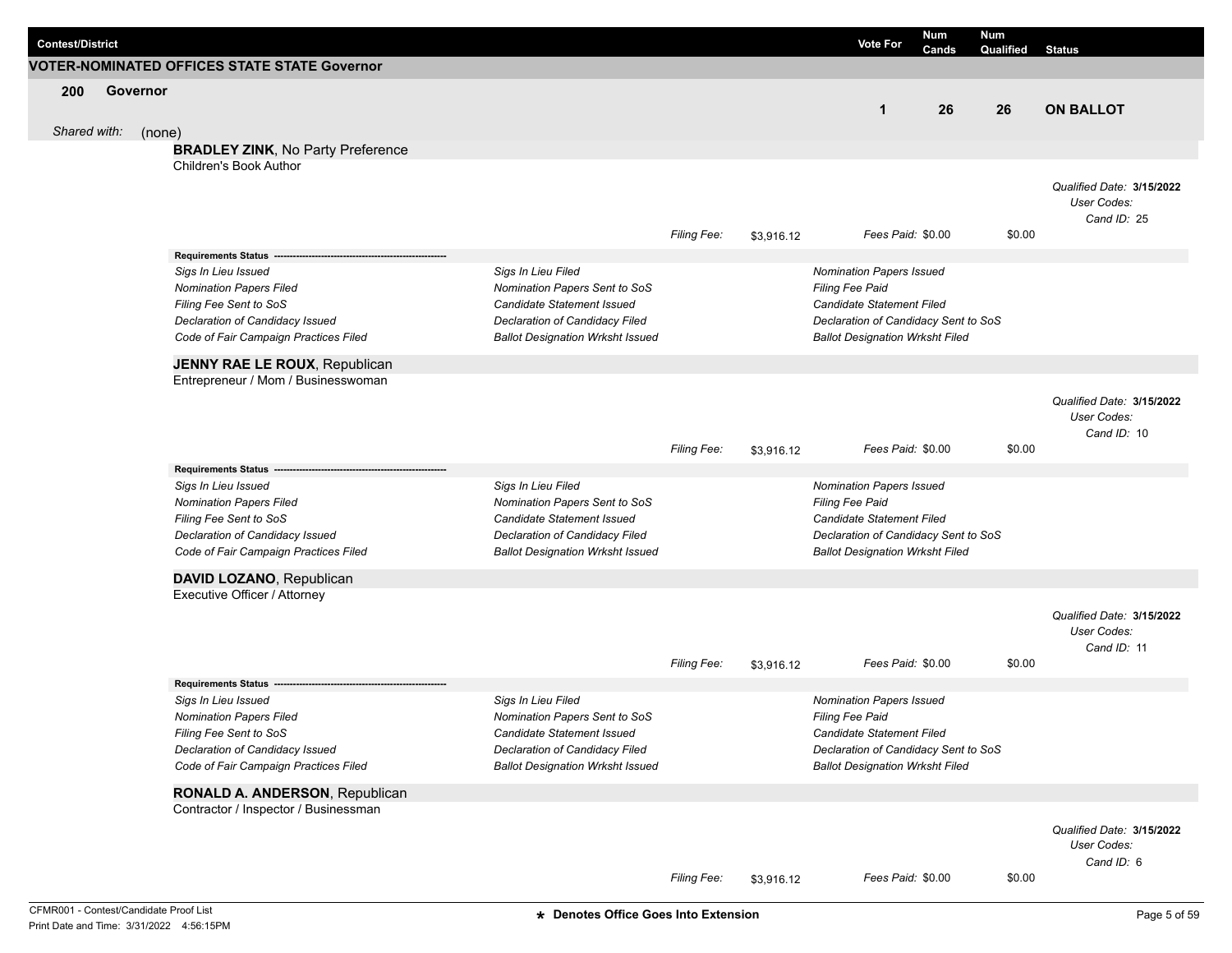| <b>Contest/District</b> |          |                                                           |                                                                     |                    |            | <b>Vote For</b>                                                          | Num<br>Cands | Num<br>Qualified | <b>Status</b>                            |
|-------------------------|----------|-----------------------------------------------------------|---------------------------------------------------------------------|--------------------|------------|--------------------------------------------------------------------------|--------------|------------------|------------------------------------------|
|                         |          | <b>VOTER-NOMINATED OFFICES STATE STATE Governor</b>       |                                                                     |                    |            |                                                                          |              |                  |                                          |
| 200                     | Governor |                                                           |                                                                     |                    |            |                                                                          |              |                  |                                          |
|                         |          |                                                           |                                                                     |                    |            | $\mathbf 1$                                                              | 26           | 26               | <b>ON BALLOT</b>                         |
| Shared with:            | (none)   |                                                           |                                                                     |                    |            |                                                                          |              |                  |                                          |
|                         |          | <b>Requirements Status</b>                                |                                                                     |                    |            |                                                                          |              |                  |                                          |
|                         |          | Sigs In Lieu Issued                                       | Sigs In Lieu Filed                                                  |                    |            | Nomination Papers Issued                                                 |              |                  |                                          |
|                         |          | <b>Nomination Papers Filed</b>                            | Nomination Papers Sent to SoS                                       |                    |            | Filing Fee Paid                                                          |              |                  |                                          |
|                         |          | Filing Fee Sent to SoS<br>Declaration of Candidacy Issued | <b>Candidate Statement Issued</b><br>Declaration of Candidacy Filed |                    |            | Candidate Statement Filed<br>Declaration of Candidacy Sent to SoS        |              |                  |                                          |
|                         |          | Code of Fair Campaign Practices Filed                     | <b>Ballot Designation Wrksht Issued</b>                             |                    |            | <b>Ballot Designation Wrksht Filed</b>                                   |              |                  |                                          |
|                         |          |                                                           |                                                                     |                    |            |                                                                          |              |                  |                                          |
|                         |          | <b>GAVIN NEWSOM, Democratic</b><br>Governor Of California |                                                                     |                    |            |                                                                          |              |                  |                                          |
|                         |          |                                                           |                                                                     |                    |            |                                                                          |              |                  | Qualified Date: 3/15/2022                |
|                         |          |                                                           |                                                                     |                    |            |                                                                          |              |                  | User Codes:                              |
|                         |          |                                                           |                                                                     |                    |            |                                                                          |              |                  | Cand ID: 3                               |
|                         |          |                                                           |                                                                     | Filing Fee:        | \$3,916.12 | Fees Paid: \$0.00                                                        |              | \$0.00           |                                          |
|                         |          | Requirements Status ---                                   |                                                                     |                    |            |                                                                          |              |                  |                                          |
|                         |          | Sigs In Lieu Issued                                       | Sigs In Lieu Filed                                                  |                    |            | Nomination Papers Issued                                                 |              |                  |                                          |
|                         |          | <b>Nomination Papers Filed</b>                            | Nomination Papers Sent to SoS                                       |                    |            | Filing Fee Paid                                                          |              |                  |                                          |
|                         |          | Filing Fee Sent to SoS<br>Declaration of Candidacy Issued | <b>Candidate Statement Issued</b><br>Declaration of Candidacy Filed |                    |            | <b>Candidate Statement Filed</b><br>Declaration of Candidacy Sent to SoS |              |                  |                                          |
|                         |          | Code of Fair Campaign Practices Filed                     | <b>Ballot Designation Wrksht Issued</b>                             |                    |            | <b>Ballot Designation Wrksht Filed</b>                                   |              |                  |                                          |
|                         |          |                                                           |                                                                     |                    |            |                                                                          |              |                  |                                          |
|                         |          | ROBERT C. NEWMAN II, Republican<br>Farmer / Psychologist  |                                                                     |                    |            |                                                                          |              |                  |                                          |
|                         |          |                                                           |                                                                     |                    |            |                                                                          |              |                  |                                          |
|                         |          |                                                           |                                                                     |                    |            |                                                                          |              |                  | Qualified Date: 3/15/2022<br>User Codes: |
|                         |          |                                                           |                                                                     |                    |            |                                                                          |              |                  | Cand ID: 14                              |
|                         |          |                                                           |                                                                     | <b>Filing Fee:</b> | \$3,916.12 | Fees Paid: \$0.00                                                        |              | \$0.00           |                                          |
|                         |          | <b>Requirements Status</b>                                |                                                                     |                    |            |                                                                          |              |                  |                                          |
|                         |          | Sigs In Lieu Issued                                       | Sigs In Lieu Filed                                                  |                    |            | Nomination Papers Issued                                                 |              |                  |                                          |
|                         |          | <b>Nomination Papers Filed</b>                            | Nomination Papers Sent to SoS                                       |                    |            | Filing Fee Paid                                                          |              |                  |                                          |
|                         |          | Filing Fee Sent to SoS<br>Declaration of Candidacy Issued | <b>Candidate Statement Issued</b><br>Declaration of Candidacy Filed |                    |            | Candidate Statement Filed<br>Declaration of Candidacy Sent to SoS        |              |                  |                                          |
|                         |          | Code of Fair Campaign Practices Filed                     | <b>Ballot Designation Wrksht Issued</b>                             |                    |            | <b>Ballot Designation Wrksht Filed</b>                                   |              |                  |                                          |
|                         |          |                                                           |                                                                     |                    |            |                                                                          |              |                  |                                          |
|                         |          | <b>BRIAN DAHLE, Republican</b><br>Senator / Farmer        |                                                                     |                    |            |                                                                          |              |                  |                                          |
|                         |          |                                                           |                                                                     |                    |            |                                                                          |              |                  |                                          |
|                         |          |                                                           |                                                                     |                    |            |                                                                          |              |                  | Qualified Date: 3/15/2022<br>User Codes: |
|                         |          |                                                           |                                                                     |                    |            |                                                                          |              |                  | Cand ID: 8                               |
|                         |          |                                                           |                                                                     | Filing Fee:        | \$3,916.12 | Fees Paid: \$0.00                                                        |              | \$0.00           |                                          |
|                         |          | <b>Requirements Status -</b>                              |                                                                     |                    |            |                                                                          |              |                  |                                          |
|                         |          | Sigs In Lieu Issued                                       | Sigs In Lieu Filed                                                  |                    |            | <b>Nomination Papers Issued</b>                                          |              |                  |                                          |
|                         |          | <b>Nomination Papers Filed</b>                            | Nomination Papers Sent to SoS                                       |                    |            | Filing Fee Paid                                                          |              |                  |                                          |
|                         |          | Filing Fee Sent to SoS<br>Declaration of Candidacy Issued | Candidate Statement Issued<br>Declaration of Candidacy Filed        |                    |            | Candidate Statement Filed<br>Declaration of Candidacy Sent to SoS        |              |                  |                                          |
|                         |          | Code of Fair Campaign Practices Filed                     | <b>Ballot Designation Wrksht Issued</b>                             |                    |            | <b>Ballot Designation Wrksht Filed</b>                                   |              |                  |                                          |
|                         |          |                                                           |                                                                     |                    |            |                                                                          |              |                  |                                          |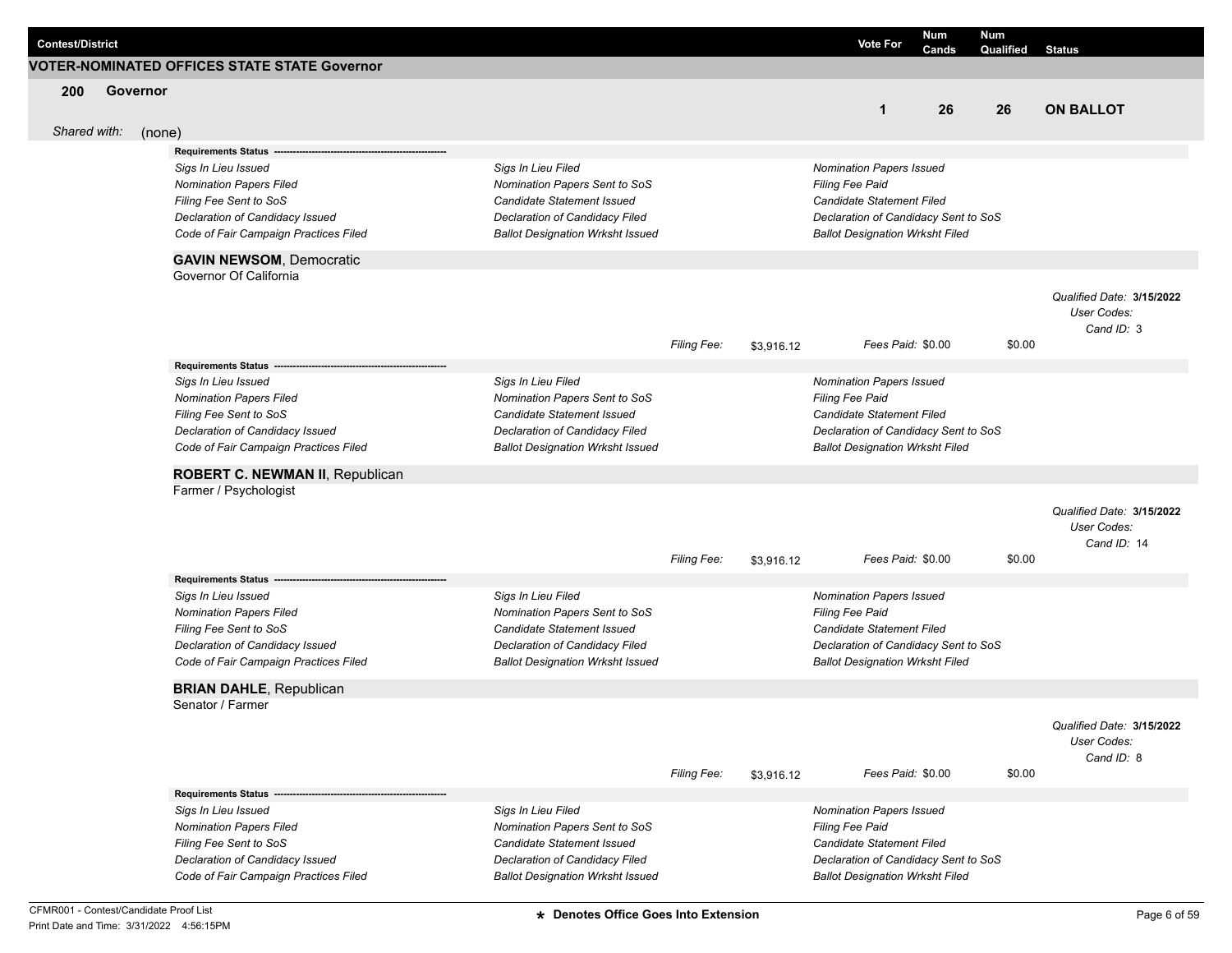| <b>Contest/District</b> |          |                                                           |                                                              |                    |            | <b>Vote For</b>                                                   | <b>Num</b><br>Cands | <b>Num</b><br>Qualified | <b>Status</b>              |
|-------------------------|----------|-----------------------------------------------------------|--------------------------------------------------------------|--------------------|------------|-------------------------------------------------------------------|---------------------|-------------------------|----------------------------|
|                         |          | <b>VOTER-NOMINATED OFFICES STATE STATE Governor</b>       |                                                              |                    |            |                                                                   |                     |                         |                            |
| 200                     | Governor |                                                           |                                                              |                    |            |                                                                   |                     |                         |                            |
|                         |          |                                                           |                                                              |                    |            | $\mathbf 1$                                                       | 26                  | 26                      | <b>ON BALLOT</b>           |
| Shared with:            |          | (none)                                                    |                                                              |                    |            |                                                                   |                     |                         |                            |
|                         |          | <b>JOEL VENTRESCA, Democratic</b>                         |                                                              |                    |            |                                                                   |                     |                         |                            |
|                         |          | <b>Retired Airport Analyst</b>                            |                                                              |                    |            |                                                                   |                     |                         |                            |
|                         |          |                                                           |                                                              |                    |            |                                                                   |                     |                         | Qualified Date: 3/15/2022  |
|                         |          |                                                           |                                                              |                    |            |                                                                   |                     |                         | User Codes:                |
|                         |          |                                                           |                                                              |                    |            |                                                                   |                     |                         | Cand ID: 5                 |
|                         |          |                                                           |                                                              | Filing Fee:        | \$3,916.12 | Fees Paid: \$0.00                                                 |                     | \$0.00                  |                            |
|                         |          | <b>Requirements Status</b>                                |                                                              |                    |            |                                                                   |                     |                         |                            |
|                         |          | Sigs In Lieu Issued                                       | Sigs In Lieu Filed                                           |                    |            | <b>Nomination Papers Issued</b>                                   |                     |                         |                            |
|                         |          | <b>Nomination Papers Filed</b>                            | Nomination Papers Sent to SoS                                |                    |            | Filing Fee Paid                                                   |                     |                         |                            |
|                         |          | Filing Fee Sent to SoS                                    | Candidate Statement Issued                                   |                    |            | Candidate Statement Filed                                         |                     |                         |                            |
|                         |          | Declaration of Candidacy Issued                           | Declaration of Candidacy Filed                               |                    |            | Declaration of Candidacy Sent to SoS                              |                     |                         |                            |
|                         |          | Code of Fair Campaign Practices Filed                     | <b>Ballot Designation Wrksht Issued</b>                      |                    |            | <b>Ballot Designation Wrksht Filed</b>                            |                     |                         |                            |
|                         |          | <b>MAJOR WILLIAMS, Republican</b>                         |                                                              |                    |            |                                                                   |                     |                         |                            |
|                         |          | Entrepreneur / Businessman                                |                                                              |                    |            |                                                                   |                     |                         |                            |
|                         |          |                                                           |                                                              |                    |            |                                                                   |                     |                         | Qualified Date: 3/15/2022  |
|                         |          |                                                           |                                                              |                    |            |                                                                   |                     |                         | User Codes:                |
|                         |          |                                                           |                                                              |                    |            |                                                                   |                     |                         | Cand ID: 17                |
|                         |          |                                                           |                                                              | Filing Fee:        | \$3,916.12 | Fees Paid: \$0.00                                                 |                     | \$0.00                  |                            |
|                         |          | <b>Requirements Status</b>                                |                                                              |                    |            |                                                                   |                     |                         |                            |
|                         |          | Sigs In Lieu Issued                                       | Sigs In Lieu Filed                                           |                    |            | <b>Nomination Papers Issued</b>                                   |                     |                         |                            |
|                         |          | <b>Nomination Papers Filed</b>                            | Nomination Papers Sent to SoS                                |                    |            | Filing Fee Paid                                                   |                     |                         |                            |
|                         |          | Filing Fee Sent to SoS<br>Declaration of Candidacy Issued | Candidate Statement Issued<br>Declaration of Candidacy Filed |                    |            | Candidate Statement Filed<br>Declaration of Candidacy Sent to SoS |                     |                         |                            |
|                         |          | Code of Fair Campaign Practices Filed                     | <b>Ballot Designation Wrksht Issued</b>                      |                    |            | <b>Ballot Designation Wrksht Filed</b>                            |                     |                         |                            |
|                         |          |                                                           |                                                              |                    |            |                                                                   |                     |                         |                            |
|                         |          | RON JONES, Republican                                     |                                                              |                    |            |                                                                   |                     |                         |                            |
|                         |          | No Ballot Designation                                     |                                                              |                    |            |                                                                   |                     |                         |                            |
|                         |          |                                                           |                                                              |                    |            |                                                                   |                     |                         | Qualified Date: 3/15/2022  |
|                         |          |                                                           |                                                              |                    |            |                                                                   |                     |                         | User Codes:                |
|                         |          |                                                           |                                                              | Filing Fee:        |            | Fees Paid: \$0.00                                                 |                     | \$0.00                  | Cand ID: 9                 |
|                         |          |                                                           |                                                              |                    | \$3,916.12 |                                                                   |                     |                         |                            |
|                         |          | <b>Requirements Status</b><br>Sigs In Lieu Issued         | Sigs In Lieu Filed                                           |                    |            | <b>Nomination Papers Issued</b>                                   |                     |                         |                            |
|                         |          | <b>Nomination Papers Filed</b>                            | Nomination Papers Sent to SoS                                |                    |            | <b>Filing Fee Paid</b>                                            |                     |                         |                            |
|                         |          | Filing Fee Sent to SoS                                    | Candidate Statement Issued                                   |                    |            | Candidate Statement Filed                                         |                     |                         |                            |
|                         |          | Declaration of Candidacy Issued                           | Declaration of Candidacy Filed                               |                    |            | Declaration of Candidacy Sent to SoS                              |                     |                         |                            |
|                         |          | Code of Fair Campaign Practices Filed                     | <b>Ballot Designation Wrksht Issued</b>                      |                    |            | <b>Ballot Designation Wrksht Filed</b>                            |                     |                         |                            |
|                         |          |                                                           |                                                              |                    |            |                                                                   |                     |                         |                            |
|                         |          | <b>ANTHONY TRIMINO, Republican</b>                        |                                                              |                    |            |                                                                   |                     |                         |                            |
|                         |          | Entrepreneur / C E O                                      |                                                              |                    |            |                                                                   |                     |                         |                            |
|                         |          |                                                           |                                                              |                    |            |                                                                   |                     |                         | Qualified Date: 3/15/2022  |
|                         |          |                                                           |                                                              |                    |            |                                                                   |                     |                         | User Codes:<br>Cand ID: 16 |
|                         |          |                                                           |                                                              | <b>Filing Fee:</b> | \$3,916.12 | Fees Paid: \$0.00                                                 |                     | \$0.00                  |                            |
|                         |          |                                                           |                                                              |                    |            |                                                                   |                     |                         |                            |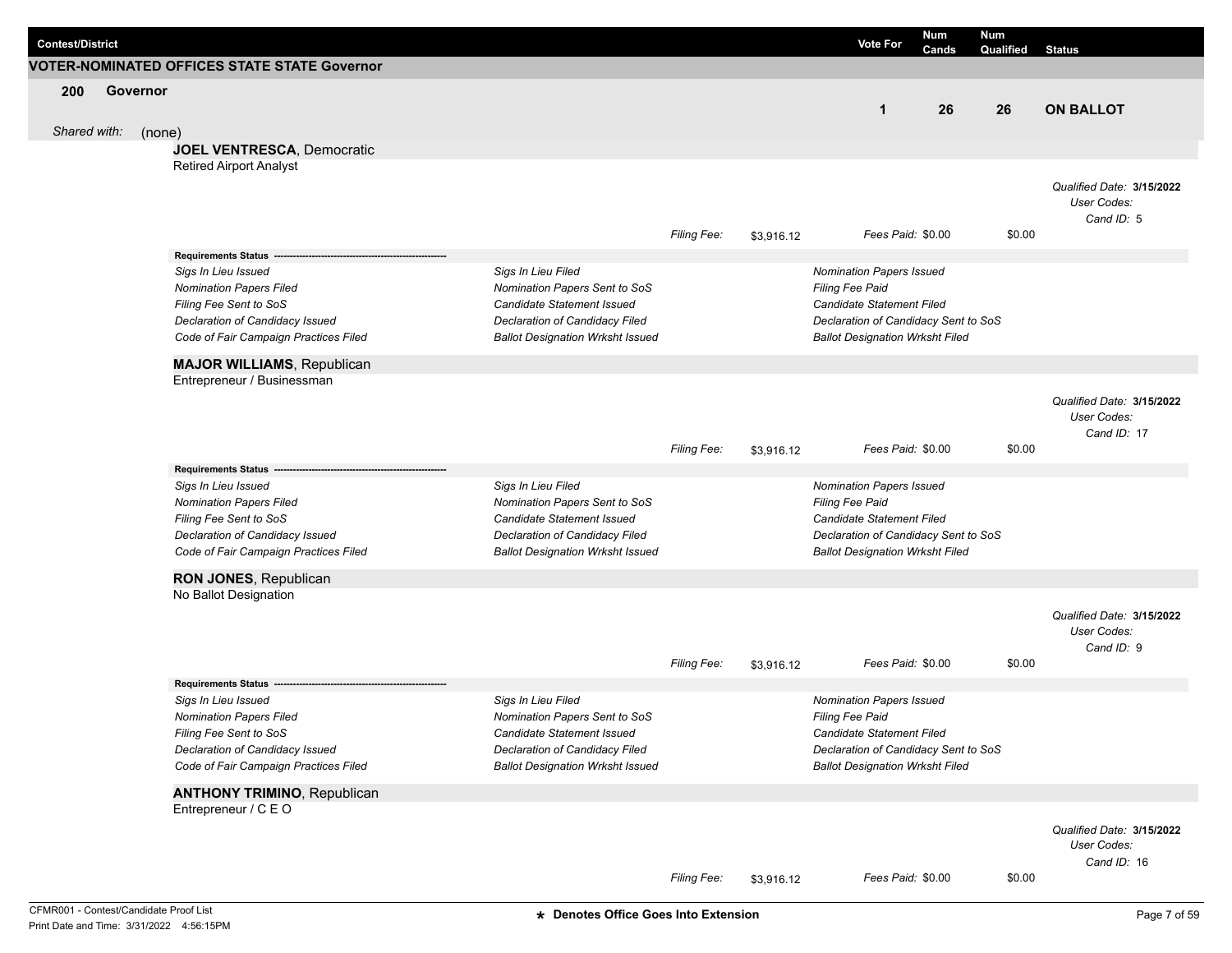| <b>Contest/District</b> |               |        |                                                                |         |                                                                    |                    |            | <b>Vote For</b>                                    | Num   | Num       |                                          |
|-------------------------|---------------|--------|----------------------------------------------------------------|---------|--------------------------------------------------------------------|--------------------|------------|----------------------------------------------------|-------|-----------|------------------------------------------|
|                         |               |        | <b>VOTER-NOMINATED OFFICES STATE STATE Governor</b>            |         |                                                                    |                    |            |                                                    | Cands | Qualified | <b>Status</b>                            |
|                         |               |        |                                                                |         |                                                                    |                    |            |                                                    |       |           |                                          |
| 200                     | Governor      |        |                                                                |         |                                                                    |                    |            | $\mathbf{1}$                                       | 26    | 26        | <b>ON BALLOT</b>                         |
|                         |               |        |                                                                |         |                                                                    |                    |            |                                                    |       |           |                                          |
| Shared with:            |               | (none) |                                                                |         |                                                                    |                    |            |                                                    |       |           |                                          |
|                         |               |        | <b>Requirements Status</b>                                     |         |                                                                    |                    |            |                                                    |       |           |                                          |
|                         |               |        | Sigs In Lieu Issued                                            |         | Sigs In Lieu Filed                                                 |                    |            | <b>Nomination Papers Issued</b><br>Filing Fee Paid |       |           |                                          |
|                         |               |        | <b>Nomination Papers Filed</b><br>Filing Fee Sent to SoS       |         | Nomination Papers Sent to SoS<br><b>Candidate Statement Issued</b> |                    |            | Candidate Statement Filed                          |       |           |                                          |
|                         |               |        | Declaration of Candidacy Issued                                |         | Declaration of Candidacy Filed                                     |                    |            | Declaration of Candidacy Sent to SoS               |       |           |                                          |
|                         |               |        | Code of Fair Campaign Practices Filed                          |         | <b>Ballot Designation Wrksht Issued</b>                            |                    |            | <b>Ballot Designation Wrksht Filed</b>             |       |           |                                          |
|                         |               |        |                                                                |         |                                                                    |                    |            |                                                    |       |           |                                          |
|                         |               |        | DANIEL R. MERCURI, Republican<br>Father / Business Owner       |         |                                                                    |                    |            |                                                    |       |           |                                          |
|                         |               |        |                                                                |         |                                                                    |                    |            |                                                    |       |           |                                          |
|                         |               |        |                                                                |         |                                                                    |                    |            |                                                    |       |           | Qualified Date: 3/15/2022<br>User Codes: |
|                         |               |        |                                                                |         |                                                                    |                    |            |                                                    |       |           | Cand ID: 12                              |
|                         |               |        |                                                                |         |                                                                    | Filing Fee:        | \$3,916.12 | Fees Paid: \$0.00                                  |       | \$0.00    |                                          |
|                         |               |        | <b>Requirements Status</b>                                     |         |                                                                    |                    |            |                                                    |       |           |                                          |
|                         |               |        | Sigs In Lieu Issued                                            |         | Sigs In Lieu Filed                                                 |                    |            | Nomination Papers Issued                           |       |           |                                          |
|                         |               |        | <b>Nomination Papers Filed</b>                                 |         | Nomination Papers Sent to SoS                                      |                    |            | <b>Filing Fee Paid</b>                             |       |           |                                          |
|                         |               |        | Filing Fee Sent to SoS                                         |         | Candidate Statement Issued                                         |                    |            | Candidate Statement Filed                          |       |           |                                          |
|                         |               |        | Declaration of Candidacy Issued                                |         | Declaration of Candidacy Filed                                     |                    |            | Declaration of Candidacy Sent to SoS               |       |           |                                          |
|                         |               |        | Code of Fair Campaign Practices Filed                          |         | <b>Ballot Designation Wrksht Issued</b>                            |                    |            | <b>Ballot Designation Wrksht Filed</b>             |       |           |                                          |
|                         |               |        | <b>CRISTIAN RAUL MORALES, Republican</b>                       |         |                                                                    |                    |            |                                                    |       |           |                                          |
|                         |               |        | Director Of Operations                                         |         |                                                                    |                    |            |                                                    |       |           |                                          |
|                         |               |        |                                                                |         |                                                                    |                    |            |                                                    |       |           | Qualified Date: 3/15/2022                |
|                         |               |        |                                                                |         |                                                                    |                    |            |                                                    |       |           | User Codes:                              |
|                         |               |        |                                                                |         |                                                                    |                    |            |                                                    |       |           | Cand ID: 13                              |
|                         |               |        |                                                                |         |                                                                    | <b>Filing Fee:</b> | \$3,916.12 | Fees Paid: \$0.00                                  |       | \$0.00    |                                          |
|                         |               |        | <b>Requirements Status</b>                                     |         |                                                                    |                    |            |                                                    |       |           |                                          |
|                         |               |        | Sigs In Lieu Issued                                            |         | Sigs In Lieu Filed                                                 |                    |            | Nomination Papers Issued                           |       |           |                                          |
|                         |               |        | <b>Nomination Papers Filed</b>                                 |         | Nomination Papers Sent to SoS                                      |                    |            | Filing Fee Paid                                    |       |           |                                          |
|                         |               |        | Filing Fee Sent to SoS                                         |         | Candidate Statement Issued                                         |                    |            | Candidate Statement Filed                          |       |           |                                          |
|                         |               |        | Declaration of Candidacy Issued                                |         | Declaration of Candidacy Filed                                     |                    |            | Declaration of Candidacy Sent to SoS               |       |           |                                          |
|                         |               |        | Code of Fair Campaign Practices Filed                          |         | <b>Ballot Designation Wrksht Issued</b>                            |                    |            | <b>Ballot Designation Wrksht Filed</b>             |       |           |                                          |
|                         |               |        | <b>VOTER-NOMINATED OFFICES STATE STATE Lieutenant Governor</b> |         |                                                                    |                    |            |                                                    |       |           |                                          |
| 220                     |               |        | <b>LieutenantGovernor</b>                                      |         |                                                                    |                    |            |                                                    |       |           |                                          |
|                         |               |        |                                                                |         | 0 Contra Costa County                                              |                    |            | $\mathbf{1}$                                       | 8     | 8         | <b>ON BALLOT</b>                         |
| Shared with:            |               | (none) |                                                                |         |                                                                    |                    |            |                                                    |       |           |                                          |
|                         | Incumbent(s): |        | Eleni Kounalakis                                               | Elected |                                                                    |                    |            |                                                    |       |           |                                          |
|                         | Candidate(s): |        | <b>CLINT W. SAUNDERS, Republican</b>                           |         |                                                                    |                    |            |                                                    |       |           |                                          |
|                         |               |        | <b>Mental Health Worker</b>                                    |         |                                                                    |                    |            |                                                    |       |           |                                          |
|                         |               |        |                                                                |         |                                                                    |                    |            |                                                    |       |           | Qualified Date: 3/15/2022                |
|                         |               |        |                                                                |         |                                                                    |                    |            |                                                    |       |           | User Codes:                              |
|                         |               |        |                                                                |         |                                                                    |                    |            |                                                    |       |           | Cand ID: 7                               |
|                         |               |        |                                                                |         |                                                                    | Filing Fee:        | \$2,937.08 | Fees Paid: \$0.00                                  |       | \$0.00    |                                          |
|                         |               |        |                                                                |         |                                                                    |                    |            |                                                    |       |           |                                          |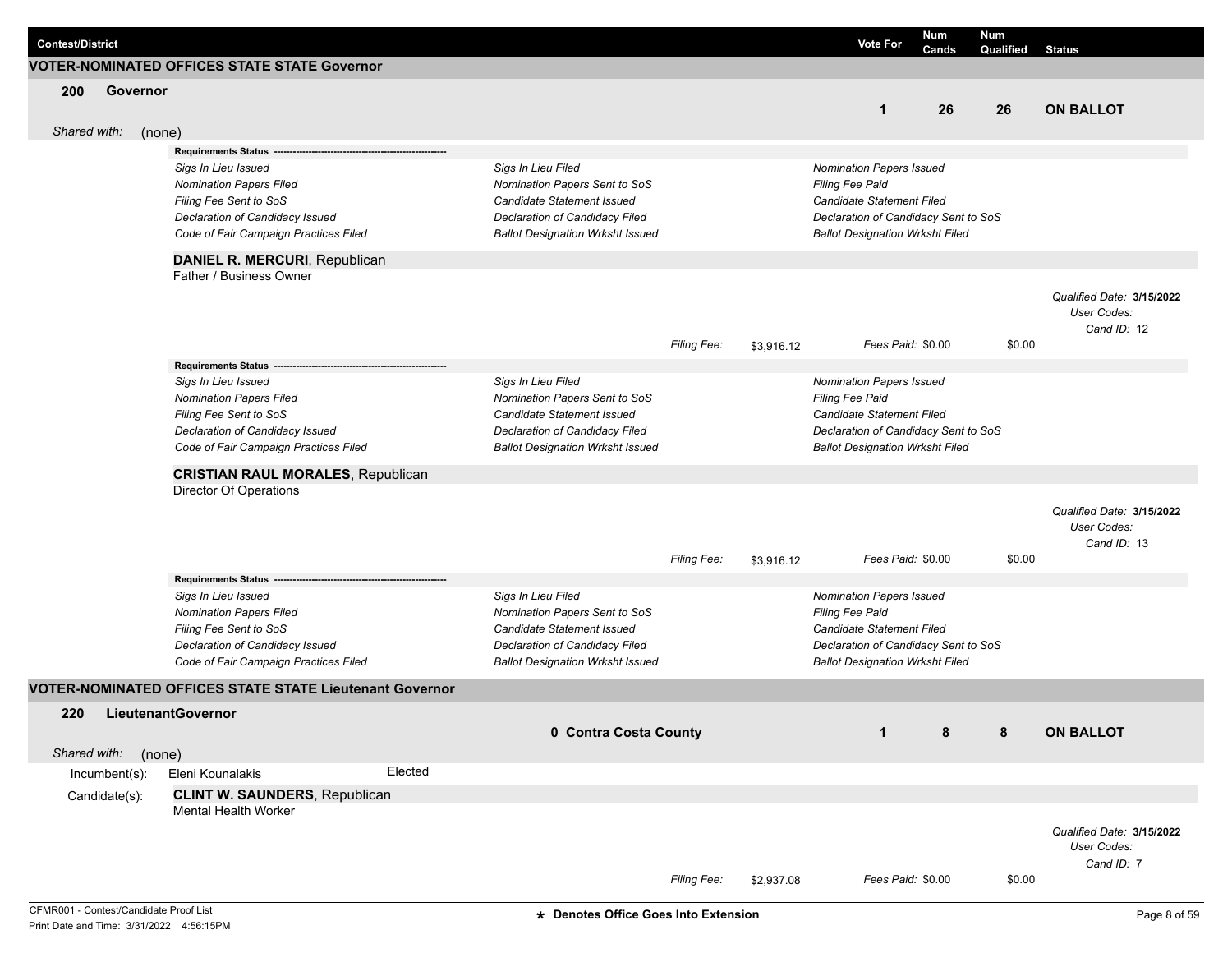| <b>Contest/District</b> |        |                                                                  |                                                             |                    |            | <b>Vote For</b>                                     | Num<br>Cands | Num<br>Qualified | <b>Status</b>                            |
|-------------------------|--------|------------------------------------------------------------------|-------------------------------------------------------------|--------------------|------------|-----------------------------------------------------|--------------|------------------|------------------------------------------|
|                         |        | VOTER-NOMINATED OFFICES STATE STATE Lieutenant Governor          |                                                             |                    |            |                                                     |              |                  |                                          |
| 220                     |        | LieutenantGovernor                                               |                                                             |                    |            |                                                     |              |                  |                                          |
|                         |        |                                                                  |                                                             |                    |            | $\mathbf{1}$                                        | 8            | 8                | <b>ON BALLOT</b>                         |
| Shared with:            |        |                                                                  |                                                             |                    |            |                                                     |              |                  |                                          |
|                         | (none) | <b>Requirements Status</b>                                       |                                                             |                    |            |                                                     |              |                  |                                          |
|                         |        | Sigs In Lieu Issued                                              | Sigs In Lieu Filed                                          |                    |            | Nomination Papers Issued                            |              |                  |                                          |
|                         |        | <b>Nomination Papers Filed</b>                                   | Nomination Papers Sent to SoS                               |                    |            | Filing Fee Paid                                     |              |                  |                                          |
|                         |        | Filing Fee Sent to SoS                                           | Candidate Statement Issued                                  |                    |            | <b>Candidate Statement Filed</b>                    |              |                  |                                          |
|                         |        | Declaration of Candidacy Issued                                  | Declaration of Candidacy Filed                              |                    |            | Declaration of Candidacy Sent to SoS                |              |                  |                                          |
|                         |        | Code of Fair Campaign Practices Filed                            | <b>Ballot Designation Wrksht Issued</b>                     |                    |            | <b>Ballot Designation Wrksht Filed</b>              |              |                  |                                          |
|                         |        | <b>WILLIAM CAVETT "SKEE" SAACKE, Democratic</b>                  |                                                             |                    |            |                                                     |              |                  |                                          |
|                         |        | California Trial Attorney                                        |                                                             |                    |            |                                                     |              |                  |                                          |
|                         |        |                                                                  |                                                             |                    |            |                                                     |              |                  | Qualified Date: 3/14/2022                |
|                         |        |                                                                  |                                                             |                    |            |                                                     |              |                  | User Codes:                              |
|                         |        |                                                                  |                                                             |                    |            |                                                     |              |                  | Cand ID: 2                               |
|                         |        |                                                                  |                                                             | Filing Fee:        | \$2,937.08 | Fees Paid: \$0.00                                   |              | \$0.00           |                                          |
|                         |        | Requirements Status --                                           |                                                             |                    |            |                                                     |              |                  |                                          |
|                         |        | Sigs In Lieu Issued                                              | Sigs In Lieu Filed                                          |                    |            | Nomination Papers Issued                            |              |                  |                                          |
|                         |        | <b>Nomination Papers Filed</b><br>Filing Fee Sent to SoS         | Nomination Papers Sent to SoS<br>Candidate Statement Issued |                    |            | Filing Fee Paid<br><b>Candidate Statement Filed</b> |              |                  |                                          |
|                         |        | Declaration of Candidacy Issued                                  | Declaration of Candidacy Filed                              |                    |            | Declaration of Candidacy Sent to SoS                |              |                  |                                          |
|                         |        | Code of Fair Campaign Practices Filed                            | <b>Ballot Designation Wrksht Issued</b>                     |                    |            | <b>Ballot Designation Wrksht Filed</b>              |              |                  |                                          |
|                         |        |                                                                  |                                                             |                    |            |                                                     |              |                  |                                          |
|                         |        | DAVID HILLBERG, No Party Preference<br>Aviation Mechanic / Actor |                                                             |                    |            |                                                     |              |                  |                                          |
|                         |        |                                                                  |                                                             |                    |            |                                                     |              |                  |                                          |
|                         |        |                                                                  |                                                             |                    |            |                                                     |              |                  | Qualified Date: 3/14/2022<br>User Codes: |
|                         |        |                                                                  |                                                             |                    |            |                                                     |              |                  | Cand ID: 4                               |
|                         |        |                                                                  |                                                             | <b>Filing Fee:</b> | \$2,937.08 | Fees Paid: \$0.00                                   |              | \$0.00           |                                          |
|                         |        | <b>Requirements Status</b>                                       |                                                             |                    |            |                                                     |              |                  |                                          |
|                         |        | Sigs In Lieu Issued                                              | Sigs In Lieu Filed                                          |                    |            | Nomination Papers Issued                            |              |                  |                                          |
|                         |        | <b>Nomination Papers Filed</b>                                   | Nomination Papers Sent to SoS                               |                    |            | Filing Fee Paid                                     |              |                  |                                          |
|                         |        | Filing Fee Sent to SoS                                           | <b>Candidate Statement Issued</b>                           |                    |            | Candidate Statement Filed                           |              |                  |                                          |
|                         |        | Declaration of Candidacy Issued                                  | Declaration of Candidacy Filed                              |                    |            | Declaration of Candidacy Sent to SoS                |              |                  |                                          |
|                         |        | Code of Fair Campaign Practices Filed                            | <b>Ballot Designation Wrksht Issued</b>                     |                    |            | <b>Ballot Designation Wrksht Filed</b>              |              |                  |                                          |
|                         |        | ANGELA E. UNDERWOOD JACOBS, Republican                           |                                                             |                    |            |                                                     |              |                  |                                          |
|                         |        | Businesswoman / Deputy Mayor                                     |                                                             |                    |            |                                                     |              |                  |                                          |
|                         |        |                                                                  |                                                             |                    |            |                                                     |              |                  | Qualified Date: 3/16/2022                |
|                         |        |                                                                  |                                                             |                    |            |                                                     |              |                  | User Codes:                              |
|                         |        |                                                                  |                                                             |                    |            |                                                     |              |                  | Cand ID: 8                               |
|                         |        |                                                                  |                                                             | Filing Fee:        | \$2,937.08 | Fees Paid: \$0.00                                   |              | \$0.00           |                                          |
|                         |        | <b>Requirements Status -</b>                                     |                                                             |                    |            |                                                     |              |                  |                                          |
|                         |        | Sigs In Lieu Issued                                              | Sigs In Lieu Filed                                          |                    |            | <b>Nomination Papers Issued</b>                     |              |                  |                                          |
|                         |        | <b>Nomination Papers Filed</b>                                   | Nomination Papers Sent to SoS                               |                    |            | Filing Fee Paid                                     |              |                  |                                          |
|                         |        | Filing Fee Sent to SoS                                           | Candidate Statement Issued                                  |                    |            | Candidate Statement Filed                           |              |                  |                                          |
|                         |        | Declaration of Candidacy Issued                                  | Declaration of Candidacy Filed                              |                    |            | Declaration of Candidacy Sent to SoS                |              |                  |                                          |
|                         |        | Code of Fair Campaign Practices Filed                            | <b>Ballot Designation Wrksht Issued</b>                     |                    |            | <b>Ballot Designation Wrksht Filed</b>              |              |                  |                                          |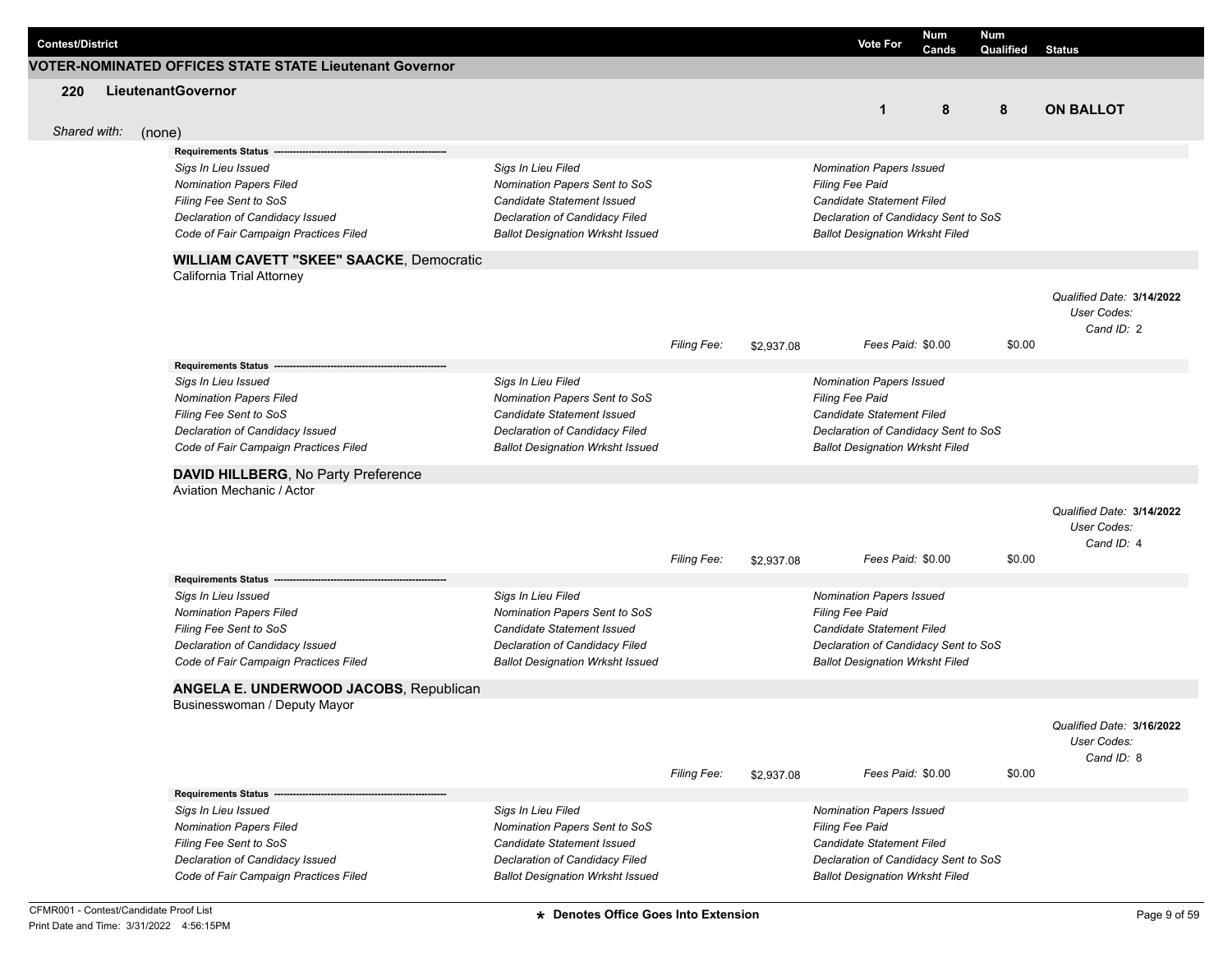| <b>Contest/District</b> |              |                                                                                                                                                             |                                                      |                                                                                                                                                                       |                    |                                                      | <b>Vote For</b>                                                                                                                                                          | Num<br>Cands          | <b>Num</b><br>Qualified | <b>Status</b>                                          |
|-------------------------|--------------|-------------------------------------------------------------------------------------------------------------------------------------------------------------|------------------------------------------------------|-----------------------------------------------------------------------------------------------------------------------------------------------------------------------|--------------------|------------------------------------------------------|--------------------------------------------------------------------------------------------------------------------------------------------------------------------------|-----------------------|-------------------------|--------------------------------------------------------|
|                         |              | <b>VOTER-NOMINATED OFFICES STATE STATE Lieutenant Governor</b>                                                                                              |                                                      |                                                                                                                                                                       |                    |                                                      |                                                                                                                                                                          |                       |                         |                                                        |
| 220                     |              | LieutenantGovernor                                                                                                                                          |                                                      |                                                                                                                                                                       |                    |                                                      | $\mathbf{1}$                                                                                                                                                             | 8                     | 8                       | <b>ON BALLOT</b>                                       |
|                         | Shared with: | (none)                                                                                                                                                      |                                                      |                                                                                                                                                                       |                    |                                                      |                                                                                                                                                                          |                       |                         |                                                        |
|                         |              | DAVID FENNELL, Republican                                                                                                                                   |                                                      |                                                                                                                                                                       |                    |                                                      |                                                                                                                                                                          |                       |                         |                                                        |
|                         |              | Entrepreneur                                                                                                                                                |                                                      |                                                                                                                                                                       |                    |                                                      |                                                                                                                                                                          |                       |                         |                                                        |
|                         |              |                                                                                                                                                             |                                                      |                                                                                                                                                                       | Filing Fee:        | \$2,937.08                                           |                                                                                                                                                                          | Fees Paid: \$2,937.08 | \$0.00                  | Qualified Date: 3/15/2022<br>User Codes:<br>Cand ID: 1 |
|                         |              | Requirements Status -                                                                                                                                       |                                                      |                                                                                                                                                                       |                    |                                                      |                                                                                                                                                                          |                       |                         |                                                        |
|                         |              | Sigs In Lieu Issued<br><b>Nomination Papers Filed</b><br>Filing Fee Sent to SoS<br>Declaration of Candidacy Issued<br>Code of Fair Campaign Practices Filed | 01/18/2022<br>03/03/2022<br>02/18/2022<br>03/03/2022 | Sigs In Lieu Filed<br>Nomination Papers Sent to SoS<br>Candidate Statement Issued<br>Declaration of Candidacy Filed<br><b>Ballot Designation Wrksht Issued</b>        |                    | 01/18/2022<br>01/18/2022<br>03/03/2022<br>02/14/2022 | <b>Nomination Papers Issued</b><br><b>Filing Fee Paid</b><br>Candidate Statement Filed<br>Declaration of Candidacy Sent to SoS<br><b>Ballot Designation Wrksht Filed</b> |                       |                         | 03/03/2022<br>02/14/2022<br>03/03/2022<br>03/03/2022   |
|                         |              |                                                                                                                                                             |                                                      |                                                                                                                                                                       |                    |                                                      |                                                                                                                                                                          |                       |                         |                                                        |
|                         |              | <b>ELENI KOUNALAKIS, Democratic</b><br><b>Lieutenant Governor</b>                                                                                           |                                                      |                                                                                                                                                                       |                    |                                                      |                                                                                                                                                                          |                       |                         |                                                        |
|                         |              |                                                                                                                                                             |                                                      |                                                                                                                                                                       | Filing Fee:        | \$2,937.08                                           | Fees Paid: \$0.00                                                                                                                                                        |                       | \$0.00                  | Qualified Date: 3/15/2022<br>User Codes:<br>Cand ID: 5 |
|                         |              | <b>Requirements Status</b>                                                                                                                                  |                                                      |                                                                                                                                                                       |                    |                                                      |                                                                                                                                                                          |                       |                         |                                                        |
|                         |              | Sigs In Lieu Issued<br><b>Nomination Papers Filed</b><br>Filing Fee Sent to SoS<br>Declaration of Candidacy Issued<br>Code of Fair Campaign Practices Filed |                                                      | Sigs In Lieu Filed<br>Nomination Papers Sent to SoS<br>Candidate Statement Issued<br>Declaration of Candidacy Filed<br><b>Ballot Designation Wrksht Issued</b>        |                    |                                                      | <b>Nomination Papers Issued</b><br>Filing Fee Paid<br>Candidate Statement Filed<br>Declaration of Candidacy Sent to SoS<br><b>Ballot Designation Wrksht Filed</b>        |                       |                         |                                                        |
|                         |              | <b>MOHAMMAD ARIF, Peace and Freedom</b>                                                                                                                     |                                                      |                                                                                                                                                                       |                    |                                                      |                                                                                                                                                                          |                       |                         |                                                        |
|                         |              | Businessman                                                                                                                                                 |                                                      |                                                                                                                                                                       |                    |                                                      |                                                                                                                                                                          |                       |                         |                                                        |
|                         |              |                                                                                                                                                             |                                                      |                                                                                                                                                                       | <b>Filing Fee:</b> | \$2,937.08                                           | Fees Paid: \$0.00                                                                                                                                                        |                       | \$0.00                  | Qualified Date: 3/14/2022<br>User Codes:<br>Cand ID: 3 |
|                         |              | <b>Requirements Status</b>                                                                                                                                  |                                                      |                                                                                                                                                                       |                    |                                                      |                                                                                                                                                                          |                       |                         |                                                        |
|                         |              | Sigs In Lieu Issued<br><b>Nomination Papers Filed</b><br>Filing Fee Sent to SoS<br>Declaration of Candidacy Issued<br>Code of Fair Campaign Practices Filed |                                                      | Sigs In Lieu Filed<br>Nomination Papers Sent to SoS<br>Candidate Statement Issued<br><b>Declaration of Candidacy Filed</b><br><b>Ballot Designation Wrksht Issued</b> |                    |                                                      | <b>Nomination Papers Issued</b><br>Filing Fee Paid<br>Candidate Statement Filed<br>Declaration of Candidacy Sent to SoS<br><b>Ballot Designation Wrksht Filed</b>        |                       |                         |                                                        |
|                         |              | JEFFREY HIGHBEAR MORGAN, Democratic                                                                                                                         |                                                      |                                                                                                                                                                       |                    |                                                      |                                                                                                                                                                          |                       |                         |                                                        |
|                         |              | Businessman / Engineer                                                                                                                                      |                                                      |                                                                                                                                                                       |                    |                                                      |                                                                                                                                                                          |                       |                         | Qualified Date: 3/15/2022<br>User Codes:<br>Cand ID: 6 |
|                         |              |                                                                                                                                                             |                                                      |                                                                                                                                                                       | Filing Fee:        | \$2,937.08                                           | Fees Paid: \$0.00                                                                                                                                                        |                       | \$0.00                  |                                                        |
|                         |              | CFMR001 - Contest/Candidate Proof List                                                                                                                      |                                                      | * Denotes Office Goes Into Extension                                                                                                                                  |                    |                                                      |                                                                                                                                                                          |                       |                         | Page 10 of 59                                          |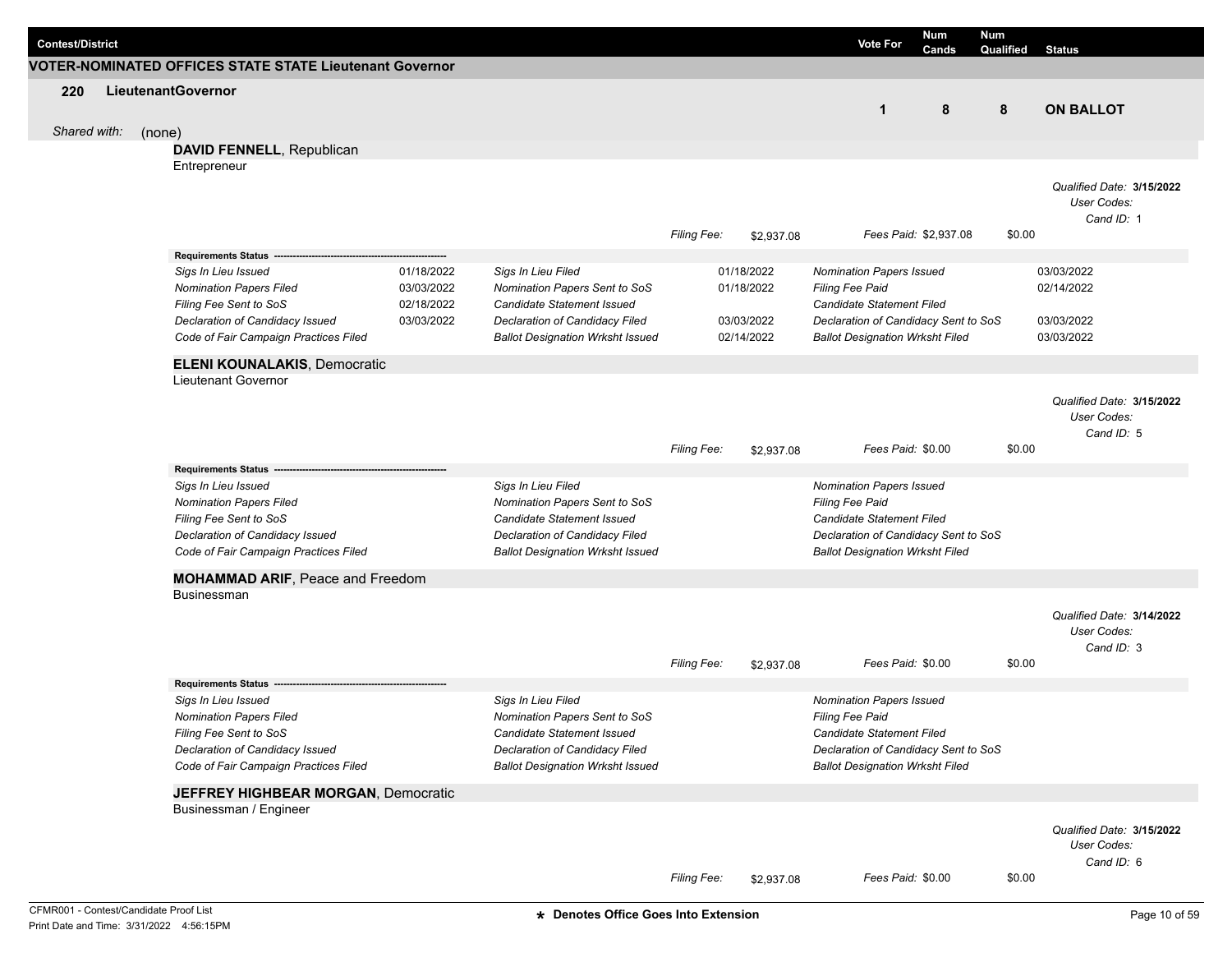| <b>Contest/District</b> |               |                                                                          |                      |                                         |                    |            | <b>Vote For</b>                        | <b>Num</b><br>Cands | <b>Num</b><br>Qualified | <b>Status</b>                                          |
|-------------------------|---------------|--------------------------------------------------------------------------|----------------------|-----------------------------------------|--------------------|------------|----------------------------------------|---------------------|-------------------------|--------------------------------------------------------|
|                         |               | <b>VOTER-NOMINATED OFFICES STATE STATE Lieutenant Governor</b>           |                      |                                         |                    |            |                                        |                     |                         |                                                        |
| 220                     |               | LieutenantGovernor                                                       |                      |                                         |                    |            | $\mathbf{1}$                           | 8                   | 8                       | <b>ON BALLOT</b>                                       |
| Shared with:            |               | (none)                                                                   |                      |                                         |                    |            |                                        |                     |                         |                                                        |
|                         |               | <b>Requirements Status</b>                                               |                      |                                         |                    |            |                                        |                     |                         |                                                        |
|                         |               | Sigs In Lieu Issued                                                      |                      | Sigs In Lieu Filed                      |                    |            | <b>Nomination Papers Issued</b>        |                     |                         |                                                        |
|                         |               | <b>Nomination Papers Filed</b>                                           |                      | Nomination Papers Sent to SoS           |                    |            | Filing Fee Paid                        |                     |                         |                                                        |
|                         |               | Filing Fee Sent to SoS                                                   |                      | Candidate Statement Issued              |                    |            | Candidate Statement Filed              |                     |                         |                                                        |
|                         |               | Declaration of Candidacy Issued                                          |                      | Declaration of Candidacy Filed          |                    |            | Declaration of Candidacy Sent to SoS   |                     |                         |                                                        |
|                         |               | Code of Fair Campaign Practices Filed                                    |                      | <b>Ballot Designation Wrksht Issued</b> |                    |            | <b>Ballot Designation Wrksht Filed</b> |                     |                         |                                                        |
|                         |               | VOTER-NOMINATED OFFICES STATE STATE Secretary of State                   |                      |                                         |                    |            |                                        |                     |                         |                                                        |
| 240                     |               | <b>SecretaryOfState</b>                                                  |                      |                                         |                    |            |                                        |                     |                         |                                                        |
|                         |               |                                                                          |                      | 0 Contra Costa County                   |                    |            | $\mathbf{1}$                           | $\overline{7}$      | $\overline{7}$          | <b>ON BALLOT</b>                                       |
| Shared with:            |               | (none)                                                                   |                      |                                         |                    |            |                                        |                     |                         |                                                        |
|                         | Incumbent(s): | Shirley Weber                                                            | Appointed to Vacancy |                                         |                    |            |                                        |                     |                         |                                                        |
|                         | Candidate(s): | JAMES "JW" PAINE, Republican                                             |                      |                                         |                    |            |                                        |                     |                         |                                                        |
|                         |               | <b>Teamster Truck Driver</b>                                             |                      |                                         |                    |            |                                        |                     |                         |                                                        |
|                         |               |                                                                          |                      |                                         |                    |            |                                        |                     |                         | Qualified Date: 3/16/2022<br>User Codes:<br>Cand ID: 7 |
|                         |               |                                                                          |                      |                                         | Filing Fee:        | \$2,937.08 | Fees Paid: \$0.00                      |                     | \$0.00                  |                                                        |
|                         |               | <b>Requirements Status</b>                                               |                      |                                         |                    |            |                                        |                     |                         |                                                        |
|                         |               | Sigs In Lieu Issued                                                      |                      | Sigs In Lieu Filed                      |                    |            | <b>Nomination Papers Issued</b>        |                     |                         |                                                        |
|                         |               | <b>Nomination Papers Filed</b>                                           |                      | Nomination Papers Sent to SoS           |                    |            | Filing Fee Paid                        |                     |                         |                                                        |
|                         |               | Filing Fee Sent to SoS                                                   |                      | Candidate Statement Issued              |                    |            | Candidate Statement Filed              |                     |                         |                                                        |
|                         |               | Declaration of Candidacy Issued                                          |                      | Declaration of Candidacy Filed          |                    |            | Declaration of Candidacy Sent to SoS   |                     |                         |                                                        |
|                         |               | Code of Fair Campaign Practices Filed                                    |                      | <b>Ballot Designation Wrksht Issued</b> |                    |            | <b>Ballot Designation Wrksht Filed</b> |                     |                         |                                                        |
|                         |               | <b>RACHEL HAMM, Republican</b>                                           |                      |                                         |                    |            |                                        |                     |                         |                                                        |
|                         |               | Author                                                                   |                      |                                         |                    |            |                                        |                     |                         |                                                        |
|                         |               |                                                                          |                      |                                         |                    |            |                                        |                     |                         | Qualified Date: 3/15/2022<br>User Codes:<br>Cand ID: 4 |
|                         |               |                                                                          |                      |                                         | <b>Filing Fee:</b> | \$2,937.08 | Fees Paid: \$0.00                      |                     | \$0.00                  |                                                        |
|                         |               | <b>Requirements Status</b>                                               |                      |                                         |                    |            |                                        |                     |                         |                                                        |
|                         |               | Sigs In Lieu Issued                                                      |                      | Sigs In Lieu Filed                      |                    |            | <b>Nomination Papers Issued</b>        |                     |                         |                                                        |
|                         |               | Nomination Papers Filed                                                  |                      | Nomination Papers Sent to SoS           |                    |            | Filing Fee Paid                        |                     |                         |                                                        |
|                         |               | Filing Fee Sent to SoS                                                   |                      | Candidate Statement Issued              |                    |            | Candidate Statement Filed              |                     |                         |                                                        |
|                         |               | Declaration of Candidacy Issued                                          |                      | Declaration of Candidacy Filed          |                    |            | Declaration of Candidacy Sent to SoS   |                     |                         |                                                        |
|                         |               | Code of Fair Campaign Practices Filed                                    |                      | <b>Ballot Designation Wrksht Issued</b> |                    |            | <b>Ballot Designation Wrksht Filed</b> |                     |                         |                                                        |
|                         |               | <b>MATTHEW D. CINQUANTA, No Party Preference</b><br>Private Investigator |                      |                                         |                    |            |                                        |                     |                         |                                                        |
|                         |               |                                                                          |                      |                                         |                    |            |                                        |                     |                         | Qualified Date: 3/15/2022<br>User Codes:<br>Cand ID: 6 |
|                         |               |                                                                          |                      |                                         | <b>Filing Fee:</b> | \$2,937.08 | Fees Paid: \$0.00                      |                     | \$0.00                  |                                                        |
|                         |               | CFMR001 - Contest/Candidate Proof List                                   |                      | * Denotes Office Goes Into Extension    |                    |            |                                        |                     |                         | Page 11 of 59                                          |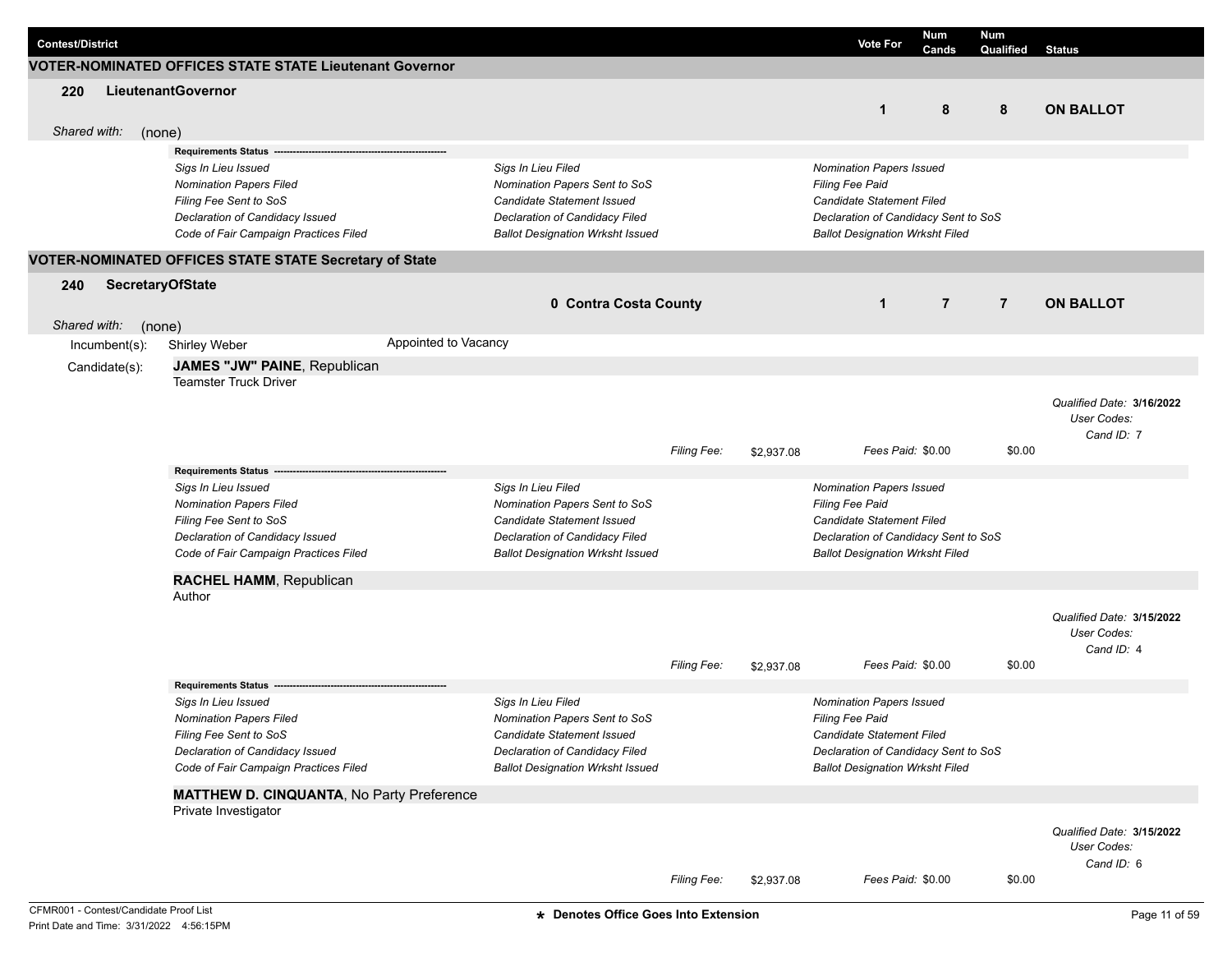| <b>Contest/District</b> |        | VOTER-NOMINATED OFFICES STATE STATE Secretary of State                                                                                                                                                                |                                                                                                                                                                |                    |            | <b>Vote For</b>                                                                                                                                                          | Num<br>Cands   | Num<br>Qualified | <b>Status</b>                                          |
|-------------------------|--------|-----------------------------------------------------------------------------------------------------------------------------------------------------------------------------------------------------------------------|----------------------------------------------------------------------------------------------------------------------------------------------------------------|--------------------|------------|--------------------------------------------------------------------------------------------------------------------------------------------------------------------------|----------------|------------------|--------------------------------------------------------|
|                         |        |                                                                                                                                                                                                                       |                                                                                                                                                                |                    |            |                                                                                                                                                                          |                |                  |                                                        |
| 240                     |        | <b>SecretaryOfState</b>                                                                                                                                                                                               |                                                                                                                                                                |                    |            | $\mathbf{1}$                                                                                                                                                             | $\overline{7}$ | $\overline{7}$   | <b>ON BALLOT</b>                                       |
| Shared with:            | (none) |                                                                                                                                                                                                                       |                                                                                                                                                                |                    |            |                                                                                                                                                                          |                |                  |                                                        |
|                         |        | <b>Requirements Status</b><br>Sigs In Lieu Issued<br><b>Nomination Papers Filed</b><br>Filing Fee Sent to SoS<br>Declaration of Candidacy Issued<br>Code of Fair Campaign Practices Filed                             | Sigs In Lieu Filed<br>Nomination Papers Sent to SoS<br>Candidate Statement Issued<br>Declaration of Candidacy Filed<br><b>Ballot Designation Wrksht Issued</b> |                    |            | Nomination Papers Issued<br><b>Filing Fee Paid</b><br><b>Candidate Statement Filed</b><br>Declaration of Candidacy Sent to SoS<br><b>Ballot Designation Wrksht Filed</b> |                |                  |                                                        |
|                         |        |                                                                                                                                                                                                                       |                                                                                                                                                                |                    |            |                                                                                                                                                                          |                |                  |                                                        |
|                         |        | RAUL RODRIGUEZ JR., Republican                                                                                                                                                                                        |                                                                                                                                                                |                    |            |                                                                                                                                                                          |                |                  |                                                        |
|                         |        | Retired Warehouseman                                                                                                                                                                                                  |                                                                                                                                                                | Filing Fee:        | \$2,937.08 | Fees Paid: \$0.00                                                                                                                                                        |                | \$0.00           | Qualified Date: 3/15/2022<br>User Codes:<br>Cand ID: 5 |
|                         |        | Requirements Status --                                                                                                                                                                                                |                                                                                                                                                                |                    |            |                                                                                                                                                                          |                |                  |                                                        |
|                         |        | Sigs In Lieu Issued<br><b>Nomination Papers Filed</b><br>Filing Fee Sent to SoS<br>Declaration of Candidacy Issued<br>Code of Fair Campaign Practices Filed                                                           | Sigs In Lieu Filed<br>Nomination Papers Sent to SoS<br>Candidate Statement Issued<br>Declaration of Candidacy Filed<br><b>Ballot Designation Wrksht Issued</b> |                    |            | Nomination Papers Issued<br><b>Filing Fee Paid</b><br><b>Candidate Statement Filed</b><br>Declaration of Candidacy Sent to SoS<br><b>Ballot Designation Wrksht Filed</b> |                |                  |                                                        |
|                         |        | <b>GARY N. BLENNER, Green</b>                                                                                                                                                                                         |                                                                                                                                                                |                    |            |                                                                                                                                                                          |                |                  |                                                        |
|                         |        | Teacher                                                                                                                                                                                                               |                                                                                                                                                                | <b>Filing Fee:</b> | \$2,937.08 | Fees Paid: \$0.00                                                                                                                                                        |                | \$0.00           | Qualified Date: 3/14/2022<br>User Codes:<br>Cand ID: 2 |
|                         |        | <b>Requirements Status</b><br>Sigs In Lieu Issued<br><b>Nomination Papers Filed</b><br>Filing Fee Sent to SoS<br>Declaration of Candidacy Issued<br>Code of Fair Campaign Practices Filed<br>ROB BERNOSKY, Republican | Sigs In Lieu Filed<br>Nomination Papers Sent to SoS<br>Candidate Statement Issued<br>Declaration of Candidacy Filed<br><b>Ballot Designation Wrksht Issued</b> |                    |            | Nomination Papers Issued<br>Filing Fee Paid<br><b>Candidate Statement Filed</b><br>Declaration of Candidacy Sent to SoS<br><b>Ballot Designation Wrksht Filed</b>        |                |                  |                                                        |
|                         |        | <b>Chief Financial Officer</b>                                                                                                                                                                                        |                                                                                                                                                                | Filing Fee:        | \$2,937.08 | Fees Paid: \$0.00                                                                                                                                                        |                | \$0.00           | Qualified Date: 3/15/2022<br>User Codes:<br>Cand ID: 3 |
|                         |        | <b>Requirements Status -</b>                                                                                                                                                                                          |                                                                                                                                                                |                    |            |                                                                                                                                                                          |                |                  |                                                        |
|                         |        | Sigs In Lieu Issued<br><b>Nomination Papers Filed</b><br>Filing Fee Sent to SoS<br>Declaration of Candidacy Issued<br>Code of Fair Campaign Practices Filed                                                           | Sigs In Lieu Filed<br>Nomination Papers Sent to SoS<br>Candidate Statement Issued<br>Declaration of Candidacy Filed<br><b>Ballot Designation Wrksht Issued</b> |                    |            | <b>Nomination Papers Issued</b><br>Filing Fee Paid<br>Candidate Statement Filed<br>Declaration of Candidacy Sent to SoS<br><b>Ballot Designation Wrksht Filed</b>        |                |                  |                                                        |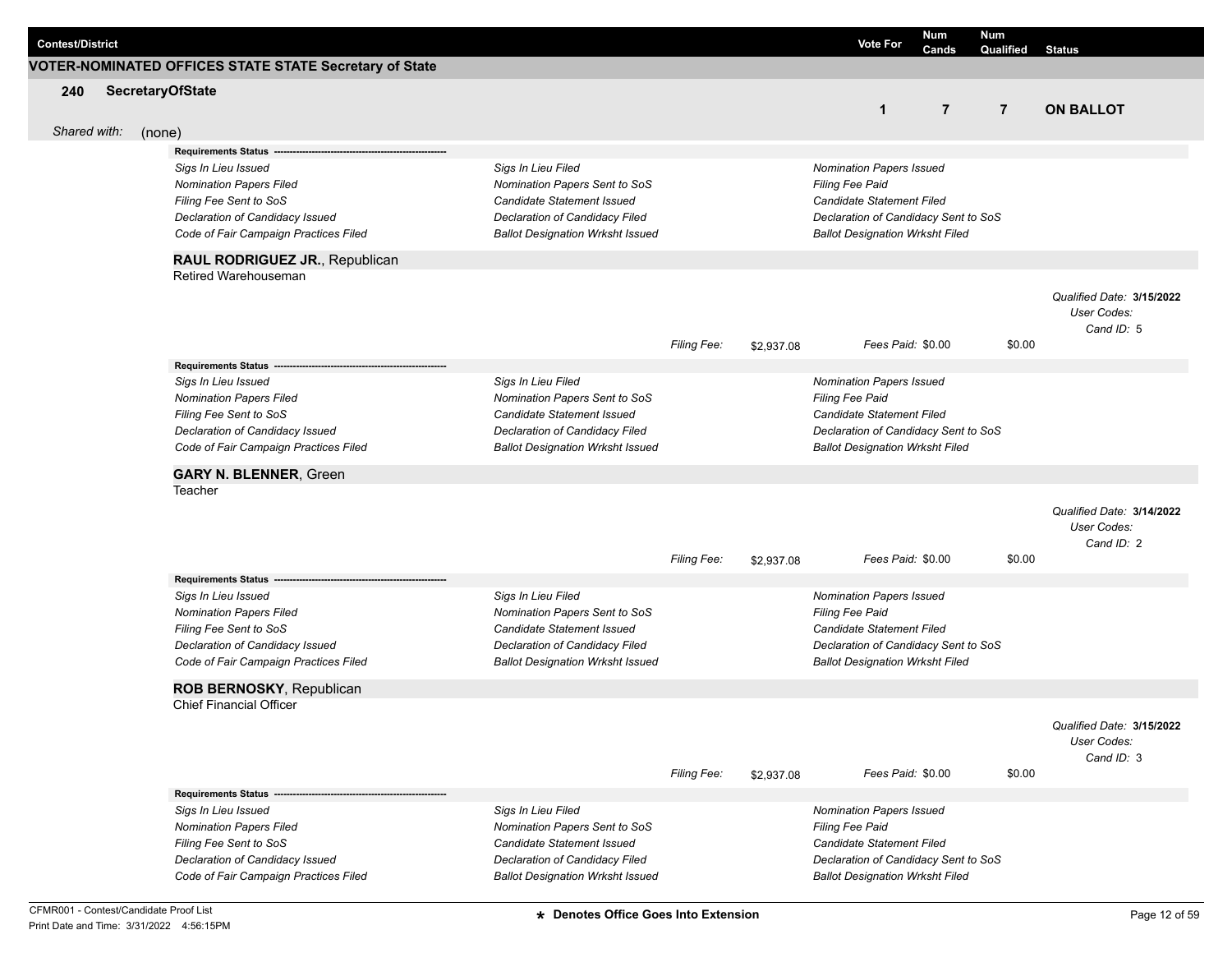|                         |                   |                         |                                                             |         |                                                     |                    |            |                                             |                                      | <b>Num</b>     | <b>Num</b>     |                                          |
|-------------------------|-------------------|-------------------------|-------------------------------------------------------------|---------|-----------------------------------------------------|--------------------|------------|---------------------------------------------|--------------------------------------|----------------|----------------|------------------------------------------|
| <b>Contest/District</b> |                   |                         |                                                             |         |                                                     |                    |            |                                             | <b>Vote For</b>                      | Cands          | Qualified      | <b>Status</b>                            |
|                         |                   |                         | VOTER-NOMINATED OFFICES STATE STATE Secretary of State      |         |                                                     |                    |            |                                             |                                      |                |                |                                          |
| 240                     |                   | <b>SecretaryOfState</b> |                                                             |         |                                                     |                    |            |                                             |                                      |                |                |                                          |
|                         |                   |                         |                                                             |         |                                                     |                    |            |                                             | $\mathbf{1}$                         | $\overline{7}$ | $\overline{7}$ | <b>ON BALLOT</b>                         |
| Shared with:            |                   | (none)                  |                                                             |         |                                                     |                    |            |                                             |                                      |                |                |                                          |
|                         |                   |                         | <b>SHIRLEY N. WEBER, Democratic</b>                         |         |                                                     |                    |            |                                             |                                      |                |                |                                          |
|                         |                   |                         | Appointed California Secretary Of State                     |         |                                                     |                    |            |                                             |                                      |                |                |                                          |
|                         |                   |                         |                                                             |         |                                                     |                    |            |                                             |                                      |                |                | Qualified Date: 3/14/2022                |
|                         |                   |                         |                                                             |         |                                                     |                    |            |                                             |                                      |                |                | User Codes:                              |
|                         |                   |                         |                                                             |         |                                                     |                    |            |                                             |                                      |                |                | Cand ID: 1                               |
|                         |                   |                         |                                                             |         |                                                     | Filing Fee:        | \$2,937.08 |                                             | Fees Paid: \$0.00                    |                | \$0.00         |                                          |
|                         |                   |                         | Requirements Status --                                      |         |                                                     |                    |            |                                             |                                      |                |                |                                          |
|                         |                   |                         | Sigs In Lieu Issued<br><b>Nomination Papers Filed</b>       |         | Sigs In Lieu Filed<br>Nomination Papers Sent to SoS |                    |            | Nomination Papers Issued<br>Filing Fee Paid |                                      |                |                |                                          |
|                         |                   |                         | Filing Fee Sent to SoS                                      |         | Candidate Statement Issued                          |                    |            |                                             | Candidate Statement Filed            |                |                |                                          |
|                         |                   |                         | Declaration of Candidacy Issued                             |         | Declaration of Candidacy Filed                      |                    |            | Declaration of Candidacy Sent to SoS        |                                      |                |                |                                          |
|                         |                   |                         | Code of Fair Campaign Practices Filed                       |         | <b>Ballot Designation Wrksht Issued</b>             |                    |            | <b>Ballot Designation Wrksht Filed</b>      |                                      |                |                |                                          |
|                         |                   |                         | VOTER-NOMINATED OFFICES STATE STATE Controller              |         |                                                     |                    |            |                                             |                                      |                |                |                                          |
| 260                     | <b>Controller</b> |                         |                                                             |         |                                                     |                    |            |                                             |                                      |                |                |                                          |
|                         |                   |                         |                                                             |         | 0 Contra Costa County                               |                    |            |                                             | $\mathbf{1}$                         | 6              | 6              | <b>ON BALLOT</b>                         |
|                         |                   |                         |                                                             |         |                                                     |                    |            |                                             |                                      |                |                |                                          |
| Shared with:            |                   | (none)                  |                                                             | Elected |                                                     |                    |            |                                             |                                      |                |                |                                          |
|                         | $Incumbent(s)$ :  |                         | Betty T Yee                                                 |         |                                                     |                    |            |                                             |                                      |                |                |                                          |
|                         | Candidate(s):     |                         | <b>LANHEE CHEN, Republican</b><br>Fiscal Advisor / Educator |         |                                                     |                    |            |                                             |                                      |                |                |                                          |
|                         |                   |                         |                                                             |         |                                                     |                    |            |                                             |                                      |                |                |                                          |
|                         |                   |                         |                                                             |         |                                                     |                    |            |                                             |                                      |                |                | Qualified Date: 3/15/2022<br>User Codes: |
|                         |                   |                         |                                                             |         |                                                     |                    |            |                                             |                                      |                |                | Cand ID: 5                               |
|                         |                   |                         |                                                             |         |                                                     | <b>Filing Fee:</b> | \$3,132.86 |                                             | Fees Paid: \$0.00                    |                | \$0.00         |                                          |
|                         |                   |                         | <b>Requirements Status</b>                                  |         |                                                     |                    |            |                                             |                                      |                |                |                                          |
|                         |                   |                         | Sigs In Lieu Issued                                         |         | Sigs In Lieu Filed                                  |                    |            | Nomination Papers Issued                    |                                      |                |                |                                          |
|                         |                   |                         | <b>Nomination Papers Filed</b>                              |         | Nomination Papers Sent to SoS                       |                    |            | Filing Fee Paid                             |                                      |                |                |                                          |
|                         |                   |                         | Filing Fee Sent to SoS                                      |         | Candidate Statement Issued                          |                    |            |                                             | Candidate Statement Filed            |                |                |                                          |
|                         |                   |                         | Declaration of Candidacy Issued                             |         | Declaration of Candidacy Filed                      |                    |            |                                             | Declaration of Candidacy Sent to SoS |                |                |                                          |
|                         |                   |                         | Code of Fair Campaign Practices Filed                       |         | <b>Ballot Designation Wrksht Issued</b>             |                    |            | <b>Ballot Designation Wrksht Filed</b>      |                                      |                |                |                                          |
|                         |                   |                         | <b>MALIA M. COHEN, Democratic</b>                           |         |                                                     |                    |            |                                             |                                      |                |                |                                          |
|                         |                   |                         | California State Board Of Equalization Member               |         |                                                     |                    |            |                                             |                                      |                |                |                                          |
|                         |                   |                         |                                                             |         |                                                     |                    |            |                                             |                                      |                |                | Qualified Date: 3/15/2022                |
|                         |                   |                         |                                                             |         |                                                     |                    |            |                                             |                                      |                |                | User Codes:                              |
|                         |                   |                         |                                                             |         |                                                     | Filing Fee:        | \$3,132.86 |                                             | Fees Paid: \$0.00                    |                | \$0.00         | Cand ID: 3                               |
|                         |                   |                         | Requirements Status ---                                     |         |                                                     |                    |            |                                             |                                      |                |                |                                          |
|                         |                   |                         | Sigs In Lieu Issued                                         |         | Sigs In Lieu Filed                                  |                    |            | <b>Nomination Papers Issued</b>             |                                      |                |                |                                          |
|                         |                   |                         | <b>Nomination Papers Filed</b>                              |         | Nomination Papers Sent to SoS                       |                    |            | <b>Filing Fee Paid</b>                      |                                      |                |                |                                          |
|                         |                   |                         | Filing Fee Sent to SoS                                      |         | Candidate Statement Issued                          |                    |            |                                             | Candidate Statement Filed            |                |                |                                          |
|                         |                   |                         | Declaration of Candidacy Issued                             |         | Declaration of Candidacy Filed                      |                    |            | Declaration of Candidacy Sent to SoS        |                                      |                |                |                                          |
|                         |                   |                         | Code of Fair Campaign Practices Filed                       |         | <b>Ballot Designation Wrksht Issued</b>             |                    |            | <b>Ballot Designation Wrksht Filed</b>      |                                      |                |                |                                          |
|                         |                   |                         |                                                             |         |                                                     |                    |            |                                             |                                      |                |                |                                          |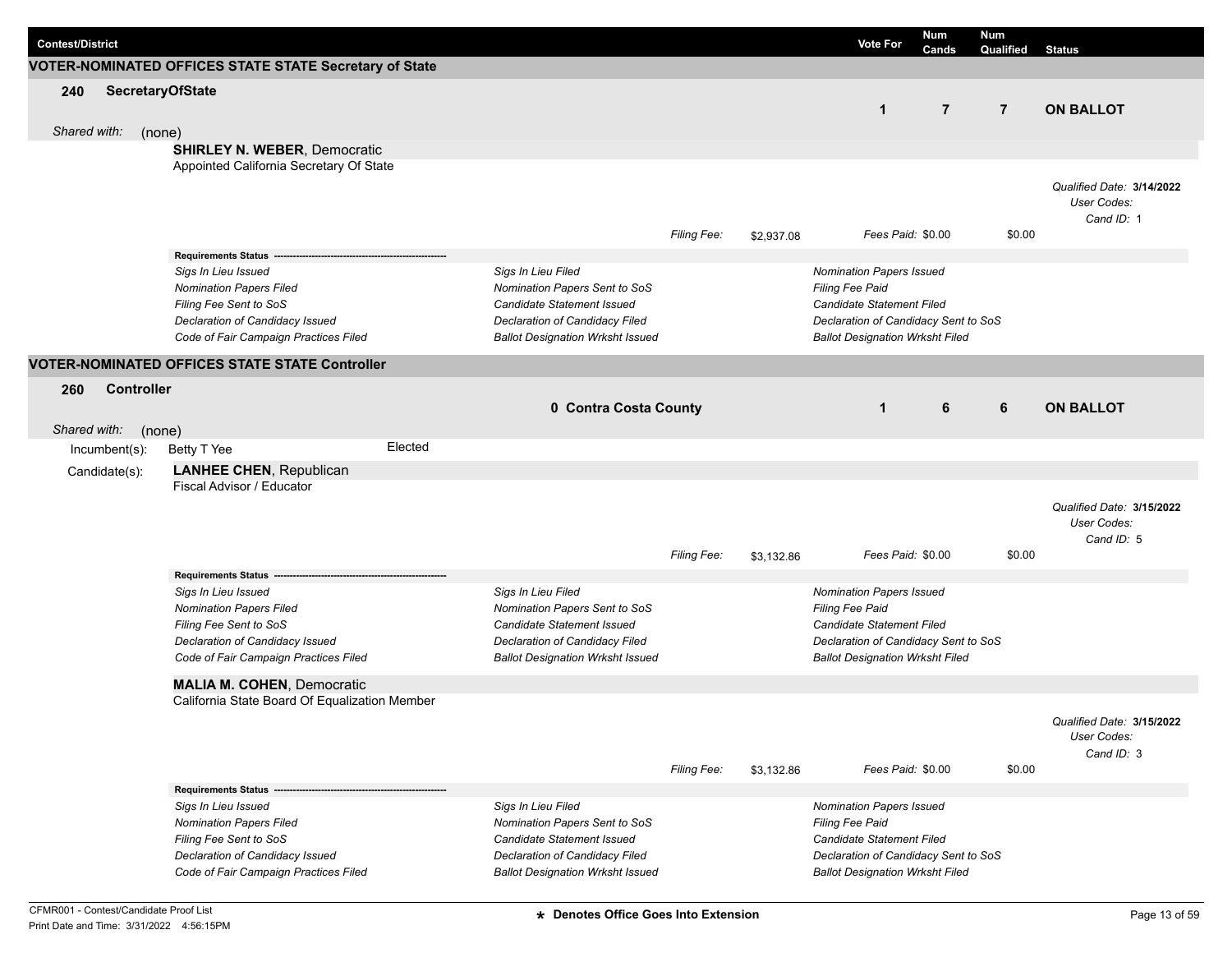| <b>Contest/District</b> |                   |                                                                               |          |             |            |                                                     |             |            |                                                    | <b>Vote For</b>   | Num<br>Cands          | <b>Num</b><br><b>Qualified</b> Status |                                                        |  |
|-------------------------|-------------------|-------------------------------------------------------------------------------|----------|-------------|------------|-----------------------------------------------------|-------------|------------|----------------------------------------------------|-------------------|-----------------------|---------------------------------------|--------------------------------------------------------|--|
|                         |                   | VOTER-NOMINATED OFFICES STATE STATE Controller                                |          |             |            |                                                     |             |            |                                                    |                   |                       |                                       |                                                        |  |
| 260                     | <b>Controller</b> |                                                                               |          |             |            |                                                     |             |            |                                                    | $\mathbf 1$       | 6                     | 6                                     | <b>ON BALLOT</b>                                       |  |
| Shared with:            | (none)            |                                                                               |          |             |            |                                                     |             |            |                                                    |                   |                       |                                       |                                                        |  |
|                         |                   | <b>STEVE GLAZER, Democratic</b>                                               |          |             |            |                                                     |             |            |                                                    |                   |                       |                                       |                                                        |  |
|                         |                   | California State Senator                                                      |          |             |            |                                                     |             |            |                                                    |                   |                       |                                       |                                                        |  |
|                         |                   |                                                                               |          |             |            |                                                     | Filing Fee: | \$3,132.86 |                                                    |                   | Fees Paid: \$3,132.86 | \$0.00                                | Qualified Date: 3/15/2022<br>User Codes:<br>Cand ID: 1 |  |
|                         |                   | <b>Requirements Status</b>                                                    |          |             |            |                                                     |             |            |                                                    |                   |                       |                                       |                                                        |  |
|                         |                   | Sigs In Lieu Issued                                                           |          |             |            | Sigs In Lieu Filed                                  |             |            | <b>Nomination Papers Issued</b>                    |                   |                       |                                       | 03/03/2022                                             |  |
|                         |                   | <b>Nomination Papers Filed</b>                                                |          |             | 03/07/2022 | Nomination Papers Sent to SoS                       |             | 03/07/2022 | Filing Fee Paid                                    |                   |                       |                                       | 03/03/2022                                             |  |
|                         |                   | Filing Fee Sent to SoS                                                        |          |             | 03/04/2022 | Candidate Statement Issued                          |             |            | Candidate Statement Filed                          |                   |                       |                                       |                                                        |  |
|                         |                   | Declaration of Candidacy Issued                                               |          |             | 03/07/2022 | Declaration of Candidacy Filed                      |             | 03/07/2022 | Declaration of Candidacy Sent to SoS               |                   |                       |                                       | 03/07/2022                                             |  |
|                         |                   | Code of Fair Campaign Practices Filed                                         |          |             | 03/07/2022 | <b>Ballot Designation Wrksht Issued</b>             |             | 03/03/2022 | <b>Ballot Designation Wrksht Filed</b>             |                   |                       |                                       | 03/07/2022                                             |  |
|                         |                   |                                                                               |          |             |            |                                                     |             |            |                                                    |                   |                       |                                       |                                                        |  |
|                         |                   | Filing History ---                                                            |          |             |            |                                                     |             |            |                                                    |                   |                       |                                       |                                                        |  |
|                         |                   | <b>Filing Type</b>                                                            | Date     | Description |            | <b>Payment Method</b>                               |             |            |                                                    |                   |                       |                                       |                                                        |  |
|                         |                   | <b>NOM</b>                                                                    | 3/7/2022 | S Glazer1   |            | (none recorded)                                     |             |            |                                                    |                   |                       |                                       |                                                        |  |
|                         |                   |                                                                               |          |             |            |                                                     |             |            |                                                    |                   |                       |                                       |                                                        |  |
|                         |                   | <b>RON GALPERIN, Democratic</b><br>Controller, City Of Los Angeles / Attorney |          |             |            |                                                     |             |            |                                                    |                   |                       |                                       |                                                        |  |
|                         |                   |                                                                               |          |             |            |                                                     | Filing Fee: |            |                                                    | Fees Paid: \$0.00 |                       | \$0.00                                | Qualified Date: 3/15/2022<br>User Codes:<br>Cand ID: 4 |  |
|                         |                   |                                                                               |          |             |            |                                                     |             | \$3,132.86 |                                                    |                   |                       |                                       |                                                        |  |
|                         |                   | <b>Requirements Status</b>                                                    |          |             |            |                                                     |             |            |                                                    |                   |                       |                                       |                                                        |  |
|                         |                   | Sigs In Lieu Issued<br><b>Nomination Papers Filed</b>                         |          |             |            | Sigs In Lieu Filed<br>Nomination Papers Sent to SoS |             |            | <b>Nomination Papers Issued</b><br>Filing Fee Paid |                   |                       |                                       |                                                        |  |
|                         |                   | Filing Fee Sent to SoS                                                        |          |             |            | Candidate Statement Issued                          |             |            | Candidate Statement Filed                          |                   |                       |                                       |                                                        |  |
|                         |                   | Declaration of Candidacy Issued                                               |          |             |            | Declaration of Candidacy Filed                      |             |            | Declaration of Candidacy Sent to SoS               |                   |                       |                                       |                                                        |  |
|                         |                   | Code of Fair Campaign Practices Filed                                         |          |             |            | <b>Ballot Designation Wrksht Issued</b>             |             |            | <b>Ballot Designation Wrksht Filed</b>             |                   |                       |                                       |                                                        |  |
|                         |                   |                                                                               |          |             |            |                                                     |             |            |                                                    |                   |                       |                                       |                                                        |  |
|                         |                   | <b>YVONNE YIU, Democratic</b>                                                 |          |             |            |                                                     |             |            |                                                    |                   |                       |                                       |                                                        |  |
|                         |                   | <b>Chief Financial Officer</b>                                                |          |             |            |                                                     |             |            |                                                    |                   |                       |                                       |                                                        |  |
|                         |                   |                                                                               |          |             |            |                                                     |             |            |                                                    |                   |                       |                                       | Qualified Date: 3/14/2022<br>User Codes:<br>Cand ID: 2 |  |
|                         |                   |                                                                               |          |             |            |                                                     | Filing Fee: | \$3,132.86 |                                                    | Fees Paid: \$0.00 |                       | \$0.00                                |                                                        |  |
|                         |                   | Requirements Status --                                                        |          |             |            |                                                     |             |            |                                                    |                   |                       |                                       |                                                        |  |
|                         |                   | Sigs In Lieu Issued                                                           |          |             |            | Sigs In Lieu Filed                                  |             |            | <b>Nomination Papers Issued</b>                    |                   |                       |                                       |                                                        |  |
|                         |                   | <b>Nomination Papers Filed</b>                                                |          |             |            | Nomination Papers Sent to SoS                       |             |            | Filing Fee Paid                                    |                   |                       |                                       |                                                        |  |
|                         |                   | Filing Fee Sent to SoS                                                        |          |             |            | Candidate Statement Issued                          |             |            | Candidate Statement Filed                          |                   |                       |                                       |                                                        |  |
|                         |                   | Declaration of Candidacy Issued                                               |          |             |            | Declaration of Candidacy Filed                      |             |            | Declaration of Candidacy Sent to SoS               |                   |                       |                                       |                                                        |  |
|                         |                   | Code of Fair Campaign Practices Filed                                         |          |             |            | <b>Ballot Designation Wrksht Issued</b>             |             |            | <b>Ballot Designation Wrksht Filed</b>             |                   |                       |                                       |                                                        |  |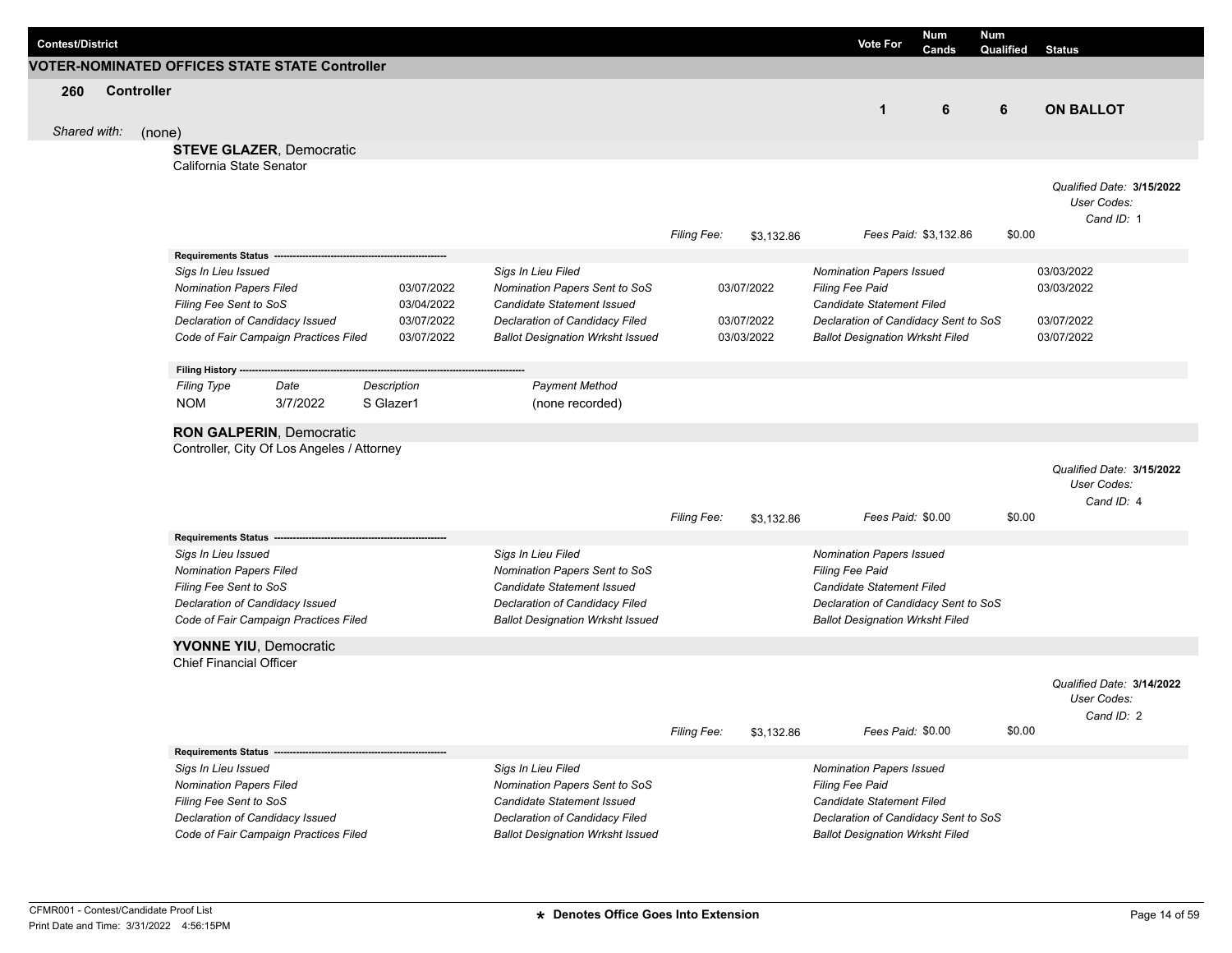| <b>Contest/District</b> |                   |                                                              |         |                                                             |                    |            | <b>Vote For</b>                                     | <b>Num</b><br>Cands |   | <b>Num</b><br>Qualified | <b>Status</b>                            |
|-------------------------|-------------------|--------------------------------------------------------------|---------|-------------------------------------------------------------|--------------------|------------|-----------------------------------------------------|---------------------|---|-------------------------|------------------------------------------|
|                         |                   | <b>VOTER-NOMINATED OFFICES STATE STATE Controller</b>        |         |                                                             |                    |            |                                                     |                     |   |                         |                                          |
| 260                     | <b>Controller</b> |                                                              |         |                                                             |                    |            |                                                     |                     |   |                         |                                          |
|                         |                   |                                                              |         |                                                             |                    |            | $\mathbf{1}$                                        |                     | 6 | 6                       | <b>ON BALLOT</b>                         |
|                         |                   |                                                              |         |                                                             |                    |            |                                                     |                     |   |                         |                                          |
| Shared with:            |                   | (none)                                                       |         |                                                             |                    |            |                                                     |                     |   |                         |                                          |
|                         |                   | <b>LAURA WELLS, Green</b>                                    |         |                                                             |                    |            |                                                     |                     |   |                         |                                          |
|                         |                   | <b>Financial Analyst</b>                                     |         |                                                             |                    |            |                                                     |                     |   |                         |                                          |
|                         |                   |                                                              |         |                                                             |                    |            |                                                     |                     |   |                         | Qualified Date: 3/15/2022<br>User Codes: |
|                         |                   |                                                              |         |                                                             |                    |            |                                                     |                     |   |                         | Cand ID: 6                               |
|                         |                   |                                                              |         |                                                             | <b>Filing Fee:</b> | \$3,132.86 |                                                     | Fees Paid: \$0.00   |   | \$0.00                  |                                          |
|                         |                   | Requirements Status ------                                   |         |                                                             |                    |            |                                                     |                     |   |                         |                                          |
|                         |                   | Sigs In Lieu Issued                                          |         | Sigs In Lieu Filed                                          |                    |            | Nomination Papers Issued                            |                     |   |                         |                                          |
|                         |                   | <b>Nomination Papers Filed</b>                               |         | Nomination Papers Sent to SoS                               |                    |            | <b>Filing Fee Paid</b>                              |                     |   |                         |                                          |
|                         |                   | Filing Fee Sent to SoS                                       |         | Candidate Statement Issued                                  |                    |            | Candidate Statement Filed                           |                     |   |                         |                                          |
|                         |                   | Declaration of Candidacy Issued                              |         | Declaration of Candidacy Filed                              |                    |            | Declaration of Candidacy Sent to SoS                |                     |   |                         |                                          |
|                         |                   | Code of Fair Campaign Practices Filed                        |         | <b>Ballot Designation Wrksht Issued</b>                     |                    |            | <b>Ballot Designation Wrksht Filed</b>              |                     |   |                         |                                          |
|                         |                   | <b>VOTER-NOMINATED OFFICES STATE STATE Treasurer</b>         |         |                                                             |                    |            |                                                     |                     |   |                         |                                          |
| 280                     | <b>Treasurer</b>  |                                                              |         |                                                             |                    |            |                                                     |                     |   |                         |                                          |
|                         |                   |                                                              |         | 0 Contra Costa County                                       |                    |            | $\mathbf{1}$                                        |                     | 4 | 4                       | <b>ON BALLOT</b>                         |
|                         |                   |                                                              |         |                                                             |                    |            |                                                     |                     |   |                         |                                          |
| Shared with:            |                   | (none)                                                       |         |                                                             |                    |            |                                                     |                     |   |                         |                                          |
|                         | $Incumbent(s)$ :  | Fiona Ma                                                     | Elected |                                                             |                    |            |                                                     |                     |   |                         |                                          |
|                         | Candidate(s):     | JACK M. GUERRERO, Republican                                 |         |                                                             |                    |            |                                                     |                     |   |                         |                                          |
|                         |                   | Councilmember / C P A / Economist                            |         |                                                             |                    |            |                                                     |                     |   |                         |                                          |
|                         |                   |                                                              |         |                                                             |                    |            |                                                     |                     |   |                         | Qualified Date: 3/15/2022                |
|                         |                   |                                                              |         |                                                             |                    |            |                                                     |                     |   |                         | User Codes:                              |
|                         |                   |                                                              |         |                                                             |                    |            |                                                     |                     |   |                         | Cand ID: 4                               |
|                         |                   |                                                              |         |                                                             | <b>Filing Fee:</b> | \$3,132.86 |                                                     | Fees Paid: \$0.00   |   | \$0.00                  |                                          |
|                         |                   | <b>Requirements Status</b>                                   |         |                                                             |                    |            |                                                     |                     |   |                         |                                          |
|                         |                   | Sigs In Lieu Issued                                          |         | Sigs In Lieu Filed                                          |                    |            | Nomination Papers Issued                            |                     |   |                         |                                          |
|                         |                   | <b>Nomination Papers Filed</b><br>Filing Fee Sent to SoS     |         | Nomination Papers Sent to SoS<br>Candidate Statement Issued |                    |            | <b>Filing Fee Paid</b><br>Candidate Statement Filed |                     |   |                         |                                          |
|                         |                   | Declaration of Candidacy Issued                              |         | Declaration of Candidacy Filed                              |                    |            | Declaration of Candidacy Sent to SoS                |                     |   |                         |                                          |
|                         |                   | Code of Fair Campaign Practices Filed                        |         | <b>Ballot Designation Wrksht Issued</b>                     |                    |            | <b>Ballot Designation Wrksht Filed</b>              |                     |   |                         |                                          |
|                         |                   |                                                              |         |                                                             |                    |            |                                                     |                     |   |                         |                                          |
|                         |                   | <b>MEGHANN ADAMS, Peace and Freedom</b><br>School Bus Driver |         |                                                             |                    |            |                                                     |                     |   |                         |                                          |
|                         |                   |                                                              |         |                                                             |                    |            |                                                     |                     |   |                         |                                          |
|                         |                   |                                                              |         |                                                             |                    |            |                                                     |                     |   |                         | Qualified Date: 3/14/2022<br>User Codes: |
|                         |                   |                                                              |         |                                                             |                    |            |                                                     |                     |   |                         | Cand ID: 2                               |
|                         |                   |                                                              |         |                                                             | Filing Fee:        | \$3,132.86 |                                                     | Fees Paid: \$0.00   |   | \$0.00                  |                                          |
|                         |                   | <b>Requirements Status --</b>                                |         |                                                             |                    |            |                                                     |                     |   |                         |                                          |
|                         |                   | Sigs In Lieu Issued                                          |         | Sigs In Lieu Filed                                          |                    |            | Nomination Papers Issued                            |                     |   |                         |                                          |
|                         |                   | <b>Nomination Papers Filed</b>                               |         | Nomination Papers Sent to SoS                               |                    |            | <b>Filing Fee Paid</b>                              |                     |   |                         |                                          |
|                         |                   | Filing Fee Sent to SoS                                       |         | Candidate Statement Issued                                  |                    |            | Candidate Statement Filed                           |                     |   |                         |                                          |
|                         |                   | Declaration of Candidacy Issued                              |         | Declaration of Candidacy Filed                              |                    |            | Declaration of Candidacy Sent to SoS                |                     |   |                         |                                          |
|                         |                   | Code of Fair Campaign Practices Filed                        |         | <b>Ballot Designation Wrksht Issued</b>                     |                    |            | <b>Ballot Designation Wrksht Filed</b>              |                     |   |                         |                                          |
|                         |                   |                                                              |         |                                                             |                    |            |                                                     |                     |   |                         |                                          |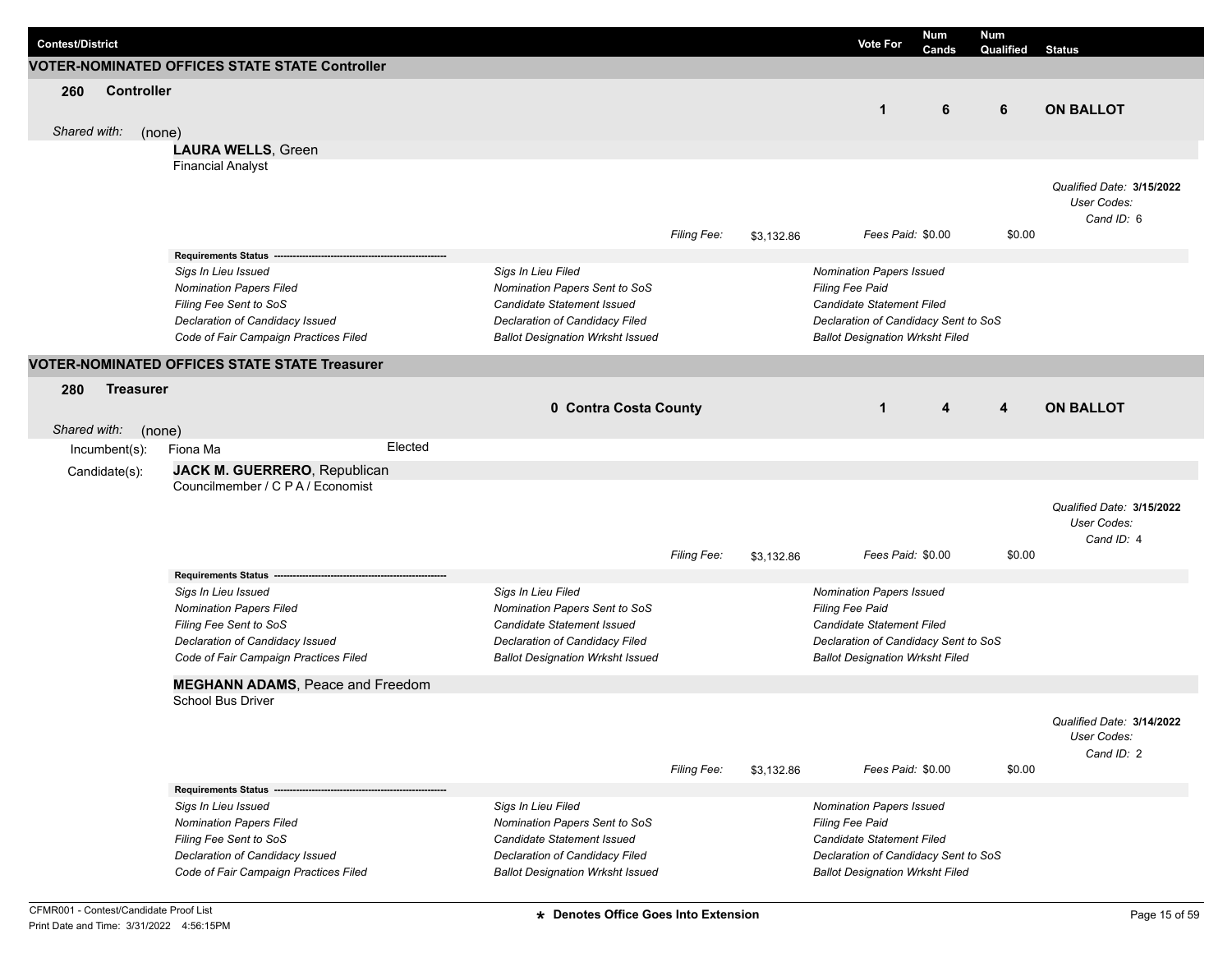| <b>Contest/District</b> |                        |        |                                                                      |         |                                         |                    |            | <b>Vote For</b>                        | <b>Num</b><br>Cands | <b>Num</b><br>Qualified | <b>Status</b>                            |
|-------------------------|------------------------|--------|----------------------------------------------------------------------|---------|-----------------------------------------|--------------------|------------|----------------------------------------|---------------------|-------------------------|------------------------------------------|
|                         |                        |        | <b>VOTER-NOMINATED OFFICES STATE STATE Treasurer</b>                 |         |                                         |                    |            |                                        |                     |                         |                                          |
| 280                     | <b>Treasurer</b>       |        |                                                                      |         |                                         |                    |            |                                        |                     |                         |                                          |
|                         |                        |        |                                                                      |         |                                         |                    |            | $\mathbf{1}$                           | 4                   | 4                       | <b>ON BALLOT</b>                         |
| Shared with:            |                        | (none) |                                                                      |         |                                         |                    |            |                                        |                     |                         |                                          |
|                         |                        |        | <b>ANDREW DO, Republican</b>                                         |         |                                         |                    |            |                                        |                     |                         |                                          |
|                         |                        |        | <b>Chief Financial Officer</b>                                       |         |                                         |                    |            |                                        |                     |                         |                                          |
|                         |                        |        |                                                                      |         |                                         |                    |            |                                        |                     |                         | Qualified Date: 3/15/2022                |
|                         |                        |        |                                                                      |         |                                         |                    |            |                                        |                     |                         | User Codes:                              |
|                         |                        |        |                                                                      |         |                                         |                    |            |                                        |                     |                         | Cand ID: 3                               |
|                         |                        |        |                                                                      |         |                                         | Filing Fee:        | \$3,132.86 | Fees Paid: \$0.00                      |                     | \$0.00                  |                                          |
|                         |                        |        | <b>Requirements Status</b>                                           |         |                                         |                    |            |                                        |                     |                         |                                          |
|                         |                        |        | Sigs In Lieu Issued                                                  |         | Sigs In Lieu Filed                      |                    |            | <b>Nomination Papers Issued</b>        |                     |                         |                                          |
|                         |                        |        | <b>Nomination Papers Filed</b>                                       |         | Nomination Papers Sent to SoS           |                    |            | <b>Filing Fee Paid</b>                 |                     |                         |                                          |
|                         |                        |        | Filing Fee Sent to SoS                                               |         | Candidate Statement Issued              |                    |            | Candidate Statement Filed              |                     |                         |                                          |
|                         |                        |        | Declaration of Candidacy Issued                                      |         | Declaration of Candidacy Filed          |                    |            | Declaration of Candidacy Sent to SoS   |                     |                         |                                          |
|                         |                        |        | Code of Fair Campaign Practices Filed                                |         | <b>Ballot Designation Wrksht Issued</b> |                    |            | <b>Ballot Designation Wrksht Filed</b> |                     |                         |                                          |
|                         |                        |        | <b>FIONA MA, Democratic</b>                                          |         |                                         |                    |            |                                        |                     |                         |                                          |
|                         |                        |        | State Treasurer / C P A                                              |         |                                         |                    |            |                                        |                     |                         |                                          |
|                         |                        |        |                                                                      |         |                                         |                    |            |                                        |                     |                         | Qualified Date: 3/14/2022                |
|                         |                        |        |                                                                      |         |                                         |                    |            |                                        |                     |                         | User Codes:                              |
|                         |                        |        |                                                                      |         |                                         |                    |            | Fees Paid: \$0.00                      |                     | \$0.00                  | Cand ID: 1                               |
|                         |                        |        |                                                                      |         |                                         | <b>Filing Fee:</b> | \$3,132.86 |                                        |                     |                         |                                          |
|                         |                        |        | <b>Requirements Status</b><br>Sigs In Lieu Issued                    |         | Sigs In Lieu Filed                      |                    |            | <b>Nomination Papers Issued</b>        |                     |                         |                                          |
|                         |                        |        | <b>Nomination Papers Filed</b>                                       |         | Nomination Papers Sent to SoS           |                    |            | Filing Fee Paid                        |                     |                         |                                          |
|                         |                        |        | Filing Fee Sent to SoS                                               |         | Candidate Statement Issued              |                    |            | <b>Candidate Statement Filed</b>       |                     |                         |                                          |
|                         |                        |        | Declaration of Candidacy Issued                                      |         | Declaration of Candidacy Filed          |                    |            | Declaration of Candidacy Sent to SoS   |                     |                         |                                          |
|                         |                        |        | Code of Fair Campaign Practices Filed                                |         | <b>Ballot Designation Wrksht Issued</b> |                    |            | <b>Ballot Designation Wrksht Filed</b> |                     |                         |                                          |
|                         |                        |        | VOTER-NOMINATED OFFICES STATE STATE Attorney General                 |         |                                         |                    |            |                                        |                     |                         |                                          |
| 300                     | <b>AttorneyGeneral</b> |        |                                                                      |         |                                         |                    |            |                                        |                     |                         |                                          |
|                         |                        |        |                                                                      |         | 0 Contra Costa County                   |                    |            | $\mathbf{1}$                           | 5                   | $5\phantom{.0}$         | <b>ON BALLOT</b>                         |
| Shared with:            |                        |        |                                                                      |         |                                         |                    |            |                                        |                     |                         |                                          |
|                         | Incumbent(s):          | (none) | Xavier Becerra                                                       | Elected |                                         |                    |            |                                        |                     |                         |                                          |
|                         |                        |        |                                                                      |         |                                         |                    |            |                                        |                     |                         |                                          |
|                         | Candidate(s):          |        | ANNE MARIE SCHUBERT, No Party Preference<br><b>District Attorney</b> |         |                                         |                    |            |                                        |                     |                         |                                          |
|                         |                        |        |                                                                      |         |                                         |                    |            |                                        |                     |                         |                                          |
|                         |                        |        |                                                                      |         |                                         |                    |            |                                        |                     |                         | Qualified Date: 3/15/2022<br>User Codes: |
|                         |                        |        |                                                                      |         |                                         |                    |            |                                        |                     |                         | Cand ID: 5                               |
|                         |                        |        |                                                                      |         |                                         | Filing Fee:        | \$3,401.60 |                                        | Fees Paid: \$0.00   | \$0.00                  |                                          |
|                         |                        |        | Requirements Status --                                               |         |                                         |                    |            |                                        |                     |                         |                                          |
|                         |                        |        | Sigs In Lieu Issued                                                  |         | Sigs In Lieu Filed                      |                    |            | <b>Nomination Papers Issued</b>        |                     |                         |                                          |
|                         |                        |        | <b>Nomination Papers Filed</b>                                       |         | Nomination Papers Sent to SoS           |                    |            | <b>Filing Fee Paid</b>                 |                     |                         |                                          |
|                         |                        |        | Filing Fee Sent to SoS                                               |         | <b>Candidate Statement Issued</b>       |                    |            | Candidate Statement Filed              |                     |                         |                                          |
|                         |                        |        | Declaration of Candidacy Issued                                      |         | Declaration of Candidacy Filed          |                    |            | Declaration of Candidacy Sent to SoS   |                     |                         |                                          |
|                         |                        |        | Code of Fair Campaign Practices Filed                                |         | <b>Ballot Designation Wrksht Issued</b> |                    |            | <b>Ballot Designation Wrksht Filed</b> |                     |                         |                                          |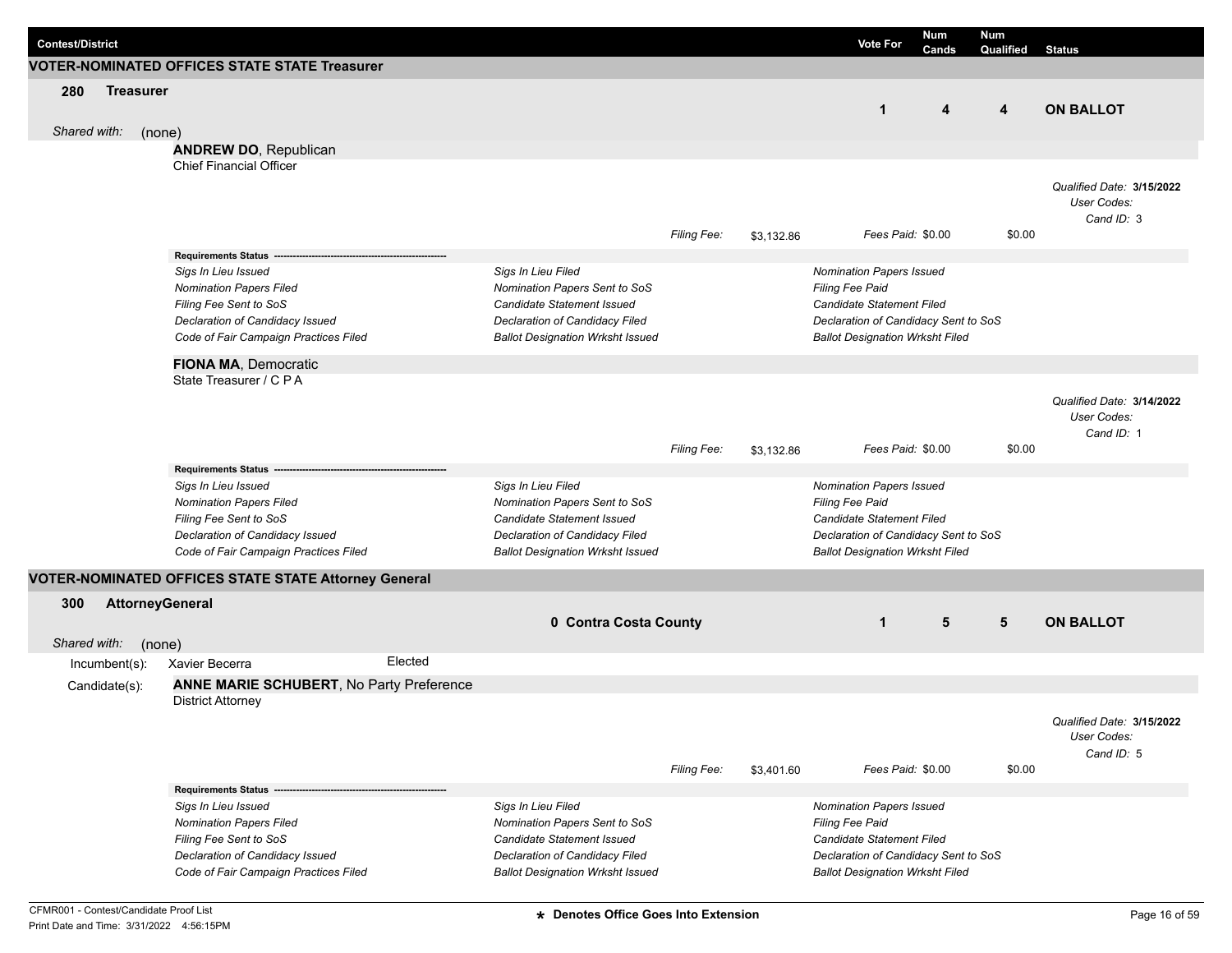| <b>Contest/District</b> |  | <b>VOTER-NOMINATED OFFICES STATE STATE Attorney General</b>              |                                                                           |                    |               | <b>Vote For</b>                                                                | Num<br>Cands | Num<br>Qualified | <b>Status</b>             |
|-------------------------|--|--------------------------------------------------------------------------|---------------------------------------------------------------------------|--------------------|---------------|--------------------------------------------------------------------------------|--------------|------------------|---------------------------|
| 300                     |  | <b>AttorneyGeneral</b>                                                   |                                                                           |                    |               |                                                                                |              |                  |                           |
|                         |  |                                                                          |                                                                           |                    |               | $\mathbf{1}$                                                                   | 5            | 5                | <b>ON BALLOT</b>          |
| Shared with:            |  | (none)                                                                   |                                                                           |                    |               |                                                                                |              |                  |                           |
|                         |  | <b>NATHAN HOCHMAN, Republican</b>                                        |                                                                           |                    |               |                                                                                |              |                  |                           |
|                         |  | <b>General Counsel</b>                                                   |                                                                           |                    |               |                                                                                |              |                  |                           |
|                         |  |                                                                          |                                                                           |                    |               |                                                                                |              |                  | Qualified Date: 3/15/2022 |
|                         |  |                                                                          |                                                                           |                    |               |                                                                                |              |                  | User Codes:               |
|                         |  |                                                                          |                                                                           |                    |               |                                                                                |              |                  | Cand ID: 3                |
|                         |  |                                                                          |                                                                           | <b>Filing Fee:</b> | \$3,401.60    | Fees Paid: \$0.00                                                              |              | \$0.00           |                           |
|                         |  | Requirements Status -                                                    |                                                                           |                    |               |                                                                                |              |                  |                           |
|                         |  | Sigs In Lieu Issued                                                      | Sigs In Lieu Filed                                                        |                    |               | Nomination Papers Issued                                                       |              |                  |                           |
|                         |  | <b>Nomination Papers Filed</b>                                           | Nomination Papers Sent to SoS                                             |                    |               | Filing Fee Paid                                                                |              |                  |                           |
|                         |  | Filing Fee Sent to SoS                                                   | Candidate Statement Issued                                                |                    |               | <b>Candidate Statement Filed</b>                                               |              |                  |                           |
|                         |  | Declaration of Candidacy Issued<br>Code of Fair Campaign Practices Filed | Declaration of Candidacy Filed<br><b>Ballot Designation Wrksht Issued</b> |                    |               | Declaration of Candidacy Sent to SoS<br><b>Ballot Designation Wrksht Filed</b> |              |                  |                           |
|                         |  |                                                                          |                                                                           |                    |               |                                                                                |              |                  |                           |
|                         |  | <b>DAN KAPELOVITZ, Green</b>                                             |                                                                           |                    |               |                                                                                |              |                  |                           |
|                         |  | <b>Criminal Defense Attorney</b>                                         |                                                                           |                    |               |                                                                                |              |                  |                           |
|                         |  |                                                                          |                                                                           |                    |               |                                                                                |              |                  | Qualified Date: 3/15/2022 |
|                         |  |                                                                          |                                                                           |                    |               |                                                                                |              |                  | User Codes:               |
|                         |  |                                                                          |                                                                           |                    |               |                                                                                |              |                  | Cand ID: 4                |
|                         |  |                                                                          |                                                                           | <b>Filing Fee:</b> | \$3,401.60    | Fees Paid: \$0.00                                                              |              | \$0.00           |                           |
|                         |  | <b>Requirements Status</b><br>Sigs In Lieu Issued                        | Sigs In Lieu Filed                                                        |                    |               | Nomination Papers Issued                                                       |              |                  |                           |
|                         |  | <b>Nomination Papers Filed</b>                                           | Nomination Papers Sent to SoS                                             |                    |               | Filing Fee Paid                                                                |              |                  |                           |
|                         |  | Filing Fee Sent to SoS                                                   | Candidate Statement Issued                                                |                    |               | <b>Candidate Statement Filed</b>                                               |              |                  |                           |
|                         |  | Declaration of Candidacy Issued                                          | Declaration of Candidacy Filed                                            |                    |               | Declaration of Candidacy Sent to SoS                                           |              |                  |                           |
|                         |  | Code of Fair Campaign Practices Filed                                    | <b>Ballot Designation Wrksht Issued</b>                                   |                    |               | <b>Ballot Designation Wrksht Filed</b>                                         |              |                  |                           |
|                         |  | <b>ROB BONTA, Democratic</b>                                             |                                                                           |                    |               |                                                                                |              |                  |                           |
|                         |  | Appointed Attorney General Of The State Of California                    |                                                                           |                    |               |                                                                                |              |                  |                           |
|                         |  |                                                                          |                                                                           |                    |               |                                                                                |              |                  | Qualified Date: 3/14/2022 |
|                         |  |                                                                          |                                                                           |                    |               |                                                                                |              |                  | User Codes:               |
|                         |  |                                                                          |                                                                           |                    |               |                                                                                |              |                  | Cand ID: 1                |
|                         |  |                                                                          |                                                                           | <b>Filing Fee:</b> | \$3,401.60    | Fees Paid: \$0.00                                                              |              | \$0.00           |                           |
|                         |  | <b>Requirements Status</b>                                               |                                                                           |                    |               |                                                                                |              |                  |                           |
|                         |  | Sigs In Lieu Issued                                                      | Sigs In Lieu Filed                                                        |                    |               | Nomination Papers Issued                                                       |              |                  |                           |
|                         |  | <b>Nomination Papers Filed</b>                                           | Nomination Papers Sent to SoS                                             |                    |               | <b>Filing Fee Paid</b>                                                         |              |                  |                           |
|                         |  | Filing Fee Sent to SoS                                                   | Candidate Statement Issued                                                |                    |               | Candidate Statement Filed                                                      |              |                  |                           |
|                         |  | Declaration of Candidacy Issued                                          | Declaration of Candidacy Filed                                            |                    |               | Declaration of Candidacy Sent to SoS                                           |              |                  |                           |
|                         |  | Code of Fair Campaign Practices Filed                                    | <b>Ballot Designation Wrksht Issued</b>                                   |                    |               | <b>Ballot Designation Wrksht Filed</b>                                         |              |                  |                           |
|                         |  | <b>ERIC EARLY, Republican</b>                                            |                                                                           |                    |               |                                                                                |              |                  |                           |
|                         |  | Attorney / Business Owner                                                |                                                                           |                    |               |                                                                                |              |                  |                           |
|                         |  |                                                                          |                                                                           |                    |               |                                                                                |              |                  | Qualified Date: 3/15/2022 |
|                         |  |                                                                          |                                                                           |                    |               |                                                                                |              |                  | User Codes:               |
|                         |  |                                                                          |                                                                           |                    |               |                                                                                |              |                  | Cand ID: 2                |
|                         |  |                                                                          |                                                                           | Filing Fee:        | \$3,401.60    | Fees Paid: \$0.00                                                              |              | \$0.00           |                           |
|                         |  | CFMR001 - Contest/Candidate Proof List                                   | * Denotes Office Goes Into Extension                                      |                    | Page 17 of 59 |                                                                                |              |                  |                           |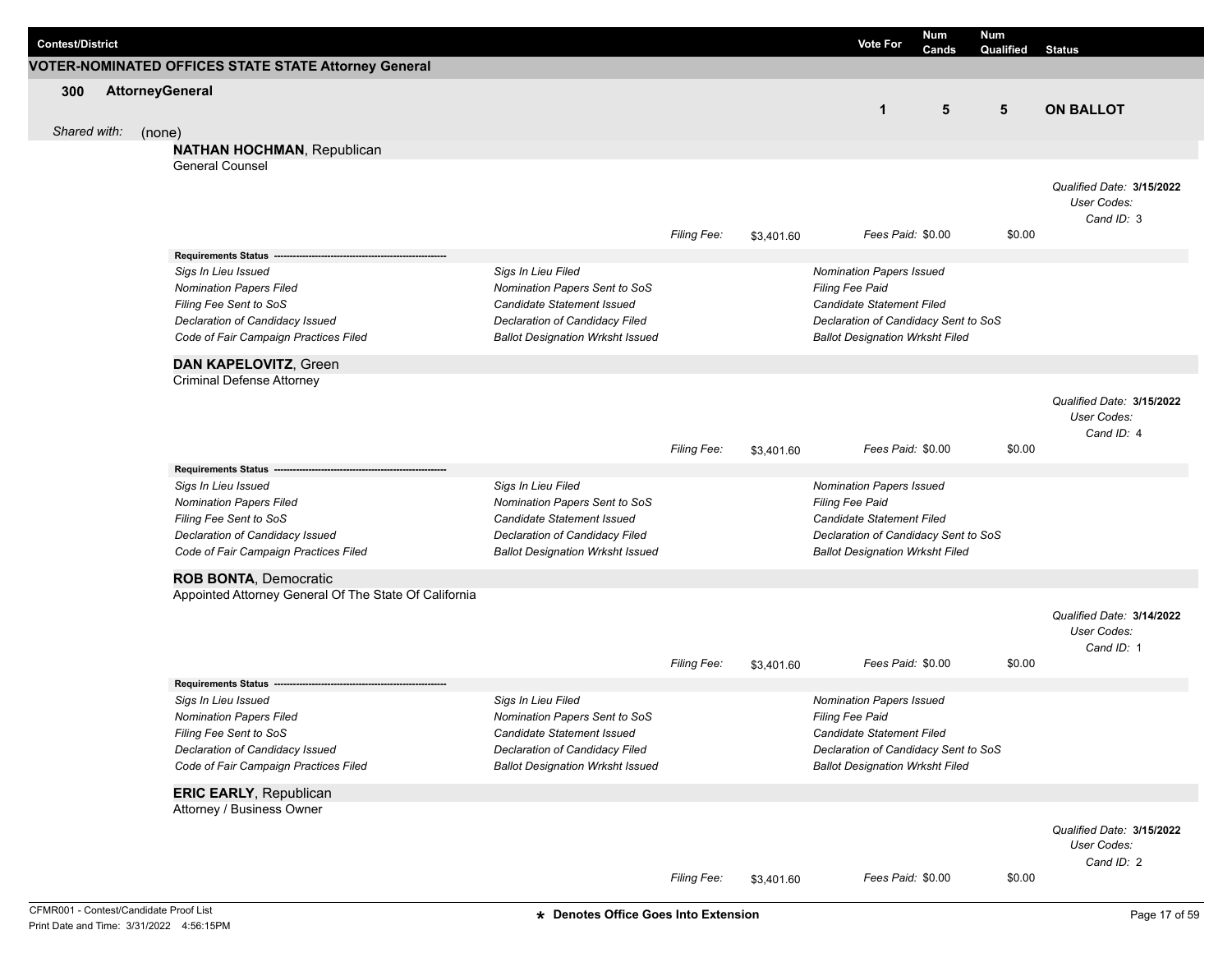| <b>Contest/District</b> |                  |                              |                                                                   |         |                                         |                    |            | <b>Vote For</b>                        | <b>Num</b><br>Cands | <b>Num</b><br>Qualified | <b>Status</b>             |
|-------------------------|------------------|------------------------------|-------------------------------------------------------------------|---------|-----------------------------------------|--------------------|------------|----------------------------------------|---------------------|-------------------------|---------------------------|
|                         |                  |                              | VOTER-NOMINATED OFFICES STATE STATE Attorney General              |         |                                         |                    |            |                                        |                     |                         |                           |
| 300                     |                  | <b>AttorneyGeneral</b>       |                                                                   |         |                                         |                    |            |                                        |                     |                         |                           |
|                         |                  |                              |                                                                   |         |                                         |                    |            | $\mathbf{1}$                           | 5                   | 5                       | <b>ON BALLOT</b>          |
| Shared with:            |                  | (none)                       |                                                                   |         |                                         |                    |            |                                        |                     |                         |                           |
|                         |                  |                              | <b>Requirements Status</b>                                        |         |                                         |                    |            |                                        |                     |                         |                           |
|                         |                  |                              | Sigs In Lieu Issued                                               |         | Sigs In Lieu Filed                      |                    |            | Nomination Papers Issued               |                     |                         |                           |
|                         |                  |                              | <b>Nomination Papers Filed</b>                                    |         | Nomination Papers Sent to SoS           |                    |            | Filing Fee Paid                        |                     |                         |                           |
|                         |                  |                              | Filing Fee Sent to SoS                                            |         | Candidate Statement Issued              |                    |            | Candidate Statement Filed              |                     |                         |                           |
|                         |                  |                              | Declaration of Candidacy Issued                                   |         | Declaration of Candidacy Filed          |                    |            | Declaration of Candidacy Sent to SoS   |                     |                         |                           |
|                         |                  |                              | Code of Fair Campaign Practices Filed                             |         | <b>Ballot Designation Wrksht Issued</b> |                    |            | <b>Ballot Designation Wrksht Filed</b> |                     |                         |                           |
|                         |                  |                              | <b>VOTER-NOMINATED OFFICES STATE STATE Insurance Commissioner</b> |         |                                         |                    |            |                                        |                     |                         |                           |
| 320                     |                  | <b>InsuranceCommissioner</b> |                                                                   |         |                                         |                    |            |                                        |                     |                         |                           |
|                         |                  |                              |                                                                   |         | 0 Contra Costa County                   |                    |            | $\mathbf 1$                            | 9                   | 9                       | <b>ON BALLOT</b>          |
| Shared with:            |                  | (none)                       |                                                                   |         |                                         |                    |            |                                        |                     |                         |                           |
|                         | $Incumbent(s)$ : | Ricardo Lara                 |                                                                   | Elected |                                         |                    |            |                                        |                     |                         |                           |
|                         | Candidate(s):    |                              | <b>NATHALIE HRIZI, Peace and Freedom</b>                          |         |                                         |                    |            |                                        |                     |                         |                           |
|                         |                  |                              | Teacher / Union Officer                                           |         |                                         |                    |            |                                        |                     |                         |                           |
|                         |                  |                              |                                                                   |         |                                         |                    |            |                                        |                     |                         | Qualified Date: 3/15/2022 |
|                         |                  |                              |                                                                   |         |                                         |                    |            |                                        |                     |                         | User Codes:               |
|                         |                  |                              |                                                                   |         |                                         |                    |            |                                        |                     |                         | Cand ID: 7                |
|                         |                  |                              |                                                                   |         |                                         | <b>Filing Fee:</b> | \$3,132.86 | Fees Paid: \$0.00                      |                     | \$0.00                  |                           |
|                         |                  |                              | <b>Requirements Status</b>                                        |         |                                         |                    |            |                                        |                     |                         |                           |
|                         |                  |                              | Sigs In Lieu Issued                                               |         | Sigs In Lieu Filed                      |                    |            | <b>Nomination Papers Issued</b>        |                     |                         |                           |
|                         |                  |                              | <b>Nomination Papers Filed</b>                                    |         | Nomination Papers Sent to SoS           |                    |            | Filing Fee Paid                        |                     |                         |                           |
|                         |                  |                              | Filing Fee Sent to SoS                                            |         | Candidate Statement Issued              |                    |            | Candidate Statement Filed              |                     |                         |                           |
|                         |                  |                              | Declaration of Candidacy Issued                                   |         | Declaration of Candidacy Filed          |                    |            | Declaration of Candidacy Sent to SoS   |                     |                         |                           |
|                         |                  |                              | Code of Fair Campaign Practices Filed                             |         | <b>Ballot Designation Wrksht Issued</b> |                    |            | <b>Ballot Designation Wrksht Filed</b> |                     |                         |                           |
|                         |                  |                              | ROBERT HOWELL, Republican                                         |         |                                         |                    |            |                                        |                     |                         |                           |
|                         |                  |                              | <b>Cybersecurity Equipment Manufacturer</b>                       |         |                                         |                    |            |                                        |                     |                         |                           |
|                         |                  |                              |                                                                   |         |                                         |                    |            |                                        |                     |                         | Qualified Date: 3/15/2022 |
|                         |                  |                              |                                                                   |         |                                         |                    |            |                                        |                     |                         | User Codes:               |
|                         |                  |                              |                                                                   |         |                                         |                    |            |                                        |                     |                         | Cand ID: 5                |
|                         |                  |                              |                                                                   |         |                                         | <b>Filing Fee:</b> | \$3,132.86 | Fees Paid: \$0.00                      |                     | \$0.00                  |                           |
|                         |                  |                              | <b>Requirements Status</b>                                        |         |                                         |                    |            |                                        |                     |                         |                           |
|                         |                  |                              | Sigs In Lieu Issued                                               |         | Sigs In Lieu Filed                      |                    |            | <b>Nomination Papers Issued</b>        |                     |                         |                           |
|                         |                  |                              | <b>Nomination Papers Filed</b>                                    |         | Nomination Papers Sent to SoS           |                    |            | Filing Fee Paid                        |                     |                         |                           |
|                         |                  |                              | Filing Fee Sent to SoS                                            |         | Candidate Statement Issued              |                    |            | Candidate Statement Filed              |                     |                         |                           |
|                         |                  |                              | Declaration of Candidacy Issued                                   |         | Declaration of Candidacy Filed          |                    |            | Declaration of Candidacy Sent to SoS   |                     |                         |                           |
|                         |                  |                              | Code of Fair Campaign Practices Filed                             |         | <b>Ballot Designation Wrksht Issued</b> |                    |            | <b>Ballot Designation Wrksht Filed</b> |                     |                         |                           |
|                         |                  |                              | <b>GREG CONLON, Republican</b>                                    |         |                                         |                    |            |                                        |                     |                         |                           |
|                         |                  |                              | Businessman / C P A                                               |         |                                         |                    |            |                                        |                     |                         |                           |
|                         |                  |                              |                                                                   |         |                                         |                    |            |                                        |                     |                         | Qualified Date: 3/15/2022 |
|                         |                  |                              |                                                                   |         |                                         |                    |            |                                        |                     |                         | User Codes:               |
|                         |                  |                              |                                                                   |         |                                         |                    |            |                                        |                     |                         | Cand ID: 4                |
|                         |                  |                              |                                                                   |         |                                         | <b>Filing Fee:</b> | \$3,132.86 | Fees Paid: \$0.00                      |                     | \$0.00                  |                           |
|                         |                  |                              |                                                                   |         |                                         |                    |            |                                        |                     |                         |                           |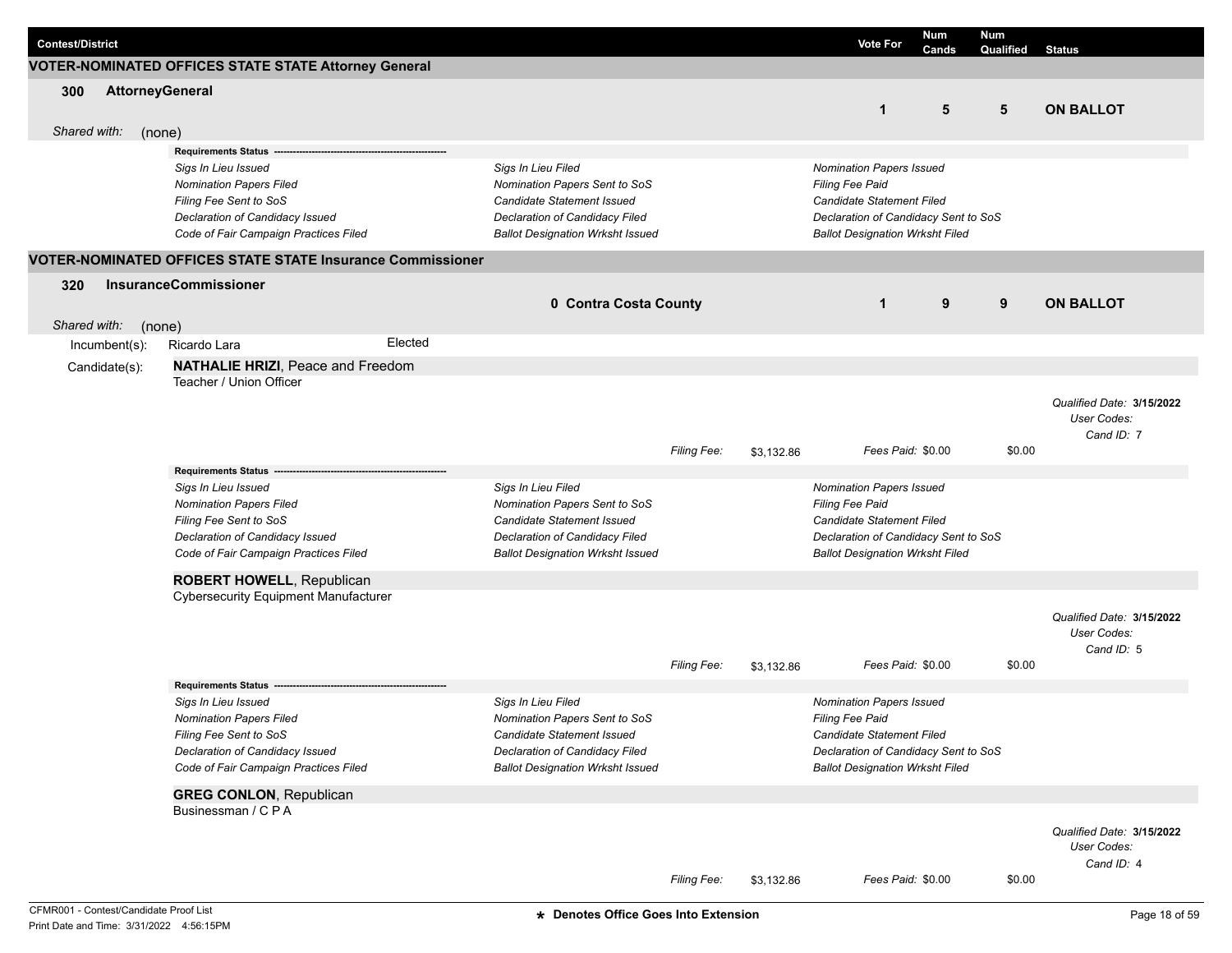| <b>Contest/District</b> |        |                                                                                                                                                                                           |                                                                                                                                                                       |             |            | <b>Vote For</b>                                                                                                                                                                 | Num<br>Cands | <b>Num</b><br>Qualified | <b>Status</b>                                          |
|-------------------------|--------|-------------------------------------------------------------------------------------------------------------------------------------------------------------------------------------------|-----------------------------------------------------------------------------------------------------------------------------------------------------------------------|-------------|------------|---------------------------------------------------------------------------------------------------------------------------------------------------------------------------------|--------------|-------------------------|--------------------------------------------------------|
|                         |        | <b>VOTER-NOMINATED OFFICES STATE STATE Insurance Commissioner</b>                                                                                                                         |                                                                                                                                                                       |             |            |                                                                                                                                                                                 |              |                         |                                                        |
| 320<br>Shared with:     |        | <b>InsuranceCommissioner</b>                                                                                                                                                              |                                                                                                                                                                       |             |            | $\mathbf{1}$                                                                                                                                                                    | 9            | 9                       | <b>ON BALLOT</b>                                       |
|                         | (none) | <b>Requirements Status</b>                                                                                                                                                                |                                                                                                                                                                       |             |            |                                                                                                                                                                                 |              |                         |                                                        |
|                         |        | Sigs In Lieu Issued<br><b>Nomination Papers Filed</b><br>Filing Fee Sent to SoS<br>Declaration of Candidacy Issued<br>Code of Fair Campaign Practices Filed                               | Sigs In Lieu Filed<br>Nomination Papers Sent to SoS<br>Candidate Statement Issued<br>Declaration of Candidacy Filed<br><b>Ballot Designation Wrksht Issued</b>        |             |            | <b>Nomination Papers Issued</b><br>Filing Fee Paid<br>Candidate Statement Filed<br>Declaration of Candidacy Sent to SoS<br><b>Ballot Designation Wrksht Filed</b>               |              |                         |                                                        |
|                         |        | <b>VERONIKA FIMBRES, Green</b>                                                                                                                                                            |                                                                                                                                                                       |             |            |                                                                                                                                                                                 |              |                         |                                                        |
|                         |        | Nurse                                                                                                                                                                                     |                                                                                                                                                                       |             |            |                                                                                                                                                                                 |              |                         | Qualified Date: 3/15/2022<br>User Codes:<br>Cand ID: 6 |
|                         |        |                                                                                                                                                                                           |                                                                                                                                                                       | Filing Fee: | \$3,132.86 | Fees Paid: \$0.00                                                                                                                                                               |              | \$0.00                  |                                                        |
|                         |        | Requirements Status -<br>Sigs In Lieu Issued<br><b>Nomination Papers Filed</b><br>Filing Fee Sent to SoS<br>Declaration of Candidacy Issued<br>Code of Fair Campaign Practices Filed      | Sigs In Lieu Filed<br>Nomination Papers Sent to SoS<br><b>Candidate Statement Issued</b><br>Declaration of Candidacy Filed<br><b>Ballot Designation Wrksht Issued</b> |             |            | <b>Nomination Papers Issued</b><br><b>Filing Fee Paid</b><br>Candidate Statement Filed<br>Declaration of Candidacy Sent to SoS<br><b>Ballot Designation Wrksht Filed</b>        |              |                         |                                                        |
|                         |        | <b>RICARDO LARA, Democratic</b>                                                                                                                                                           |                                                                                                                                                                       |             |            |                                                                                                                                                                                 |              |                         |                                                        |
|                         |        | Insurance Commissioner                                                                                                                                                                    |                                                                                                                                                                       | Filing Fee: | \$3,132.86 | Fees Paid: \$0.00                                                                                                                                                               |              | \$0.00                  | Qualified Date: 3/14/2022<br>User Codes:<br>Cand ID: 2 |
|                         |        | <b>Requirements Status</b><br>Sigs In Lieu Issued<br><b>Nomination Papers Filed</b><br>Filing Fee Sent to SoS<br>Declaration of Candidacy Issued<br>Code of Fair Campaign Practices Filed | Sigs In Lieu Filed<br>Nomination Papers Sent to SoS<br>Candidate Statement Issued<br>Declaration of Candidacy Filed<br><b>Ballot Designation Wrksht Issued</b>        |             |            | <b>Nomination Papers Issued</b><br><b>Filing Fee Paid</b><br><b>Candidate Statement Filed</b><br>Declaration of Candidacy Sent to SoS<br><b>Ballot Designation Wrksht Filed</b> |              |                         |                                                        |
|                         |        | <b>MARC LEVINE, Democratic</b><br>Member, California State Assembly                                                                                                                       |                                                                                                                                                                       |             |            |                                                                                                                                                                                 |              |                         | Qualified Date: 3/14/2022<br>User Codes:               |
|                         |        |                                                                                                                                                                                           |                                                                                                                                                                       | Filing Fee: | \$3,132.86 | Fees Paid: \$0.00                                                                                                                                                               |              | \$0.00                  | Cand ID: 3                                             |
|                         |        | <b>Requirements Status</b><br>Sigs In Lieu Issued                                                                                                                                         | Sigs In Lieu Filed                                                                                                                                                    |             |            | <b>Nomination Papers Issued</b>                                                                                                                                                 |              |                         |                                                        |
|                         |        | <b>Nomination Papers Filed</b><br>Filing Fee Sent to SoS<br>Declaration of Candidacy Issued<br>Code of Fair Campaign Practices Filed                                                      | Nomination Papers Sent to SoS<br>Candidate Statement Issued<br>Declaration of Candidacy Filed<br><b>Ballot Designation Wrksht Issued</b>                              |             |            | <b>Filing Fee Paid</b><br>Candidate Statement Filed<br>Declaration of Candidacy Sent to SoS<br><b>Ballot Designation Wrksht Filed</b>                                           |              |                         |                                                        |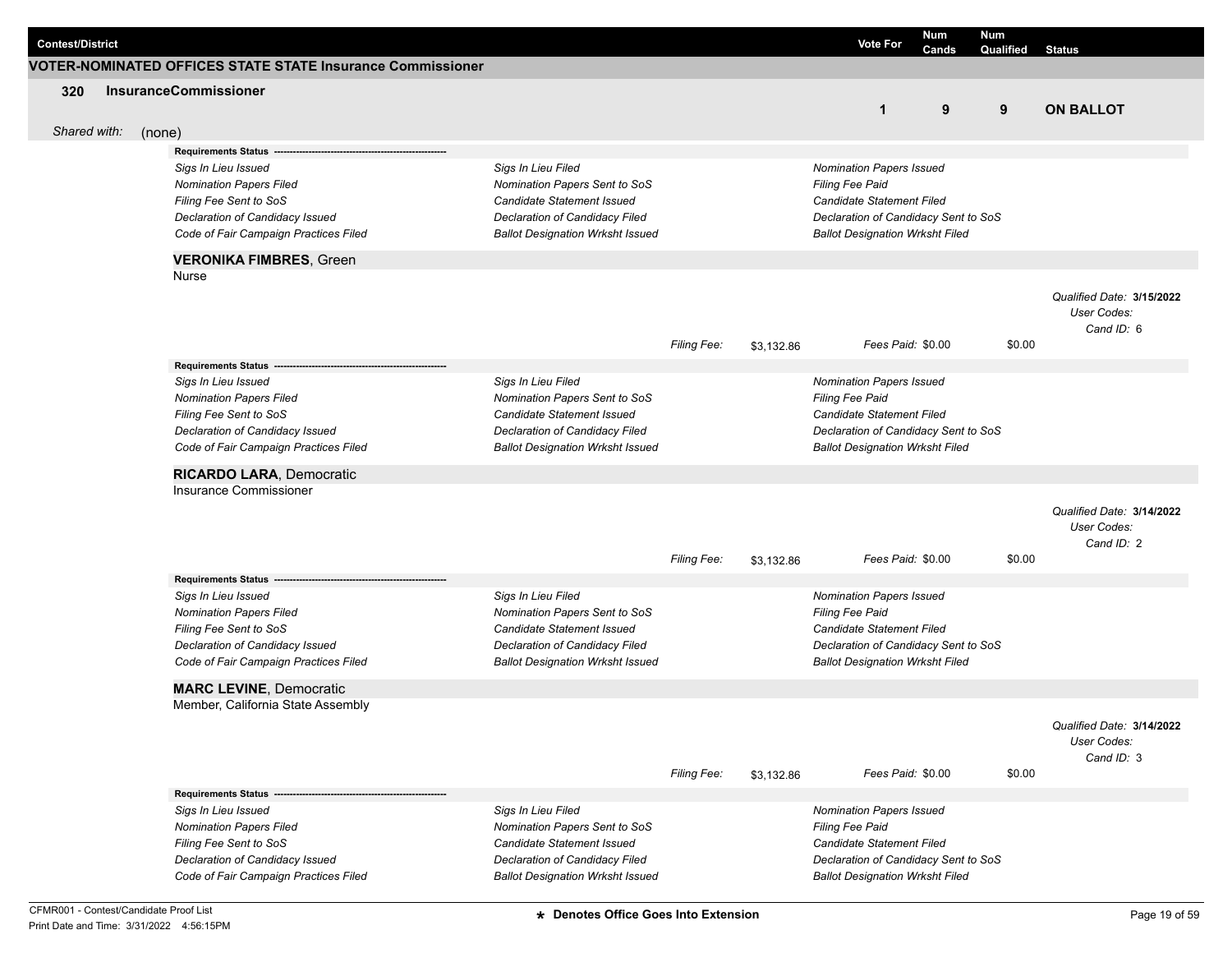| <b>Contest/District</b> |                                                                                                                                                             |         |                                                                                                                                                                |                    |            | <b>Vote For</b>                                                                                                                                                          | <b>Num</b><br>Cands | <b>Num</b><br>Qualified | <b>Status</b>                                          |
|-------------------------|-------------------------------------------------------------------------------------------------------------------------------------------------------------|---------|----------------------------------------------------------------------------------------------------------------------------------------------------------------|--------------------|------------|--------------------------------------------------------------------------------------------------------------------------------------------------------------------------|---------------------|-------------------------|--------------------------------------------------------|
|                         | <b>VOTER-NOMINATED OFFICES STATE STATE Insurance Commissioner</b>                                                                                           |         |                                                                                                                                                                |                    |            |                                                                                                                                                                          |                     |                         |                                                        |
| 320                     | <b>InsuranceCommissioner</b>                                                                                                                                |         |                                                                                                                                                                |                    |            | $\mathbf{1}$                                                                                                                                                             | 9                   | 9                       | <b>ON BALLOT</b>                                       |
| Shared with:            | (none)                                                                                                                                                      |         |                                                                                                                                                                |                    |            |                                                                                                                                                                          |                     |                         |                                                        |
|                         | <b>VINSON EUGENE ALLEN, Democratic</b><br>Medical Doctor / Businessman                                                                                      |         |                                                                                                                                                                |                    |            |                                                                                                                                                                          |                     |                         |                                                        |
|                         |                                                                                                                                                             |         |                                                                                                                                                                | <b>Filing Fee:</b> | \$3,132.86 | Fees Paid: \$0.00                                                                                                                                                        |                     | \$0.00                  | Qualified Date: 3/16/2022<br>User Codes:<br>Cand ID: 9 |
|                         | <b>Requirements Status</b>                                                                                                                                  |         |                                                                                                                                                                |                    |            |                                                                                                                                                                          |                     |                         |                                                        |
|                         | Sigs In Lieu Issued<br><b>Nomination Papers Filed</b><br>Filing Fee Sent to SoS<br>Declaration of Candidacy Issued<br>Code of Fair Campaign Practices Filed |         | Sigs In Lieu Filed<br>Nomination Papers Sent to SoS<br>Candidate Statement Issued<br>Declaration of Candidacy Filed<br><b>Ballot Designation Wrksht Issued</b> |                    |            | <b>Nomination Papers Issued</b><br><b>Filing Fee Paid</b><br>Candidate Statement Filed<br>Declaration of Candidacy Sent to SoS<br><b>Ballot Designation Wrksht Filed</b> |                     |                         |                                                        |
|                         | JASPER "JAY" JACKSON, Democratic                                                                                                                            |         |                                                                                                                                                                |                    |            |                                                                                                                                                                          |                     |                         |                                                        |
|                         | Paralegal                                                                                                                                                   |         |                                                                                                                                                                | Filing Fee:        | \$3,132.86 | Fees Paid: \$0.00                                                                                                                                                        |                     | \$0.00                  | Qualified Date: 3/14/2022<br>User Codes:<br>Cand ID: 1 |
|                         | <b>Requirements Status</b>                                                                                                                                  |         |                                                                                                                                                                |                    |            |                                                                                                                                                                          |                     |                         |                                                        |
|                         | Sigs In Lieu Issued<br><b>Nomination Papers Filed</b><br>Filing Fee Sent to SoS<br>Declaration of Candidacy Issued<br>Code of Fair Campaign Practices Filed |         | Sigs In Lieu Filed<br>Nomination Papers Sent to SoS<br>Candidate Statement Issued<br>Declaration of Candidacy Filed<br><b>Ballot Designation Wrksht Issued</b> |                    |            | <b>Nomination Papers Issued</b><br>Filing Fee Paid<br>Candidate Statement Filed<br>Declaration of Candidacy Sent to SoS<br><b>Ballot Designation Wrksht Filed</b>        |                     |                         |                                                        |
|                         | ROBERT J. MOLNAR, No Party Preference<br>Healthcare Advocate / Businessman                                                                                  |         |                                                                                                                                                                |                    |            |                                                                                                                                                                          |                     |                         | Qualified Date: 3/15/2022<br>User Codes:               |
|                         |                                                                                                                                                             |         |                                                                                                                                                                | <b>Filing Fee:</b> | \$3,132.86 | Fees Paid: \$0.00                                                                                                                                                        |                     | \$0.00                  | Cand ID: 8                                             |
|                         | <b>Requirements Status</b>                                                                                                                                  |         |                                                                                                                                                                |                    |            |                                                                                                                                                                          |                     |                         |                                                        |
|                         | Sigs In Lieu Issued<br>Nomination Papers Filed<br>Filing Fee Sent to SoS<br>Declaration of Candidacy Issued<br>Code of Fair Campaign Practices Filed        |         | Sigs In Lieu Filed<br>Nomination Papers Sent to SoS<br>Candidate Statement Issued<br>Declaration of Candidacy Filed<br><b>Ballot Designation Wrksht Issued</b> |                    |            | <b>Nomination Papers Issued</b><br>Filing Fee Paid<br>Candidate Statement Filed<br>Declaration of Candidacy Sent to SoS<br><b>Ballot Designation Wrksht Filed</b>        |                     |                         |                                                        |
|                         | VOTER-NOMINATED OFFICES STATE STATE Member, State Board of Equalization District 2                                                                          |         |                                                                                                                                                                |                    |            |                                                                                                                                                                          |                     |                         |                                                        |
| $* 340$                 | <b>BoardOfEqualization2</b>                                                                                                                                 |         | 0 Contra Costa County                                                                                                                                          |                    |            | $\mathbf{1}$                                                                                                                                                             | 3                   | $\mathbf{3}$            | <b>ON BALLOT</b>                                       |
| Shared with:            | (none)                                                                                                                                                      |         |                                                                                                                                                                |                    |            |                                                                                                                                                                          |                     |                         |                                                        |
| $Incumbent(s)$ :        | Malia Cohen                                                                                                                                                 | Elected |                                                                                                                                                                |                    |            |                                                                                                                                                                          |                     |                         |                                                        |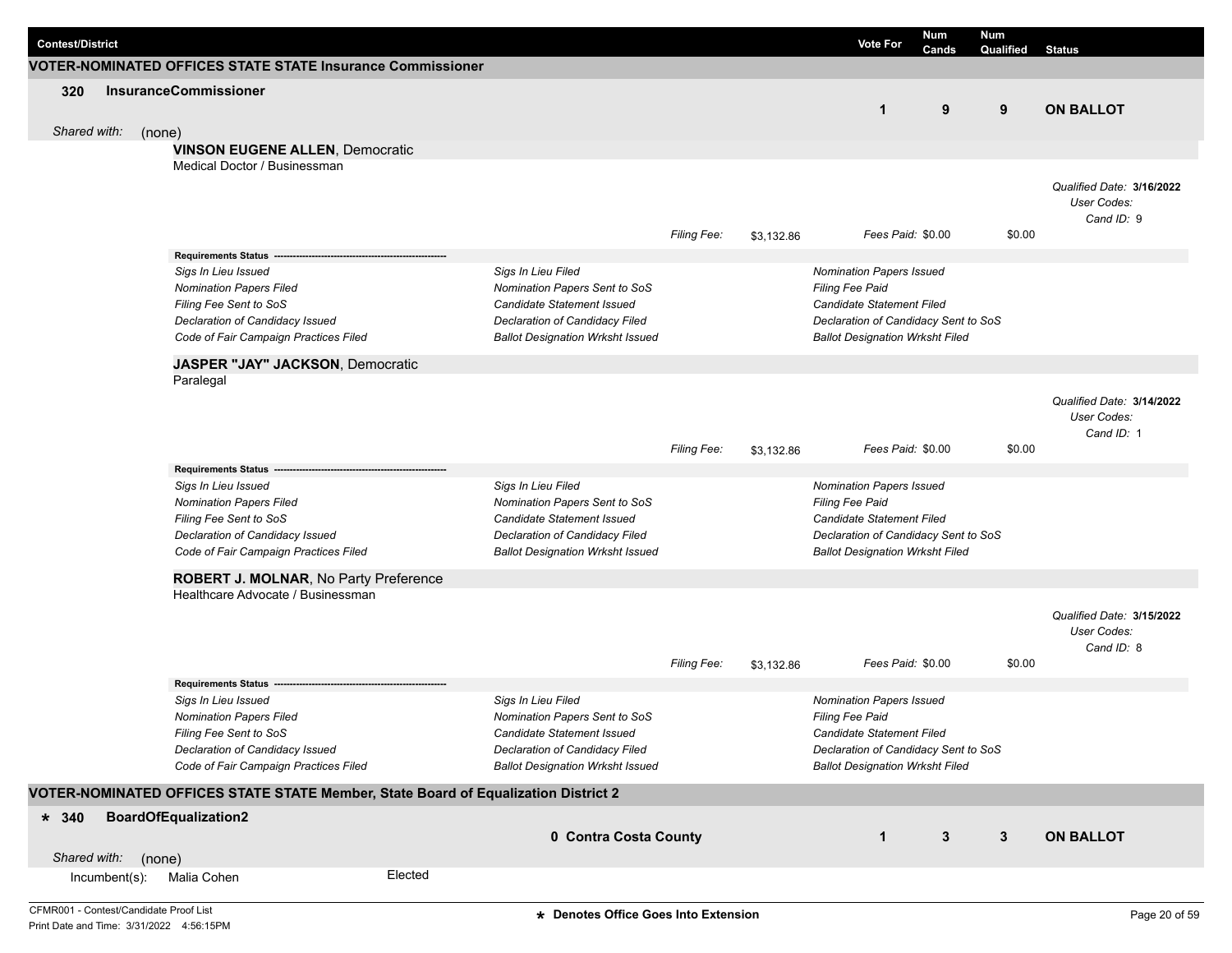| <b>Contest/District</b> |                  |                                                                                           |         |                                                              |                    |            | <b>Vote For</b>                                                   | <b>Num</b><br>Cands | <b>Num</b><br>Qualified | <b>Status</b>             |
|-------------------------|------------------|-------------------------------------------------------------------------------------------|---------|--------------------------------------------------------------|--------------------|------------|-------------------------------------------------------------------|---------------------|-------------------------|---------------------------|
|                         |                  | VOTER-NOMINATED OFFICES STATE STATE Member, State Board of Equalization District 2        |         |                                                              |                    |            |                                                                   |                     |                         |                           |
| 340                     |                  | <b>BoardOfEqualization2</b>                                                               |         |                                                              |                    |            |                                                                   |                     |                         |                           |
|                         |                  |                                                                                           |         |                                                              |                    |            | $\mathbf{1}$                                                      | 3                   | $\mathbf{3}$            | <b>ON BALLOT</b>          |
| Shared with:            |                  | (none)                                                                                    |         |                                                              |                    |            |                                                                   |                     |                         |                           |
|                         | Candidate(s):    | <b>SALLY J. LIEBER, Democratic</b>                                                        |         |                                                              |                    |            |                                                                   |                     |                         |                           |
|                         |                  | Councilwoman / Environmental Advocate                                                     |         |                                                              |                    |            |                                                                   |                     |                         |                           |
|                         |                  |                                                                                           |         |                                                              |                    |            |                                                                   |                     |                         | Qualified Date: 3/15/2022 |
|                         |                  |                                                                                           |         |                                                              |                    |            |                                                                   |                     |                         | User Codes:               |
|                         |                  |                                                                                           |         |                                                              |                    |            |                                                                   |                     |                         | Cand ID: 2                |
|                         |                  |                                                                                           |         |                                                              | <b>Filing Fee:</b> | \$1.468.54 | Fees Paid: \$0.00                                                 |                     | \$0.00                  |                           |
|                         |                  | <b>Requirements Status</b>                                                                |         |                                                              |                    |            |                                                                   |                     |                         |                           |
|                         |                  | Sigs In Lieu Issued                                                                       |         | Sigs In Lieu Filed                                           |                    |            | Nomination Papers Issued                                          |                     |                         |                           |
|                         |                  | <b>Nomination Papers Filed</b>                                                            |         | Nomination Papers Sent to SoS                                |                    |            | <b>Filing Fee Paid</b>                                            |                     |                         |                           |
|                         |                  | Filing Fee Sent to SoS                                                                    |         | Candidate Statement Issued                                   |                    |            | Candidate Statement Filed                                         |                     |                         |                           |
|                         |                  | Declaration of Candidacy Issued                                                           |         | Declaration of Candidacy Filed                               |                    |            | Declaration of Candidacy Sent to SoS                              |                     |                         |                           |
|                         |                  | Code of Fair Campaign Practices Filed                                                     |         | <b>Ballot Designation Wrksht Issued</b>                      |                    |            | <b>Ballot Designation Wrksht Filed</b>                            |                     |                         |                           |
|                         |                  | <b>MICHELA ALIOTO-PIER, Democratic</b>                                                    |         |                                                              |                    |            |                                                                   |                     |                         |                           |
|                         |                  | <b>Small Business Owner</b>                                                               |         |                                                              |                    |            |                                                                   |                     |                         |                           |
|                         |                  |                                                                                           |         |                                                              |                    |            |                                                                   |                     |                         | Qualified Date: 3/15/2022 |
|                         |                  |                                                                                           |         |                                                              |                    |            |                                                                   |                     |                         | User Codes:               |
|                         |                  |                                                                                           |         |                                                              |                    |            |                                                                   |                     |                         | Cand ID: 1                |
|                         |                  |                                                                                           |         |                                                              | <b>Filing Fee:</b> | \$1,468.54 | Fees Paid: \$0.00                                                 |                     | \$0.00                  |                           |
|                         |                  | <b>Requirements Status</b>                                                                |         |                                                              |                    |            |                                                                   |                     |                         |                           |
|                         |                  | Sigs In Lieu Issued                                                                       |         | Sigs In Lieu Filed                                           |                    |            | Nomination Papers Issued                                          |                     |                         |                           |
|                         |                  | <b>Nomination Papers Filed</b>                                                            |         | Nomination Papers Sent to SoS                                |                    |            | <b>Filing Fee Paid</b>                                            |                     |                         |                           |
|                         |                  | Filing Fee Sent to SoS                                                                    |         | Candidate Statement Issued                                   |                    |            | Candidate Statement Filed                                         |                     |                         |                           |
|                         |                  | Declaration of Candidacy Issued                                                           |         | Declaration of Candidacy Filed                               |                    |            | Declaration of Candidacy Sent to SoS                              |                     |                         |                           |
|                         |                  | Code of Fair Campaign Practices Filed                                                     |         | <b>Ballot Designation Wrksht Issued</b>                      |                    |            | <b>Ballot Designation Wrksht Filed</b>                            |                     |                         |                           |
|                         |                  | PETER COE VERBICA, Republican                                                             |         |                                                              |                    |            |                                                                   |                     |                         |                           |
|                         |                  | <b>Investment Advisor</b>                                                                 |         |                                                              |                    |            |                                                                   |                     |                         |                           |
|                         |                  |                                                                                           |         |                                                              |                    |            |                                                                   |                     |                         | Qualified Date: 3/15/2022 |
|                         |                  |                                                                                           |         |                                                              |                    |            |                                                                   |                     |                         | User Codes:               |
|                         |                  |                                                                                           |         |                                                              |                    |            |                                                                   |                     |                         | Cand ID: 3                |
|                         |                  |                                                                                           |         |                                                              | <b>Filing Fee:</b> | \$1,468.54 | Fees Paid: \$0.00                                                 |                     | \$0.00                  |                           |
|                         |                  | <b>Requirements Status</b>                                                                |         |                                                              |                    |            |                                                                   |                     |                         |                           |
|                         |                  | Sigs In Lieu Issued                                                                       |         | Sigs In Lieu Filed                                           |                    |            | <b>Nomination Papers Issued</b>                                   |                     |                         |                           |
|                         |                  | Nomination Papers Filed                                                                   |         | Nomination Papers Sent to SoS                                |                    |            | Filing Fee Paid                                                   |                     |                         |                           |
|                         |                  | Filing Fee Sent to SoS<br>Declaration of Candidacy Issued                                 |         | Candidate Statement Issued<br>Declaration of Candidacy Filed |                    |            | Candidate Statement Filed<br>Declaration of Candidacy Sent to SoS |                     |                         |                           |
|                         |                  | Code of Fair Campaign Practices Filed                                                     |         | <b>Ballot Designation Wrksht Issued</b>                      |                    |            | <b>Ballot Designation Wrksht Filed</b>                            |                     |                         |                           |
|                         |                  |                                                                                           |         |                                                              |                    |            |                                                                   |                     |                         |                           |
|                         |                  | VOTER-NOMINATED OFFICES UNITED STATES SENATOR UNITED STATES SENATOR United States Senator |         |                                                              |                    |            |                                                                   |                     |                         |                           |
| 400                     |                  | <b>UnitedStatesSenator</b>                                                                |         |                                                              |                    |            |                                                                   |                     |                         |                           |
|                         |                  |                                                                                           |         | 0 Contra Costa County                                        |                    |            | $\mathbf 1$                                                       | 24                  | 23                      | <b>ON BALLOT</b>          |
| Shared with:            |                  | (none)                                                                                    |         |                                                              |                    |            |                                                                   |                     |                         |                           |
|                         | $Incumbent(s)$ : | Alex Padilla                                                                              | Elected |                                                              |                    |            |                                                                   |                     |                         |                           |
|                         |                  |                                                                                           |         |                                                              |                    |            |                                                                   |                     |                         |                           |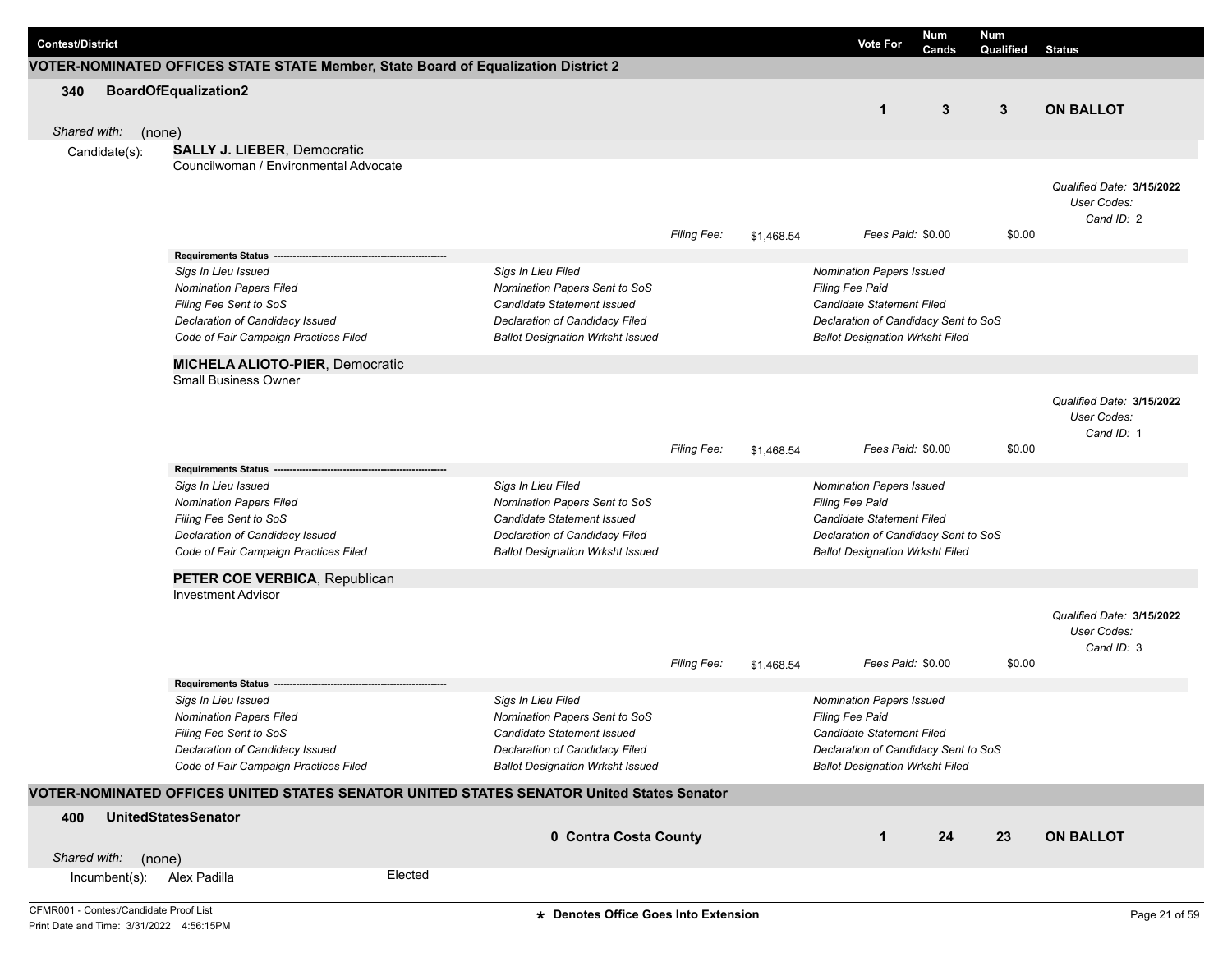| <b>Contest/District</b> |               |                                                                                           |                                                             |                    |            | <b>Vote For</b>                                     | <b>Num</b><br>Cands | <b>Num</b><br>Qualified | <b>Status</b>                            |
|-------------------------|---------------|-------------------------------------------------------------------------------------------|-------------------------------------------------------------|--------------------|------------|-----------------------------------------------------|---------------------|-------------------------|------------------------------------------|
|                         |               | VOTER-NOMINATED OFFICES UNITED STATES SENATOR UNITED STATES SENATOR United States Senator |                                                             |                    |            |                                                     |                     |                         |                                          |
| 400                     |               | <b>UnitedStatesSenator</b>                                                                |                                                             |                    |            |                                                     |                     |                         |                                          |
|                         |               |                                                                                           |                                                             |                    |            | $\mathbf{1}$                                        | 24                  | 23                      | <b>ON BALLOT</b>                         |
| Shared with:            | (none)        |                                                                                           |                                                             |                    |            |                                                     |                     |                         |                                          |
|                         | Candidate(s): | <b>CHUCK SMITH, Republican</b>                                                            |                                                             |                    |            |                                                     |                     |                         |                                          |
|                         |               | <b>Retired Law Enforcement</b>                                                            |                                                             |                    |            |                                                     |                     |                         |                                          |
|                         |               |                                                                                           |                                                             |                    |            |                                                     |                     |                         | Qualified Date: 3/15/2022<br>User Codes: |
|                         |               |                                                                                           |                                                             |                    |            |                                                     |                     |                         | Cand ID: 18                              |
|                         |               |                                                                                           |                                                             | <b>Filing Fee:</b> | \$3,480.00 | Fees Paid: \$0.00                                   |                     | \$0.00                  |                                          |
|                         |               | Requirements Status --                                                                    |                                                             |                    |            |                                                     |                     |                         |                                          |
|                         |               | Sigs In Lieu Issued                                                                       | Sigs In Lieu Filed                                          |                    |            | Nomination Papers Issued                            |                     |                         |                                          |
|                         |               | <b>Nomination Papers Filed</b>                                                            | Nomination Papers Sent to SoS                               |                    |            | Filing Fee Paid                                     |                     |                         |                                          |
|                         |               | Filing Fee Sent to SoS                                                                    | Candidate Statement Issued                                  |                    |            | Candidate Statement Filed                           |                     |                         |                                          |
|                         |               | Declaration of Candidacy Issued                                                           | Declaration of Candidacy Filed                              |                    |            | Declaration of Candidacy Sent to SoS                |                     |                         |                                          |
|                         |               | Code of Fair Campaign Practices Filed                                                     | <b>Ballot Designation Wrksht Issued</b>                     |                    |            | <b>Ballot Designation Wrksht Filed</b>              |                     |                         |                                          |
|                         |               | JOHN THOMPSON PARKER, Peace and Freedom                                                   |                                                             |                    |            |                                                     |                     |                         |                                          |
|                         |               | Social Justice Advocate                                                                   |                                                             |                    |            |                                                     |                     |                         |                                          |
|                         |               |                                                                                           |                                                             |                    |            |                                                     |                     |                         | Qualified Date: 3/15/2022                |
|                         |               |                                                                                           |                                                             |                    |            |                                                     |                     |                         | User Codes:                              |
|                         |               |                                                                                           |                                                             |                    |            |                                                     |                     |                         | Cand ID: 22                              |
|                         |               |                                                                                           |                                                             | Filing Fee:        | \$3,480.00 | Fees Paid: \$0.00                                   |                     | \$0.00                  |                                          |
|                         |               | <b>Requirements Status</b>                                                                |                                                             |                    |            |                                                     |                     |                         |                                          |
|                         |               | Sigs In Lieu Issued                                                                       | Sigs In Lieu Filed                                          |                    |            | Nomination Papers Issued                            |                     |                         |                                          |
|                         |               | <b>Nomination Papers Filed</b><br>Filing Fee Sent to SoS                                  | Nomination Papers Sent to SoS<br>Candidate Statement Issued |                    |            | <b>Filing Fee Paid</b><br>Candidate Statement Filed |                     |                         |                                          |
|                         |               | Declaration of Candidacy Issued                                                           | Declaration of Candidacy Filed                              |                    |            | Declaration of Candidacy Sent to SoS                |                     |                         |                                          |
|                         |               | Code of Fair Campaign Practices Filed                                                     | <b>Ballot Designation Wrksht Issued</b>                     |                    |            | <b>Ballot Designation Wrksht Filed</b>              |                     |                         |                                          |
|                         |               |                                                                                           |                                                             |                    |            |                                                     |                     |                         |                                          |
|                         |               | <b>ALEX PADILLA, Democratic</b><br>Appointed United States Senator                        |                                                             |                    |            |                                                     |                     |                         |                                          |
|                         |               |                                                                                           |                                                             |                    |            |                                                     |                     |                         |                                          |
|                         |               |                                                                                           |                                                             |                    |            |                                                     |                     |                         | Qualified Date: 3/14/2022<br>User Codes: |
|                         |               |                                                                                           |                                                             |                    |            |                                                     |                     |                         | Cand ID: 2                               |
|                         |               |                                                                                           |                                                             | <b>Filing Fee:</b> | \$3,480.00 | Fees Paid: \$0.00                                   |                     | \$0.00                  |                                          |
|                         |               | <b>Requirements Status</b>                                                                |                                                             |                    |            |                                                     |                     |                         |                                          |
|                         |               | Sigs In Lieu Issued                                                                       | Sigs In Lieu Filed                                          |                    |            | <b>Nomination Papers Issued</b>                     |                     |                         |                                          |
|                         |               | <b>Nomination Papers Filed</b>                                                            | Nomination Papers Sent to SoS                               |                    |            | <b>Filing Fee Paid</b>                              |                     |                         |                                          |
|                         |               | Filing Fee Sent to SoS                                                                    | Candidate Statement Issued                                  |                    |            | Candidate Statement Filed                           |                     |                         |                                          |
|                         |               | Declaration of Candidacy Issued                                                           | Declaration of Candidacy Filed                              |                    |            | Declaration of Candidacy Sent to SoS                |                     |                         |                                          |
|                         |               | Code of Fair Campaign Practices Filed                                                     | <b>Ballot Designation Wrksht Issued</b>                     |                    |            | <b>Ballot Designation Wrksht Filed</b>              |                     |                         |                                          |
|                         |               | <b>ENRIQUE PETRIS, Republican</b>                                                         |                                                             |                    |            |                                                     |                     |                         |                                          |
|                         |               | Businessman / Investor                                                                    |                                                             |                    |            |                                                     |                     |                         |                                          |
|                         |               |                                                                                           |                                                             |                    |            |                                                     |                     |                         | Qualified Date: 3/15/2022                |
|                         |               |                                                                                           |                                                             |                    |            |                                                     |                     |                         | User Codes:                              |
|                         |               |                                                                                           |                                                             |                    |            |                                                     |                     |                         | Cand ID: 17                              |
|                         |               |                                                                                           |                                                             | <b>Filing Fee:</b> | \$3,480.00 | Fees Paid: \$0.00                                   |                     | \$0.00                  |                                          |
|                         |               |                                                                                           |                                                             |                    |            |                                                     |                     |                         |                                          |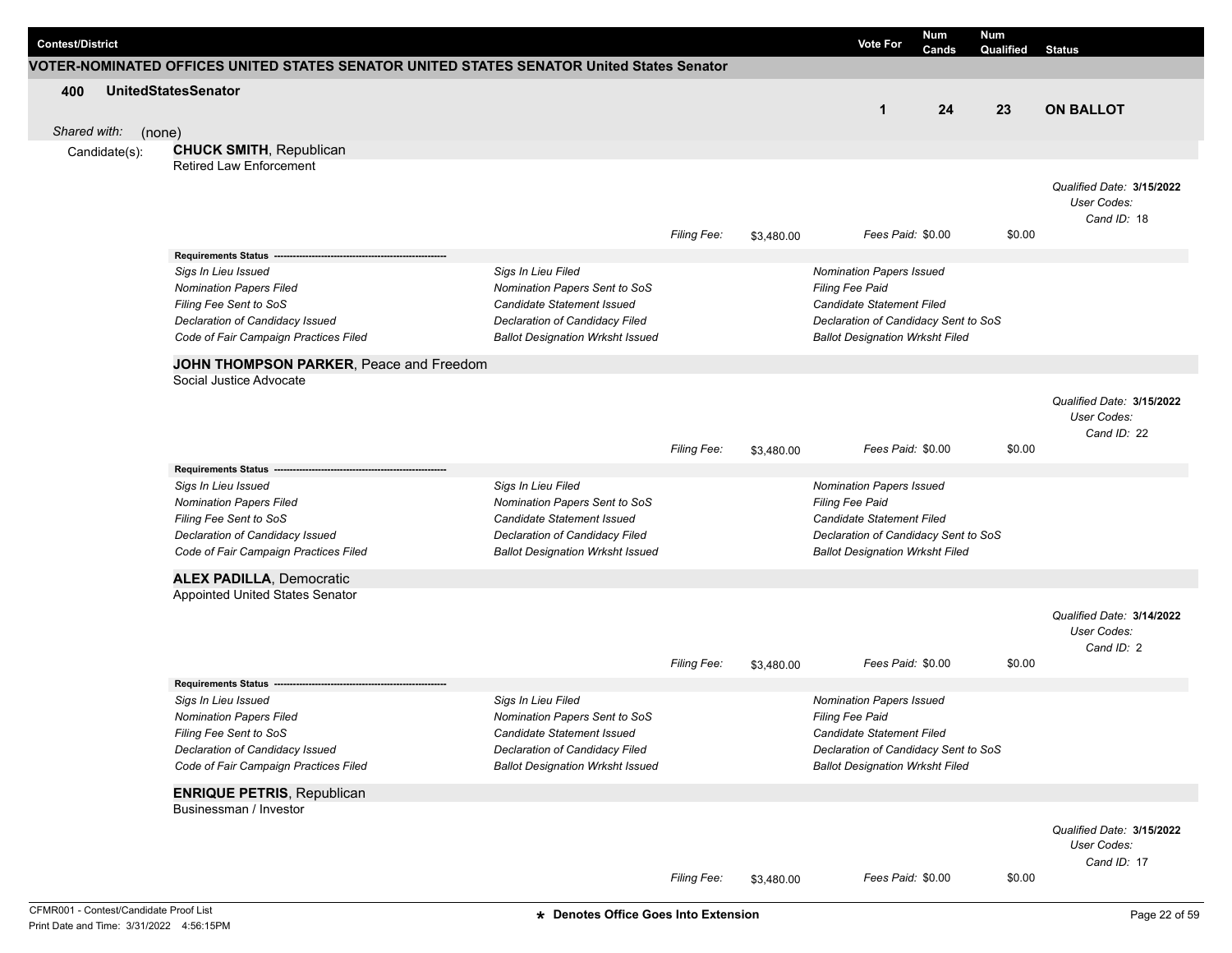| <b>Contest/District</b> |        |                                                                                           |                                                                           |                    |            | <b>Vote For</b>                                                                | Num<br>Cands | <b>Num</b><br>Qualified | <b>Status</b>                            |
|-------------------------|--------|-------------------------------------------------------------------------------------------|---------------------------------------------------------------------------|--------------------|------------|--------------------------------------------------------------------------------|--------------|-------------------------|------------------------------------------|
|                         |        | VOTER-NOMINATED OFFICES UNITED STATES SENATOR UNITED STATES SENATOR United States Senator |                                                                           |                    |            |                                                                                |              |                         |                                          |
| 400                     |        | <b>UnitedStatesSenator</b>                                                                |                                                                           |                    |            |                                                                                |              |                         |                                          |
|                         |        |                                                                                           |                                                                           |                    |            | $\mathbf{1}$                                                                   | 24           | 23                      | <b>ON BALLOT</b>                         |
| Shared with:            | (none) |                                                                                           |                                                                           |                    |            |                                                                                |              |                         |                                          |
|                         |        | <b>Requirements Status</b>                                                                |                                                                           |                    |            |                                                                                |              |                         |                                          |
|                         |        | Sigs In Lieu Issued                                                                       | Sigs In Lieu Filed                                                        |                    |            | Nomination Papers Issued                                                       |              |                         |                                          |
|                         |        | <b>Nomination Papers Filed</b>                                                            | Nomination Papers Sent to SoS                                             |                    |            | <b>Filing Fee Paid</b>                                                         |              |                         |                                          |
|                         |        | Filing Fee Sent to SoS                                                                    | Candidate Statement Issued                                                |                    |            | <b>Candidate Statement Filed</b>                                               |              |                         |                                          |
|                         |        | Declaration of Candidacy Issued<br>Code of Fair Campaign Practices Filed                  | Declaration of Candidacy Filed<br><b>Ballot Designation Wrksht Issued</b> |                    |            | Declaration of Candidacy Sent to SoS<br><b>Ballot Designation Wrksht Filed</b> |              |                         |                                          |
|                         |        |                                                                                           |                                                                           |                    |            |                                                                                |              |                         |                                          |
|                         |        | <b>OBAIDUL HUQ PIRJADA, Democratic</b>                                                    |                                                                           |                    |            |                                                                                |              |                         |                                          |
|                         |        | Attorney                                                                                  |                                                                           |                    |            |                                                                                |              |                         |                                          |
|                         |        |                                                                                           |                                                                           |                    |            |                                                                                |              |                         | Qualified Date: 3/14/2022                |
|                         |        |                                                                                           |                                                                           |                    |            |                                                                                |              |                         | User Codes:<br>Cand ID: 3                |
|                         |        |                                                                                           |                                                                           | Filing Fee:        | \$3,480.00 | Fees Paid: \$0.00                                                              |              | \$0.00                  |                                          |
|                         |        | <b>Requirements Status -</b>                                                              |                                                                           |                    |            |                                                                                |              |                         |                                          |
|                         |        | Sigs In Lieu Issued                                                                       | Sigs In Lieu Filed                                                        |                    |            | Nomination Papers Issued                                                       |              |                         |                                          |
|                         |        | <b>Nomination Papers Filed</b>                                                            | Nomination Papers Sent to SoS                                             |                    |            | <b>Filing Fee Paid</b>                                                         |              |                         |                                          |
|                         |        | Filing Fee Sent to SoS                                                                    | Candidate Statement Issued                                                |                    |            | <b>Candidate Statement Filed</b>                                               |              |                         |                                          |
|                         |        | Declaration of Candidacy Issued                                                           | Declaration of Candidacy Filed                                            |                    |            | Declaration of Candidacy Sent to SoS                                           |              |                         |                                          |
|                         |        | Code of Fair Campaign Practices Filed                                                     | <b>Ballot Designation Wrksht Issued</b>                                   |                    |            | <b>Ballot Designation Wrksht Filed</b>                                         |              |                         |                                          |
|                         |        | <b>DOUGLAS HOWARD PIERCE, Democratic</b>                                                  |                                                                           |                    |            |                                                                                |              |                         |                                          |
|                         |        | Missing Children's Advocate                                                               |                                                                           |                    |            |                                                                                |              |                         |                                          |
|                         |        |                                                                                           |                                                                           |                    |            |                                                                                |              |                         | Qualified Date: 3/15/2022                |
|                         |        |                                                                                           |                                                                           |                    |            |                                                                                |              |                         | User Codes:                              |
|                         |        |                                                                                           |                                                                           |                    |            |                                                                                |              |                         | Cand ID: 10                              |
|                         |        |                                                                                           |                                                                           | <b>Filing Fee:</b> | \$3,480.00 | Fees Paid: \$0.00                                                              |              | \$0.00                  |                                          |
|                         |        | <b>Requirements Status</b>                                                                |                                                                           |                    |            |                                                                                |              |                         |                                          |
|                         |        | Sigs In Lieu Issued                                                                       | Sigs In Lieu Filed                                                        |                    |            | Nomination Papers Issued                                                       |              |                         |                                          |
|                         |        | <b>Nomination Papers Filed</b><br>Filing Fee Sent to SoS                                  | Nomination Papers Sent to SoS<br>Candidate Statement Issued               |                    |            | Filing Fee Paid<br><b>Candidate Statement Filed</b>                            |              |                         |                                          |
|                         |        | Declaration of Candidacy Issued                                                           | Declaration of Candidacy Filed                                            |                    |            | Declaration of Candidacy Sent to SoS                                           |              |                         |                                          |
|                         |        | Code of Fair Campaign Practices Filed                                                     | <b>Ballot Designation Wrksht Issued</b>                                   |                    |            | <b>Ballot Designation Wrksht Filed</b>                                         |              |                         |                                          |
|                         |        |                                                                                           |                                                                           |                    |            |                                                                                |              |                         |                                          |
|                         |        | <b>MYRON L. HALL, Republican</b><br>Podiatric Physician                                   |                                                                           |                    |            |                                                                                |              |                         |                                          |
|                         |        |                                                                                           |                                                                           |                    |            |                                                                                |              |                         |                                          |
|                         |        |                                                                                           |                                                                           |                    |            |                                                                                |              |                         | Qualified Date: 3/15/2022<br>User Codes: |
|                         |        |                                                                                           |                                                                           |                    |            |                                                                                |              |                         | Cand ID: 14                              |
|                         |        |                                                                                           |                                                                           | Filing Fee:        | \$3,480.00 | Fees Paid: \$0.00                                                              |              | \$0.00                  |                                          |
|                         |        | <b>Requirements Status -</b>                                                              |                                                                           |                    |            |                                                                                |              |                         |                                          |
|                         |        | Sigs In Lieu Issued                                                                       | Sigs In Lieu Filed                                                        |                    |            | Nomination Papers Issued                                                       |              |                         |                                          |
|                         |        | <b>Nomination Papers Filed</b>                                                            | Nomination Papers Sent to SoS                                             |                    |            | <b>Filing Fee Paid</b>                                                         |              |                         |                                          |
|                         |        | Filing Fee Sent to SoS                                                                    | Candidate Statement Issued                                                |                    |            | Candidate Statement Filed                                                      |              |                         |                                          |
|                         |        | Declaration of Candidacy Issued                                                           | Declaration of Candidacy Filed                                            |                    |            | Declaration of Candidacy Sent to SoS                                           |              |                         |                                          |
|                         |        | Code of Fair Campaign Practices Filed                                                     | <b>Ballot Designation Wrksht Issued</b>                                   |                    |            | <b>Ballot Designation Wrksht Filed</b>                                         |              |                         |                                          |
|                         |        |                                                                                           |                                                                           |                    |            |                                                                                |              |                         |                                          |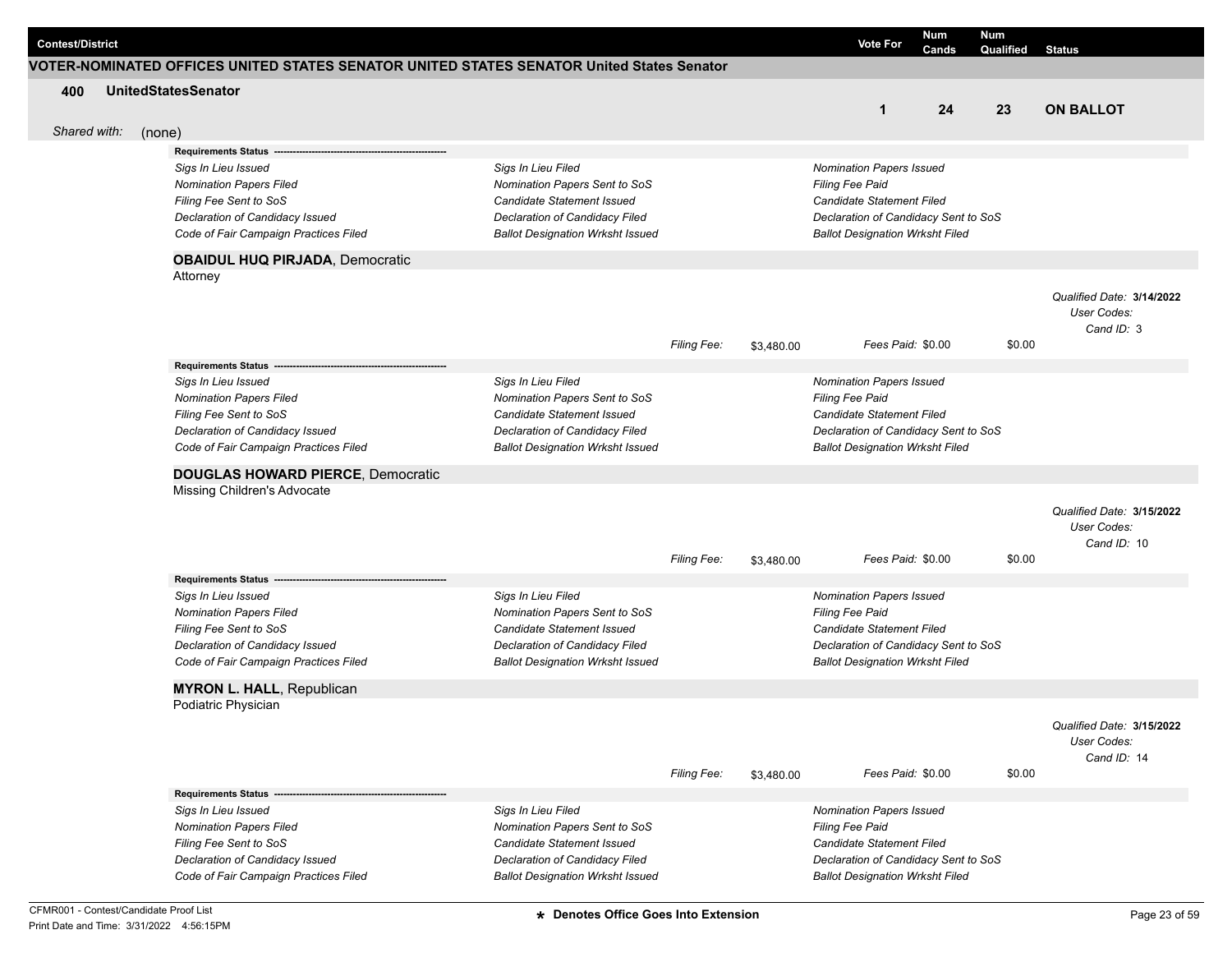| <b>Contest/District</b> |              |                                                                                           |                                                     |                    |            | <b>Vote For</b>                                    | <b>Num</b><br>Cands | Num<br>Qualified | <b>Status</b>             |
|-------------------------|--------------|-------------------------------------------------------------------------------------------|-----------------------------------------------------|--------------------|------------|----------------------------------------------------|---------------------|------------------|---------------------------|
|                         |              | VOTER-NOMINATED OFFICES UNITED STATES SENATOR UNITED STATES SENATOR United States Senator |                                                     |                    |            |                                                    |                     |                  |                           |
| 400                     |              | <b>UnitedStatesSenator</b>                                                                |                                                     |                    |            |                                                    |                     |                  |                           |
|                         |              |                                                                                           |                                                     |                    |            | $\mathbf{1}$                                       | 24                  | 23               | <b>ON BALLOT</b>          |
|                         | Shared with: | (none)                                                                                    |                                                     |                    |            |                                                    |                     |                  |                           |
|                         |              | <b>TIMOTHY J URSICH, Democratic</b>                                                       |                                                     |                    |            |                                                    |                     |                  |                           |
|                         |              | Doctor                                                                                    |                                                     |                    |            |                                                    |                     |                  |                           |
|                         |              |                                                                                           |                                                     |                    |            |                                                    |                     |                  | Qualified Date: 3/15/2022 |
|                         |              |                                                                                           |                                                     |                    |            |                                                    |                     |                  | User Codes:               |
|                         |              |                                                                                           |                                                     | <b>Filing Fee:</b> | \$3,480.00 | Fees Paid: \$0.00                                  |                     | \$0.00           | Cand ID: 11               |
|                         |              |                                                                                           |                                                     |                    |            |                                                    |                     |                  |                           |
|                         |              | <b>Requirements Status</b>                                                                |                                                     |                    |            |                                                    |                     |                  |                           |
|                         |              | Sigs In Lieu Issued<br><b>Nomination Papers Filed</b>                                     | Sigs In Lieu Filed<br>Nomination Papers Sent to SoS |                    |            | Nomination Papers Issued<br>Filing Fee Paid        |                     |                  |                           |
|                         |              | Filing Fee Sent to SoS                                                                    | <b>Candidate Statement Issued</b>                   |                    |            | Candidate Statement Filed                          |                     |                  |                           |
|                         |              | Declaration of Candidacy Issued                                                           | Declaration of Candidacy Filed                      |                    |            | Declaration of Candidacy Sent to SoS               |                     |                  |                           |
|                         |              | Code of Fair Campaign Practices Filed                                                     | <b>Ballot Designation Wrksht Issued</b>             |                    |            | <b>Ballot Designation Wrksht Filed</b>             |                     |                  |                           |
|                         |              | JAMES "HENK" CONN, Green                                                                  |                                                     |                    |            |                                                    |                     |                  |                           |
|                         |              | Teacher                                                                                   |                                                     |                    |            |                                                    |                     |                  |                           |
|                         |              |                                                                                           |                                                     |                    |            |                                                    |                     |                  | Qualified Date: 3/15/2022 |
|                         |              |                                                                                           |                                                     |                    |            |                                                    |                     |                  | User Codes:               |
|                         |              |                                                                                           |                                                     |                    |            |                                                    |                     |                  | Cand ID: 20               |
|                         |              |                                                                                           |                                                     | <b>Filing Fee:</b> | \$3,480.00 | Fees Paid: \$0.00                                  |                     | \$0.00           |                           |
|                         |              | Requirements Status -                                                                     |                                                     |                    |            |                                                    |                     |                  |                           |
|                         |              | Sigs In Lieu Issued<br><b>Nomination Papers Filed</b>                                     | Sigs In Lieu Filed<br>Nomination Papers Sent to SoS |                    |            | <b>Nomination Papers Issued</b><br>Filing Fee Paid |                     |                  |                           |
|                         |              | Filing Fee Sent to SoS                                                                    | <b>Candidate Statement Issued</b>                   |                    |            | Candidate Statement Filed                          |                     |                  |                           |
|                         |              | Declaration of Candidacy Issued                                                           | Declaration of Candidacy Filed                      |                    |            | Declaration of Candidacy Sent to SoS               |                     |                  |                           |
|                         |              | Code of Fair Campaign Practices Filed                                                     | <b>Ballot Designation Wrksht Issued</b>             |                    |            | <b>Ballot Designation Wrksht Filed</b>             |                     |                  |                           |
|                         |              | DON J. GRUNDMANN, No Party Preference                                                     |                                                     |                    |            |                                                    |                     |                  |                           |
|                         |              | Doctor Of Chiropractic                                                                    |                                                     |                    |            |                                                    |                     |                  |                           |
|                         |              |                                                                                           |                                                     |                    |            |                                                    |                     |                  | Qualified Date: 3/15/2022 |
|                         |              |                                                                                           |                                                     |                    |            |                                                    |                     |                  | User Codes:               |
|                         |              |                                                                                           |                                                     |                    |            |                                                    |                     |                  | Cand ID: 24               |
|                         |              |                                                                                           |                                                     | Filing Fee:        | \$3,480.00 | Fees Paid: \$0.00                                  |                     | \$0.00           |                           |
|                         |              | <b>Requirements Status</b>                                                                |                                                     |                    |            |                                                    |                     |                  |                           |
|                         |              | Sigs In Lieu Issued                                                                       | Sigs In Lieu Filed                                  |                    |            | <b>Nomination Papers Issued</b>                    |                     |                  |                           |
|                         |              | <b>Nomination Papers Filed</b>                                                            | Nomination Papers Sent to SoS                       |                    |            | <b>Filing Fee Paid</b>                             |                     |                  |                           |
|                         |              | Filing Fee Sent to SoS                                                                    | Candidate Statement Issued                          |                    |            | Candidate Statement Filed                          |                     |                  |                           |
|                         |              | Declaration of Candidacy Issued                                                           | Declaration of Candidacy Filed                      |                    |            | Declaration of Candidacy Sent to SoS               |                     |                  |                           |
|                         |              | Code of Fair Campaign Practices Filed                                                     | <b>Ballot Designation Wrksht Issued</b>             |                    |            | <b>Ballot Designation Wrksht Filed</b>             |                     |                  |                           |
|                         |              | <b>ELEANOR GARCIA, No Party Preference</b>                                                |                                                     |                    |            |                                                    |                     |                  |                           |
|                         |              | <b>Industrial Worker</b>                                                                  |                                                     |                    |            |                                                    |                     |                  |                           |
|                         |              |                                                                                           |                                                     |                    |            |                                                    |                     |                  | Qualified Date: 3/14/2022 |
|                         |              |                                                                                           |                                                     |                    |            |                                                    |                     |                  | User Codes:               |
|                         |              |                                                                                           |                                                     | <b>Filing Fee:</b> | \$3,480.00 | Fees Paid: \$0.00                                  |                     | \$0.00           | Cand ID: 7                |
|                         |              |                                                                                           |                                                     |                    |            |                                                    |                     |                  |                           |
|                         |              | CFMR001 - Contest/Candidate Proof List                                                    | * Denotes Office Goes Into Extension                |                    |            |                                                    |                     |                  | Page 24 of 59             |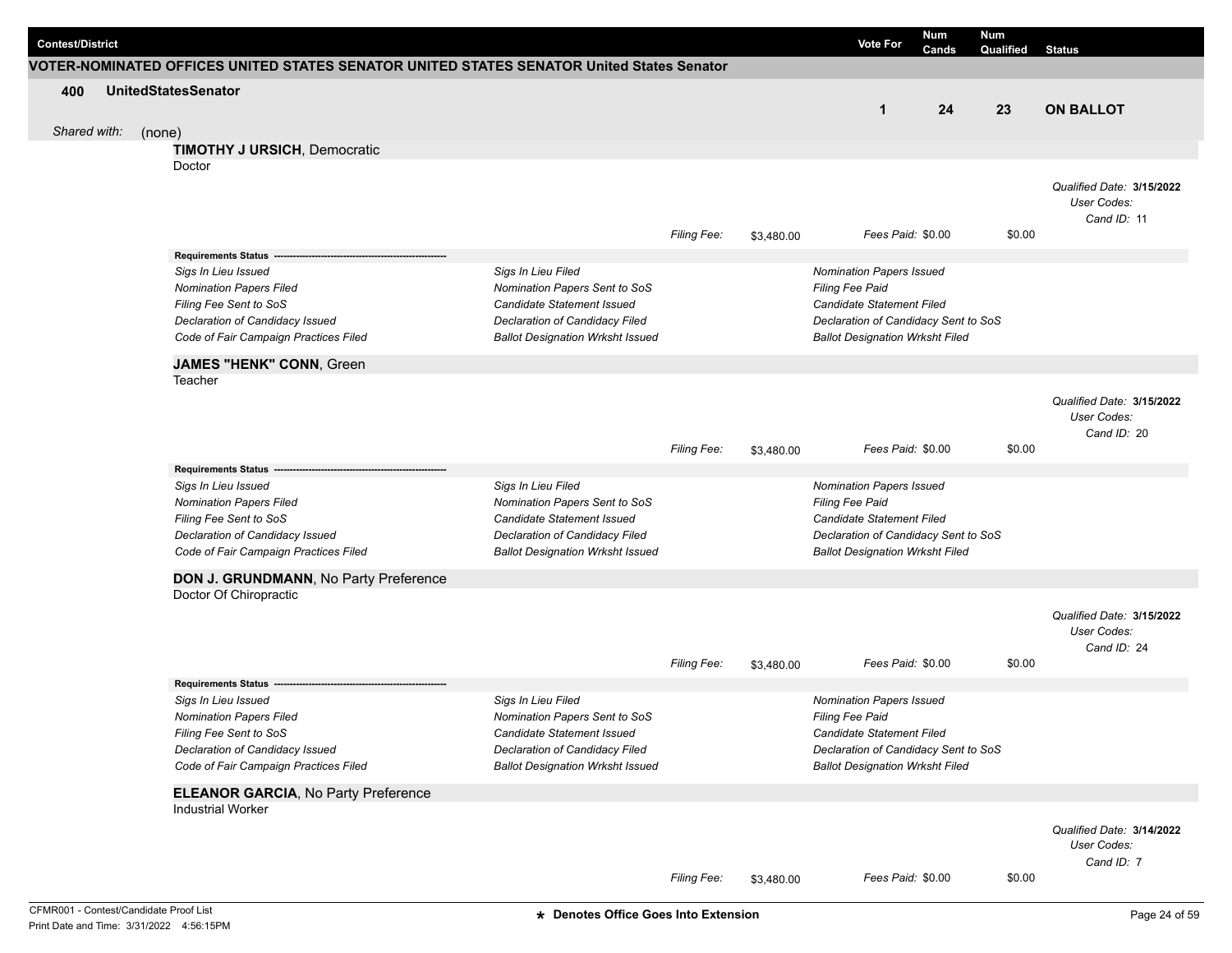|     | <b>Contest/District</b> |                                                                                           |                                                              |                    |            | <b>Vote For</b>                                                   | Num<br>Cands | <b>Num</b><br>Qualified | <b>Status</b>                            |
|-----|-------------------------|-------------------------------------------------------------------------------------------|--------------------------------------------------------------|--------------------|------------|-------------------------------------------------------------------|--------------|-------------------------|------------------------------------------|
|     |                         | VOTER-NOMINATED OFFICES UNITED STATES SENATOR UNITED STATES SENATOR United States Senator |                                                              |                    |            |                                                                   |              |                         |                                          |
| 400 |                         | <b>UnitedStatesSenator</b>                                                                |                                                              |                    |            |                                                                   |              |                         |                                          |
|     |                         |                                                                                           |                                                              |                    |            | $\mathbf{1}$                                                      | 24           | 23                      | <b>ON BALLOT</b>                         |
|     | Shared with:            | (none)                                                                                    |                                                              |                    |            |                                                                   |              |                         |                                          |
|     |                         | <b>Requirements Status</b>                                                                |                                                              |                    |            |                                                                   |              |                         |                                          |
|     |                         | Sigs In Lieu Issued                                                                       | Sigs In Lieu Filed                                           |                    |            | Nomination Papers Issued                                          |              |                         |                                          |
|     |                         | <b>Nomination Papers Filed</b>                                                            | Nomination Papers Sent to SoS                                |                    |            | <b>Filing Fee Paid</b>                                            |              |                         |                                          |
|     |                         | Filing Fee Sent to SoS                                                                    | Candidate Statement Issued                                   |                    |            | <b>Candidate Statement Filed</b>                                  |              |                         |                                          |
|     |                         | Declaration of Candidacy Issued                                                           | Declaration of Candidacy Filed                               |                    |            | Declaration of Candidacy Sent to SoS                              |              |                         |                                          |
|     |                         | Code of Fair Campaign Practices Filed                                                     | <b>Ballot Designation Wrksht Issued</b>                      |                    |            | <b>Ballot Designation Wrksht Filed</b>                            |              |                         |                                          |
|     |                         | ROBERT GEORGE LUCERO, JR, Republican                                                      |                                                              |                    |            |                                                                   |              |                         |                                          |
|     |                         | <b>Executive Business Consultant</b>                                                      |                                                              |                    |            |                                                                   |              |                         |                                          |
|     |                         |                                                                                           |                                                              |                    |            |                                                                   |              |                         | Qualified Date: 3/15/2022                |
|     |                         |                                                                                           |                                                              |                    |            |                                                                   |              |                         | User Codes:                              |
|     |                         |                                                                                           |                                                              | Filing Fee:        |            | Fees Paid: \$0.00                                                 |              | \$0.00                  | Cand ID: 16                              |
|     |                         |                                                                                           |                                                              |                    | \$3,480.00 |                                                                   |              |                         |                                          |
|     |                         | <b>Requirements Status -</b><br>Sigs In Lieu Issued                                       | Sigs In Lieu Filed                                           |                    |            | Nomination Papers Issued                                          |              |                         |                                          |
|     |                         | <b>Nomination Papers Filed</b>                                                            | Nomination Papers Sent to SoS                                |                    |            | Filing Fee Paid                                                   |              |                         |                                          |
|     |                         | Filing Fee Sent to SoS                                                                    | Candidate Statement Issued                                   |                    |            | <b>Candidate Statement Filed</b>                                  |              |                         |                                          |
|     |                         | Declaration of Candidacy Issued                                                           | Declaration of Candidacy Filed                               |                    |            | Declaration of Candidacy Sent to SoS                              |              |                         |                                          |
|     |                         | Code of Fair Campaign Practices Filed                                                     | <b>Ballot Designation Wrksht Issued</b>                      |                    |            | <b>Ballot Designation Wrksht Filed</b>                            |              |                         |                                          |
|     |                         | <b>SARAH SUN LIEW, Republican</b>                                                         |                                                              |                    |            |                                                                   |              |                         |                                          |
|     |                         | Entrepreneur / Non - Profit Director                                                      |                                                              |                    |            |                                                                   |              |                         |                                          |
|     |                         |                                                                                           |                                                              |                    |            |                                                                   |              |                         | Qualified Date: 3/15/2022                |
|     |                         |                                                                                           |                                                              |                    |            |                                                                   |              |                         | User Codes:                              |
|     |                         |                                                                                           |                                                              |                    |            |                                                                   |              |                         | Cand ID: 15                              |
|     |                         |                                                                                           |                                                              | <b>Filing Fee:</b> | \$3,480.00 | Fees Paid: \$0.00                                                 |              | \$0.00                  |                                          |
|     |                         | <b>Requirements Status</b>                                                                |                                                              |                    |            |                                                                   |              |                         |                                          |
|     |                         | Sigs In Lieu Issued                                                                       | Sigs In Lieu Filed                                           |                    |            | Nomination Papers Issued                                          |              |                         |                                          |
|     |                         | <b>Nomination Papers Filed</b>                                                            | Nomination Papers Sent to SoS                                |                    |            | Filing Fee Paid                                                   |              |                         |                                          |
|     |                         | Filing Fee Sent to SoS<br>Declaration of Candidacy Issued                                 | Candidate Statement Issued<br>Declaration of Candidacy Filed |                    |            | Candidate Statement Filed<br>Declaration of Candidacy Sent to SoS |              |                         |                                          |
|     |                         | Code of Fair Campaign Practices Filed                                                     | <b>Ballot Designation Wrksht Issued</b>                      |                    |            | <b>Ballot Designation Wrksht Filed</b>                            |              |                         |                                          |
|     |                         |                                                                                           |                                                              |                    |            |                                                                   |              |                         |                                          |
|     |                         | DAPHNE BRADFORD, No Party Preference                                                      |                                                              |                    |            |                                                                   |              |                         |                                          |
|     |                         | <b>Education Consultant</b>                                                               |                                                              |                    |            |                                                                   |              |                         |                                          |
|     |                         |                                                                                           |                                                              |                    |            |                                                                   |              |                         | Qualified Date: 3/15/2022<br>User Codes: |
|     |                         |                                                                                           |                                                              |                    |            |                                                                   |              |                         | Cand ID: 23                              |
|     |                         |                                                                                           |                                                              | <b>Filing Fee:</b> | \$3,480.00 | Fees Paid: \$0.00                                                 |              | \$0.00                  |                                          |
|     |                         | <b>Requirements Status -</b>                                                              |                                                              |                    |            |                                                                   |              |                         |                                          |
|     |                         | Sigs In Lieu Issued                                                                       | Sigs In Lieu Filed                                           |                    |            | Nomination Papers Issued                                          |              |                         |                                          |
|     |                         | <b>Nomination Papers Filed</b>                                                            | Nomination Papers Sent to SoS                                |                    |            | Filing Fee Paid                                                   |              |                         |                                          |
|     |                         | Filing Fee Sent to SoS                                                                    | Candidate Statement Issued                                   |                    |            | Candidate Statement Filed                                         |              |                         |                                          |
|     |                         | Declaration of Candidacy Issued                                                           | Declaration of Candidacy Filed                               |                    |            | Declaration of Candidacy Sent to SoS                              |              |                         |                                          |
|     |                         | Code of Fair Campaign Practices Filed                                                     | <b>Ballot Designation Wrksht Issued</b>                      |                    |            | <b>Ballot Designation Wrksht Filed</b>                            |              |                         |                                          |
|     |                         |                                                                                           |                                                              |                    |            |                                                                   |              |                         |                                          |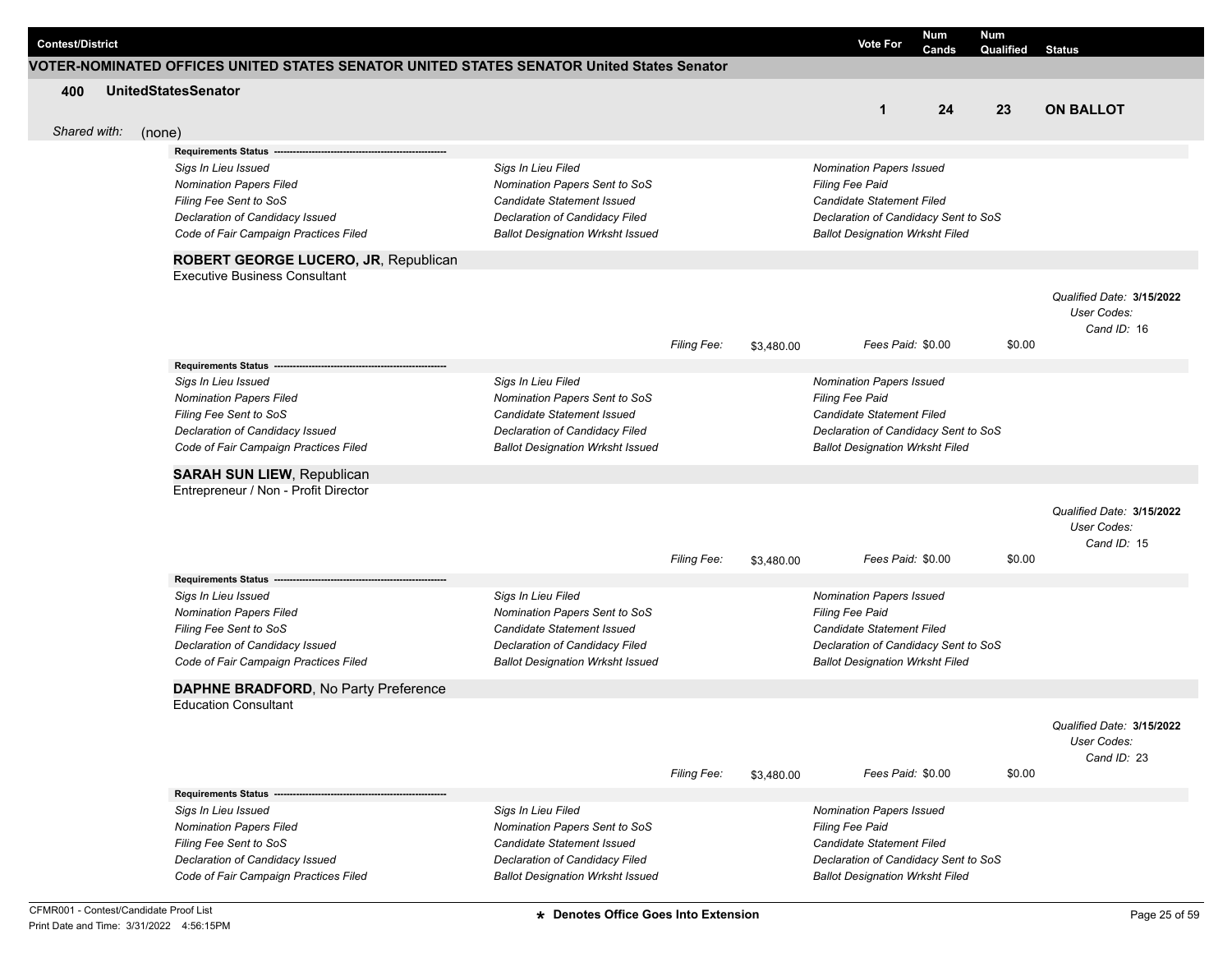| <b>Contest/District</b> |                                                                                           |                                                             |                    |            | <b>Vote For</b>                              | <b>Num</b><br>Cands | Num<br>Qualified | <b>Status</b>             |
|-------------------------|-------------------------------------------------------------------------------------------|-------------------------------------------------------------|--------------------|------------|----------------------------------------------|---------------------|------------------|---------------------------|
|                         | VOTER-NOMINATED OFFICES UNITED STATES SENATOR UNITED STATES SENATOR United States Senator |                                                             |                    |            |                                              |                     |                  |                           |
| 400                     | <b>UnitedStatesSenator</b>                                                                |                                                             |                    |            |                                              |                     |                  |                           |
|                         |                                                                                           |                                                             |                    |            | $\mathbf{1}$                                 | 24                  | 23               | <b>ON BALLOT</b>          |
| Shared with:            | (none)                                                                                    |                                                             |                    |            |                                              |                     |                  |                           |
|                         | JAMES P. BRADLEY, Republican                                                              |                                                             |                    |            |                                              |                     |                  |                           |
|                         | C E O / Business Owner                                                                    |                                                             |                    |            |                                              |                     |                  |                           |
|                         |                                                                                           |                                                             |                    |            |                                              |                     |                  | Qualified Date: 3/15/2022 |
|                         |                                                                                           |                                                             |                    |            |                                              |                     |                  | User Codes:               |
|                         |                                                                                           |                                                             |                    |            |                                              |                     |                  | Cand ID: 12               |
|                         |                                                                                           |                                                             | <b>Filing Fee:</b> | \$3,480.00 | Fees Paid: \$0.00                            |                     | \$0.00           |                           |
|                         | Requirements Status --                                                                    |                                                             |                    |            |                                              |                     |                  |                           |
|                         | Sigs In Lieu Issued                                                                       | Sigs In Lieu Filed                                          |                    |            | <b>Nomination Papers Issued</b>              |                     |                  |                           |
|                         | <b>Nomination Papers Filed</b><br>Filing Fee Sent to SoS                                  | Nomination Papers Sent to SoS<br>Candidate Statement Issued |                    |            | Filing Fee Paid<br>Candidate Statement Filed |                     |                  |                           |
|                         | Declaration of Candidacy Issued                                                           | Declaration of Candidacy Filed                              |                    |            | Declaration of Candidacy Sent to SoS         |                     |                  |                           |
|                         | Code of Fair Campaign Practices Filed                                                     | <b>Ballot Designation Wrksht Issued</b>                     |                    |            | <b>Ballot Designation Wrksht Filed</b>       |                     |                  |                           |
|                         |                                                                                           |                                                             |                    |            |                                              |                     |                  |                           |
|                         | <b>AKINYEMI AGBEDE, Democratic</b>                                                        |                                                             |                    |            |                                              |                     |                  |                           |
|                         | Mathematician                                                                             |                                                             |                    |            |                                              |                     |                  |                           |
|                         |                                                                                           |                                                             |                    |            |                                              |                     |                  | Qualified Date: 3/14/2022 |
|                         |                                                                                           |                                                             |                    |            |                                              |                     |                  | User Codes:<br>Cand ID: 1 |
|                         |                                                                                           |                                                             | Filing Fee:        | \$3,480.00 | Fees Paid: \$0.00                            |                     | \$0.00           |                           |
|                         | <b>Requirements Status</b>                                                                |                                                             |                    |            |                                              |                     |                  |                           |
|                         | Sigs In Lieu Issued                                                                       | Sigs In Lieu Filed                                          |                    |            | <b>Nomination Papers Issued</b>              |                     |                  |                           |
|                         | <b>Nomination Papers Filed</b>                                                            | Nomination Papers Sent to SoS                               |                    |            | Filing Fee Paid                              |                     |                  |                           |
|                         | Filing Fee Sent to SoS                                                                    | Candidate Statement Issued                                  |                    |            | Candidate Statement Filed                    |                     |                  |                           |
|                         | Declaration of Candidacy Issued                                                           | Declaration of Candidacy Filed                              |                    |            | Declaration of Candidacy Sent to SoS         |                     |                  |                           |
|                         | Code of Fair Campaign Practices Filed                                                     | <b>Ballot Designation Wrksht Issued</b>                     |                    |            | <b>Ballot Designation Wrksht Filed</b>       |                     |                  |                           |
|                         | JON ELIST, Republican                                                                     |                                                             |                    |            |                                              |                     |                  |                           |
|                         | <b>Small Business Owner</b>                                                               |                                                             |                    |            |                                              |                     |                  |                           |
|                         |                                                                                           |                                                             |                    |            |                                              |                     |                  | Qualified Date: 3/15/2022 |
|                         |                                                                                           |                                                             |                    |            |                                              |                     |                  | User Codes:               |
|                         |                                                                                           |                                                             |                    |            |                                              |                     |                  | Cand ID: 13               |
|                         |                                                                                           |                                                             | Filing Fee:        | \$3,480.00 | Fees Paid: \$0.00                            |                     | \$0.00           |                           |
|                         | <b>Requirements Status</b>                                                                |                                                             |                    |            |                                              |                     |                  |                           |
|                         | Sigs In Lieu Issued                                                                       | Sigs In Lieu Filed                                          |                    |            | <b>Nomination Papers Issued</b>              |                     |                  |                           |
|                         | <b>Nomination Papers Filed</b>                                                            | Nomination Papers Sent to SoS                               |                    |            | Filing Fee Paid                              |                     |                  |                           |
|                         | Filing Fee Sent to SoS                                                                    | Candidate Statement Issued                                  |                    |            | Candidate Statement Filed                    |                     |                  |                           |
|                         | Declaration of Candidacy Issued                                                           | <b>Declaration of Candidacy Filed</b>                       |                    |            | Declaration of Candidacy Sent to SoS         |                     |                  |                           |
|                         | Code of Fair Campaign Practices Filed                                                     | <b>Ballot Designation Wrksht Issued</b>                     |                    |            | <b>Ballot Designation Wrksht Filed</b>       |                     |                  |                           |
|                         | PAMELA ELIZONDO, Green                                                                    |                                                             |                    |            |                                              |                     |                  |                           |
|                         | Marijuana Plastic Entrepreneur                                                            |                                                             |                    |            |                                              |                     |                  |                           |
|                         |                                                                                           |                                                             |                    |            |                                              |                     |                  | Qualified Date: 3/15/2022 |
|                         |                                                                                           |                                                             |                    |            |                                              |                     |                  | User Codes:               |
|                         |                                                                                           |                                                             |                    |            |                                              |                     |                  | Cand ID: 21               |
|                         |                                                                                           |                                                             | Filing Fee:        | \$3,480.00 | Fees Paid: \$0.00                            |                     | \$0.00           |                           |
|                         | CFMR001 - Contest/Candidate Proof List                                                    | * Denotes Office Goes Into Extension                        |                    |            |                                              |                     |                  | Page 26 of 59             |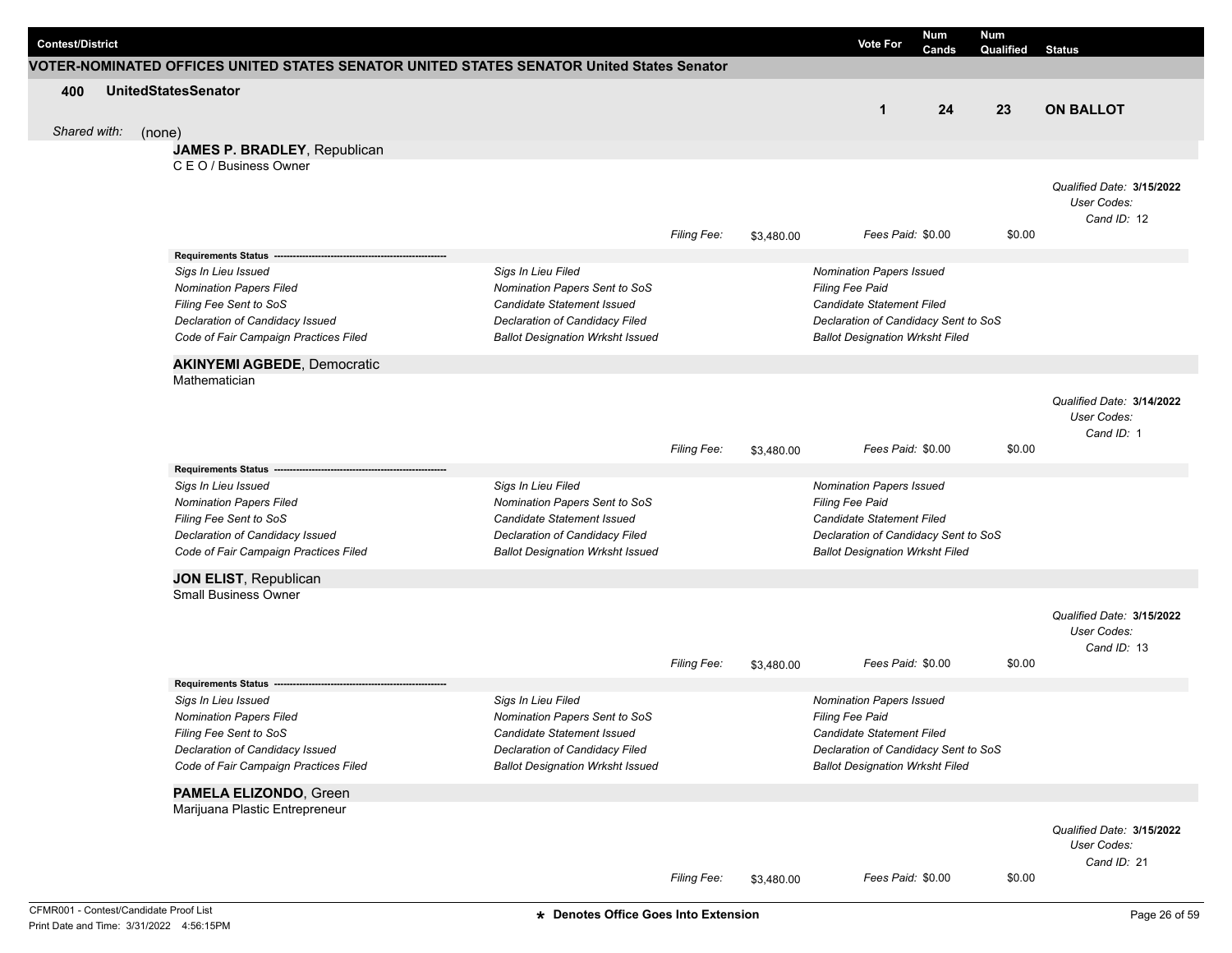| <b>Contest/District</b> |        |                                                                                                                                                                                                                                     |                                                                                                                                                                |                    |            | <b>Vote For</b>                                                                                                                                                          | Num<br>Cands | <b>Num</b><br>Qualified | <b>Status</b>                                          |
|-------------------------|--------|-------------------------------------------------------------------------------------------------------------------------------------------------------------------------------------------------------------------------------------|----------------------------------------------------------------------------------------------------------------------------------------------------------------|--------------------|------------|--------------------------------------------------------------------------------------------------------------------------------------------------------------------------|--------------|-------------------------|--------------------------------------------------------|
|                         |        | VOTER-NOMINATED OFFICES UNITED STATES SENATOR UNITED STATES SENATOR United States Senator                                                                                                                                           |                                                                                                                                                                |                    |            |                                                                                                                                                                          |              |                         |                                                        |
| 400<br>Shared with:     |        | <b>UnitedStatesSenator</b>                                                                                                                                                                                                          |                                                                                                                                                                |                    |            | $\mathbf{1}$                                                                                                                                                             | 24           | 23                      | <b>ON BALLOT</b>                                       |
|                         | (none) | <b>Requirements Status -</b>                                                                                                                                                                                                        |                                                                                                                                                                |                    |            |                                                                                                                                                                          |              |                         |                                                        |
|                         |        | Sigs In Lieu Issued<br><b>Nomination Papers Filed</b><br>Filing Fee Sent to SoS<br>Declaration of Candidacy Issued<br>Code of Fair Campaign Practices Filed                                                                         | Sigs In Lieu Filed<br>Nomination Papers Sent to SoS<br>Candidate Statement Issued<br>Declaration of Candidacy Filed<br><b>Ballot Designation Wrksht Issued</b> |                    |            | Nomination Papers Issued<br><b>Filing Fee Paid</b><br><b>Candidate Statement Filed</b><br>Declaration of Candidacy Sent to SoS<br><b>Ballot Designation Wrksht Filed</b> |              |                         |                                                        |
|                         |        | DAN O'DOWD, Democratic                                                                                                                                                                                                              |                                                                                                                                                                |                    |            |                                                                                                                                                                          |              |                         |                                                        |
|                         |        | No Ballot Designation                                                                                                                                                                                                               |                                                                                                                                                                | <b>Filing Fee:</b> | \$3,480.00 | Fees Paid: \$0.00                                                                                                                                                        |              | \$0.00                  | Qualified Date: 3/15/2022<br>User Codes:<br>Cand ID: 9 |
|                         |        | Requirements Status -                                                                                                                                                                                                               |                                                                                                                                                                |                    |            |                                                                                                                                                                          |              |                         |                                                        |
|                         |        | Sigs In Lieu Issued<br><b>Nomination Papers Filed</b><br>Filing Fee Sent to SoS<br>Declaration of Candidacy Issued<br>Code of Fair Campaign Practices Filed                                                                         | Sigs In Lieu Filed<br>Nomination Papers Sent to SoS<br>Candidate Statement Issued<br>Declaration of Candidacy Filed<br><b>Ballot Designation Wrksht Issued</b> |                    |            | Nomination Papers Issued<br>Filing Fee Paid<br><b>Candidate Statement Filed</b><br>Declaration of Candidacy Sent to SoS<br><b>Ballot Designation Wrksht Filed</b>        |              |                         |                                                        |
|                         |        | <b>CORDIE WILLIAMS, Republican</b>                                                                                                                                                                                                  |                                                                                                                                                                |                    |            |                                                                                                                                                                          |              |                         |                                                        |
|                         |        | Doctor / Business Owner                                                                                                                                                                                                             |                                                                                                                                                                | <b>Filing Fee:</b> | \$3,480.00 | Fees Paid: \$0.00                                                                                                                                                        |              | \$0.00                  | Qualified Date: 3/14/2022<br>User Codes:<br>Cand ID: 6 |
|                         |        | Requirements Status -<br>Sigs In Lieu Issued<br><b>Nomination Papers Filed</b><br>Filing Fee Sent to SoS<br>Declaration of Candidacy Issued<br>Code of Fair Campaign Practices Filed<br><b>DEON D. JENKINS, No Party Preference</b> | Sigs In Lieu Filed<br>Nomination Papers Sent to SoS<br>Candidate Statement Issued<br>Declaration of Candidacy Filed<br><b>Ballot Designation Wrksht Issued</b> |                    |            | Nomination Papers Issued<br>Filing Fee Paid<br><b>Candidate Statement Filed</b><br>Declaration of Candidacy Sent to SoS<br><b>Ballot Designation Wrksht Filed</b>        |              |                         |                                                        |
|                         |        | No Ballot Designation                                                                                                                                                                                                               |                                                                                                                                                                | Filing Fee:        | \$3,480.00 | Fees Paid: \$0.00                                                                                                                                                        |              | \$0.00                  | Qualified Date: 3/14/2022<br>User Codes:<br>Cand ID: 8 |
|                         |        | Requirements Status ---<br>Sigs In Lieu Issued<br><b>Nomination Papers Filed</b><br>Filing Fee Sent to SoS<br>Declaration of Candidacy Issued<br>Code of Fair Campaign Practices Filed                                              | Sigs In Lieu Filed<br>Nomination Papers Sent to SoS<br>Candidate Statement Issued<br>Declaration of Candidacy Filed<br><b>Ballot Designation Wrksht Issued</b> |                    |            | Nomination Papers Issued<br><b>Filing Fee Paid</b><br>Candidate Statement Filed<br>Declaration of Candidacy Sent to SoS<br><b>Ballot Designation Wrksht Filed</b>        |              |                         |                                                        |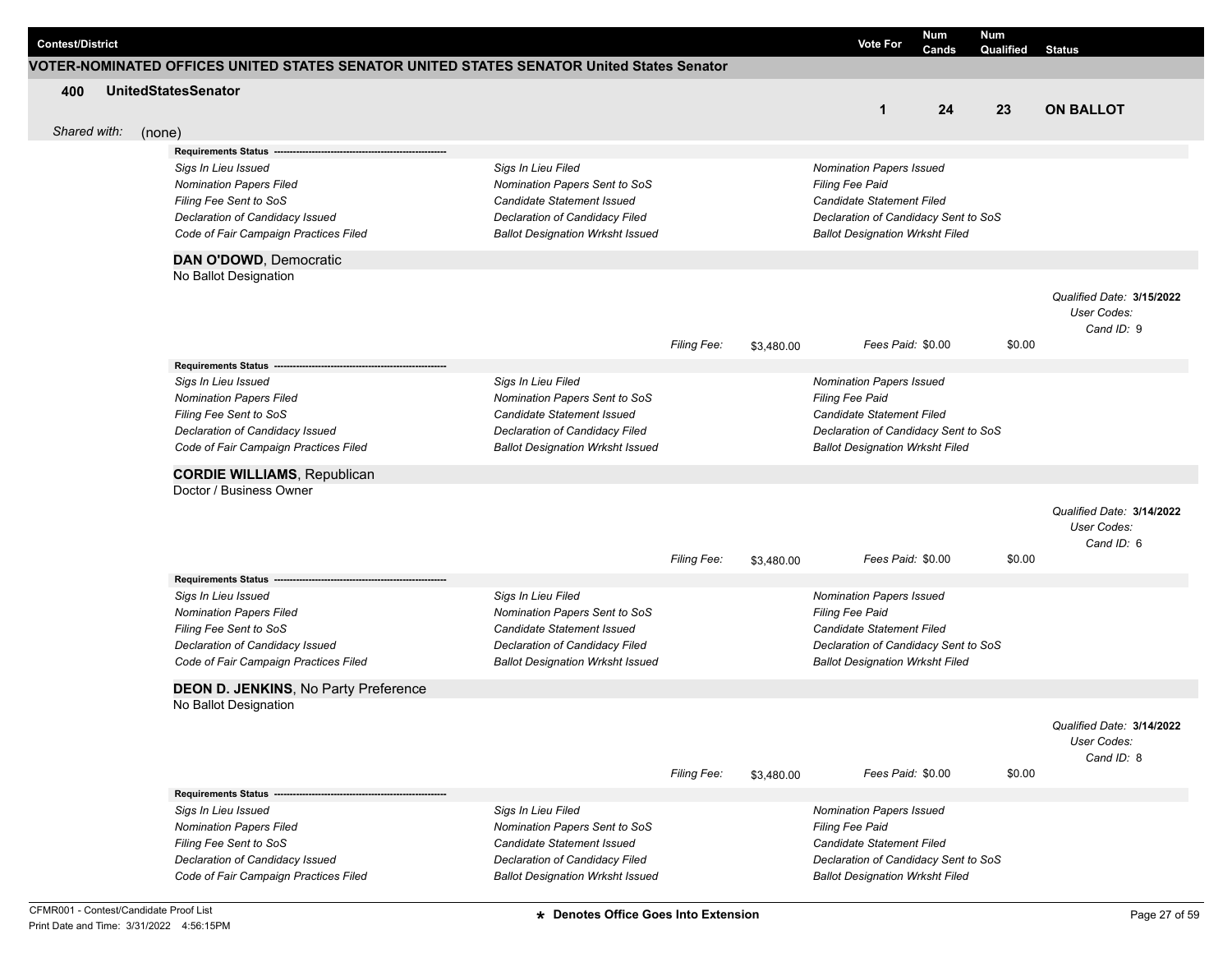|                         |               |                                                                                                       |                                         |                    |            |                                        | Num   |                  |                           |
|-------------------------|---------------|-------------------------------------------------------------------------------------------------------|-----------------------------------------|--------------------|------------|----------------------------------------|-------|------------------|---------------------------|
| <b>Contest/District</b> |               |                                                                                                       |                                         |                    |            | <b>Vote For</b>                        | Cands | Num<br>Qualified | <b>Status</b>             |
|                         |               | VOTER-NOMINATED OFFICES UNITED STATES SENATOR UNITED STATES SENATOR United States Senator             |                                         |                    |            |                                        |       |                  |                           |
| 400                     |               | <b>UnitedStatesSenator</b>                                                                            |                                         |                    |            |                                        |       |                  |                           |
|                         |               |                                                                                                       |                                         |                    |            | $\mathbf{1}$                           | 24    | 23               | <b>ON BALLOT</b>          |
| Shared with:            |               | (none)                                                                                                |                                         |                    |            |                                        |       |                  |                           |
|                         |               | <b>CARLOS GUILLERMO TAPIA, Republican</b>                                                             |                                         |                    |            |                                        |       |                  |                           |
|                         |               | Business Owner / Realtor                                                                              |                                         |                    |            |                                        |       |                  |                           |
|                         |               |                                                                                                       |                                         |                    |            |                                        |       |                  | Qualified Date: 3/15/2022 |
|                         |               |                                                                                                       |                                         |                    |            |                                        |       |                  | User Codes:               |
|                         |               |                                                                                                       |                                         |                    |            |                                        |       |                  | Cand ID: 19               |
|                         |               |                                                                                                       |                                         | <b>Filing Fee:</b> | \$3,480.00 | Fees Paid: \$0.00                      |       | \$0.00           |                           |
|                         |               | Requirements Status ------                                                                            |                                         |                    |            |                                        |       |                  |                           |
|                         |               | Sigs In Lieu Issued                                                                                   | Sigs In Lieu Filed                      |                    |            | Nomination Papers Issued               |       |                  |                           |
|                         |               | <b>Nomination Papers Filed</b>                                                                        | Nomination Papers Sent to SoS           |                    |            | Filing Fee Paid                        |       |                  |                           |
|                         |               | Filing Fee Sent to SoS                                                                                | Candidate Statement Issued              |                    |            | <b>Candidate Statement Filed</b>       |       |                  |                           |
|                         |               | Declaration of Candidacy Issued                                                                       | Declaration of Candidacy Filed          |                    |            | Declaration of Candidacy Sent to SoS   |       |                  |                           |
|                         |               | Code of Fair Campaign Practices Filed                                                                 | <b>Ballot Designation Wrksht Issued</b> |                    |            | <b>Ballot Designation Wrksht Filed</b> |       |                  |                           |
|                         |               | <b>MARK P. MEUSER, Republican</b>                                                                     |                                         |                    |            |                                        |       |                  |                           |
|                         |               | <b>Constitutional Attorney</b>                                                                        |                                         |                    |            |                                        |       |                  |                           |
|                         |               |                                                                                                       |                                         |                    |            |                                        |       |                  | Qualified Date: 3/14/2022 |
|                         |               |                                                                                                       |                                         |                    |            |                                        |       |                  | User Codes:               |
|                         |               |                                                                                                       |                                         |                    |            |                                        |       |                  | Cand ID: 5                |
|                         |               |                                                                                                       |                                         | <b>Filing Fee:</b> | \$3,480.00 | Fees Paid: \$0.00                      |       | \$0.00           |                           |
|                         |               | <b>Requirements Status</b>                                                                            |                                         |                    |            |                                        |       |                  |                           |
|                         |               | Sigs In Lieu Issued                                                                                   | Sigs In Lieu Filed                      |                    |            | Nomination Papers Issued               |       |                  |                           |
|                         |               | <b>Nomination Papers Filed</b>                                                                        | Nomination Papers Sent to SoS           |                    |            | Filing Fee Paid                        |       |                  |                           |
|                         |               | Filing Fee Sent to SoS                                                                                | Candidate Statement Issued              |                    |            | <b>Candidate Statement Filed</b>       |       |                  |                           |
|                         |               | Declaration of Candidacy Issued                                                                       | Declaration of Candidacy Filed          |                    |            | Declaration of Candidacy Sent to SoS   |       |                  |                           |
|                         |               | Code of Fair Campaign Practices Filed                                                                 | <b>Ballot Designation Wrksht Issued</b> |                    |            | <b>Ballot Designation Wrksht Filed</b> |       |                  |                           |
|                         |               | VOTER-NOMINATED OFFICES UNITED STATES SENATOR UNITED STATES SENATOR United States Senator, Short Term |                                         |                    |            |                                        |       |                  |                           |
| $* 410$                 |               | UnitedStatesSenator, Short Term                                                                       |                                         |                    |            |                                        |       |                  |                           |
|                         |               |                                                                                                       | 0 Contra Costa County                   |                    |            | $\mathbf{1}$                           | 9     | 8                | <b>ON BALLOT</b>          |
| Shared with:            |               | (none)                                                                                                |                                         |                    |            |                                        |       |                  |                           |
|                         | Incumbent(s): |                                                                                                       |                                         |                    |            |                                        |       |                  |                           |
|                         |               |                                                                                                       |                                         |                    |            |                                        |       |                  |                           |
|                         | Candidate(s): | <b>ALEX PADILLA, Democratic</b>                                                                       |                                         |                    |            |                                        |       |                  |                           |
|                         |               | Appointed United States Senator                                                                       |                                         |                    |            |                                        |       |                  |                           |
|                         |               |                                                                                                       |                                         |                    |            |                                        |       |                  | Qualified Date: 3/15/2022 |
|                         |               |                                                                                                       |                                         |                    |            |                                        |       |                  | User Codes:<br>Cand ID: 2 |
|                         |               |                                                                                                       |                                         | Filing Fee:        | \$0.00     | Fees Paid: \$0.00                      |       | \$0.00           |                           |
|                         |               | <b>Requirements Status --</b>                                                                         |                                         |                    |            |                                        |       |                  |                           |
|                         |               | Sigs In Lieu Issued                                                                                   | Sigs In Lieu Filed                      |                    |            | <b>Nomination Papers Issued</b>        |       |                  |                           |
|                         |               | <b>Nomination Papers Filed</b>                                                                        | Nomination Papers Sent to SoS           |                    |            | Filing Fee Paid                        |       |                  |                           |
|                         |               | Filing Fee Sent to SoS                                                                                | <b>Candidate Statement Issued</b>       |                    |            | Candidate Statement Filed              |       |                  |                           |
|                         |               | Declaration of Candidacy Issued                                                                       | Declaration of Candidacy Filed          |                    |            | Declaration of Candidacy Sent to SoS   |       |                  |                           |
|                         |               | Code of Fair Campaign Practices Filed                                                                 | <b>Ballot Designation Wrksht Issued</b> |                    |            | <b>Ballot Designation Wrksht Filed</b> |       |                  |                           |
|                         |               |                                                                                                       |                                         |                    |            |                                        |       |                  |                           |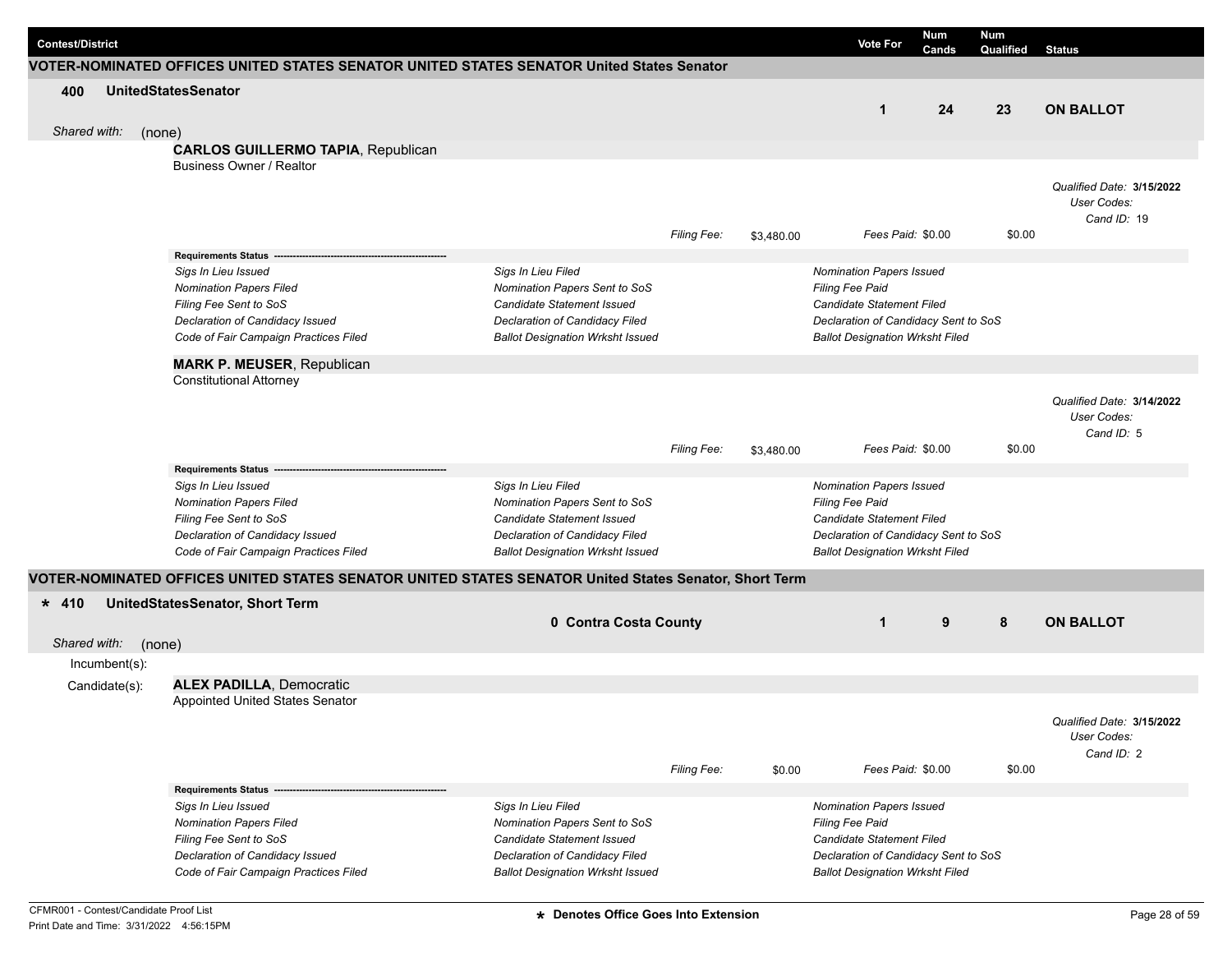| VOTER-NOMINATED OFFICES UNITED STATES SENATOR UNITED STATES SENATOR United States Senator, Short Term<br>UnitedStatesSenator, Short Term<br>410<br>9<br>8<br>1<br>Shared with:<br>(none)<br><b>MYRON L. HALL, Republican</b><br>Podiatric Physician<br>\$0.00<br>Fees Paid: \$0.00<br><b>Filing Fee:</b><br>\$0.00<br>Requirements Status ------<br>Sigs In Lieu Issued<br>Sigs In Lieu Filed<br><b>Nomination Papers Issued</b><br><b>Nomination Papers Filed</b><br>Nomination Papers Sent to SoS<br><b>Filing Fee Paid</b><br>Candidate Statement Filed<br>Filing Fee Sent to SoS<br>Candidate Statement Issued<br>Declaration of Candidacy Issued<br>Declaration of Candidacy Filed<br>Declaration of Candidacy Sent to SoS<br>Code of Fair Campaign Practices Filed<br><b>Ballot Designation Wrksht Issued</b><br><b>Ballot Designation Wrksht Filed</b><br><b>TIMOTHY URSICH JR., Democratic</b><br>Doctor<br>Filing Fee:<br>Fees Paid: \$0.00<br>\$0.00<br>\$0.00<br><b>Requirements Status</b><br>Sigs In Lieu Issued<br>Sigs In Lieu Filed<br><b>Nomination Papers Issued</b><br><b>Nomination Papers Filed</b><br>Nomination Papers Sent to SoS<br><b>Filing Fee Paid</b><br>Filing Fee Sent to SoS<br>Candidate Statement Issued<br><b>Candidate Statement Filed</b><br>Declaration of Candidacy Issued<br>Declaration of Candidacy Filed<br>Declaration of Candidacy Sent to SoS<br>Code of Fair Campaign Practices Filed<br><b>Ballot Designation Wrksht Issued</b><br><b>Ballot Designation Wrksht Filed</b><br>DAPHNE BRADFORD, No Party Preference<br><b>Education Consultant</b><br>Fees Paid: \$0.00<br><b>Filing Fee:</b><br>\$0.00<br>\$0.00<br><b>Requirements Status</b><br>Sigs In Lieu Issued<br>Sigs In Lieu Filed<br><b>Nomination Papers Issued</b><br><b>Nomination Papers Filed</b><br>Nomination Papers Sent to SoS<br>Filing Fee Paid<br>Filing Fee Sent to SoS<br>Candidate Statement Filed<br>Candidate Statement Issued<br>Declaration of Candidacy Issued<br>Declaration of Candidacy Filed<br>Declaration of Candidacy Sent to SoS<br>Code of Fair Campaign Practices Filed<br><b>Ballot Designation Wrksht Issued</b><br><b>Ballot Designation Wrksht Filed</b><br>JAMES P. BRADLEY, Republican<br>C E O / Business Owner | <b>Status</b>                                          | <b>Num</b><br>Qualified | Num<br>Cands | <b>Vote For</b> |  |  | <b>Contest/District</b> |
|----------------------------------------------------------------------------------------------------------------------------------------------------------------------------------------------------------------------------------------------------------------------------------------------------------------------------------------------------------------------------------------------------------------------------------------------------------------------------------------------------------------------------------------------------------------------------------------------------------------------------------------------------------------------------------------------------------------------------------------------------------------------------------------------------------------------------------------------------------------------------------------------------------------------------------------------------------------------------------------------------------------------------------------------------------------------------------------------------------------------------------------------------------------------------------------------------------------------------------------------------------------------------------------------------------------------------------------------------------------------------------------------------------------------------------------------------------------------------------------------------------------------------------------------------------------------------------------------------------------------------------------------------------------------------------------------------------------------------------------------------------------------------------------------------------------------------------------------------------------------------------------------------------------------------------------------------------------------------------------------------------------------------------------------------------------------------------------------------------------------------------------------------------------------------------------------------------------------------------------------------------------|--------------------------------------------------------|-------------------------|--------------|-----------------|--|--|-------------------------|
|                                                                                                                                                                                                                                                                                                                                                                                                                                                                                                                                                                                                                                                                                                                                                                                                                                                                                                                                                                                                                                                                                                                                                                                                                                                                                                                                                                                                                                                                                                                                                                                                                                                                                                                                                                                                                                                                                                                                                                                                                                                                                                                                                                                                                                                                |                                                        |                         |              |                 |  |  |                         |
|                                                                                                                                                                                                                                                                                                                                                                                                                                                                                                                                                                                                                                                                                                                                                                                                                                                                                                                                                                                                                                                                                                                                                                                                                                                                                                                                                                                                                                                                                                                                                                                                                                                                                                                                                                                                                                                                                                                                                                                                                                                                                                                                                                                                                                                                | <b>ON BALLOT</b>                                       |                         |              |                 |  |  |                         |
|                                                                                                                                                                                                                                                                                                                                                                                                                                                                                                                                                                                                                                                                                                                                                                                                                                                                                                                                                                                                                                                                                                                                                                                                                                                                                                                                                                                                                                                                                                                                                                                                                                                                                                                                                                                                                                                                                                                                                                                                                                                                                                                                                                                                                                                                |                                                        |                         |              |                 |  |  |                         |
|                                                                                                                                                                                                                                                                                                                                                                                                                                                                                                                                                                                                                                                                                                                                                                                                                                                                                                                                                                                                                                                                                                                                                                                                                                                                                                                                                                                                                                                                                                                                                                                                                                                                                                                                                                                                                                                                                                                                                                                                                                                                                                                                                                                                                                                                |                                                        |                         |              |                 |  |  |                         |
|                                                                                                                                                                                                                                                                                                                                                                                                                                                                                                                                                                                                                                                                                                                                                                                                                                                                                                                                                                                                                                                                                                                                                                                                                                                                                                                                                                                                                                                                                                                                                                                                                                                                                                                                                                                                                                                                                                                                                                                                                                                                                                                                                                                                                                                                | Qualified Date: 3/15/2022<br>User Codes:<br>Cand ID: 6 |                         |              |                 |  |  |                         |
|                                                                                                                                                                                                                                                                                                                                                                                                                                                                                                                                                                                                                                                                                                                                                                                                                                                                                                                                                                                                                                                                                                                                                                                                                                                                                                                                                                                                                                                                                                                                                                                                                                                                                                                                                                                                                                                                                                                                                                                                                                                                                                                                                                                                                                                                |                                                        |                         |              |                 |  |  |                         |
|                                                                                                                                                                                                                                                                                                                                                                                                                                                                                                                                                                                                                                                                                                                                                                                                                                                                                                                                                                                                                                                                                                                                                                                                                                                                                                                                                                                                                                                                                                                                                                                                                                                                                                                                                                                                                                                                                                                                                                                                                                                                                                                                                                                                                                                                |                                                        |                         |              |                 |  |  |                         |
|                                                                                                                                                                                                                                                                                                                                                                                                                                                                                                                                                                                                                                                                                                                                                                                                                                                                                                                                                                                                                                                                                                                                                                                                                                                                                                                                                                                                                                                                                                                                                                                                                                                                                                                                                                                                                                                                                                                                                                                                                                                                                                                                                                                                                                                                |                                                        |                         |              |                 |  |  |                         |
|                                                                                                                                                                                                                                                                                                                                                                                                                                                                                                                                                                                                                                                                                                                                                                                                                                                                                                                                                                                                                                                                                                                                                                                                                                                                                                                                                                                                                                                                                                                                                                                                                                                                                                                                                                                                                                                                                                                                                                                                                                                                                                                                                                                                                                                                | Qualified Date: 3/15/2022<br>User Codes:<br>Cand ID: 3 |                         |              |                 |  |  |                         |
|                                                                                                                                                                                                                                                                                                                                                                                                                                                                                                                                                                                                                                                                                                                                                                                                                                                                                                                                                                                                                                                                                                                                                                                                                                                                                                                                                                                                                                                                                                                                                                                                                                                                                                                                                                                                                                                                                                                                                                                                                                                                                                                                                                                                                                                                |                                                        |                         |              |                 |  |  |                         |
|                                                                                                                                                                                                                                                                                                                                                                                                                                                                                                                                                                                                                                                                                                                                                                                                                                                                                                                                                                                                                                                                                                                                                                                                                                                                                                                                                                                                                                                                                                                                                                                                                                                                                                                                                                                                                                                                                                                                                                                                                                                                                                                                                                                                                                                                |                                                        |                         |              |                 |  |  |                         |
|                                                                                                                                                                                                                                                                                                                                                                                                                                                                                                                                                                                                                                                                                                                                                                                                                                                                                                                                                                                                                                                                                                                                                                                                                                                                                                                                                                                                                                                                                                                                                                                                                                                                                                                                                                                                                                                                                                                                                                                                                                                                                                                                                                                                                                                                |                                                        |                         |              |                 |  |  |                         |
|                                                                                                                                                                                                                                                                                                                                                                                                                                                                                                                                                                                                                                                                                                                                                                                                                                                                                                                                                                                                                                                                                                                                                                                                                                                                                                                                                                                                                                                                                                                                                                                                                                                                                                                                                                                                                                                                                                                                                                                                                                                                                                                                                                                                                                                                | Qualified Date: 3/15/2022<br>User Codes:<br>Cand ID: 8 |                         |              |                 |  |  |                         |
|                                                                                                                                                                                                                                                                                                                                                                                                                                                                                                                                                                                                                                                                                                                                                                                                                                                                                                                                                                                                                                                                                                                                                                                                                                                                                                                                                                                                                                                                                                                                                                                                                                                                                                                                                                                                                                                                                                                                                                                                                                                                                                                                                                                                                                                                |                                                        |                         |              |                 |  |  |                         |
|                                                                                                                                                                                                                                                                                                                                                                                                                                                                                                                                                                                                                                                                                                                                                                                                                                                                                                                                                                                                                                                                                                                                                                                                                                                                                                                                                                                                                                                                                                                                                                                                                                                                                                                                                                                                                                                                                                                                                                                                                                                                                                                                                                                                                                                                |                                                        |                         |              |                 |  |  |                         |
|                                                                                                                                                                                                                                                                                                                                                                                                                                                                                                                                                                                                                                                                                                                                                                                                                                                                                                                                                                                                                                                                                                                                                                                                                                                                                                                                                                                                                                                                                                                                                                                                                                                                                                                                                                                                                                                                                                                                                                                                                                                                                                                                                                                                                                                                |                                                        |                         |              |                 |  |  |                         |
| <b>Filing Fee:</b><br>Fees Paid: \$0.00<br>\$0.00<br>\$0.00                                                                                                                                                                                                                                                                                                                                                                                                                                                                                                                                                                                                                                                                                                                                                                                                                                                                                                                                                                                                                                                                                                                                                                                                                                                                                                                                                                                                                                                                                                                                                                                                                                                                                                                                                                                                                                                                                                                                                                                                                                                                                                                                                                                                    | Qualified Date: 3/16/2022<br>User Codes:<br>Cand ID: 9 |                         |              |                 |  |  |                         |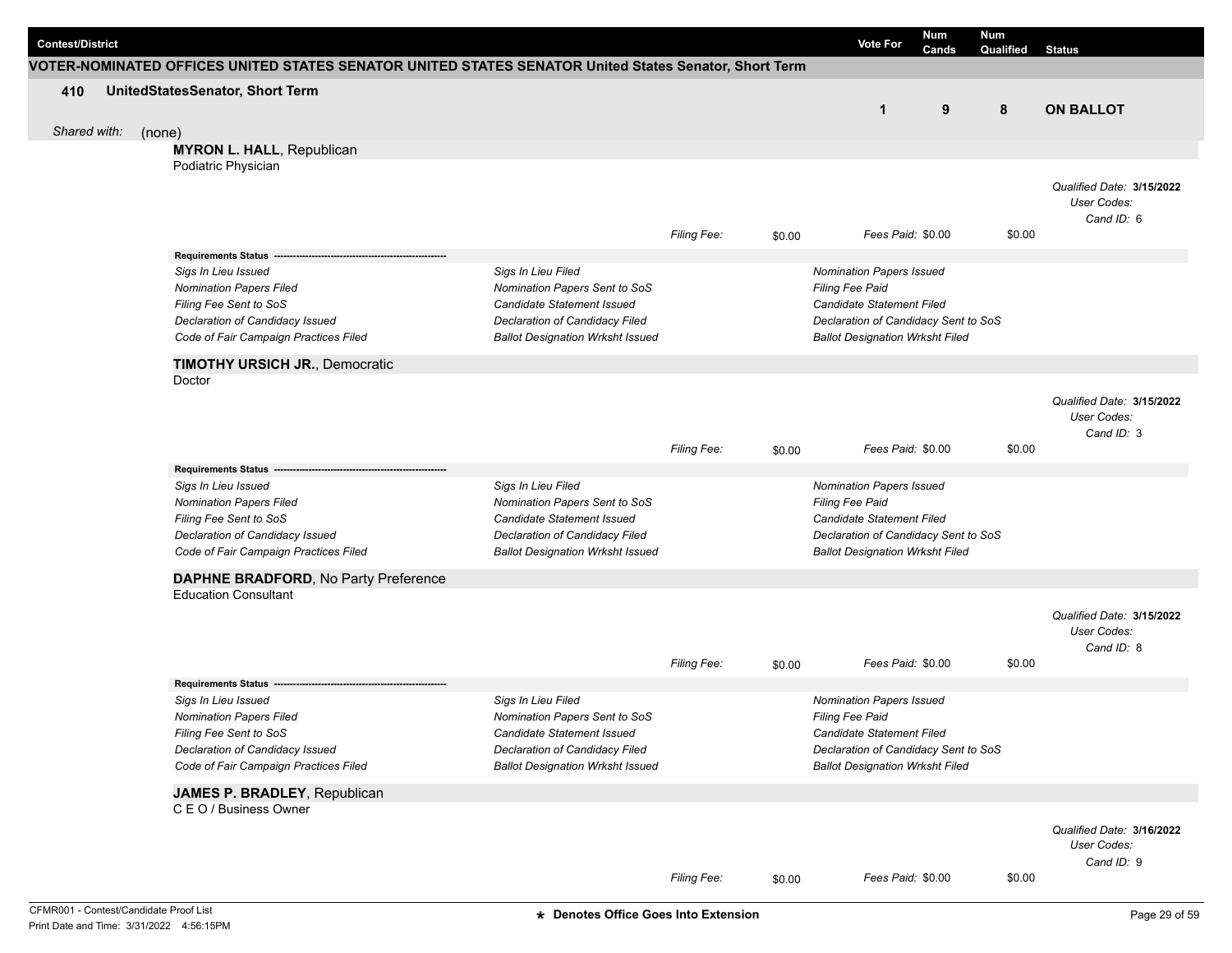| Num<br>Num<br><b>Contest/District</b><br><b>Vote For</b><br>Cands<br>Qualified<br>Status<br>VOTER-NOMINATED OFFICES UNITED STATES SENATOR UNITED STATES SENATOR United States Senator, Short Term<br>UnitedStatesSenator, Short Term<br>410<br>$\mathbf{1}$<br>9<br>8<br><b>ON BALLOT</b><br>Shared with:<br>(none)<br>Requirements Status --<br>Sigs In Lieu Filed<br>Sigs In Lieu Issued<br>Nomination Papers Issued<br><b>Nomination Papers Filed</b><br>Nomination Papers Sent to SoS<br><b>Filing Fee Paid</b><br>Filing Fee Sent to SoS<br>Candidate Statement Issued<br><b>Candidate Statement Filed</b><br>Declaration of Candidacy Issued<br>Declaration of Candidacy Filed<br>Declaration of Candidacy Sent to SoS<br>Code of Fair Campaign Practices Filed<br><b>Ballot Designation Wrksht Issued</b><br><b>Ballot Designation Wrksht Filed</b><br>JON ELIST, Republican<br>Small Busness Owner<br>Qualified Date: 3/15/2022<br>User Codes:<br>Cand ID: 4<br>Filing Fee:<br>Fees Paid: \$0.00<br>\$0.00<br>\$0.00<br>Requirements Status --<br>Sigs In Lieu Issued<br>Sigs In Lieu Filed<br>Nomination Papers Issued<br><b>Nomination Papers Filed</b><br>Nomination Papers Sent to SoS<br><b>Filing Fee Paid</b><br>Filing Fee Sent to SoS<br>Candidate Statement Issued<br><b>Candidate Statement Filed</b><br>Declaration of Candidacy Issued<br>Declaration of Candidacy Filed<br>Declaration of Candidacy Sent to SoS<br>Code of Fair Campaign Practices Filed<br><b>Ballot Designation Wrksht Issued</b><br><b>Ballot Designation Wrksht Filed</b><br>DAN O'DOWD, Democratic<br>No Ballot Designation<br>Qualified Date: 3/15/2022<br>User Codes:<br>Cand ID: 1<br>Fees Paid: \$0.00<br><b>Filing Fee:</b><br>\$0.00<br>\$0.00<br><b>Requirements Status</b><br>Sigs In Lieu Issued<br>Sigs In Lieu Filed<br>Nomination Papers Issued<br><b>Nomination Papers Filed</b><br>Nomination Papers Sent to SoS<br><b>Filing Fee Paid</b><br>Filing Fee Sent to SoS<br>Candidate Statement Issued<br>Candidate Statement Filed<br>Declaration of Candidacy Issued<br>Declaration of Candidacy Filed<br>Declaration of Candidacy Sent to SoS<br>Code of Fair Campaign Practices Filed<br><b>Ballot Designation Wrksht Issued</b><br><b>Ballot Designation Wrksht Filed</b><br><b>MARK P. MEUSER, Republican</b><br><b>Constitutional Attorney</b><br>Qualified Date: 3/15/2022<br>User Codes:<br>Cand ID: 7<br>\$0.00<br>Filing Fee:<br>Fees Paid: \$0.00<br>\$0.00<br><b>Requirements Status</b><br>Sigs In Lieu Issued<br>Sigs In Lieu Filed<br><b>Nomination Papers Issued</b><br><b>Nomination Papers Filed</b><br>Nomination Papers Sent to SoS<br>Filing Fee Paid<br>Filing Fee Sent to SoS<br><b>Candidate Statement Issued</b><br>Candidate Statement Filed<br>Declaration of Candidacy Issued<br>Declaration of Candidacy Filed<br>Declaration of Candidacy Sent to SoS<br>Code of Fair Campaign Practices Filed<br><b>Ballot Designation Wrksht Issued</b><br><b>Ballot Designation Wrksht Filed</b> |  |  |  |  |  |  |
|-------------------------------------------------------------------------------------------------------------------------------------------------------------------------------------------------------------------------------------------------------------------------------------------------------------------------------------------------------------------------------------------------------------------------------------------------------------------------------------------------------------------------------------------------------------------------------------------------------------------------------------------------------------------------------------------------------------------------------------------------------------------------------------------------------------------------------------------------------------------------------------------------------------------------------------------------------------------------------------------------------------------------------------------------------------------------------------------------------------------------------------------------------------------------------------------------------------------------------------------------------------------------------------------------------------------------------------------------------------------------------------------------------------------------------------------------------------------------------------------------------------------------------------------------------------------------------------------------------------------------------------------------------------------------------------------------------------------------------------------------------------------------------------------------------------------------------------------------------------------------------------------------------------------------------------------------------------------------------------------------------------------------------------------------------------------------------------------------------------------------------------------------------------------------------------------------------------------------------------------------------------------------------------------------------------------------------------------------------------------------------------------------------------------------------------------------------------------------------------------------------------------------------------------------------------------------------------------------------------------------------------------------------------------------------------------------------------------------------------------------------------------------------------------------------------------------------------------------------------------------------------------------------------------------------------------------------------------------------------------------------------------------|--|--|--|--|--|--|
|                                                                                                                                                                                                                                                                                                                                                                                                                                                                                                                                                                                                                                                                                                                                                                                                                                                                                                                                                                                                                                                                                                                                                                                                                                                                                                                                                                                                                                                                                                                                                                                                                                                                                                                                                                                                                                                                                                                                                                                                                                                                                                                                                                                                                                                                                                                                                                                                                                                                                                                                                                                                                                                                                                                                                                                                                                                                                                                                                                                                                         |  |  |  |  |  |  |
|                                                                                                                                                                                                                                                                                                                                                                                                                                                                                                                                                                                                                                                                                                                                                                                                                                                                                                                                                                                                                                                                                                                                                                                                                                                                                                                                                                                                                                                                                                                                                                                                                                                                                                                                                                                                                                                                                                                                                                                                                                                                                                                                                                                                                                                                                                                                                                                                                                                                                                                                                                                                                                                                                                                                                                                                                                                                                                                                                                                                                         |  |  |  |  |  |  |
|                                                                                                                                                                                                                                                                                                                                                                                                                                                                                                                                                                                                                                                                                                                                                                                                                                                                                                                                                                                                                                                                                                                                                                                                                                                                                                                                                                                                                                                                                                                                                                                                                                                                                                                                                                                                                                                                                                                                                                                                                                                                                                                                                                                                                                                                                                                                                                                                                                                                                                                                                                                                                                                                                                                                                                                                                                                                                                                                                                                                                         |  |  |  |  |  |  |
|                                                                                                                                                                                                                                                                                                                                                                                                                                                                                                                                                                                                                                                                                                                                                                                                                                                                                                                                                                                                                                                                                                                                                                                                                                                                                                                                                                                                                                                                                                                                                                                                                                                                                                                                                                                                                                                                                                                                                                                                                                                                                                                                                                                                                                                                                                                                                                                                                                                                                                                                                                                                                                                                                                                                                                                                                                                                                                                                                                                                                         |  |  |  |  |  |  |
|                                                                                                                                                                                                                                                                                                                                                                                                                                                                                                                                                                                                                                                                                                                                                                                                                                                                                                                                                                                                                                                                                                                                                                                                                                                                                                                                                                                                                                                                                                                                                                                                                                                                                                                                                                                                                                                                                                                                                                                                                                                                                                                                                                                                                                                                                                                                                                                                                                                                                                                                                                                                                                                                                                                                                                                                                                                                                                                                                                                                                         |  |  |  |  |  |  |
|                                                                                                                                                                                                                                                                                                                                                                                                                                                                                                                                                                                                                                                                                                                                                                                                                                                                                                                                                                                                                                                                                                                                                                                                                                                                                                                                                                                                                                                                                                                                                                                                                                                                                                                                                                                                                                                                                                                                                                                                                                                                                                                                                                                                                                                                                                                                                                                                                                                                                                                                                                                                                                                                                                                                                                                                                                                                                                                                                                                                                         |  |  |  |  |  |  |
|                                                                                                                                                                                                                                                                                                                                                                                                                                                                                                                                                                                                                                                                                                                                                                                                                                                                                                                                                                                                                                                                                                                                                                                                                                                                                                                                                                                                                                                                                                                                                                                                                                                                                                                                                                                                                                                                                                                                                                                                                                                                                                                                                                                                                                                                                                                                                                                                                                                                                                                                                                                                                                                                                                                                                                                                                                                                                                                                                                                                                         |  |  |  |  |  |  |
|                                                                                                                                                                                                                                                                                                                                                                                                                                                                                                                                                                                                                                                                                                                                                                                                                                                                                                                                                                                                                                                                                                                                                                                                                                                                                                                                                                                                                                                                                                                                                                                                                                                                                                                                                                                                                                                                                                                                                                                                                                                                                                                                                                                                                                                                                                                                                                                                                                                                                                                                                                                                                                                                                                                                                                                                                                                                                                                                                                                                                         |  |  |  |  |  |  |
|                                                                                                                                                                                                                                                                                                                                                                                                                                                                                                                                                                                                                                                                                                                                                                                                                                                                                                                                                                                                                                                                                                                                                                                                                                                                                                                                                                                                                                                                                                                                                                                                                                                                                                                                                                                                                                                                                                                                                                                                                                                                                                                                                                                                                                                                                                                                                                                                                                                                                                                                                                                                                                                                                                                                                                                                                                                                                                                                                                                                                         |  |  |  |  |  |  |
|                                                                                                                                                                                                                                                                                                                                                                                                                                                                                                                                                                                                                                                                                                                                                                                                                                                                                                                                                                                                                                                                                                                                                                                                                                                                                                                                                                                                                                                                                                                                                                                                                                                                                                                                                                                                                                                                                                                                                                                                                                                                                                                                                                                                                                                                                                                                                                                                                                                                                                                                                                                                                                                                                                                                                                                                                                                                                                                                                                                                                         |  |  |  |  |  |  |
|                                                                                                                                                                                                                                                                                                                                                                                                                                                                                                                                                                                                                                                                                                                                                                                                                                                                                                                                                                                                                                                                                                                                                                                                                                                                                                                                                                                                                                                                                                                                                                                                                                                                                                                                                                                                                                                                                                                                                                                                                                                                                                                                                                                                                                                                                                                                                                                                                                                                                                                                                                                                                                                                                                                                                                                                                                                                                                                                                                                                                         |  |  |  |  |  |  |
|                                                                                                                                                                                                                                                                                                                                                                                                                                                                                                                                                                                                                                                                                                                                                                                                                                                                                                                                                                                                                                                                                                                                                                                                                                                                                                                                                                                                                                                                                                                                                                                                                                                                                                                                                                                                                                                                                                                                                                                                                                                                                                                                                                                                                                                                                                                                                                                                                                                                                                                                                                                                                                                                                                                                                                                                                                                                                                                                                                                                                         |  |  |  |  |  |  |
|                                                                                                                                                                                                                                                                                                                                                                                                                                                                                                                                                                                                                                                                                                                                                                                                                                                                                                                                                                                                                                                                                                                                                                                                                                                                                                                                                                                                                                                                                                                                                                                                                                                                                                                                                                                                                                                                                                                                                                                                                                                                                                                                                                                                                                                                                                                                                                                                                                                                                                                                                                                                                                                                                                                                                                                                                                                                                                                                                                                                                         |  |  |  |  |  |  |
|                                                                                                                                                                                                                                                                                                                                                                                                                                                                                                                                                                                                                                                                                                                                                                                                                                                                                                                                                                                                                                                                                                                                                                                                                                                                                                                                                                                                                                                                                                                                                                                                                                                                                                                                                                                                                                                                                                                                                                                                                                                                                                                                                                                                                                                                                                                                                                                                                                                                                                                                                                                                                                                                                                                                                                                                                                                                                                                                                                                                                         |  |  |  |  |  |  |
|                                                                                                                                                                                                                                                                                                                                                                                                                                                                                                                                                                                                                                                                                                                                                                                                                                                                                                                                                                                                                                                                                                                                                                                                                                                                                                                                                                                                                                                                                                                                                                                                                                                                                                                                                                                                                                                                                                                                                                                                                                                                                                                                                                                                                                                                                                                                                                                                                                                                                                                                                                                                                                                                                                                                                                                                                                                                                                                                                                                                                         |  |  |  |  |  |  |
|                                                                                                                                                                                                                                                                                                                                                                                                                                                                                                                                                                                                                                                                                                                                                                                                                                                                                                                                                                                                                                                                                                                                                                                                                                                                                                                                                                                                                                                                                                                                                                                                                                                                                                                                                                                                                                                                                                                                                                                                                                                                                                                                                                                                                                                                                                                                                                                                                                                                                                                                                                                                                                                                                                                                                                                                                                                                                                                                                                                                                         |  |  |  |  |  |  |
|                                                                                                                                                                                                                                                                                                                                                                                                                                                                                                                                                                                                                                                                                                                                                                                                                                                                                                                                                                                                                                                                                                                                                                                                                                                                                                                                                                                                                                                                                                                                                                                                                                                                                                                                                                                                                                                                                                                                                                                                                                                                                                                                                                                                                                                                                                                                                                                                                                                                                                                                                                                                                                                                                                                                                                                                                                                                                                                                                                                                                         |  |  |  |  |  |  |
|                                                                                                                                                                                                                                                                                                                                                                                                                                                                                                                                                                                                                                                                                                                                                                                                                                                                                                                                                                                                                                                                                                                                                                                                                                                                                                                                                                                                                                                                                                                                                                                                                                                                                                                                                                                                                                                                                                                                                                                                                                                                                                                                                                                                                                                                                                                                                                                                                                                                                                                                                                                                                                                                                                                                                                                                                                                                                                                                                                                                                         |  |  |  |  |  |  |
|                                                                                                                                                                                                                                                                                                                                                                                                                                                                                                                                                                                                                                                                                                                                                                                                                                                                                                                                                                                                                                                                                                                                                                                                                                                                                                                                                                                                                                                                                                                                                                                                                                                                                                                                                                                                                                                                                                                                                                                                                                                                                                                                                                                                                                                                                                                                                                                                                                                                                                                                                                                                                                                                                                                                                                                                                                                                                                                                                                                                                         |  |  |  |  |  |  |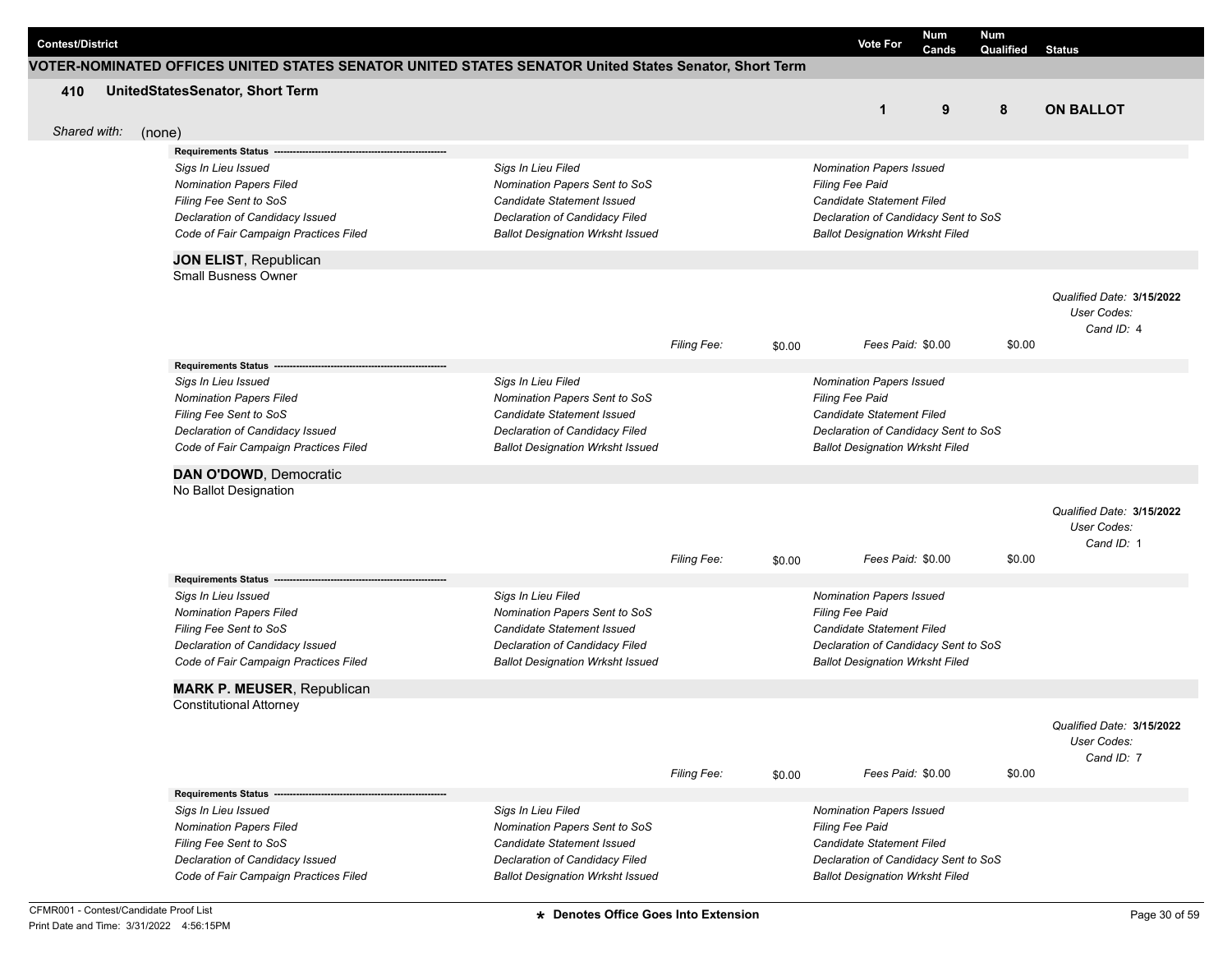| <b>Contest/District</b> |                                                                                                                    |                                                                                                                                                             |                                                      |                                                                                                                                                                |                                        | <b>Vote For</b>                                                                                                                                                          | <b>Num</b><br>Cands   | <b>Num</b><br>Qualified | <b>Status</b>                                          |
|-------------------------|--------------------------------------------------------------------------------------------------------------------|-------------------------------------------------------------------------------------------------------------------------------------------------------------|------------------------------------------------------|----------------------------------------------------------------------------------------------------------------------------------------------------------------|----------------------------------------|--------------------------------------------------------------------------------------------------------------------------------------------------------------------------|-----------------------|-------------------------|--------------------------------------------------------|
|                         |                                                                                                                    |                                                                                                                                                             |                                                      | VOTER-NOMINATED OFFICES UNITED STATES SENATOR UNITED STATES SENATOR United States Senator, Short Term                                                          |                                        |                                                                                                                                                                          |                       |                         |                                                        |
| 410<br>Shared with:     | UnitedStatesSenator, Short Term<br>(none)                                                                          |                                                                                                                                                             |                                                      |                                                                                                                                                                |                                        | $\mathbf 1$                                                                                                                                                              | 9                     | 8                       | <b>ON BALLOT</b>                                       |
|                         |                                                                                                                    |                                                                                                                                                             |                                                      | VOTER-NOMINATED OFFICES UNITED STATES REPRESENTATIVE UNITED STATES REPRESENTATIVE District 8                                                                   |                                        |                                                                                                                                                                          |                       |                         |                                                        |
| 510                     | USRepresentative8                                                                                                  |                                                                                                                                                             |                                                      | 108 Congressional District 8                                                                                                                                   |                                        | $\mathbf 1$                                                                                                                                                              | $\overline{7}$        | $5\phantom{1}$          | <b>ON BALLOT</b>                                       |
| Shared with:            | Solano                                                                                                             |                                                                                                                                                             |                                                      |                                                                                                                                                                |                                        |                                                                                                                                                                          |                       |                         |                                                        |
| Incumbent(s):           |                                                                                                                    |                                                                                                                                                             |                                                      |                                                                                                                                                                |                                        |                                                                                                                                                                          |                       |                         |                                                        |
| Candidate(s):           |                                                                                                                    | <b>CHERYL SUDDUTH, Democratic</b><br>Contracts Negotiator / Scientist                                                                                       |                                                      |                                                                                                                                                                |                                        |                                                                                                                                                                          |                       |                         |                                                        |
|                         |                                                                                                                    |                                                                                                                                                             |                                                      |                                                                                                                                                                | Filing Fee:<br>\$1,740.00              |                                                                                                                                                                          | Fees Paid: \$1,740.00 | \$0.00                  | Qualified Date: 3/24/2022<br>User Codes:<br>Cand ID: 5 |
|                         | <b>Requirements Status</b>                                                                                         |                                                                                                                                                             |                                                      |                                                                                                                                                                |                                        |                                                                                                                                                                          |                       |                         |                                                        |
|                         | Sigs In Lieu Issued<br><b>Nomination Papers Filed</b><br>Filing Fee Sent to SoS<br>Declaration of Candidacy Issued | Code of Fair Campaign Practices Filed                                                                                                                       | 01/31/2022<br>03/11/2022<br>03/11/2022<br>03/11/2022 | Sigs In Lieu Filed<br>Nomination Papers Sent to SoS<br>Candidate Statement Issued<br>Declaration of Candidacy Filed<br><b>Ballot Designation Wrksht Issued</b> | 02/25/2022<br>03/11/2022<br>02/25/2022 | <b>Nomination Papers Issued</b><br><b>Filing Fee Paid</b><br>Candidate Statement Filed<br>Declaration of Candidacy Sent to SoS<br><b>Ballot Designation Wrksht Filed</b> |                       |                         | 02/25/2022<br>02/25/2022<br>03/11/2022<br>03/11/2022   |
|                         | Filing History ---                                                                                                 |                                                                                                                                                             |                                                      |                                                                                                                                                                |                                        |                                                                                                                                                                          |                       |                         |                                                        |
|                         | <b>Filing Type</b><br><b>NOM</b>                                                                                   | Date<br>3/11/2022                                                                                                                                           | <b>Description</b><br>C Sudduth 1                    | <b>Payment Method</b><br>(none recorded)                                                                                                                       |                                        |                                                                                                                                                                          |                       |                         |                                                        |
|                         |                                                                                                                    | <b>JOHN GARAMENDI, Democratic</b>                                                                                                                           |                                                      |                                                                                                                                                                |                                        |                                                                                                                                                                          |                       |                         |                                                        |
|                         | Congressman                                                                                                        |                                                                                                                                                             |                                                      |                                                                                                                                                                |                                        |                                                                                                                                                                          |                       |                         |                                                        |
|                         |                                                                                                                    |                                                                                                                                                             |                                                      |                                                                                                                                                                | Filing Fee:<br>\$1,740.00              | Fees Paid: \$0.00                                                                                                                                                        |                       | \$0.00                  | Qualified Date: 3/14/2022<br>User Codes:<br>Cand ID: 2 |
|                         | <b>Requirements Status</b>                                                                                         |                                                                                                                                                             |                                                      |                                                                                                                                                                |                                        |                                                                                                                                                                          |                       |                         |                                                        |
|                         |                                                                                                                    | Sigs In Lieu Issued<br><b>Nomination Papers Filed</b><br>Filing Fee Sent to SoS<br>Declaration of Candidacy Issued<br>Code of Fair Campaign Practices Filed |                                                      | Sigs In Lieu Filed<br>Nomination Papers Sent to SoS<br>Candidate Statement Issued<br>Declaration of Candidacy Filed<br><b>Ballot Designation Wrksht Issued</b> | 02/09/2022                             | <b>Nomination Papers Issued</b><br>Filing Fee Paid<br>Candidate Statement Filed<br>Declaration of Candidacy Sent to SoS<br><b>Ballot Designation Wrksht Filed</b>        |                       |                         | 03/07/2022                                             |
|                         | Filing History --                                                                                                  |                                                                                                                                                             |                                                      |                                                                                                                                                                |                                        |                                                                                                                                                                          |                       |                         |                                                        |
|                         | <b>Filing Type</b><br><b>NOM/SIL</b><br><b>NOM/SIL</b>                                                             | Date<br>2/9/2022<br>2/9/2022                                                                                                                                | Description<br>J Garamendi1<br>J Garamendi2          | <b>Payment Method</b><br>(none recorded)<br>(none recorded)                                                                                                    |                                        |                                                                                                                                                                          |                       |                         |                                                        |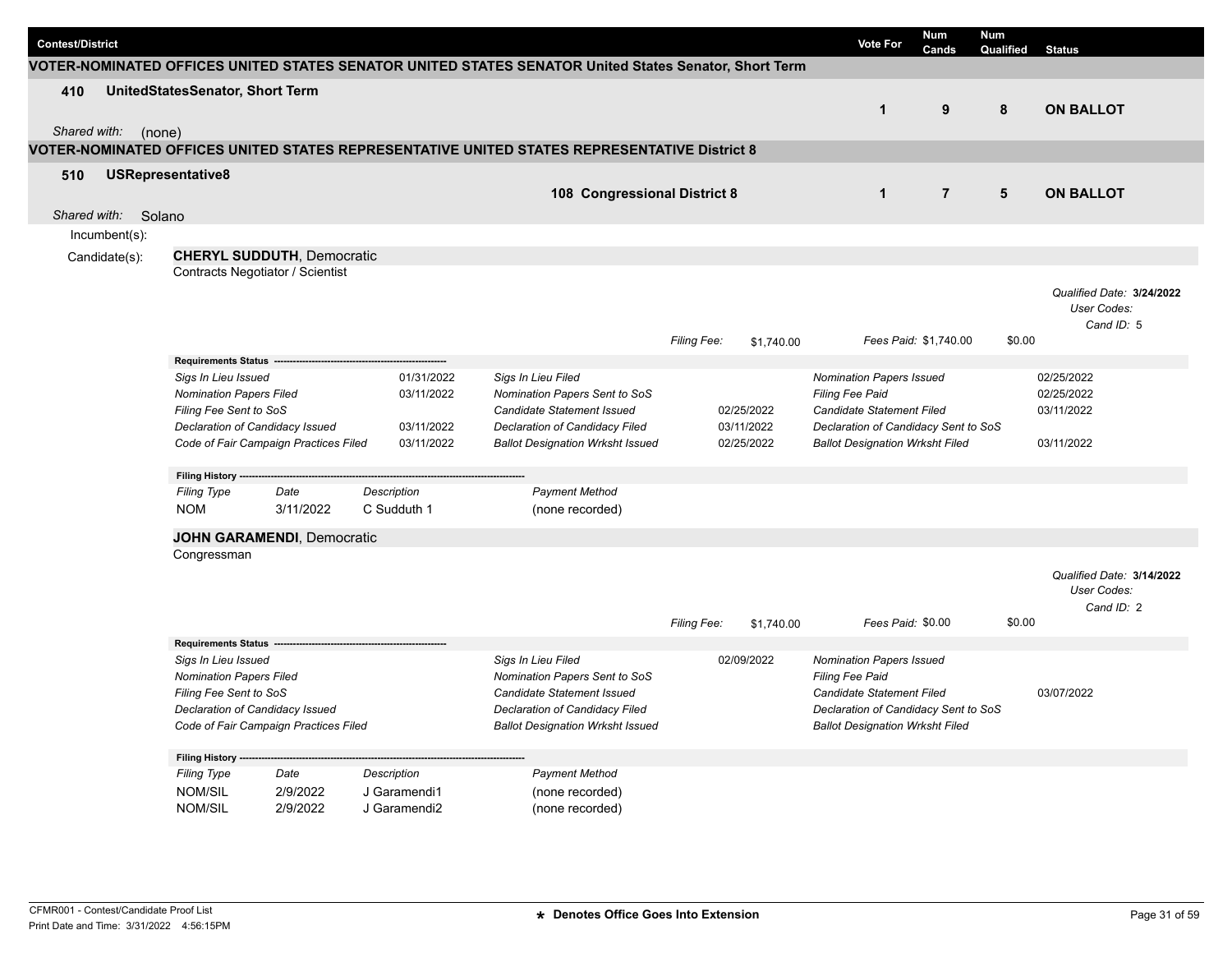| <b>Contest/District</b> |                                                       |                                       |                          |                                                                                              |                    |                          | Num<br><b>Vote For</b><br>Cands                                   | <b>Num</b><br>Qualified | <b>Status</b>             |
|-------------------------|-------------------------------------------------------|---------------------------------------|--------------------------|----------------------------------------------------------------------------------------------|--------------------|--------------------------|-------------------------------------------------------------------|-------------------------|---------------------------|
|                         |                                                       |                                       |                          | VOTER-NOMINATED OFFICES UNITED STATES REPRESENTATIVE UNITED STATES REPRESENTATIVE District 8 |                    |                          |                                                                   |                         |                           |
| 510                     | USRepresentative8                                     |                                       |                          |                                                                                              |                    |                          |                                                                   |                         |                           |
|                         |                                                       |                                       |                          |                                                                                              |                    |                          | $\overline{7}$<br>$\mathbf{1}$                                    | 5                       | <b>ON BALLOT</b>          |
| Shared with:            | Solano                                                |                                       |                          |                                                                                              |                    |                          |                                                                   |                         |                           |
|                         |                                                       | <b>EDWIN RUTSCH, Democratic</b>       |                          |                                                                                              |                    |                          |                                                                   |                         |                           |
|                         |                                                       | Community Organizer / Mediator        |                          |                                                                                              |                    |                          |                                                                   |                         |                           |
|                         |                                                       |                                       |                          |                                                                                              |                    |                          |                                                                   |                         | Qualified Date: 3/24/2022 |
|                         |                                                       |                                       |                          |                                                                                              |                    |                          |                                                                   |                         | User Codes:               |
|                         |                                                       |                                       |                          |                                                                                              |                    |                          |                                                                   |                         | Cand ID: 3                |
|                         |                                                       |                                       |                          |                                                                                              | <b>Filing Fee:</b> | \$1,740.00               | Fees Paid: \$1,740.00                                             | \$0.00                  |                           |
|                         | <b>Requirements Status</b>                            |                                       |                          |                                                                                              |                    |                          |                                                                   |                         |                           |
|                         | Sigs In Lieu Issued                                   |                                       | 01/28/2022               | Sigs In Lieu Filed                                                                           |                    | 02/08/2022               | Nomination Papers Issued                                          |                         | 02/17/2022                |
|                         | <b>Nomination Papers Filed</b>                        |                                       | 03/09/2022               | Nomination Papers Sent to SoS                                                                |                    | 03/10/2022               | Filing Fee Paid                                                   |                         | 02/17/2022                |
|                         | Filing Fee Sent to SoS                                |                                       | 02/18/2022<br>03/09/2022 | Candidate Statement Issued                                                                   |                    | 02/17/2022<br>03/09/2022 | Candidate Statement Filed<br>Declaration of Candidacy Sent to SoS |                         | 03/09/2022<br>03/10/2022  |
|                         | Declaration of Candidacy Issued                       | Code of Fair Campaign Practices Filed | 03/10/2022               | Declaration of Candidacy Filed<br><b>Ballot Designation Wrksht Issued</b>                    |                    | 02/17/2022               | <b>Ballot Designation Wrksht Filed</b>                            |                         | 03/10/2022                |
|                         |                                                       |                                       |                          |                                                                                              |                    |                          |                                                                   |                         |                           |
|                         | <b>RUDY RECILE, Republican</b>                        |                                       |                          |                                                                                              |                    |                          |                                                                   |                         |                           |
|                         | <b>Small Business Owner</b>                           |                                       |                          |                                                                                              |                    |                          |                                                                   |                         |                           |
|                         |                                                       |                                       |                          |                                                                                              |                    |                          |                                                                   |                         | Qualified Date: 3/28/2022 |
|                         |                                                       |                                       |                          |                                                                                              |                    |                          |                                                                   |                         | User Codes:<br>Cand ID: 1 |
|                         |                                                       |                                       |                          |                                                                                              | <b>Filing Fee:</b> | \$1,740.00               | Fees Paid: \$0.00                                                 | \$0.00                  |                           |
|                         | Requirements Status --                                |                                       |                          |                                                                                              |                    |                          |                                                                   |                         |                           |
|                         | Sigs In Lieu Issued                                   |                                       |                          | Sigs In Lieu Filed                                                                           |                    |                          | Nomination Papers Issued                                          |                         |                           |
|                         | <b>Nomination Papers Filed</b>                        |                                       |                          | Nomination Papers Sent to SoS                                                                |                    |                          | <b>Filing Fee Paid</b>                                            |                         |                           |
|                         | Filing Fee Sent to SoS                                |                                       |                          | Candidate Statement Issued                                                                   |                    |                          | <b>Candidate Statement Filed</b>                                  |                         | 03/11/2022                |
|                         | Declaration of Candidacy Issued                       |                                       |                          | Declaration of Candidacy Filed                                                               |                    |                          | Declaration of Candidacy Sent to SoS                              |                         |                           |
|                         |                                                       | Code of Fair Campaign Practices Filed |                          | <b>Ballot Designation Wrksht Issued</b>                                                      |                    |                          | <b>Ballot Designation Wrksht Filed</b>                            |                         |                           |
|                         | Filing History ---                                    |                                       |                          |                                                                                              |                    |                          |                                                                   |                         |                           |
|                         | <b>Filing Type</b>                                    | Date                                  | Description              | <b>Payment Method</b>                                                                        |                    |                          |                                                                   |                         |                           |
|                         | NOM/SIL                                               | 2/9/2022                              | M Recile 1               | (none recorded)                                                                              |                    |                          |                                                                   |                         |                           |
|                         |                                                       | <b>CHRISTOPHER RILEY, Democratic</b>  |                          |                                                                                              |                    |                          |                                                                   |                         |                           |
|                         |                                                       | Teacher / Business Consultant         |                          |                                                                                              |                    |                          |                                                                   |                         |                           |
|                         |                                                       |                                       |                          |                                                                                              |                    |                          |                                                                   |                         | Qualified Date: 3/24/2022 |
|                         |                                                       |                                       |                          |                                                                                              |                    |                          |                                                                   |                         | User Codes:               |
|                         |                                                       |                                       |                          |                                                                                              |                    |                          |                                                                   |                         | Cand ID: 7                |
|                         |                                                       |                                       |                          |                                                                                              | Filing Fee:        | \$1,740.00               | Fees Paid: \$1,740.00                                             | \$0.00                  |                           |
|                         | <b>Requirements Status -</b>                          |                                       |                          |                                                                                              |                    |                          |                                                                   |                         |                           |
|                         | Sigs In Lieu Issued<br><b>Nomination Papers Filed</b> |                                       | 03/10/2022               | Sigs In Lieu Filed<br>Nomination Papers Sent to SoS                                          |                    |                          | Nomination Papers Issued<br>Filing Fee Paid                       |                         | 02/22/2022<br>02/22/2022  |
|                         | Filing Fee Sent to SoS                                |                                       | 03/01/2022               | <b>Candidate Statement Issued</b>                                                            |                    | 02/22/2022               | Candidate Statement Filed                                         |                         |                           |
|                         | Declaration of Candidacy Issued                       |                                       | 03/10/2022               | Declaration of Candidacy Filed                                                               |                    | 03/10/2022               | Declaration of Candidacy Sent to SoS                              |                         |                           |
|                         |                                                       | Code of Fair Campaign Practices Filed | 03/10/2022               | <b>Ballot Designation Wrksht Issued</b>                                                      |                    | 02/22/2022               | <b>Ballot Designation Wrksht Filed</b>                            |                         | 03/10/2022                |
|                         |                                                       |                                       |                          |                                                                                              |                    |                          |                                                                   |                         |                           |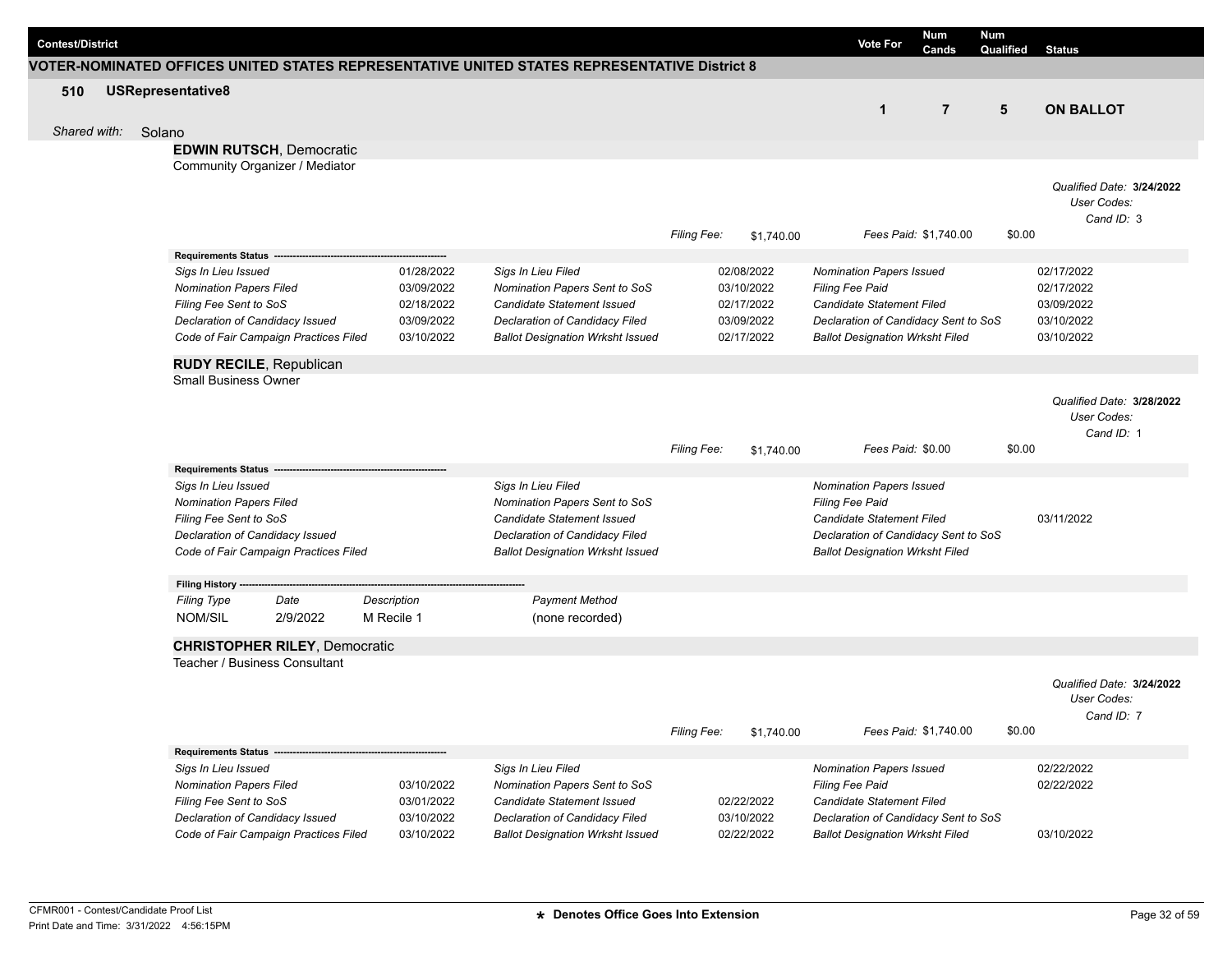| <b>Contest/District</b> |                                                                                                                                                             |                                       |                                      |                                                                                                                                                                |                    |            | <b>Vote For</b>                                                                                                                                                          | Num<br>Cands   | <b>Num</b><br>Qualified | <b>Status</b>                                          |
|-------------------------|-------------------------------------------------------------------------------------------------------------------------------------------------------------|---------------------------------------|--------------------------------------|----------------------------------------------------------------------------------------------------------------------------------------------------------------|--------------------|------------|--------------------------------------------------------------------------------------------------------------------------------------------------------------------------|----------------|-------------------------|--------------------------------------------------------|
|                         |                                                                                                                                                             |                                       |                                      | VOTER-NOMINATED OFFICES UNITED STATES REPRESENTATIVE UNITED STATES REPRESENTATIVE District 8                                                                   |                    |            |                                                                                                                                                                          |                |                         |                                                        |
| 510<br>Shared with:     | USRepresentative8<br>Solano                                                                                                                                 |                                       |                                      |                                                                                                                                                                |                    |            | $\mathbf{1}$                                                                                                                                                             | $\overline{7}$ | $5\phantom{.0}$         | <b>ON BALLOT</b>                                       |
|                         | Filing History --                                                                                                                                           |                                       |                                      |                                                                                                                                                                |                    |            |                                                                                                                                                                          |                |                         |                                                        |
|                         | <b>Filing Type</b><br><b>NOM</b><br><b>NOM</b>                                                                                                              | Date<br>3/10/2022<br>3/11/2022        | Description<br>CRiley_1<br>C Riley 2 | <b>Payment Method</b><br>(none recorded)<br>(none recorded)                                                                                                    |                    |            |                                                                                                                                                                          |                |                         |                                                        |
|                         |                                                                                                                                                             |                                       |                                      | VOTER-NOMINATED OFFICES UNITED STATES REPRESENTATIVE UNITED STATES REPRESENTATIVE District 9                                                                   |                    |            |                                                                                                                                                                          |                |                         |                                                        |
| 530<br>Shared with:     | <b>USRepresentative9</b><br>San Joaquin                                                                                                                     |                                       |                                      | 109 Congressional District 9                                                                                                                                   |                    |            | $\mathbf{1}$                                                                                                                                                             | 8              | 8                       | <b>ON BALLOT</b>                                       |
| Incumbent(s):           |                                                                                                                                                             |                                       |                                      |                                                                                                                                                                |                    |            |                                                                                                                                                                          |                |                         |                                                        |
|                         | <b>JIM SHOEMAKER, Republican</b>                                                                                                                            |                                       |                                      |                                                                                                                                                                |                    |            |                                                                                                                                                                          |                |                         |                                                        |
| Candidate(s):           | Tradesman / Business Owner                                                                                                                                  |                                       |                                      |                                                                                                                                                                |                    |            |                                                                                                                                                                          |                |                         | Qualified Date: 3/23/2022<br>User Codes:<br>Cand ID: 7 |
|                         | Requirements Status ---                                                                                                                                     |                                       |                                      |                                                                                                                                                                | Filing Fee:        | \$1,740.00 | Fees Paid: \$0.00                                                                                                                                                        |                | \$0.00                  |                                                        |
|                         | Sigs In Lieu Issued<br><b>Nomination Papers Filed</b><br>Filing Fee Sent to SoS<br>Declaration of Candidacy Issued<br>Code of Fair Campaign Practices Filed |                                       |                                      | Sigs In Lieu Filed<br>Nomination Papers Sent to SoS<br>Candidate Statement Issued<br>Declaration of Candidacy Filed<br><b>Ballot Designation Wrksht Issued</b> |                    |            | <b>Nomination Papers Issued</b><br>Filing Fee Paid<br><b>Candidate Statement Filed</b><br>Declaration of Candidacy Sent to SoS<br><b>Ballot Designation Wrksht Filed</b> |                |                         |                                                        |
|                         | <b>TOM PATTI, Republican</b>                                                                                                                                |                                       |                                      |                                                                                                                                                                |                    |            |                                                                                                                                                                          |                |                         |                                                        |
|                         | County Supervisor / Businessman                                                                                                                             |                                       |                                      |                                                                                                                                                                | Filing Fee:        | \$1,740.00 | Fees Paid: \$0.00                                                                                                                                                        |                | \$0.00                  | Qualified Date: 3/24/2022<br>User Codes:<br>Cand ID: 2 |
|                         | <b>Requirements Status</b>                                                                                                                                  |                                       |                                      |                                                                                                                                                                |                    |            |                                                                                                                                                                          |                |                         |                                                        |
|                         | Sigs In Lieu Issued<br><b>Nomination Papers Filed</b><br>Filing Fee Sent to SoS<br>Declaration of Candidacy Issued                                          | Code of Fair Campaign Practices Filed |                                      | Sigs In Lieu Filed<br>Nomination Papers Sent to SoS<br>Candidate Statement Issued<br>Declaration of Candidacy Filed<br><b>Ballot Designation Wrksht Issued</b> |                    | 03/08/2022 | <b>Nomination Papers Issued</b><br>Filing Fee Paid<br><b>Candidate Statement Filed</b><br>Declaration of Candidacy Sent to SoS<br><b>Ballot Designation Wrksht Filed</b> |                |                         | 03/08/2022                                             |
|                         | JOSH HARDER, Democratic                                                                                                                                     |                                       |                                      |                                                                                                                                                                |                    |            |                                                                                                                                                                          |                |                         |                                                        |
|                         | Father / Agriculture Committeeman                                                                                                                           |                                       |                                      |                                                                                                                                                                | <b>Filing Fee:</b> | \$1,740.00 | Fees Paid: \$0.00                                                                                                                                                        |                | \$0.00                  | Qualified Date: 3/14/2022<br>User Codes:<br>Cand ID: 1 |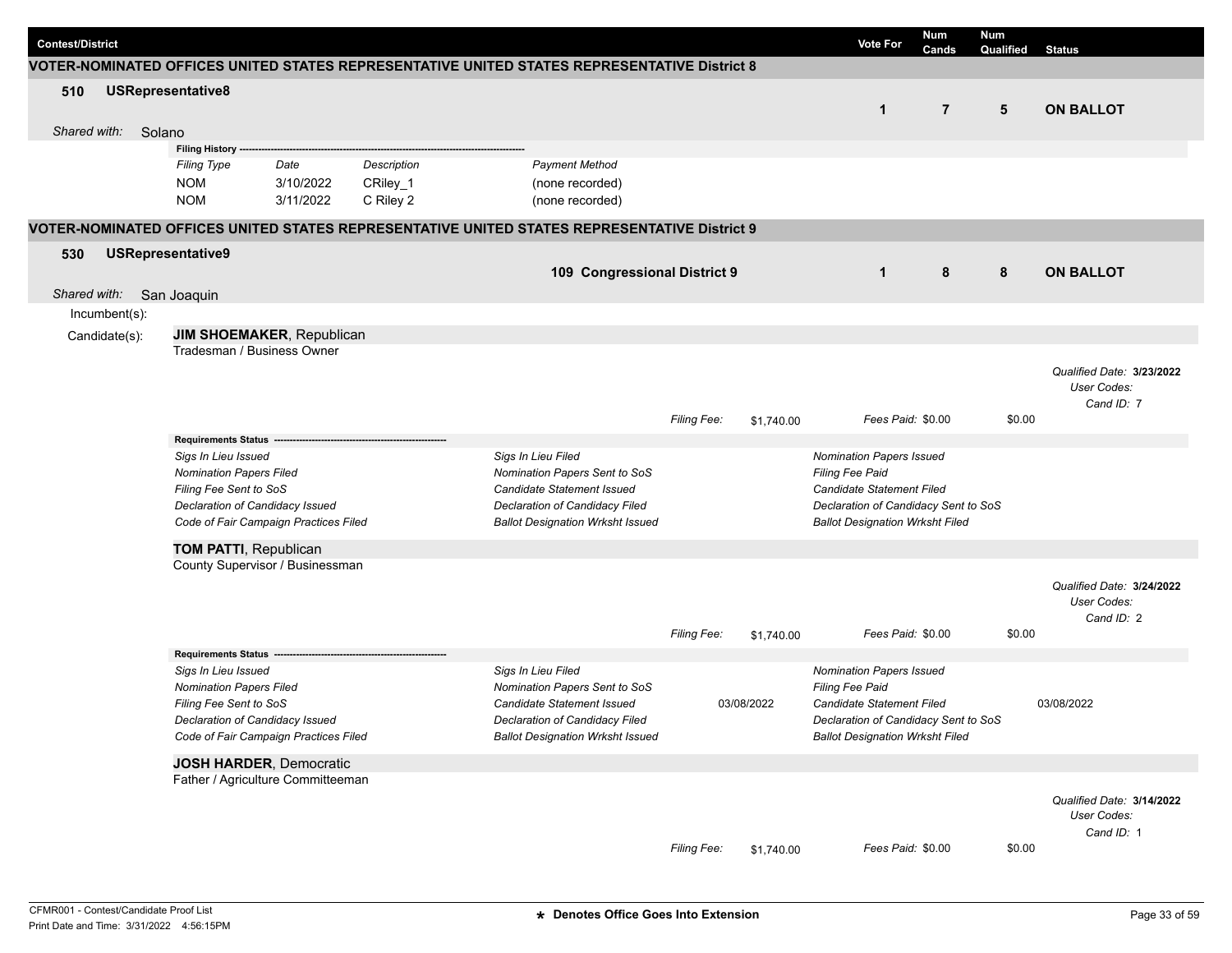| <b>Contest/District</b> |              |                                                                                              |                                                                           |                    |            | <b>Vote For</b>                                           | Num<br>Cands | <b>Num</b><br>Qualified | <b>Status</b>                            |
|-------------------------|--------------|----------------------------------------------------------------------------------------------|---------------------------------------------------------------------------|--------------------|------------|-----------------------------------------------------------|--------------|-------------------------|------------------------------------------|
|                         |              | VOTER-NOMINATED OFFICES UNITED STATES REPRESENTATIVE UNITED STATES REPRESENTATIVE District 9 |                                                                           |                    |            |                                                           |              |                         |                                          |
| 530                     |              | <b>USRepresentative9</b>                                                                     |                                                                           |                    |            |                                                           |              |                         |                                          |
|                         |              |                                                                                              |                                                                           |                    |            | $\mathbf{1}$                                              | 8            | 8                       | <b>ON BALLOT</b>                         |
|                         | Shared with: | San Joaquin                                                                                  |                                                                           |                    |            |                                                           |              |                         |                                          |
|                         |              | Requirements Status -                                                                        |                                                                           |                    |            |                                                           |              |                         |                                          |
|                         |              | Sigs In Lieu Issued                                                                          | Sigs In Lieu Filed                                                        |                    |            | <b>Nomination Papers Issued</b>                           |              |                         |                                          |
|                         |              | <b>Nomination Papers Filed</b>                                                               | Nomination Papers Sent to SoS                                             |                    |            | <b>Filing Fee Paid</b>                                    |              |                         |                                          |
|                         |              | Filing Fee Sent to SoS                                                                       | Candidate Statement Issued                                                |                    | 02/16/2022 | <b>Candidate Statement Filed</b>                          |              |                         | 02/16/2022                               |
|                         |              | Declaration of Candidacy Issued                                                              | Declaration of Candidacy Filed                                            |                    |            | Declaration of Candidacy Sent to SoS                      |              |                         |                                          |
|                         |              | Code of Fair Campaign Practices Filed                                                        | <b>Ballot Designation Wrksht Issued</b>                                   |                    |            | <b>Ballot Designation Wrksht Filed</b>                    |              |                         |                                          |
|                         |              | <b>HARPREET SINGH CHIMA, Democratic</b>                                                      |                                                                           |                    |            |                                                           |              |                         |                                          |
|                         |              | Union Organizer / Researcher                                                                 |                                                                           |                    |            |                                                           |              |                         |                                          |
|                         |              |                                                                                              |                                                                           |                    |            |                                                           |              |                         | Qualified Date: 3/24/2022                |
|                         |              |                                                                                              |                                                                           |                    |            |                                                           |              |                         | User Codes:                              |
|                         |              |                                                                                              |                                                                           |                    |            |                                                           |              |                         | Cand ID: 4                               |
|                         |              |                                                                                              |                                                                           | <b>Filing Fee:</b> | \$1,740.00 | Fees Paid: \$0.00                                         |              | \$0.00                  |                                          |
|                         |              | <b>Requirements Status</b>                                                                   |                                                                           |                    |            |                                                           |              |                         |                                          |
|                         |              | Sigs In Lieu Issued                                                                          | Sigs In Lieu Filed                                                        |                    |            | Nomination Papers Issued                                  |              |                         |                                          |
|                         |              | <b>Nomination Papers Filed</b>                                                               | Nomination Papers Sent to SoS                                             |                    |            | <b>Filing Fee Paid</b>                                    |              |                         |                                          |
|                         |              | Filing Fee Sent to SoS                                                                       | Candidate Statement Issued                                                |                    |            | Candidate Statement Filed                                 |              |                         |                                          |
|                         |              | Declaration of Candidacy Issued<br>Code of Fair Campaign Practices Filed                     | Declaration of Candidacy Filed<br><b>Ballot Designation Wrksht Issued</b> |                    |            | Declaration of Candidacy Sent to SoS                      |              |                         |                                          |
|                         |              |                                                                                              |                                                                           |                    |            | <b>Ballot Designation Wrksht Filed</b>                    |              |                         |                                          |
|                         |              | <b>KARENA APPLE FENG, Democratic</b>                                                         |                                                                           |                    |            |                                                           |              |                         |                                          |
|                         |              | No Ballot Designation                                                                        |                                                                           |                    |            |                                                           |              |                         |                                          |
|                         |              |                                                                                              |                                                                           |                    |            |                                                           |              |                         | Qualified Date: 3/14/2022                |
|                         |              |                                                                                              |                                                                           |                    |            |                                                           |              |                         | User Codes:                              |
|                         |              |                                                                                              |                                                                           |                    |            | Fees Paid: \$0.00                                         |              | \$0.00                  | Cand ID: 3                               |
|                         |              |                                                                                              |                                                                           | <b>Filing Fee:</b> | \$1,740.00 |                                                           |              |                         |                                          |
|                         |              | <b>Requirements Status -</b>                                                                 |                                                                           |                    |            |                                                           |              |                         |                                          |
|                         |              | Sigs In Lieu Issued<br><b>Nomination Papers Filed</b>                                        | Sigs In Lieu Filed<br>Nomination Papers Sent to SoS                       |                    |            | <b>Nomination Papers Issued</b><br><b>Filing Fee Paid</b> |              |                         |                                          |
|                         |              | Filing Fee Sent to SoS                                                                       | Candidate Statement Issued                                                |                    |            | Candidate Statement Filed                                 |              |                         |                                          |
|                         |              | Declaration of Candidacy Issued                                                              | Declaration of Candidacy Filed                                            |                    |            | Declaration of Candidacy Sent to SoS                      |              |                         |                                          |
|                         |              | Code of Fair Campaign Practices Filed                                                        | <b>Ballot Designation Wrksht Issued</b>                                   |                    |            | <b>Ballot Designation Wrksht Filed</b>                    |              |                         |                                          |
|                         |              |                                                                                              |                                                                           |                    |            |                                                           |              |                         |                                          |
|                         |              | <b>MARK T. ANDREWS, No Party Preference</b><br><b>Business Owner</b>                         |                                                                           |                    |            |                                                           |              |                         |                                          |
|                         |              |                                                                                              |                                                                           |                    |            |                                                           |              |                         |                                          |
|                         |              |                                                                                              |                                                                           |                    |            |                                                           |              |                         | Qualified Date: 3/23/2022<br>User Codes: |
|                         |              |                                                                                              |                                                                           |                    |            |                                                           |              |                         | Cand ID: 6                               |
|                         |              |                                                                                              |                                                                           | Filing Fee:        | \$1,740.00 | Fees Paid: \$0.00                                         |              | \$0.00                  |                                          |
|                         |              | Requirements Status --                                                                       |                                                                           |                    |            |                                                           |              |                         |                                          |
|                         |              | Sigs In Lieu Issued                                                                          | Sigs In Lieu Filed                                                        |                    |            | <b>Nomination Papers Issued</b>                           |              |                         |                                          |
|                         |              | <b>Nomination Papers Filed</b>                                                               | Nomination Papers Sent to SoS                                             |                    |            | <b>Filing Fee Paid</b>                                    |              |                         |                                          |
|                         |              | Filing Fee Sent to SoS                                                                       | <b>Candidate Statement Issued</b>                                         |                    |            | Candidate Statement Filed                                 |              |                         |                                          |
|                         |              | Declaration of Candidacy Issued                                                              | Declaration of Candidacy Filed                                            |                    |            | Declaration of Candidacy Sent to SoS                      |              |                         |                                          |
|                         |              | Code of Fair Campaign Practices Filed                                                        | <b>Ballot Designation Wrksht Issued</b>                                   |                    |            | <b>Ballot Designation Wrksht Filed</b>                    |              |                         |                                          |
|                         |              |                                                                                              |                                                                           |                    |            |                                                           |              |                         |                                          |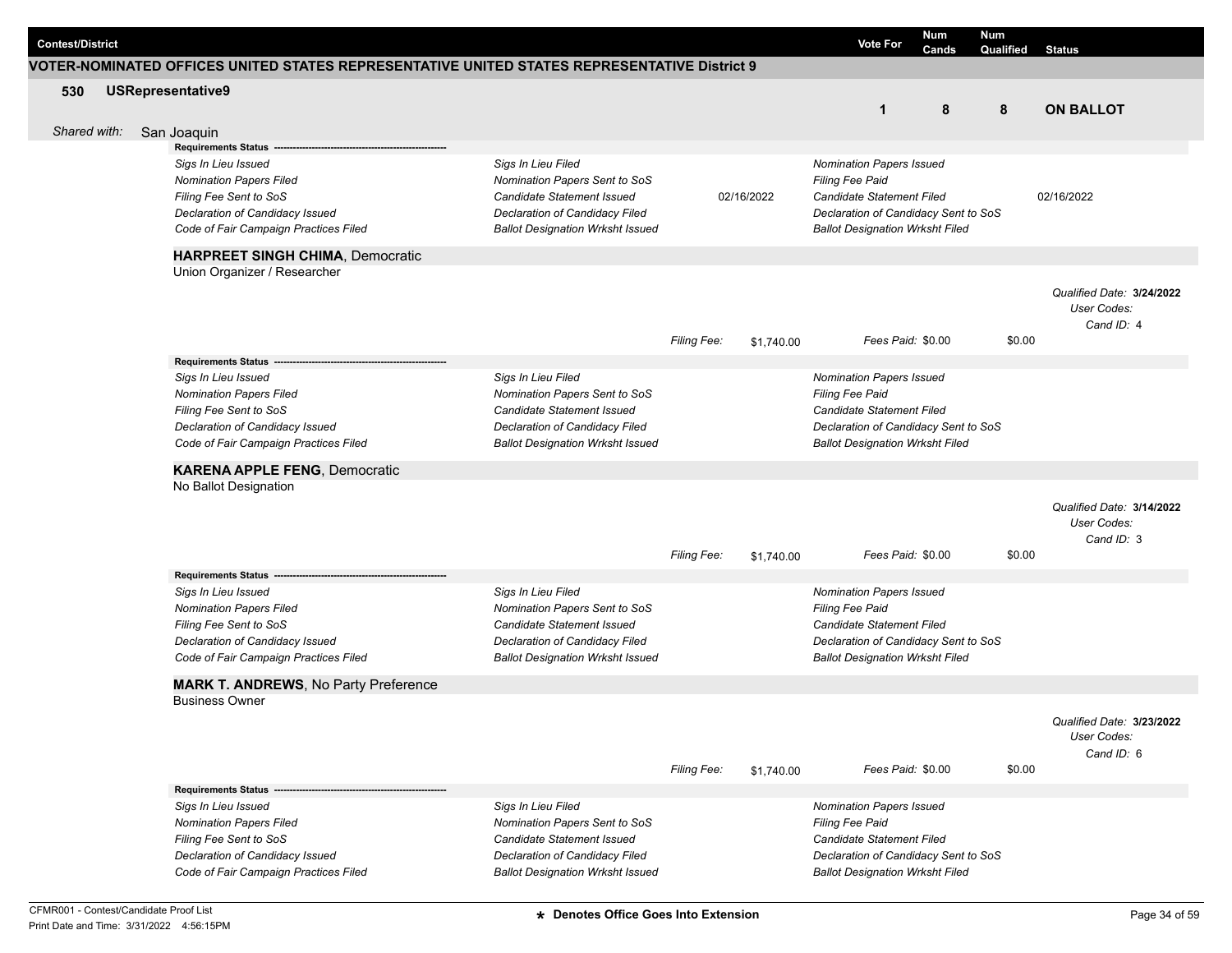| <b>Contest/District</b> |                                                                                               |            |                                         |                    |            | <b>Vote For</b>                        | Num<br>Cands          | <b>Num</b><br>Qualified | <b>Status</b>             |
|-------------------------|-----------------------------------------------------------------------------------------------|------------|-----------------------------------------|--------------------|------------|----------------------------------------|-----------------------|-------------------------|---------------------------|
|                         | VOTER-NOMINATED OFFICES UNITED STATES REPRESENTATIVE UNITED STATES REPRESENTATIVE District 9  |            |                                         |                    |            |                                        |                       |                         |                           |
| 530                     | <b>USRepresentative9</b>                                                                      |            |                                         |                    |            |                                        |                       |                         |                           |
|                         |                                                                                               |            |                                         |                    |            | $\mathbf{1}$                           | 8                     | 8                       | <b>ON BALLOT</b>          |
| Shared with:            | San Joaquin                                                                                   |            |                                         |                    |            |                                        |                       |                         |                           |
|                         | <b>KHALID JEFFREY JAFRI, Democratic</b>                                                       |            |                                         |                    |            |                                        |                       |                         |                           |
|                         | Engineer / Farmer / Businessman                                                               |            |                                         |                    |            |                                        |                       |                         |                           |
|                         |                                                                                               |            |                                         |                    |            |                                        |                       |                         | Qualified Date: 3/23/2022 |
|                         |                                                                                               |            |                                         |                    |            |                                        |                       |                         | User Codes:               |
|                         |                                                                                               |            |                                         |                    |            |                                        |                       |                         | Cand ID: 5                |
|                         |                                                                                               |            |                                         | Filing Fee:        | \$1,740.00 |                                        | Fees Paid: \$0.00     | \$0.00                  |                           |
|                         | Requirements Status --                                                                        |            |                                         |                    |            |                                        |                       |                         |                           |
|                         | Sigs In Lieu Issued                                                                           |            | Sigs In Lieu Filed                      |                    |            | <b>Nomination Papers Issued</b>        |                       |                         |                           |
|                         | <b>Nomination Papers Filed</b>                                                                |            | Nomination Papers Sent to SoS           |                    |            | <b>Filing Fee Paid</b>                 |                       |                         |                           |
|                         | Filing Fee Sent to SoS                                                                        |            | Candidate Statement Issued              |                    |            | <b>Candidate Statement Filed</b>       |                       |                         |                           |
|                         | Declaration of Candidacy Issued                                                               |            | Declaration of Candidacy Filed          |                    |            | Declaration of Candidacy Sent to SoS   |                       |                         |                           |
|                         | Code of Fair Campaign Practices Filed                                                         |            | <b>Ballot Designation Wrksht Issued</b> |                    |            | <b>Ballot Designation Wrksht Filed</b> |                       |                         |                           |
|                         | <b>JONATHAN MADISON, Republican</b>                                                           |            |                                         |                    |            |                                        |                       |                         |                           |
|                         | Litigator / Business Owner                                                                    |            |                                         |                    |            |                                        |                       |                         |                           |
|                         |                                                                                               |            |                                         |                    |            |                                        |                       |                         | Qualified Date: 3/24/2022 |
|                         |                                                                                               |            |                                         |                    |            |                                        |                       |                         | User Codes:               |
|                         |                                                                                               |            |                                         |                    |            |                                        |                       |                         | Cand ID: 8                |
|                         |                                                                                               |            |                                         | <b>Filing Fee:</b> | \$1,740.00 |                                        | Fees Paid: \$0.00     | \$0.00                  |                           |
|                         | <b>Requirements Status</b>                                                                    |            |                                         |                    |            |                                        |                       |                         |                           |
|                         | Sigs In Lieu Issued                                                                           |            | Sigs In Lieu Filed                      |                    |            | <b>Nomination Papers Issued</b>        |                       |                         |                           |
|                         | <b>Nomination Papers Filed</b>                                                                |            | Nomination Papers Sent to SoS           |                    |            | <b>Filing Fee Paid</b>                 |                       |                         |                           |
|                         | Filing Fee Sent to SoS                                                                        |            | Candidate Statement Issued              |                    |            | <b>Candidate Statement Filed</b>       |                       |                         |                           |
|                         | Declaration of Candidacy Issued                                                               |            | Declaration of Candidacy Filed          |                    |            | Declaration of Candidacy Sent to SoS   |                       |                         |                           |
|                         | Code of Fair Campaign Practices Filed                                                         |            | <b>Ballot Designation Wrksht Issued</b> |                    |            | <b>Ballot Designation Wrksht Filed</b> |                       |                         |                           |
|                         | VOTER-NOMINATED OFFICES UNITED STATES REPRESENTATIVE UNITED STATES REPRESENTATIVE District 10 |            |                                         |                    |            |                                        |                       |                         |                           |
| 550                     | USRepresentative10                                                                            |            |                                         |                    |            |                                        |                       |                         |                           |
|                         |                                                                                               |            | 110 Congressional District 10           |                    |            | $\mathbf{1}$                           | 3                     | $\overline{2}$          | <b>ON BALLOT</b>          |
| Shared with:            | Alameda                                                                                       |            |                                         |                    |            |                                        |                       |                         |                           |
| Incumbent(s):           |                                                                                               |            |                                         |                    |            |                                        |                       |                         |                           |
| Candidate(s):           | <b>MICHAEL ERNEST KERR, Green</b>                                                             |            |                                         |                    |            |                                        |                       |                         |                           |
|                         | Social Justice Advocate                                                                       |            |                                         |                    |            |                                        |                       |                         |                           |
|                         |                                                                                               |            |                                         |                    |            |                                        |                       |                         | Qualified Date: 3/24/2022 |
|                         |                                                                                               |            |                                         |                    |            |                                        |                       |                         | User Codes:               |
|                         |                                                                                               |            |                                         |                    |            |                                        |                       |                         | Cand ID: 2                |
|                         |                                                                                               |            |                                         | Filing Fee:        | \$1,740.00 |                                        | Fees Paid: \$1,740.00 | \$0.00                  |                           |
|                         | Requirements Status --                                                                        |            |                                         |                    |            |                                        |                       |                         |                           |
|                         | Sigs In Lieu Issued                                                                           | 02/04/2022 | Sigs In Lieu Filed                      |                    |            | <b>Nomination Papers Issued</b>        |                       |                         | 02/15/2022                |
|                         | <b>Nomination Papers Filed</b>                                                                | 03/11/2022 | Nomination Papers Sent to SoS           |                    | 03/11/2022 | Filing Fee Paid                        |                       |                         | 02/15/2022                |
|                         | Filing Fee Sent to SoS                                                                        | 02/18/2022 | Candidate Statement Issued              |                    | 02/15/2022 | Candidate Statement Filed              |                       |                         |                           |
|                         | Declaration of Candidacy Issued                                                               | 03/11/2022 | Declaration of Candidacy Filed          |                    | 03/11/2022 | Declaration of Candidacy Sent to SoS   |                       |                         | 03/11/2022                |
|                         | Code of Fair Campaign Practices Filed                                                         | 03/11/2022 | <b>Ballot Designation Wrksht Issued</b> |                    | 02/15/2022 | <b>Ballot Designation Wrksht Filed</b> |                       |                         | 03/11/2022                |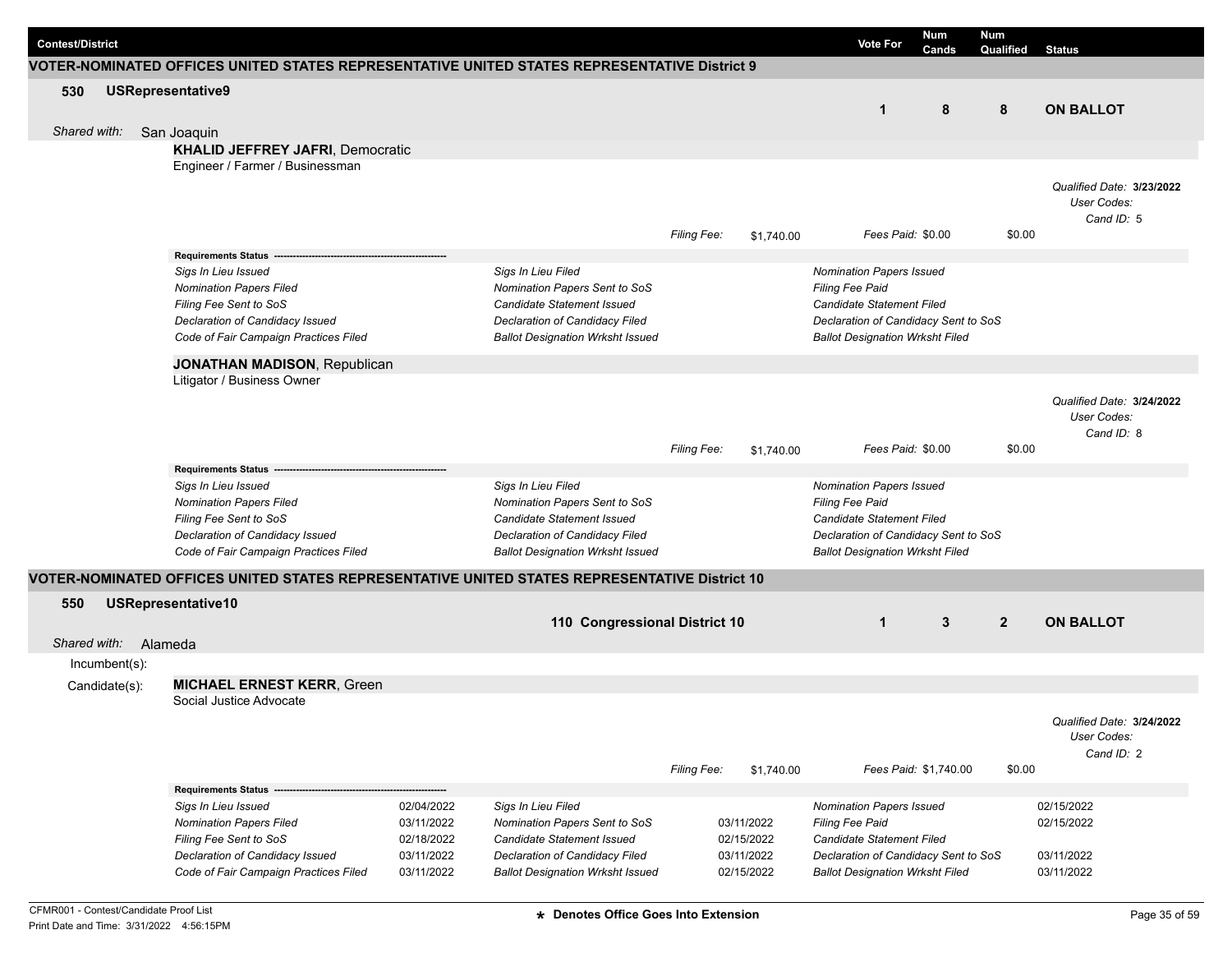| <b>Contest/District</b> |                                       |                                       |                                             |                                                                                               |             |            | Vote For                               | <b>Num</b><br>Cands   | <b>Num</b><br>Qualified | <b>Status</b>             |  |
|-------------------------|---------------------------------------|---------------------------------------|---------------------------------------------|-----------------------------------------------------------------------------------------------|-------------|------------|----------------------------------------|-----------------------|-------------------------|---------------------------|--|
|                         |                                       |                                       |                                             | VOTER-NOMINATED OFFICES UNITED STATES REPRESENTATIVE UNITED STATES REPRESENTATIVE District 10 |             |            |                                        |                       |                         |                           |  |
| 550                     | USRepresentative10                    |                                       |                                             |                                                                                               |             |            |                                        |                       |                         |                           |  |
|                         |                                       |                                       |                                             |                                                                                               |             |            | $\mathbf 1$                            | $\mathbf{3}$          | $\overline{2}$          | <b>ON BALLOT</b>          |  |
| Shared with:            | Alameda                               |                                       |                                             |                                                                                               |             |            |                                        |                       |                         |                           |  |
|                         |                                       |                                       |                                             |                                                                                               |             |            |                                        |                       |                         |                           |  |
|                         | Filing History -                      |                                       |                                             |                                                                                               |             |            |                                        |                       |                         |                           |  |
|                         | Filing Type                           | Date                                  | Description                                 | <b>Payment Method</b>                                                                         |             |            |                                        |                       |                         |                           |  |
|                         | <b>NOM</b>                            | 3/11/2022                             | M Kerr 1                                    | (none recorded)                                                                               |             |            |                                        |                       |                         |                           |  |
|                         | <b>MARK DESAULNIER, Democratic</b>    |                                       |                                             |                                                                                               |             |            |                                        |                       |                         |                           |  |
|                         | Member Of Congress                    |                                       |                                             |                                                                                               |             |            |                                        |                       |                         |                           |  |
|                         |                                       |                                       |                                             |                                                                                               |             |            |                                        |                       |                         | Qualified Date: 3/14/2022 |  |
|                         |                                       |                                       |                                             |                                                                                               |             |            |                                        |                       |                         | User Codes:               |  |
|                         |                                       |                                       |                                             |                                                                                               |             |            |                                        |                       |                         | Cand ID: 1                |  |
|                         |                                       |                                       |                                             |                                                                                               | Filing Fee: | \$1,740.00 |                                        | Fees Paid: \$1.740.00 | \$0.00                  |                           |  |
|                         | <b>Requirements Status</b>            |                                       |                                             |                                                                                               |             |            |                                        |                       |                         |                           |  |
|                         | Sigs In Lieu Issued                   |                                       | 01/14/2022                                  | Sigs In Lieu Filed                                                                            |             | 02/08/2022 | <b>Nomination Papers Issued</b>        |                       |                         | 02/18/2022                |  |
|                         | <b>Nomination Papers Filed</b>        |                                       | 02/18/2022                                  | Nomination Papers Sent to SoS                                                                 |             | 02/23/2022 | Filing Fee Paid                        |                       |                         | 02/18/2022                |  |
|                         | Filing Fee Sent to SoS                |                                       | 02/23/2022                                  | Candidate Statement Issued                                                                    |             | 02/18/2022 | Candidate Statement Filed              |                       |                         | 02/18/2022                |  |
|                         | Declaration of Candidacy Issued       |                                       | 02/18/2022                                  | Declaration of Candidacy Filed                                                                |             | 02/18/2022 | Declaration of Candidacy Sent to SoS   |                       |                         | 02/23/2022                |  |
|                         | Code of Fair Campaign Practices Filed |                                       | 02/18/2022                                  | <b>Ballot Designation Wrksht Issued</b>                                                       |             | 02/18/2022 | <b>Ballot Designation Wrksht Filed</b> |                       |                         | 02/18/2022                |  |
|                         | Filing History -                      |                                       |                                             |                                                                                               |             |            |                                        |                       |                         |                           |  |
|                         | <b>Filing Type</b>                    | Date                                  | <b>Description</b>                          | <b>Payment Method</b>                                                                         |             |            |                                        |                       |                         |                           |  |
|                         | NOM/SIL                               | 2/10/2022                             | M DeSaulnier1                               | (none recorded)                                                                               |             |            |                                        |                       |                         |                           |  |
|                         |                                       |                                       |                                             |                                                                                               |             |            |                                        |                       |                         |                           |  |
|                         |                                       |                                       |                                             | VOTER-NOMINATED OFFICES MEMBER OF THE STATE ASSEMBLY MEMBER OF THE STATE ASSEMBLY District 11 |             |            |                                        |                       |                         |                           |  |
| 700<br>StateAssembly11  |                                       |                                       |                                             |                                                                                               |             |            |                                        |                       |                         |                           |  |
|                         |                                       |                                       |                                             | 311 Assembly District 11                                                                      |             |            | $\blacktriangleleft$                   | $\overline{2}$        | $\overline{2}$          | <b>ON BALLOT</b>          |  |
| Shared with:<br>Solano  |                                       |                                       |                                             |                                                                                               |             |            |                                        |                       |                         |                           |  |
| Incumbent(s):           | James L Frazier                       |                                       | Elected                                     |                                                                                               |             |            |                                        |                       |                         |                           |  |
| Candidate(s):           |                                       |                                       | JENNY LEILANI CALLISON, No Party Preference |                                                                                               |             |            |                                        |                       |                         |                           |  |
|                         | <b>Consultant, Veterans Affairs</b>   |                                       |                                             |                                                                                               |             |            |                                        |                       |                         |                           |  |
|                         |                                       |                                       |                                             |                                                                                               |             |            |                                        |                       |                         | Qualified Date: 3/22/2022 |  |
|                         |                                       |                                       |                                             |                                                                                               |             |            |                                        |                       |                         | User Codes:               |  |
|                         |                                       |                                       |                                             |                                                                                               |             |            |                                        |                       |                         | Cand ID: 2                |  |
|                         |                                       |                                       |                                             |                                                                                               | Filing Fee: | \$1,197.02 |                                        | Fees Paid: \$0.00     | \$0.00                  |                           |  |
|                         | <b>Requirements Status</b>            |                                       |                                             |                                                                                               |             |            |                                        |                       |                         |                           |  |
|                         | Sigs In Lieu Issued                   |                                       |                                             | Sigs In Lieu Filed                                                                            |             |            | <b>Nomination Papers Issued</b>        |                       |                         |                           |  |
|                         | <b>Nomination Papers Filed</b>        |                                       |                                             | Nomination Papers Sent to SoS                                                                 |             |            | <b>Filing Fee Paid</b>                 |                       |                         |                           |  |
|                         | Filing Fee Sent to SoS                |                                       |                                             | Candidate Statement Issued                                                                    |             |            | Candidate Statement Filed              |                       |                         |                           |  |
|                         | Declaration of Candidacy Issued       |                                       |                                             | <b>Declaration of Candidacy Filed</b>                                                         |             |            | Declaration of Candidacy Sent to SoS   |                       |                         |                           |  |
|                         |                                       | Code of Fair Campaign Practices Filed |                                             | <b>Ballot Designation Wrksht Issued</b>                                                       |             |            | <b>Ballot Designation Wrksht Filed</b> |                       |                         |                           |  |
|                         |                                       |                                       |                                             |                                                                                               |             |            |                                        |                       |                         |                           |  |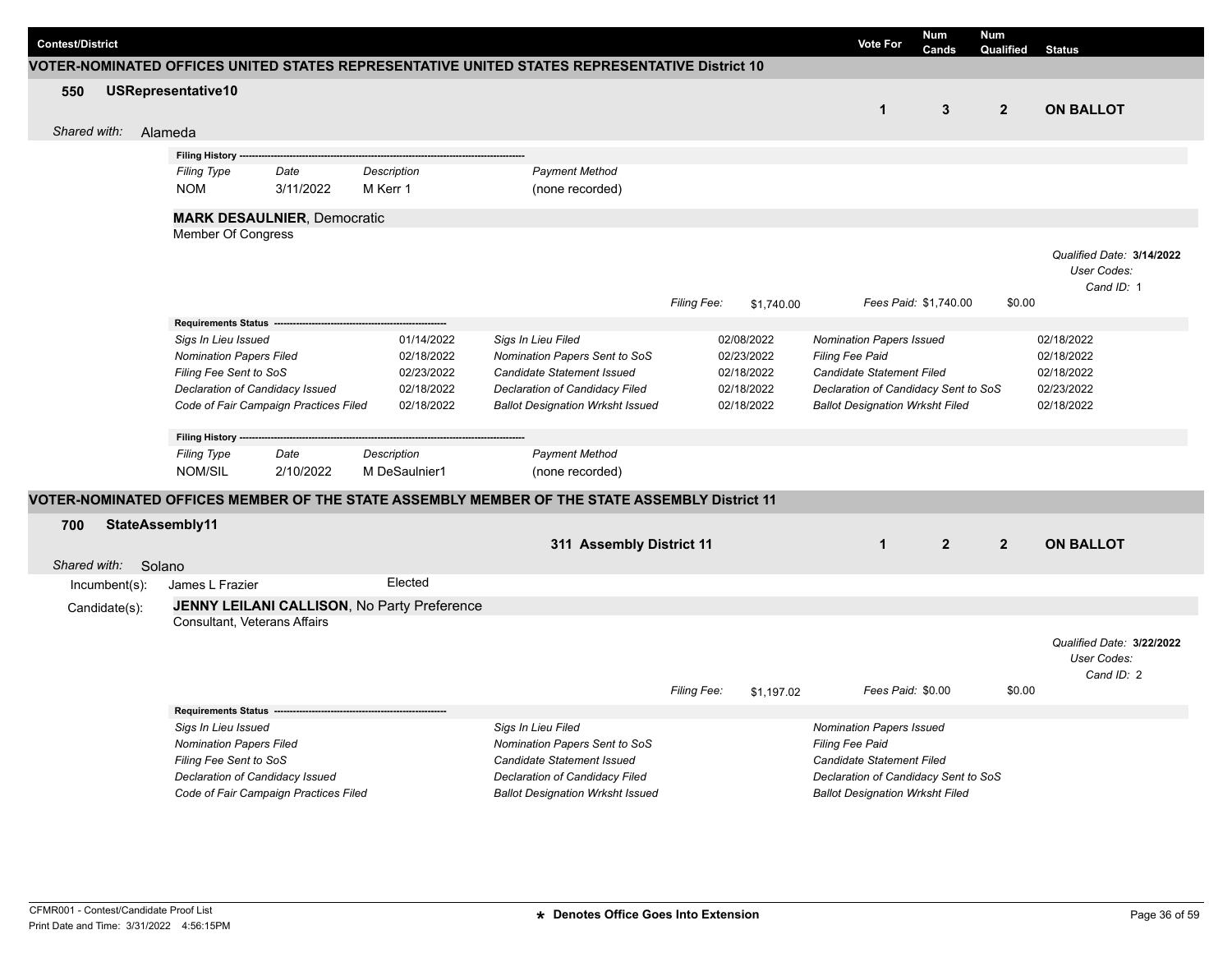|                         |               |                 |                                                                                               |         |                                                                           |                    |            |                                                                                | Num                   | Num            |                                          |
|-------------------------|---------------|-----------------|-----------------------------------------------------------------------------------------------|---------|---------------------------------------------------------------------------|--------------------|------------|--------------------------------------------------------------------------------|-----------------------|----------------|------------------------------------------|
| <b>Contest/District</b> |               |                 |                                                                                               |         |                                                                           |                    |            | <b>Vote For</b>                                                                | Cands                 | Qualified      | <b>Status</b>                            |
|                         |               |                 | VOTER-NOMINATED OFFICES MEMBER OF THE STATE ASSEMBLY MEMBER OF THE STATE ASSEMBLY District 11 |         |                                                                           |                    |            |                                                                                |                       |                |                                          |
| 700                     |               | StateAssembly11 |                                                                                               |         |                                                                           |                    |            |                                                                                |                       |                |                                          |
|                         |               |                 |                                                                                               |         |                                                                           |                    |            | $\mathbf 1$                                                                    | $\overline{2}$        | $\overline{2}$ | <b>ON BALLOT</b>                         |
| Shared with:            |               | Solano          |                                                                                               |         |                                                                           |                    |            |                                                                                |                       |                |                                          |
|                         |               |                 | <b>LORI D WILSON, Democratic</b>                                                              |         |                                                                           |                    |            |                                                                                |                       |                |                                          |
|                         |               |                 | Mayor / Finance Director                                                                      |         |                                                                           |                    |            |                                                                                |                       |                |                                          |
|                         |               |                 |                                                                                               |         |                                                                           |                    |            |                                                                                |                       |                | Qualified Date: 3/22/2022                |
|                         |               |                 |                                                                                               |         |                                                                           |                    |            |                                                                                |                       |                | User Codes:                              |
|                         |               |                 |                                                                                               |         |                                                                           | Filing Fee:        | \$1,197.02 |                                                                                | Fees Paid: \$0.00     | \$0.00         | Cand ID: 1                               |
|                         |               |                 | <b>Requirements Status -</b>                                                                  |         |                                                                           |                    |            |                                                                                |                       |                |                                          |
|                         |               |                 | Sigs In Lieu Issued                                                                           |         | Sigs In Lieu Filed                                                        |                    |            | Nomination Papers Issued                                                       |                       |                |                                          |
|                         |               |                 | <b>Nomination Papers Filed</b>                                                                |         | Nomination Papers Sent to SoS                                             |                    |            | Filing Fee Paid                                                                |                       |                |                                          |
|                         |               |                 | Filing Fee Sent to SoS                                                                        |         | Candidate Statement Issued                                                |                    |            | Candidate Statement Filed                                                      |                       |                | 03/11/2022                               |
|                         |               |                 | Declaration of Candidacy Issued<br>Code of Fair Campaign Practices Filed                      |         | Declaration of Candidacy Filed<br><b>Ballot Designation Wrksht Issued</b> |                    |            | Declaration of Candidacy Sent to SoS<br><b>Ballot Designation Wrksht Filed</b> |                       |                |                                          |
|                         |               |                 |                                                                                               |         |                                                                           |                    |            |                                                                                |                       |                |                                          |
|                         |               |                 | VOTER-NOMINATED OFFICES MEMBER OF THE STATE ASSEMBLY MEMBER OF THE STATE ASSEMBLY District 14 |         |                                                                           |                    |            |                                                                                |                       |                |                                          |
| 720                     |               | StateAssembly14 |                                                                                               |         |                                                                           |                    |            |                                                                                |                       |                |                                          |
|                         |               |                 |                                                                                               |         | 314 Assembly District 14                                                  |                    |            | $\mathbf{1}$                                                                   | $\mathbf{1}$          | $\mathbf{1}$   | <b>ON BALLOT</b>                         |
| Shared with:            |               | Alameda         |                                                                                               |         |                                                                           |                    |            |                                                                                |                       |                |                                          |
|                         | Incumbent(s): |                 | Timothy Scott Grayson                                                                         | Elected |                                                                           |                    |            |                                                                                |                       |                |                                          |
|                         | Candidate(s): |                 | <b>BUFFY WICKS, Democratic</b>                                                                |         |                                                                           |                    |            |                                                                                |                       |                |                                          |
|                         |               |                 | Assemblymember / Mom                                                                          |         |                                                                           |                    |            |                                                                                |                       |                |                                          |
|                         |               |                 |                                                                                               |         |                                                                           |                    |            |                                                                                |                       |                | Qualified Date: 3/14/2022                |
|                         |               |                 |                                                                                               |         |                                                                           |                    |            |                                                                                |                       |                | User Codes:<br>Cand ID: 1                |
|                         |               |                 |                                                                                               |         |                                                                           | <b>Filing Fee:</b> | \$1,197.02 |                                                                                | Fees Paid: \$0.00     | \$0.00         |                                          |
|                         |               |                 | <b>Requirements Status</b>                                                                    |         |                                                                           |                    |            |                                                                                |                       |                |                                          |
|                         |               |                 | Sigs In Lieu Issued                                                                           |         | Sigs In Lieu Filed                                                        |                    |            | Nomination Papers Issued                                                       |                       |                |                                          |
|                         |               |                 | <b>Nomination Papers Filed</b>                                                                |         | Nomination Papers Sent to SoS                                             |                    |            | Filing Fee Paid                                                                |                       |                |                                          |
|                         |               |                 | Filing Fee Sent to SoS<br>Declaration of Candidacy Issued                                     |         | Candidate Statement Issued<br>Declaration of Candidacy Filed              |                    |            | Candidate Statement Filed<br>Declaration of Candidacy Sent to SoS              |                       |                | 03/10/2022                               |
|                         |               |                 | Code of Fair Campaign Practices Filed                                                         |         | <b>Ballot Designation Wrksht Issued</b>                                   |                    |            | <b>Ballot Designation Wrksht Filed</b>                                         |                       |                |                                          |
|                         |               |                 |                                                                                               |         |                                                                           |                    |            |                                                                                |                       |                |                                          |
|                         |               |                 | VOTER-NOMINATED OFFICES MEMBER OF THE STATE ASSEMBLY MEMBER OF THE STATE ASSEMBLY District 15 |         |                                                                           |                    |            |                                                                                |                       |                |                                          |
| 740                     |               | StateAssembly15 |                                                                                               |         |                                                                           |                    |            |                                                                                |                       |                |                                          |
|                         |               |                 |                                                                                               |         | 315 Assembly District 15                                                  |                    |            | $\mathbf{1}$                                                                   | $\overline{2}$        | $\overline{2}$ | <b>ON BALLOT</b>                         |
| Shared with:            |               | (none)          |                                                                                               |         |                                                                           |                    |            |                                                                                |                       |                |                                          |
|                         | Incumbent(s): |                 | <b>Buffy Wicks</b>                                                                            | Elected |                                                                           |                    |            |                                                                                |                       |                |                                          |
|                         | Candidate(s): |                 | <b>TIM GRAYSON, Democratic</b><br>Assemblymember / Business Owner                             |         |                                                                           |                    |            |                                                                                |                       |                |                                          |
|                         |               |                 |                                                                                               |         |                                                                           |                    |            |                                                                                |                       |                |                                          |
|                         |               |                 |                                                                                               |         |                                                                           |                    |            |                                                                                |                       |                | Qualified Date: 3/14/2022<br>User Codes: |
|                         |               |                 |                                                                                               |         |                                                                           |                    |            |                                                                                |                       |                | Cand ID: 1                               |
|                         |               |                 |                                                                                               |         |                                                                           | Filing Fee:        | \$1,197.02 |                                                                                | Fees Paid: \$1,197.02 | \$0.00         |                                          |
|                         |               |                 |                                                                                               |         |                                                                           |                    |            |                                                                                |                       |                |                                          |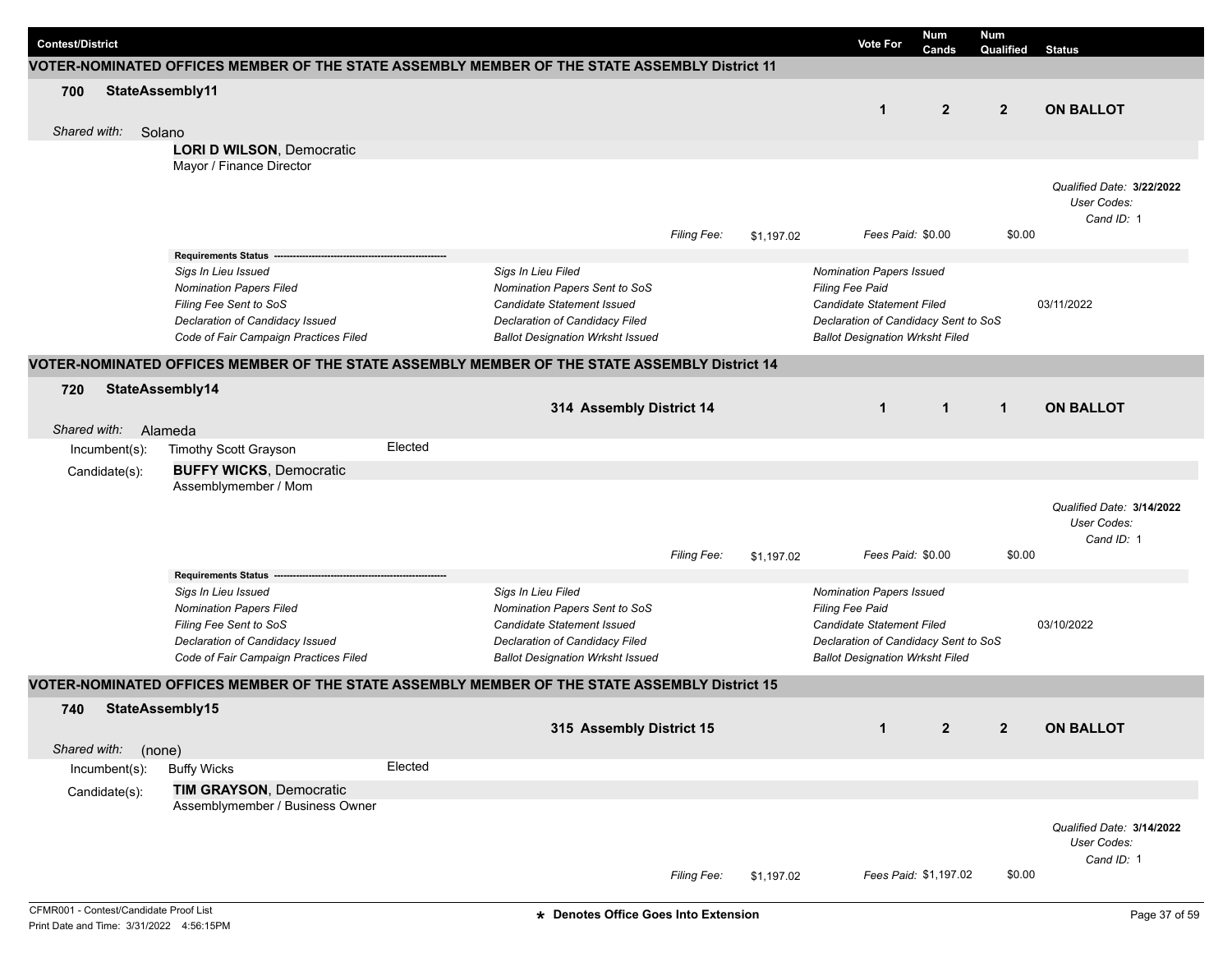| <b>Contest/District</b> |                                       |           |                                      |                                                                                               |                    |            | <b>Vote For</b>                        | Num<br>Cands          | Num<br>Qualified | <b>Status</b>             |  |
|-------------------------|---------------------------------------|-----------|--------------------------------------|-----------------------------------------------------------------------------------------------|--------------------|------------|----------------------------------------|-----------------------|------------------|---------------------------|--|
|                         |                                       |           |                                      | VOTER-NOMINATED OFFICES MEMBER OF THE STATE ASSEMBLY MEMBER OF THE STATE ASSEMBLY District 15 |                    |            |                                        |                       |                  |                           |  |
| 740                     | StateAssembly15                       |           |                                      |                                                                                               |                    |            |                                        |                       |                  |                           |  |
|                         |                                       |           |                                      |                                                                                               |                    |            | $\mathbf{1}$                           | $\overline{2}$        | $\overline{2}$   | <b>ON BALLOT</b>          |  |
|                         |                                       |           |                                      |                                                                                               |                    |            |                                        |                       |                  |                           |  |
| Shared with:            | (none)                                |           |                                      |                                                                                               |                    |            |                                        |                       |                  |                           |  |
|                         | <b>Requirements Status</b>            |           |                                      |                                                                                               |                    |            |                                        |                       |                  |                           |  |
|                         | Sigs In Lieu Issued                   |           | 01/06/2022                           | Sigs In Lieu Filed                                                                            |                    | 02/07/2022 | <b>Nomination Papers Issued</b>        |                       |                  | 03/04/2022                |  |
|                         | <b>Nomination Papers Filed</b>        |           | 03/08/2022                           | Nomination Papers Sent to SoS                                                                 |                    | 03/08/2022 | <b>Filing Fee Paid</b>                 |                       |                  | 03/04/2022                |  |
|                         | Filing Fee Sent to SoS                |           | 03/04/2022                           | Candidate Statement Issued                                                                    |                    | 03/04/2022 | Candidate Statement Filed              |                       |                  | 03/08/2022                |  |
|                         | Declaration of Candidacy Issued       |           | 03/08/2022                           | Declaration of Candidacy Filed                                                                |                    | 03/08/2022 | Declaration of Candidacy Sent to SoS   |                       |                  | 03/08/2022                |  |
|                         | Code of Fair Campaign Practices Filed |           | 03/08/2022                           | <b>Ballot Designation Wrksht Issued</b>                                                       |                    | 03/07/2022 | <b>Ballot Designation Wrksht Filed</b> |                       |                  | 03/08/2022                |  |
|                         |                                       |           | JANELL ELIZABETH PROCTOR, Republican |                                                                                               |                    |            |                                        |                       |                  |                           |  |
|                         | Patient Health Advocate               |           |                                      |                                                                                               |                    |            |                                        |                       |                  |                           |  |
|                         |                                       |           |                                      |                                                                                               |                    |            |                                        |                       |                  |                           |  |
|                         |                                       |           |                                      |                                                                                               |                    |            |                                        |                       |                  | Qualified Date: 3/24/2022 |  |
|                         |                                       |           |                                      |                                                                                               |                    |            |                                        |                       |                  | User Codes:               |  |
|                         |                                       |           |                                      |                                                                                               |                    |            |                                        |                       |                  | Cand ID: 2                |  |
|                         |                                       |           |                                      |                                                                                               | <b>Filing Fee:</b> | \$1.197.02 |                                        | Fees Paid: \$1,197.02 | \$0.00           |                           |  |
|                         | <b>Requirements Status</b>            |           |                                      |                                                                                               |                    |            |                                        |                       |                  |                           |  |
|                         | Sigs In Lieu Issued                   |           |                                      | Sigs In Lieu Filed                                                                            |                    |            | <b>Nomination Papers Issued</b>        |                       |                  | 03/09/2022                |  |
|                         | <b>Nomination Papers Filed</b>        |           | 03/11/2022                           | Nomination Papers Sent to SoS                                                                 |                    | 03/11/2022 | <b>Filing Fee Paid</b>                 |                       |                  | 03/09/2022                |  |
|                         | Filing Fee Sent to SoS                |           | 03/11/2022                           | <b>Candidate Statement Issued</b>                                                             |                    | 03/09/2022 | Candidate Statement Filed              |                       |                  |                           |  |
|                         | Declaration of Candidacy Issued       |           | 03/11/2022                           | Declaration of Candidacy Filed                                                                |                    | 03/11/2022 | Declaration of Candidacy Sent to SoS   |                       |                  | 03/11/2022                |  |
|                         | Code of Fair Campaign Practices Filed |           |                                      | <b>Ballot Designation Wrksht Issued</b>                                                       |                    | 03/09/2022 | <b>Ballot Designation Wrksht Filed</b> |                       |                  | 03/11/2022                |  |
|                         |                                       |           |                                      |                                                                                               |                    |            |                                        |                       |                  |                           |  |
|                         | Filing History --                     |           |                                      |                                                                                               |                    |            |                                        |                       |                  |                           |  |
|                         | <b>Filing Type</b>                    | Date      | Description                          | <b>Payment Method</b>                                                                         |                    |            |                                        |                       |                  |                           |  |
|                         | <b>NOM</b>                            | 3/11/2022 | J Proctor 1                          | (none recorded)                                                                               |                    |            |                                        |                       |                  |                           |  |
|                         | <b>NOM</b>                            | 3/11/2022 | J Proctor 2                          | (none recorded)                                                                               |                    |            |                                        |                       |                  |                           |  |
|                         | <b>NOM</b>                            | 3/11/2022 | J Prroctor 3                         | (none recorded)                                                                               |                    |            |                                        |                       |                  |                           |  |
|                         |                                       |           |                                      |                                                                                               |                    |            |                                        |                       |                  |                           |  |
|                         |                                       |           |                                      | VOTER-NOMINATED OFFICES MEMBER OF THE STATE ASSEMBLY MEMBER OF THE STATE ASSEMBLY District 16 |                    |            |                                        |                       |                  |                           |  |
| 760                     | StateAssembly16                       |           |                                      |                                                                                               |                    |            |                                        |                       |                  |                           |  |
|                         |                                       |           |                                      | 316 Assembly District 16                                                                      |                    |            | $\mathbf{1}$                           | $\overline{2}$        | $\overline{2}$   | <b>ON BALLOT</b>          |  |
| Shared with:            | Alameda                               |           |                                      |                                                                                               |                    |            |                                        |                       |                  |                           |  |
|                         |                                       |           | Elected                              |                                                                                               |                    |            |                                        |                       |                  |                           |  |
| Incumbent(s):           | Rebecca Beth Bauer Kahan              |           |                                      |                                                                                               |                    |            |                                        |                       |                  |                           |  |
| Candidate(s):           | JOSEPH A. RUBAY, Republican           |           |                                      |                                                                                               |                    |            |                                        |                       |                  |                           |  |
|                         | <b>Small Business Owner</b>           |           |                                      |                                                                                               |                    |            |                                        |                       |                  |                           |  |
|                         |                                       |           |                                      |                                                                                               |                    |            |                                        |                       |                  | Qualified Date: 3/21/2022 |  |
|                         |                                       |           |                                      |                                                                                               |                    |            |                                        |                       |                  | User Codes:               |  |
|                         |                                       |           |                                      |                                                                                               |                    |            |                                        |                       |                  | Cand ID: 1                |  |
|                         |                                       |           |                                      |                                                                                               | <b>Filing Fee:</b> | \$1,197.02 |                                        | Fees Paid: \$1,197.02 | \$0.00           |                           |  |
|                         | Requirements Status --                |           |                                      |                                                                                               |                    |            |                                        |                       |                  |                           |  |
|                         | Sigs In Lieu Issued                   |           | 01/20/2022                           | Sigs In Lieu Filed                                                                            |                    | 02/09/2022 | <b>Nomination Papers Issued</b>        |                       |                  | 02/15/2022                |  |
|                         | <b>Nomination Papers Filed</b>        |           | 03/10/2022                           | Nomination Papers Sent to SoS                                                                 |                    | 03/10/2022 | <b>Filing Fee Paid</b>                 |                       |                  | 02/15/2022                |  |
|                         | Filing Fee Sent to SoS                |           | 02/18/2022                           | Candidate Statement Issued                                                                    |                    | 02/15/2022 | Candidate Statement Filed              |                       |                  | 03/10/2022                |  |
|                         | Declaration of Candidacy Issued       |           | 03/10/2022                           | Declaration of Candidacy Filed                                                                |                    | 03/10/2022 | Declaration of Candidacy Sent to SoS   |                       |                  | 03/10/2022                |  |
|                         | Code of Fair Campaign Practices Filed |           | 03/10/2022                           | <b>Ballot Designation Wrksht Issued</b>                                                       |                    | 02/15/2022 | <b>Ballot Designation Wrksht Filed</b> |                       |                  | 03/10/2022                |  |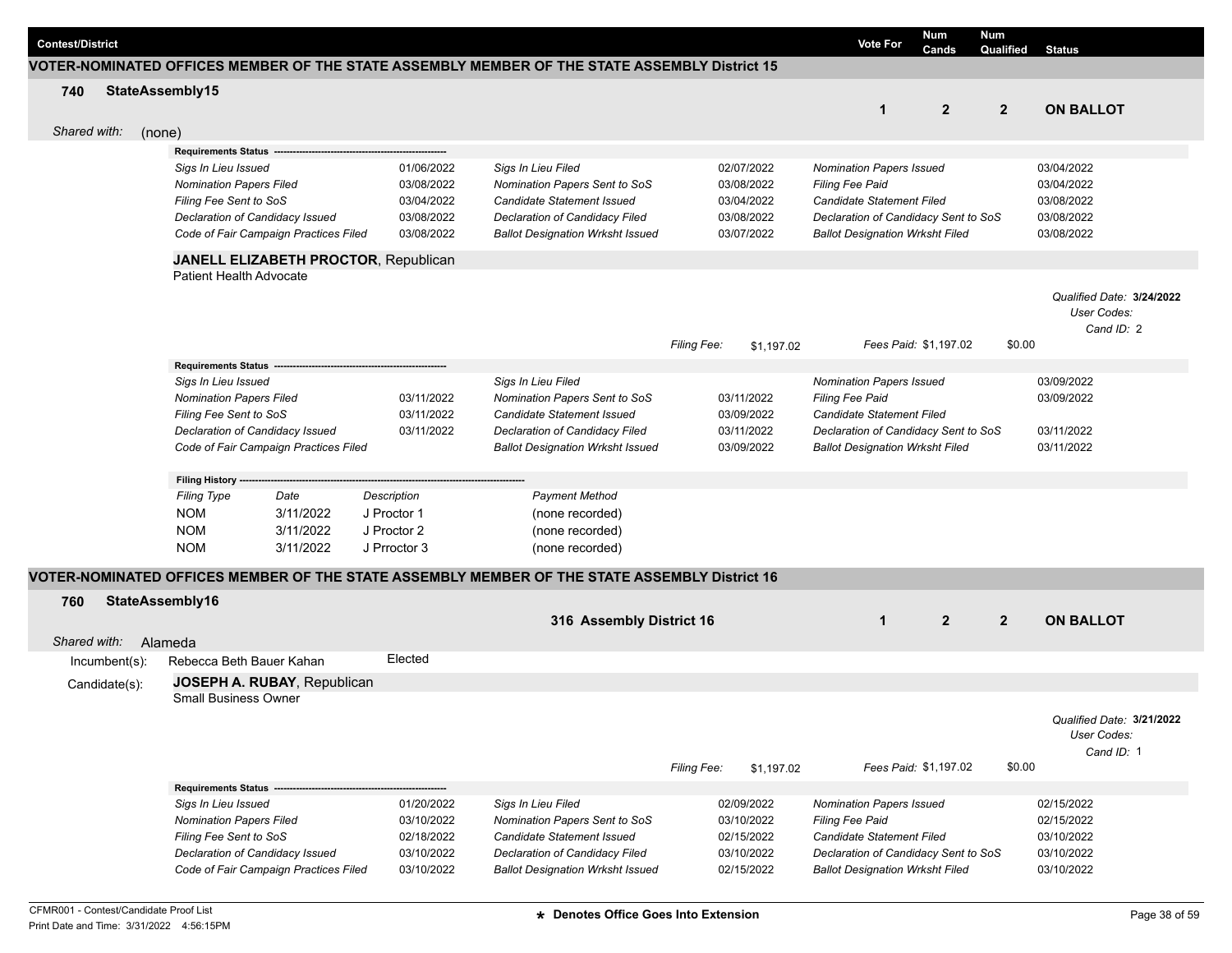| <b>Contest/District</b>                                                            |                                                                               |                      |                                                                                               |                    |            | <b>Vote For</b>                        | Num<br>Cands          | <b>Num</b><br>Qualified | <b>Status</b>             |
|------------------------------------------------------------------------------------|-------------------------------------------------------------------------------|----------------------|-----------------------------------------------------------------------------------------------|--------------------|------------|----------------------------------------|-----------------------|-------------------------|---------------------------|
|                                                                                    |                                                                               |                      | VOTER-NOMINATED OFFICES MEMBER OF THE STATE ASSEMBLY MEMBER OF THE STATE ASSEMBLY District 16 |                    |            |                                        |                       |                         |                           |
| 760                                                                                | StateAssembly16                                                               |                      |                                                                                               |                    |            |                                        |                       |                         |                           |
|                                                                                    |                                                                               |                      |                                                                                               |                    |            | 1                                      | $\mathbf{2}$          | $\overline{2}$          | <b>ON BALLOT</b>          |
| Shared with:                                                                       |                                                                               |                      |                                                                                               |                    |            |                                        |                       |                         |                           |
|                                                                                    | Alameda                                                                       |                      |                                                                                               |                    |            |                                        |                       |                         |                           |
|                                                                                    | Filing History -                                                              |                      |                                                                                               |                    |            |                                        |                       |                         |                           |
|                                                                                    | <b>Filing Type</b><br>Date                                                    | Description          | <b>Payment Method</b>                                                                         |                    |            |                                        |                       |                         |                           |
|                                                                                    | <b>NOM/SIL</b><br>2/9/2022                                                    | J Rubay 1            | (none recorded)                                                                               |                    |            |                                        |                       |                         |                           |
|                                                                                    | NOM/SIL<br>2/9/2022                                                           | J Rubay 2            | (none recorded)                                                                               |                    |            |                                        |                       |                         |                           |
|                                                                                    | <b>REBECCA BAUER-KAHAN, Democratic</b>                                        |                      |                                                                                               |                    |            |                                        |                       |                         |                           |
|                                                                                    | State Assemblymember / Mother                                                 |                      |                                                                                               |                    |            |                                        |                       |                         |                           |
|                                                                                    |                                                                               |                      |                                                                                               |                    |            |                                        |                       |                         | Qualified Date: 3/14/2022 |
|                                                                                    |                                                                               |                      |                                                                                               |                    |            |                                        |                       |                         | User Codes:               |
|                                                                                    |                                                                               |                      |                                                                                               |                    |            |                                        |                       |                         | Cand ID: 2                |
|                                                                                    |                                                                               |                      |                                                                                               | <b>Filing Fee:</b> | \$1,197.02 |                                        | Fees Paid: \$1,197.02 | \$0.00                  |                           |
|                                                                                    | <b>Requirements Status</b>                                                    |                      |                                                                                               |                    |            |                                        |                       |                         |                           |
|                                                                                    | Sigs In Lieu Issued                                                           |                      | Sigs In Lieu Filed                                                                            |                    |            | <b>Nomination Papers Issued</b>        |                       |                         | 02/24/2022                |
|                                                                                    | <b>Nomination Papers Filed</b>                                                | 03/03/2022           | Nomination Papers Sent to SoS                                                                 |                    | 03/03/2022 | <b>Filing Fee Paid</b>                 |                       |                         | 02/24/2022                |
|                                                                                    | Filing Fee Sent to SoS                                                        | 03/01/2100           | Candidate Statement Issued                                                                    |                    | 02/24/2022 | Candidate Statement Filed              |                       |                         | 03/03/2022                |
|                                                                                    | Declaration of Candidacy Issued                                               | 03/03/2022           | Declaration of Candidacy Filed                                                                |                    | 03/03/2022 | Declaration of Candidacy Sent to SoS   |                       |                         | 03/03/2022                |
|                                                                                    | Code of Fair Campaign Practices Filed                                         | 03/03/2022           | <b>Ballot Designation Wrksht Issued</b>                                                       |                    | 02/24/2022 | <b>Ballot Designation Wrksht Filed</b> |                       |                         | 03/03/2022                |
|                                                                                    | Filing History --                                                             |                      |                                                                                               |                    |            |                                        |                       |                         |                           |
|                                                                                    | <b>Filing Type</b><br>Date                                                    | Description          | <b>Payment Method</b>                                                                         |                    |            |                                        |                       |                         |                           |
|                                                                                    | 3/3/2022<br><b>NOM</b>                                                        | R Bauer-Kahan 1      | (none recorded)                                                                               |                    |            |                                        |                       |                         |                           |
|                                                                                    |                                                                               |                      |                                                                                               |                    |            |                                        |                       |                         |                           |
|                                                                                    | NONPARTISAN OFFICES JUDICIAL JUDICIAL Judge of the Superior Court, Position K |                      |                                                                                               |                    |            |                                        |                       |                         |                           |
| 2201                                                                               | Judge of the Superior Court, Position K                                       |                      |                                                                                               |                    |            |                                        |                       |                         |                           |
|                                                                                    |                                                                               |                      | 0 Contra Costa County                                                                         |                    |            | $\mathbf{1}$                           | $\mathbf{1}$          | $\mathbf{1}$            | <b>NOT ON BALLOT</b>      |
| Shared with:                                                                       | (none)                                                                        |                      |                                                                                               |                    |            |                                        |                       |                         |                           |
| Incumbent(s):                                                                      | Kirk Athanasiou                                                               | Appointed to Vacancy |                                                                                               |                    |            |                                        |                       |                         |                           |
|                                                                                    | <b>KIRK J ATHANASIOU</b>                                                      |                      |                                                                                               |                    |            |                                        |                       |                         |                           |
| Candidate(s):                                                                      | Incumbent                                                                     |                      |                                                                                               |                    |            |                                        |                       |                         |                           |
|                                                                                    |                                                                               |                      |                                                                                               |                    |            |                                        |                       |                         | Qualified Date: 2/16/2022 |
|                                                                                    |                                                                               |                      |                                                                                               |                    |            |                                        |                       |                         | User Codes:               |
|                                                                                    |                                                                               |                      |                                                                                               |                    |            |                                        |                       |                         | Cand ID: 1                |
|                                                                                    |                                                                               |                      |                                                                                               | <b>Filing Fee:</b> | \$2,250.74 |                                        | Fees Paid: \$2,250.74 | \$0.00                  |                           |
|                                                                                    | Requirements Status ---------------                                           |                      |                                                                                               |                    |            |                                        |                       |                         |                           |
|                                                                                    | Sigs In Lieu Issued                                                           | 01/03/2022           | Sigs In Lieu Filed                                                                            |                    | 02/01/2022 | <b>Nomination Papers Issued</b>        |                       |                         | 02/15/2022                |
|                                                                                    | <b>Nomination Papers Filed</b>                                                | 02/15/2022           | Filing Fee Paid                                                                               |                    | 02/01/2022 | Candidate Statement Issued             |                       |                         | 02/15/2022                |
|                                                                                    | <b>Candidate Statement Filed</b>                                              |                      | Declaration of Candidacy Issued                                                               |                    | 02/15/2022 | Declaration of Candidacy Filed         |                       |                         | 02/15/2022                |
|                                                                                    | Code of Fair Campaign Practices Filed                                         | 02/15/2022           | Declaration of Intent Issued                                                                  |                    | 02/01/2022 | Declaration of Intent Filed            |                       |                         | 02/01/2022                |
|                                                                                    | <b>Ballot Designation Wrksht Issued</b>                                       | 02/15/2022           | <b>Ballot Designation Wrksht Filed</b>                                                        |                    | 02/15/2022 |                                        |                       |                         |                           |
|                                                                                    | NONPARTISAN OFFICES JUDICIAL JUDICIAL Judge of the Superior Court, Position L |                      |                                                                                               |                    |            |                                        |                       |                         |                           |
|                                                                                    | 2206 Judge of the Superior Court, Position L                                  |                      |                                                                                               |                    |            |                                        |                       |                         |                           |
|                                                                                    |                                                                               |                      | 0 Contra Costa County                                                                         |                    |            |                                        |                       |                         |                           |
|                                                                                    |                                                                               |                      |                                                                                               |                    |            | $\mathbf{1}$                           | $\mathbf{1}$          | $\mathbf{1}$            | <b>NOT ON BALLOT</b>      |
| CFMR001 - Contest/Candidate Proof List<br>Print Date and Time: 3/31/2022 4:56:15PM |                                                                               |                      | * Denotes Office Goes Into Extension                                                          |                    |            |                                        |                       |                         | Page 39 of 59             |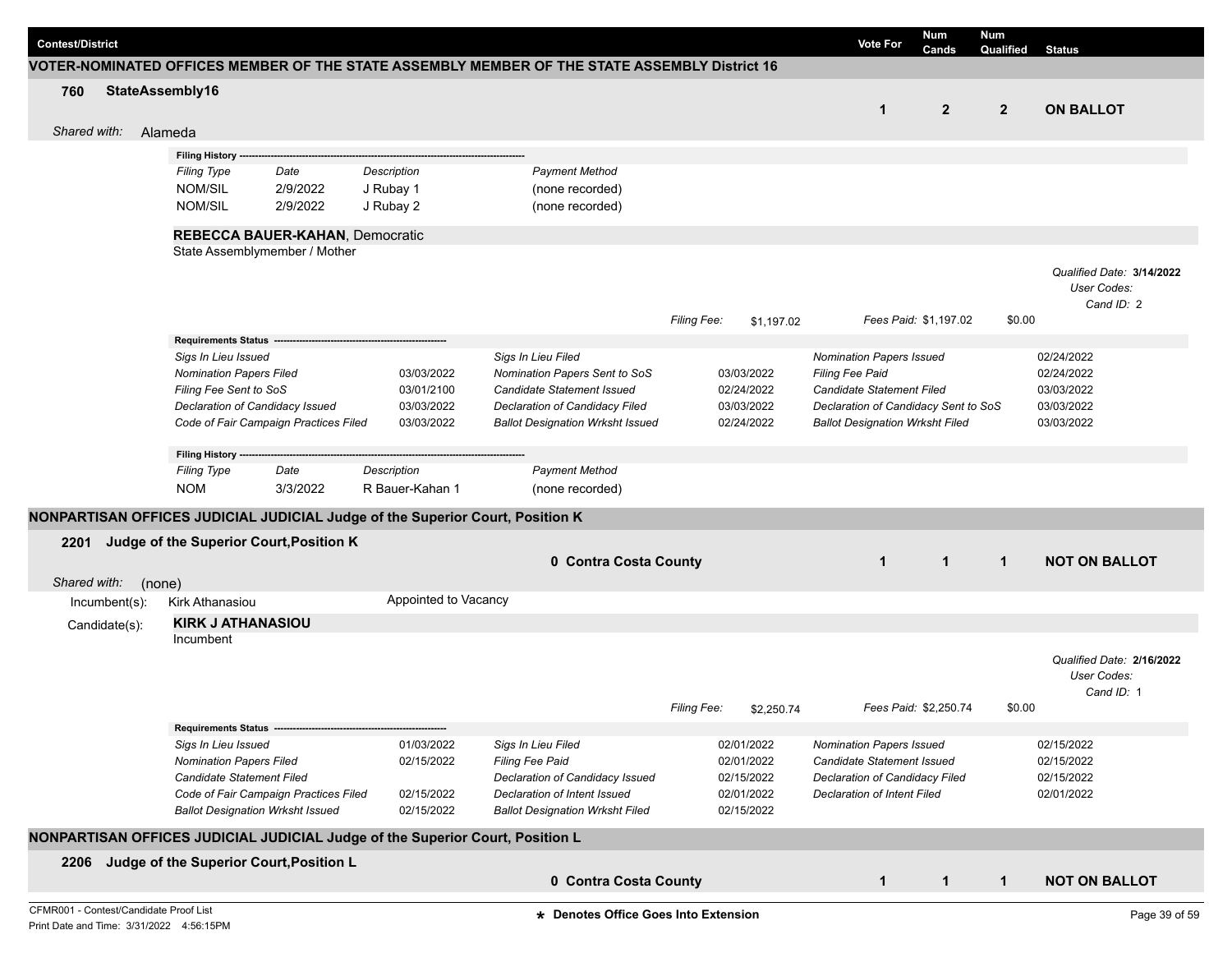| <b>Contest/District</b> |                                                                               |                      |                                        |             |            | <b>Vote For</b>                    | <b>Num</b><br>Cands   | <b>Num</b><br>Qualified | <b>Status</b>                            |
|-------------------------|-------------------------------------------------------------------------------|----------------------|----------------------------------------|-------------|------------|------------------------------------|-----------------------|-------------------------|------------------------------------------|
|                         | NONPARTISAN OFFICES JUDICIAL JUDICIAL Judge of the Superior Court, Position L |                      |                                        |             |            |                                    |                       |                         |                                          |
| 2206                    | Judge of the Superior Court, Position L                                       |                      |                                        |             |            |                                    |                       |                         |                                          |
|                         |                                                                               |                      | 0 Contra Costa County                  |             |            | $\mathbf{1}$                       | $\mathbf{1}$          | $\mathbf{1}$            | <b>NOT ON BALLOT</b>                     |
| Shared with:<br>(none)  |                                                                               |                      |                                        |             |            |                                    |                       |                         |                                          |
|                         | David Goldstein                                                               | Elected              |                                        |             |            |                                    |                       |                         |                                          |
| Incumbent(s):           |                                                                               |                      |                                        |             |            |                                    |                       |                         |                                          |
| Candidate(s):           | <b>DAVID E. GOLDSTEIN</b>                                                     |                      |                                        |             |            |                                    |                       |                         |                                          |
|                         | Superior Court Judge                                                          |                      |                                        |             |            |                                    |                       |                         | Qualified Date: 2/15/2022<br>User Codes: |
|                         |                                                                               |                      |                                        | Filing Fee: | \$2,250.74 |                                    | Fees Paid: \$2,250.74 | \$0.00                  | Cand ID: 1                               |
|                         | Requirements Status ---                                                       |                      |                                        |             |            |                                    |                       |                         |                                          |
|                         | Sigs In Lieu Issued                                                           | 01/03/2022           | Sigs In Lieu Filed                     |             | 02/02/2022 | Nomination Papers Issued           |                       |                         | 02/15/2022                               |
|                         | <b>Nomination Papers Filed</b>                                                | 02/15/2022           | <b>Filing Fee Paid</b>                 |             | 02/02/2022 | Candidate Statement Issued         |                       |                         | 02/15/2022                               |
|                         | Candidate Statement Filed                                                     |                      | Declaration of Candidacy Issued        |             | 02/15/2022 | Declaration of Candidacy Filed     |                       |                         | 02/15/2022                               |
|                         | Code of Fair Campaign Practices Filed                                         | 02/15/2022           | Declaration of Intent Issued           |             | 02/02/2022 | <b>Declaration of Intent Filed</b> |                       |                         | 02/02/2022                               |
|                         | <b>Ballot Designation Wrksht Issued</b>                                       | 02/15/2022           | <b>Ballot Designation Wrksht Filed</b> |             | 02/15/2022 |                                    |                       |                         |                                          |
|                         | NONPARTISAN OFFICES JUDICIAL JUDICIAL Judge of the Superior Court, Position M |                      |                                        |             |            |                                    |                       |                         |                                          |
| 2211                    | Judge of the Superior Court, Position M                                       |                      |                                        |             |            |                                    |                       |                         |                                          |
|                         |                                                                               |                      | 0 Contra Costa County                  |             |            | $\mathbf{1}$                       | $\mathbf{1}$          | $\mathbf{1}$            | <b>NOT ON BALLOT</b>                     |
| Shared with:            |                                                                               |                      |                                        |             |            |                                    |                       |                         |                                          |
| (none)                  | Danielle Douglas                                                              | Elected              |                                        |             |            |                                    |                       |                         |                                          |
| Incumbent(s):           |                                                                               |                      |                                        |             |            |                                    |                       |                         |                                          |
| Candidate(s):           | <b>DANIELLE DOUGLAS</b>                                                       |                      |                                        |             |            |                                    |                       |                         |                                          |
|                         | Judge                                                                         |                      |                                        |             |            |                                    |                       |                         |                                          |
|                         |                                                                               |                      |                                        |             |            |                                    |                       |                         | Qualified Date: 2/14/2022<br>User Codes: |
|                         |                                                                               |                      |                                        |             |            |                                    |                       |                         | Cand ID: 1                               |
|                         |                                                                               |                      |                                        | Filing Fee: | \$2,250.74 |                                    | Fees Paid: \$2,250.74 | \$0.00                  |                                          |
|                         | <b>Requirements Status</b>                                                    |                      |                                        |             |            |                                    |                       |                         |                                          |
|                         | Sigs In Lieu Issued                                                           | 01/07/2022           | Sigs In Lieu Filed                     |             | 02/07/2022 | <b>Nomination Papers Issued</b>    |                       |                         | 02/14/2022                               |
|                         | <b>Nomination Papers Filed</b>                                                | 02/14/2022           | <b>Filing Fee Paid</b>                 |             | 02/07/2022 | Candidate Statement Issued         |                       |                         | 02/14/2022                               |
|                         | Candidate Statement Filed                                                     |                      | Declaration of Candidacy Issued        |             | 02/14/2022 | Declaration of Candidacy Filed     |                       |                         | 02/14/2022                               |
|                         | Code of Fair Campaign Practices Filed                                         | 02/14/2022           | Declaration of Intent Issued           |             | 02/07/2022 | Declaration of Intent Filed        |                       |                         | 02/07/2022                               |
|                         | <b>Ballot Designation Wrksht Issued</b>                                       | 02/14/2022           | <b>Ballot Designation Wrksht Filed</b> |             | 02/14/2022 |                                    |                       |                         |                                          |
|                         | NONPARTISAN OFFICES JUDICIAL JUDICIAL Judge of the Superior Court, Position N |                      |                                        |             |            |                                    |                       |                         |                                          |
|                         | 2216 Judge of the Superior Court, Position N                                  |                      |                                        |             |            |                                    |                       |                         |                                          |
|                         |                                                                               |                      | 0 Contra Costa County                  |             |            | $\mathbf 1$                        | $\mathbf{1}$          | $\mathbf{1}$            | <b>NOT ON BALLOT</b>                     |
|                         |                                                                               |                      |                                        |             |            |                                    |                       |                         |                                          |
| Shared with:<br>(none)  |                                                                               |                      |                                        |             |            |                                    |                       |                         |                                          |
| $Incumbent(s)$ :        | John P Devine                                                                 | Appointed to Vacancy |                                        |             |            |                                    |                       |                         |                                          |
|                         |                                                                               |                      |                                        |             |            |                                    |                       |                         |                                          |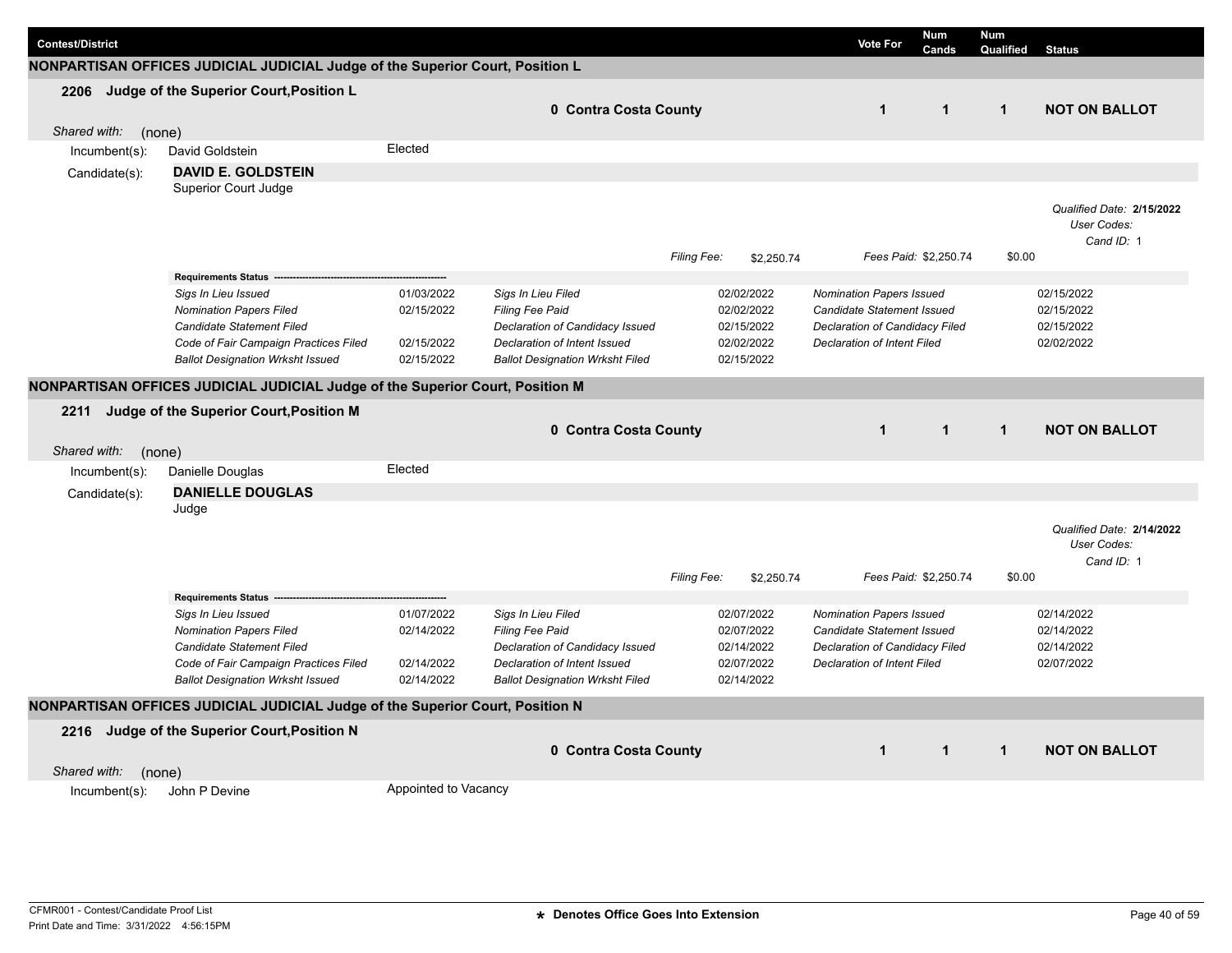| <b>Contest/District</b> |                                                                                                                                                                        |                                                      |                                                                                                                                                    |             |                                                      | <b>Vote For</b>                                                                                                                | <b>Num</b><br>Cands   | Num<br>Qualified | <b>Status</b>                                          |
|-------------------------|------------------------------------------------------------------------------------------------------------------------------------------------------------------------|------------------------------------------------------|----------------------------------------------------------------------------------------------------------------------------------------------------|-------------|------------------------------------------------------|--------------------------------------------------------------------------------------------------------------------------------|-----------------------|------------------|--------------------------------------------------------|
|                         | NONPARTISAN OFFICES JUDICIAL JUDICIAL Judge of the Superior Court, Position N                                                                                          |                                                      |                                                                                                                                                    |             |                                                      |                                                                                                                                |                       |                  |                                                        |
| 2216                    | Judge of the Superior Court, Position N                                                                                                                                |                                                      |                                                                                                                                                    |             |                                                      | $\mathbf{1}$                                                                                                                   | $\mathbf{1}$          | $\mathbf{1}$     | <b>NOT ON BALLOT</b>                                   |
| Shared with:            | (none)                                                                                                                                                                 |                                                      |                                                                                                                                                    |             |                                                      |                                                                                                                                |                       |                  |                                                        |
| Candidate(s):           | <b>JOHN P. DEVINE</b>                                                                                                                                                  |                                                      |                                                                                                                                                    |             |                                                      |                                                                                                                                |                       |                  |                                                        |
|                         | Superior Court Judge                                                                                                                                                   |                                                      |                                                                                                                                                    | Filing Fee: | \$2,250.74                                           |                                                                                                                                | Fees Paid: \$2,250.74 | \$0.00           | Qualified Date: 3/7/2022<br>User Codes:<br>Cand ID: 1  |
|                         | <b>Requirements Status -</b>                                                                                                                                           |                                                      |                                                                                                                                                    |             |                                                      |                                                                                                                                |                       |                  |                                                        |
|                         | Sigs In Lieu Issued<br><b>Nomination Papers Filed</b><br>Candidate Statement Filed<br>Code of Fair Campaign Practices Filed<br><b>Ballot Designation Wrksht Issued</b> | 01/25/2022<br>03/07/2022<br>03/07/2022<br>02/14/2022 | Sigs In Lieu Filed<br>Filing Fee Paid<br>Declaration of Candidacy Issued<br>Declaration of Intent Issued<br><b>Ballot Designation Wrksht Filed</b> |             | 02/08/2022<br>03/07/2022<br>02/08/2022<br>03/07/2022 | Nomination Papers Issued<br>Candidate Statement Issued<br>Declaration of Candidacy Filed<br><b>Declaration of Intent Filed</b> |                       |                  | 02/14/2022<br>02/14/2022<br>03/07/2022<br>02/08/2022   |
|                         | Filing History ---                                                                                                                                                     |                                                      |                                                                                                                                                    |             |                                                      |                                                                                                                                |                       |                  |                                                        |
|                         | <b>Filing Type</b><br>Date<br>3/7/2022<br><b>NOM</b>                                                                                                                   | Description<br>JDevine_1                             | <b>Payment Method</b><br>(none recorded)                                                                                                           |             |                                                      |                                                                                                                                |                       |                  |                                                        |
|                         | NONPARTISAN OFFICES JUDICIAL JUDICIAL Judge of the Superior Court, Position Y                                                                                          |                                                      |                                                                                                                                                    |             |                                                      |                                                                                                                                |                       |                  |                                                        |
|                         |                                                                                                                                                                        |                                                      |                                                                                                                                                    |             |                                                      |                                                                                                                                |                       |                  |                                                        |
| 2226                    | Judge of the Superior Court, Position Y                                                                                                                                |                                                      | 0 Contra Costa County                                                                                                                              |             |                                                      | $\mathbf{1}$                                                                                                                   | $\mathbf{1}$          | $\mathbf{1}$     | <b>NOT ON BALLOT</b>                                   |
|                         |                                                                                                                                                                        |                                                      |                                                                                                                                                    |             |                                                      |                                                                                                                                |                       |                  |                                                        |
| Shared with:            | (none)<br>Julia Campins                                                                                                                                                | Appointed to Vacancy                                 |                                                                                                                                                    |             |                                                      |                                                                                                                                |                       |                  |                                                        |
| $Incumbent(s)$ :        |                                                                                                                                                                        |                                                      |                                                                                                                                                    |             |                                                      |                                                                                                                                |                       |                  |                                                        |
| Candidate(s):           | <b>JULIA CAMPINS</b><br>Superior Court Judge                                                                                                                           |                                                      |                                                                                                                                                    |             |                                                      |                                                                                                                                |                       |                  |                                                        |
|                         |                                                                                                                                                                        |                                                      |                                                                                                                                                    | Filing Fee: | \$2,250.74                                           |                                                                                                                                | Fees Paid: \$2,250.74 | \$0.00           | Qualified Date: 2/14/2022<br>User Codes:<br>Cand ID: 1 |
|                         | <b>Requirements Status</b>                                                                                                                                             |                                                      |                                                                                                                                                    |             |                                                      |                                                                                                                                |                       |                  |                                                        |
|                         | Sigs In Lieu Issued                                                                                                                                                    | 01/03/2022                                           | Sigs In Lieu Filed                                                                                                                                 |             | 01/31/2022                                           | <b>Nomination Papers Issued</b>                                                                                                |                       |                  | 02/14/2022                                             |
|                         | <b>Nomination Papers Filed</b><br>Candidate Statement Filed                                                                                                            | 02/14/2022                                           | Filing Fee Paid<br>Declaration of Candidacy Issued                                                                                                 |             | 01/31/2022<br>02/14/2022                             | <b>Candidate Statement Issued</b><br>Declaration of Candidacy Filed                                                            |                       |                  | 02/14/2022<br>02/14/2022                               |
|                         | Code of Fair Campaign Practices Filed                                                                                                                                  | 02/14/2022                                           | Declaration of Intent Issued                                                                                                                       |             | 01/31/2022                                           | Declaration of Intent Filed                                                                                                    |                       |                  | 01/31/2022                                             |
|                         | <b>Ballot Designation Wrksht Issued</b>                                                                                                                                | 02/14/2022                                           | <b>Ballot Designation Wrksht Filed</b>                                                                                                             |             | 02/14/2022                                           |                                                                                                                                |                       |                  |                                                        |
|                         | NONPARTISAN OFFICES JUDICIAL JUDICIAL Judge of the Superior Court, Position AA                                                                                         |                                                      |                                                                                                                                                    |             |                                                      |                                                                                                                                |                       |                  |                                                        |
|                         |                                                                                                                                                                        |                                                      |                                                                                                                                                    |             |                                                      |                                                                                                                                |                       |                  |                                                        |
| 2251                    | Judge of the Superior Court, Position AA                                                                                                                               |                                                      | 0 Contra Costa County                                                                                                                              |             |                                                      | $\mathbf{1}$                                                                                                                   | $\mathbf{2}$          | $\mathbf{1}$     | <b>NOT ON BALLOT</b>                                   |
| Shared with:<br>(none)  |                                                                                                                                                                        |                                                      |                                                                                                                                                    |             |                                                      |                                                                                                                                |                       |                  |                                                        |
| Incumbent(s):           | Anita Santos                                                                                                                                                           | Elected                                              |                                                                                                                                                    |             |                                                      |                                                                                                                                |                       |                  |                                                        |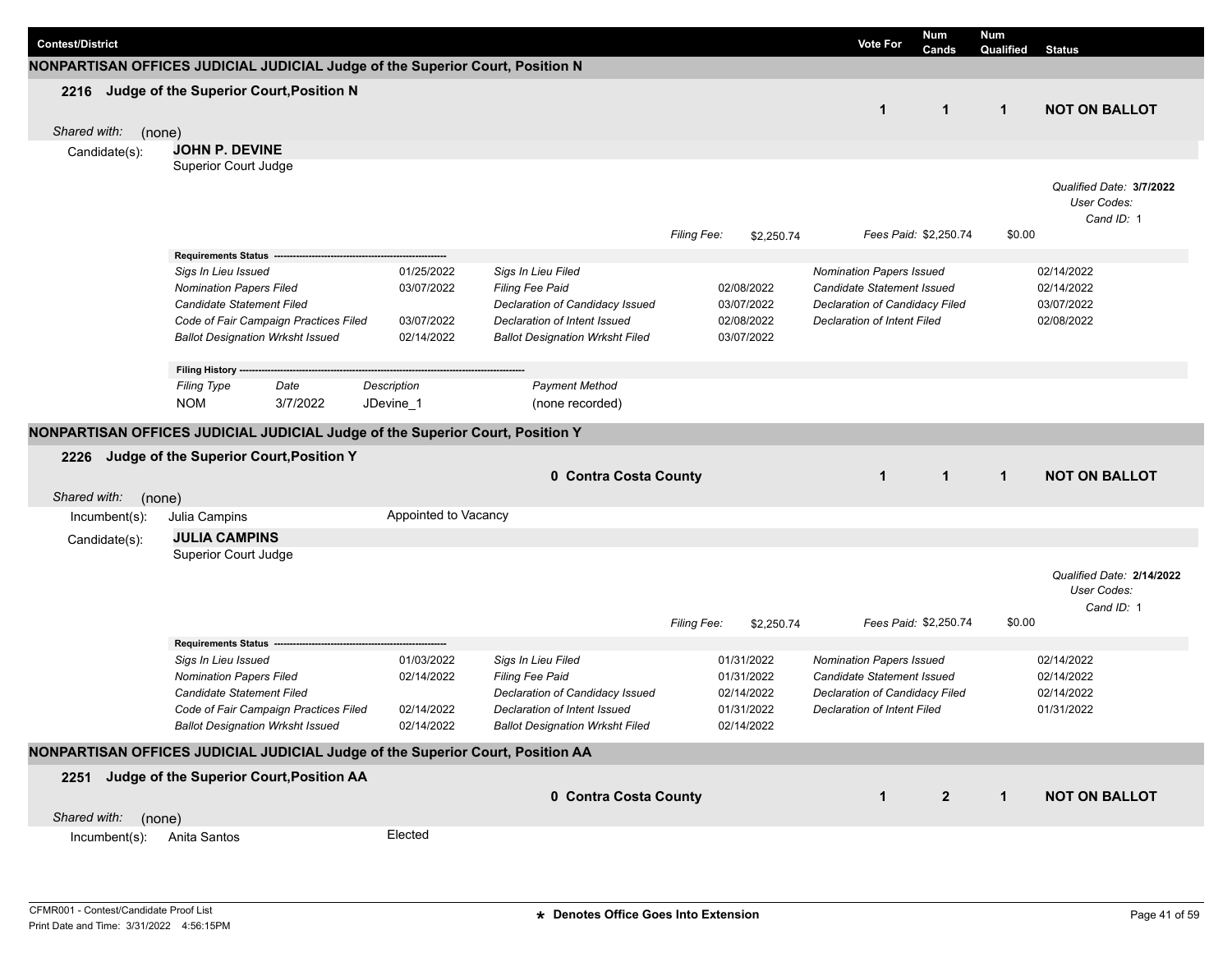| <b>Contest/District</b> |               |                                                                                |            |                                                                 |                    |                          | <b>Vote For</b>                                                      | <b>Num</b><br>Cands   | <b>Num</b><br>Qualified | <b>Status</b>                            |
|-------------------------|---------------|--------------------------------------------------------------------------------|------------|-----------------------------------------------------------------|--------------------|--------------------------|----------------------------------------------------------------------|-----------------------|-------------------------|------------------------------------------|
|                         |               | NONPARTISAN OFFICES JUDICIAL JUDICIAL Judge of the Superior Court, Position AA |            |                                                                 |                    |                          |                                                                      |                       |                         |                                          |
|                         |               | 2251 Judge of the Superior Court, Position AA                                  |            |                                                                 |                    |                          |                                                                      |                       |                         |                                          |
|                         |               |                                                                                |            |                                                                 |                    |                          | $\mathbf{1}$                                                         | $\mathbf{2}$          | $\mathbf{1}$            | <b>NOT ON BALLOT</b>                     |
| Shared with:            | (none)        |                                                                                |            |                                                                 |                    |                          |                                                                      |                       |                         |                                          |
|                         | Candidate(s): | <b>ANITA SANTOS</b>                                                            |            |                                                                 |                    |                          |                                                                      |                       |                         |                                          |
|                         |               | Superior Court Judge                                                           |            |                                                                 |                    |                          |                                                                      |                       |                         |                                          |
|                         |               |                                                                                |            |                                                                 |                    |                          |                                                                      |                       |                         | Qualified Date: 2/14/2022                |
|                         |               |                                                                                |            |                                                                 |                    |                          |                                                                      |                       |                         | User Codes:<br>Cand ID: 1                |
|                         |               |                                                                                |            |                                                                 | <b>Filing Fee:</b> | \$2,250.74               |                                                                      | Fees Paid: \$2,250.74 | \$0.00                  |                                          |
|                         |               | Requirements Status -------                                                    |            |                                                                 |                    |                          |                                                                      |                       |                         |                                          |
|                         |               | Sigs In Lieu Issued                                                            | 01/04/2022 | Sigs In Lieu Filed                                              |                    | 02/07/2022               | <b>Nomination Papers Issued</b>                                      |                       |                         | 02/14/2022                               |
|                         |               | <b>Nomination Papers Filed</b>                                                 | 02/14/2022 | Filing Fee Paid                                                 |                    | 02/07/2022               | Candidate Statement Issued                                           |                       |                         | 02/14/2022                               |
|                         |               | Candidate Statement Filed<br>Code of Fair Campaign Practices Filed             | 02/14/2022 | Declaration of Candidacy Issued<br>Declaration of Intent Issued |                    | 02/14/2022<br>02/07/2022 | Declaration of Candidacy Filed<br>Declaration of Intent Filed        |                       |                         | 02/14/2022<br>02/07/2022                 |
|                         |               | <b>Ballot Designation Wrksht Issued</b>                                        | 02/14/2022 | <b>Ballot Designation Wrksht Filed</b>                          |                    | 02/14/2022               |                                                                      |                       |                         |                                          |
|                         |               |                                                                                |            |                                                                 |                    |                          |                                                                      |                       |                         |                                          |
|                         |               | NONPARTISAN OFFICES JUDICIAL JUDICIAL Judge of the Superior Court, Position O  |            |                                                                 |                    |                          |                                                                      |                       |                         |                                          |
| 2266                    |               | Judge of the Superior Court, Position O                                        |            |                                                                 |                    |                          |                                                                      |                       |                         |                                          |
|                         |               |                                                                                |            | 0 Contra Costa County                                           |                    |                          | $\mathbf{1}$                                                         | $\mathbf{1}$          | $\mathbf{1}$            | <b>NOT ON BALLOT</b>                     |
| Shared with:            | (none)        |                                                                                |            |                                                                 |                    |                          |                                                                      |                       |                         |                                          |
|                         | Incumbent(s): | <b>Barry Baskin</b>                                                            | Elected    |                                                                 |                    |                          |                                                                      |                       |                         |                                          |
|                         | Candidate(s): | <b>BARRY BASKIN</b>                                                            |            |                                                                 |                    |                          |                                                                      |                       |                         |                                          |
|                         |               | Superior Court Judge                                                           |            |                                                                 |                    |                          |                                                                      |                       |                         |                                          |
|                         |               |                                                                                |            |                                                                 |                    |                          |                                                                      |                       |                         | Qualified Date: 2/14/2022<br>User Codes: |
|                         |               |                                                                                |            |                                                                 |                    |                          |                                                                      |                       |                         | Cand ID: 1                               |
|                         |               |                                                                                |            |                                                                 | <b>Filing Fee:</b> | \$2,250.74               |                                                                      | Fees Paid: \$2,250.74 | \$0.00                  |                                          |
|                         |               | <b>Requirements Status</b>                                                     |            |                                                                 |                    |                          |                                                                      |                       |                         |                                          |
|                         |               | Sigs In Lieu Issued                                                            | 01/03/2022 | Sigs In Lieu Filed                                              |                    | 01/31/2022               | Nomination Papers Issued                                             |                       |                         | 02/14/2022                               |
|                         |               | <b>Nomination Papers Filed</b>                                                 | 02/14/2022 | Filing Fee Paid                                                 |                    | 01/31/2022<br>02/14/2022 | Candidate Statement Issued                                           |                       |                         | 02/14/2022                               |
|                         |               | Candidate Statement Filed<br>Code of Fair Campaign Practices Filed             | 02/14/2022 | Declaration of Candidacy Issued<br>Declaration of Intent Issued |                    | 01/31/2022               | Declaration of Candidacy Filed<br><b>Declaration of Intent Filed</b> |                       |                         | 02/14/2022<br>01/31/2022                 |
|                         |               | <b>Ballot Designation Wrksht Issued</b>                                        | 02/14/2022 | <b>Ballot Designation Wrksht Filed</b>                          |                    | 02/14/2022               |                                                                      |                       |                         |                                          |
|                         |               | NONPARTISAN OFFICES JUDICIAL JUDICIAL Judge of the Superior Court, Position P  |            |                                                                 |                    |                          |                                                                      |                       |                         |                                          |
| 2276                    |               | Judge of the Superior Court, Position P                                        |            |                                                                 |                    |                          |                                                                      |                       |                         |                                          |
|                         |               |                                                                                |            | 0 Contra Costa County                                           |                    |                          | $\mathbf{1}$                                                         | $\mathbf{1}$          | $\mathbf{1}$            | <b>NOT ON BALLOT</b>                     |
| Shared with:            | (none)        |                                                                                |            |                                                                 |                    |                          |                                                                      |                       |                         |                                          |
|                         | Incumbent(s): | <b>Brian Franklin Haynes</b>                                                   | Elected    |                                                                 |                    |                          |                                                                      |                       |                         |                                          |
|                         | Candidate(s): | <b>BRIAN F. HAYNES</b>                                                         |            |                                                                 |                    |                          |                                                                      |                       |                         |                                          |
|                         |               | <b>Superior Court Judge</b>                                                    |            |                                                                 |                    |                          |                                                                      |                       |                         |                                          |
|                         |               |                                                                                |            |                                                                 |                    |                          |                                                                      |                       |                         | Qualified Date: 2/14/2022                |
|                         |               |                                                                                |            |                                                                 |                    |                          |                                                                      |                       |                         | User Codes:                              |
|                         |               |                                                                                |            |                                                                 |                    |                          |                                                                      |                       |                         | Cand ID: 1                               |
|                         |               |                                                                                |            |                                                                 | <b>Filing Fee:</b> | \$2,250.74               |                                                                      | Fees Paid: \$2,250.74 | \$0.00                  |                                          |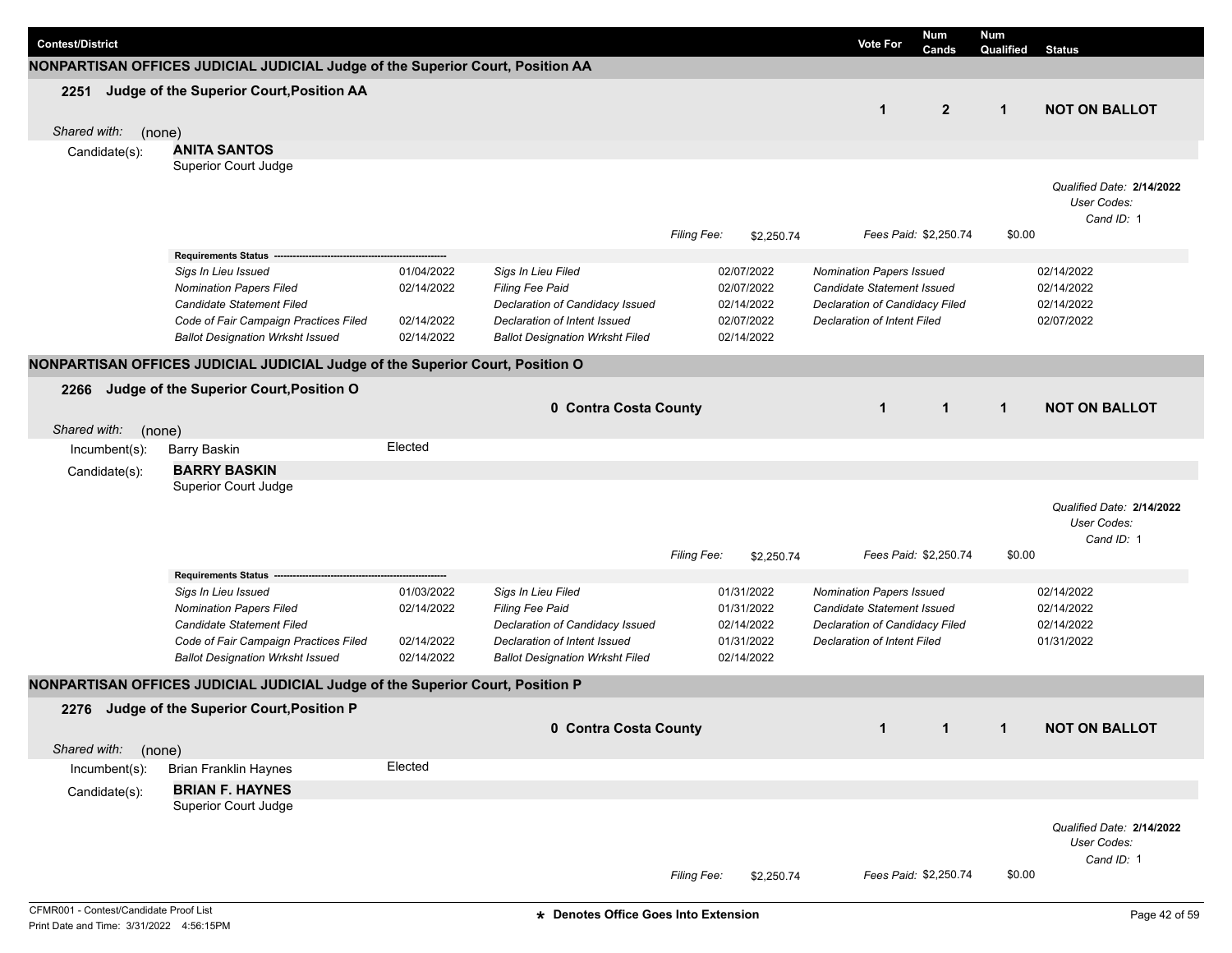| <b>Contest/District</b> |                                                                               |            |                                        |             |            | <b>Vote For</b>                    | <b>Num</b><br>Cands   | <b>Num</b><br><b>Qualified</b> Status |                           |
|-------------------------|-------------------------------------------------------------------------------|------------|----------------------------------------|-------------|------------|------------------------------------|-----------------------|---------------------------------------|---------------------------|
|                         | NONPARTISAN OFFICES JUDICIAL JUDICIAL Judge of the Superior Court, Position P |            |                                        |             |            |                                    |                       |                                       |                           |
|                         | 2276 Judge of the Superior Court, Position P                                  |            |                                        |             |            |                                    |                       |                                       |                           |
|                         |                                                                               |            |                                        |             |            | $\mathbf{1}$                       | $\mathbf 1$           | $\mathbf{1}$                          | <b>NOT ON BALLOT</b>      |
| Shared with:<br>(none)  |                                                                               |            |                                        |             |            |                                    |                       |                                       |                           |
|                         | <b>Requirements Status</b>                                                    |            |                                        |             |            |                                    |                       |                                       |                           |
|                         | Sigs In Lieu Issued                                                           | 01/06/2022 | Sigs In Lieu Filed                     |             | 01/31/2022 | <b>Nomination Papers Issued</b>    |                       |                                       | 02/14/2022                |
|                         | <b>Nomination Papers Filed</b>                                                | 02/14/2022 | Filing Fee Paid                        |             | 01/31/2022 | Candidate Statement Issued         |                       |                                       | 02/14/2022                |
|                         | Candidate Statement Filed                                                     |            | Declaration of Candidacy Issued        |             | 02/14/2022 | Declaration of Candidacy Filed     |                       |                                       | 02/14/2022                |
|                         | Code of Fair Campaign Practices Filed                                         | 02/14/2022 | Declaration of Intent Issued           |             | 01/31/2022 | <b>Declaration of Intent Filed</b> |                       |                                       | 01/31/2022                |
|                         | <b>Ballot Designation Wrksht Issued</b>                                       | 02/14/2022 | <b>Ballot Designation Wrksht Filed</b> |             | 02/14/2022 |                                    |                       |                                       |                           |
|                         | NONPARTISAN OFFICES JUDICIAL JUDICIAL Judge of the Superior Court, Position Q |            |                                        |             |            |                                    |                       |                                       |                           |
| 2286                    | Judge of the Superior Court, Position Q                                       |            |                                        |             |            |                                    |                       |                                       |                           |
|                         |                                                                               |            | 0 Contra Costa County                  |             |            | $\mathbf 1$                        | $\mathbf{1}$          | $\mathbf{1}$                          | <b>NOT ON BALLOT</b>      |
| Shared with:<br>(none)  |                                                                               |            |                                        |             |            |                                    |                       |                                       |                           |
| $lncumbent(s)$ :        | Laurel S Brady                                                                | Elected    |                                        |             |            |                                    |                       |                                       |                           |
| Candidate(s):           | <b>LAUREL S. BRADY</b>                                                        |            |                                        |             |            |                                    |                       |                                       |                           |
|                         | Superior Court Judge                                                          |            |                                        |             |            |                                    |                       |                                       |                           |
|                         |                                                                               |            |                                        |             |            |                                    |                       |                                       | Qualified Date: 2/14/2022 |
|                         |                                                                               |            |                                        |             |            |                                    |                       |                                       | User Codes:               |
|                         |                                                                               |            |                                        |             |            |                                    |                       |                                       | Cand ID: 1                |
|                         |                                                                               |            |                                        | Filing Fee: | \$2,250.74 |                                    | Fees Paid: \$2,250.74 | \$0.00                                |                           |
|                         | Requirements Status --                                                        |            |                                        |             |            |                                    |                       |                                       |                           |
|                         | Sigs In Lieu Issued                                                           | 01/04/2022 | Sigs In Lieu Filed                     |             | 02/01/2022 | Nomination Papers Issued           |                       |                                       | 02/14/2022                |
|                         | <b>Nomination Papers Filed</b>                                                | 02/14/2022 | Filing Fee Paid                        |             | 02/01/2022 | Candidate Statement Issued         |                       |                                       | 02/14/2022                |
|                         | Candidate Statement Filed                                                     |            | Declaration of Candidacy Issued        |             | 02/14/2022 | Declaration of Candidacy Filed     |                       |                                       | 02/14/2022                |
|                         | Code of Fair Campaign Practices Filed                                         | 02/14/2022 | Declaration of Intent Issued           |             | 02/01/2022 | <b>Declaration of Intent Filed</b> |                       |                                       | 02/01/2022                |
|                         | <b>Ballot Designation Wrksht Issued</b>                                       | 02/14/2022 | <b>Ballot Designation Wrksht Filed</b> |             | 02/14/2022 |                                    |                       |                                       |                           |
|                         | NONPARTISAN OFFICES JUDICIAL JUDICIAL Judge of the Superior Court, Position R |            |                                        |             |            |                                    |                       |                                       |                           |
| 2291                    | Judge of the Superior Court, Position R                                       |            |                                        |             |            |                                    |                       |                                       |                           |
|                         |                                                                               |            | 0 Contra Costa County                  |             |            | $\mathbf 1$                        | $\mathbf 1$           | $\mathbf{1}$                          | <b>NOT ON BALLOT</b>      |
| Shared with:<br>(none)  |                                                                               |            |                                        |             |            |                                    |                       |                                       |                           |
| Incumbent(s):           | John William Kennedy                                                          | Elected    |                                        |             |            |                                    |                       |                                       |                           |
| Candidate(s):           | <b>JOHN W. KENNEDY</b>                                                        |            |                                        |             |            |                                    |                       |                                       |                           |
|                         | Superior Court Judge                                                          |            |                                        |             |            |                                    |                       |                                       |                           |
|                         |                                                                               |            |                                        |             |            |                                    |                       |                                       | Qualified Date: 2/16/2022 |
|                         |                                                                               |            |                                        |             |            |                                    |                       |                                       | User Codes:               |
|                         |                                                                               |            |                                        |             |            |                                    |                       |                                       | Cand ID: 1                |
|                         |                                                                               |            |                                        | Filing Fee: | \$2,250.74 |                                    | Fees Paid: \$2,250.74 | \$0.00                                |                           |
|                         | Requirements Status --                                                        |            |                                        |             |            |                                    |                       |                                       |                           |
|                         | Sigs In Lieu Issued                                                           | 01/04/2022 | Sigs In Lieu Filed                     |             | 02/01/2022 | <b>Nomination Papers Issued</b>    |                       |                                       | 02/16/2022                |
|                         | <b>Nomination Papers Filed</b>                                                | 02/16/2022 | Filing Fee Paid                        |             | 02/01/2022 | Candidate Statement Issued         |                       |                                       | 02/16/2022                |
|                         | Candidate Statement Filed                                                     |            | Declaration of Candidacy Issued        |             | 02/16/2022 | Declaration of Candidacy Filed     |                       |                                       | 02/16/2022                |
|                         | Code of Fair Campaign Practices Filed                                         | 02/16/2022 | Declaration of Intent Issued           |             | 02/01/2022 | Declaration of Intent Filed        |                       |                                       | 02/01/2022                |
|                         | <b>Ballot Designation Wrksht Issued</b>                                       | 02/16/2022 | <b>Ballot Designation Wrksht Filed</b> |             | 02/16/2022 |                                    |                       |                                       |                           |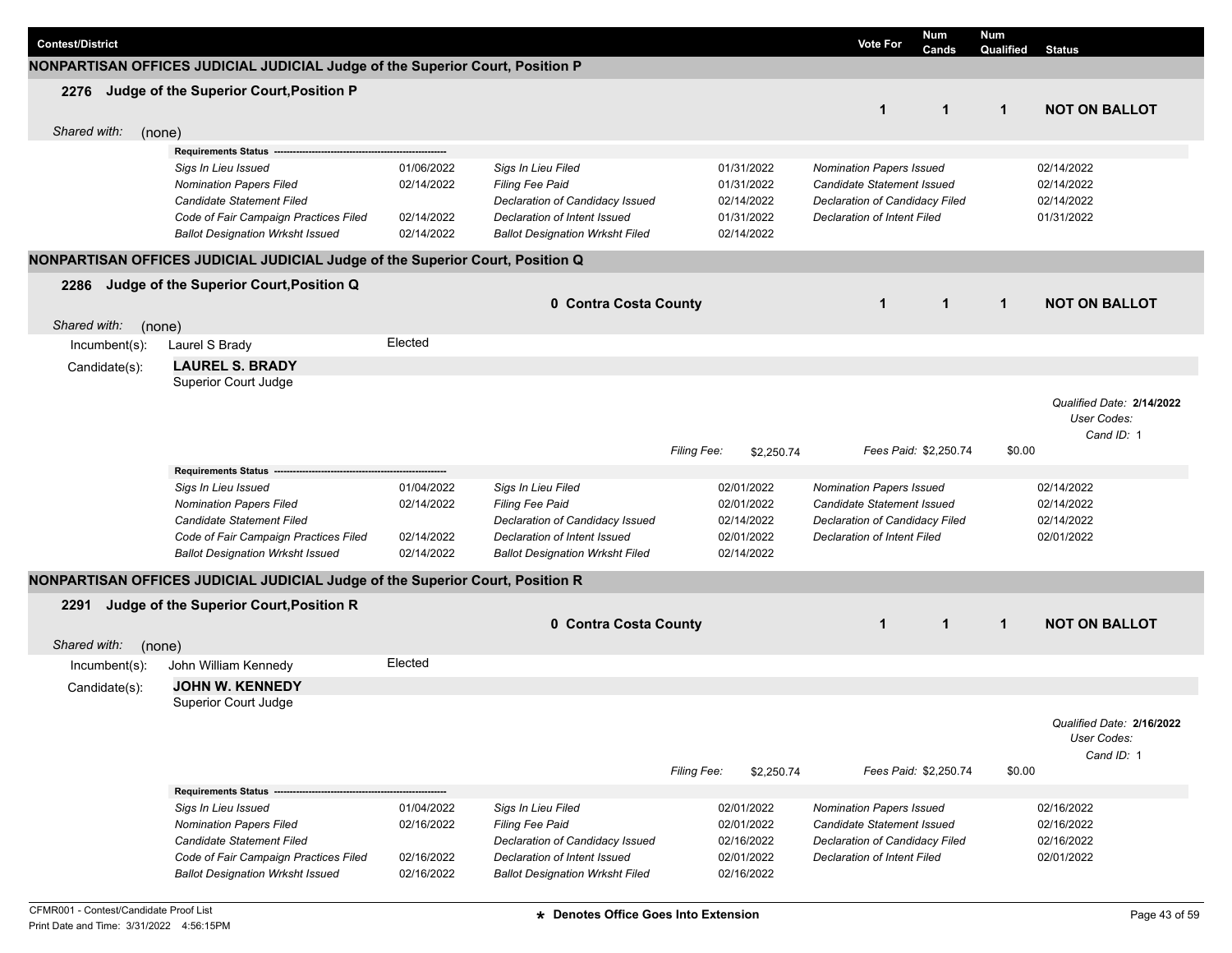| <b>Contest/District</b> |                                                                                                                                                                               |                                                      |                                                                                                                                                           |                                                                    | <b>Vote For</b>                                                                                                                       | <b>Num</b><br>Cands   | Num<br>Qualified | <b>Status</b>                                          |
|-------------------------|-------------------------------------------------------------------------------------------------------------------------------------------------------------------------------|------------------------------------------------------|-----------------------------------------------------------------------------------------------------------------------------------------------------------|--------------------------------------------------------------------|---------------------------------------------------------------------------------------------------------------------------------------|-----------------------|------------------|--------------------------------------------------------|
|                         | NONPARTISAN OFFICES JUDICIAL JUDICIAL Judge of the Superior Court, Position R                                                                                                 |                                                      |                                                                                                                                                           |                                                                    |                                                                                                                                       |                       |                  |                                                        |
| 2291                    | Judge of the Superior Court, Position R                                                                                                                                       |                                                      |                                                                                                                                                           |                                                                    | $\mathbf{1}$                                                                                                                          | $\mathbf{1}$          | $\mathbf{1}$     | <b>NOT ON BALLOT</b>                                   |
| Shared with:            | (none)<br>NONPARTISAN OFFICES JUDICIAL JUDICIAL Judge of the Superior Court, Position II                                                                                      |                                                      |                                                                                                                                                           |                                                                    |                                                                                                                                       |                       |                  |                                                        |
|                         | Judge of the Superior Court, Position II                                                                                                                                      |                                                      |                                                                                                                                                           |                                                                    |                                                                                                                                       |                       |                  |                                                        |
| 2331                    |                                                                                                                                                                               |                                                      | 0 Contra Costa County                                                                                                                                     |                                                                    | $\mathbf 1$                                                                                                                           | $\mathbf{1}$          | $\mathbf{1}$     | <b>NOT ON BALLOT</b>                                   |
| Shared with:            | (none)                                                                                                                                                                        |                                                      |                                                                                                                                                           |                                                                    |                                                                                                                                       |                       |                  |                                                        |
| Incumbent(s):           | John Cope                                                                                                                                                                     | Elected                                              |                                                                                                                                                           |                                                                    |                                                                                                                                       |                       |                  |                                                        |
| Candidate(s):           | <b>JOHN C. COPE</b>                                                                                                                                                           |                                                      |                                                                                                                                                           |                                                                    |                                                                                                                                       |                       |                  |                                                        |
|                         | Superior Court Judge                                                                                                                                                          |                                                      |                                                                                                                                                           |                                                                    |                                                                                                                                       |                       |                  |                                                        |
|                         |                                                                                                                                                                               |                                                      |                                                                                                                                                           | Filing Fee:<br>\$2,250.74                                          |                                                                                                                                       | Fees Paid: \$2,250.74 | \$0.00           | Qualified Date: 2/14/2022<br>User Codes:<br>Cand ID: 1 |
|                         | Requirements Status --                                                                                                                                                        |                                                      |                                                                                                                                                           |                                                                    |                                                                                                                                       |                       |                  |                                                        |
|                         | Sigs In Lieu Issued<br><b>Nomination Papers Filed</b><br><b>Candidate Statement Filed</b><br>Code of Fair Campaign Practices Filed<br><b>Ballot Designation Wrksht Issued</b> | 01/03/2022<br>02/14/2022<br>02/14/2022<br>02/14/2022 | Sigs In Lieu Filed<br>Filing Fee Paid<br>Declaration of Candidacy Issued<br>Declaration of Intent Issued<br><b>Ballot Designation Wrksht Filed</b>        | 01/31/2022<br>01/31/2022<br>02/14/2022<br>01/31/2022<br>02/14/2022 | Nomination Papers Issued<br>Candidate Statement Issued<br>Declaration of Candidacy Filed<br>Declaration of Intent Filed               |                       |                  | 02/14/2022<br>02/14/2022<br>02/14/2022<br>01/31/2022   |
|                         | NONPARTISAN OFFICES JUDICIAL JUDICIAL Judge of the Superior Court, Position S                                                                                                 |                                                      |                                                                                                                                                           |                                                                    |                                                                                                                                       |                       |                  |                                                        |
|                         |                                                                                                                                                                               |                                                      |                                                                                                                                                           |                                                                    |                                                                                                                                       |                       |                  |                                                        |
| 2336                    | Judge of the Superior Court, Position S                                                                                                                                       |                                                      | 0 Contra Costa County                                                                                                                                     |                                                                    | $\mathbf 1$                                                                                                                           | $\mathbf{1}$          | $\mathbf{1}$     | <b>NOT ON BALLOT</b>                                   |
| Shared with:            | (none)<br>Jill Fannin                                                                                                                                                         | Elected                                              |                                                                                                                                                           |                                                                    |                                                                                                                                       |                       |                  |                                                        |
| Incumbent(s):           | <b>JILL C. FANNIN</b>                                                                                                                                                         |                                                      |                                                                                                                                                           |                                                                    |                                                                                                                                       |                       |                  |                                                        |
| Candidate(s):           | Superior Court Judge                                                                                                                                                          |                                                      |                                                                                                                                                           |                                                                    |                                                                                                                                       |                       |                  |                                                        |
|                         |                                                                                                                                                                               |                                                      |                                                                                                                                                           | Filing Fee:<br>\$2,250.74                                          |                                                                                                                                       | Fees Paid: \$2,250.74 | \$0.00           | Qualified Date: 2/14/2022<br>User Codes:<br>Cand ID: 1 |
|                         | <b>Requirements Status</b>                                                                                                                                                    |                                                      |                                                                                                                                                           |                                                                    |                                                                                                                                       |                       |                  |                                                        |
|                         | Sigs In Lieu Issued<br><b>Nomination Papers Filed</b><br>Candidate Statement Filed<br>Code of Fair Campaign Practices Filed<br><b>Ballot Designation Wrksht Issued</b>        | 01/04/2022<br>02/14/2022<br>02/14/2022<br>02/14/2022 | Sigs In Lieu Filed<br><b>Filing Fee Paid</b><br>Declaration of Candidacy Issued<br>Declaration of Intent Issued<br><b>Ballot Designation Wrksht Filed</b> | 02/01/2022<br>02/01/2022<br>02/14/2022<br>02/01/2022<br>02/14/2022 | <b>Nomination Papers Issued</b><br>Candidate Statement Issued<br>Declaration of Candidacy Filed<br><b>Declaration of Intent Filed</b> |                       |                  | 02/14/2022<br>02/14/2022<br>02/14/2022<br>02/01/2022   |
|                         | NONPARTISAN OFFICES JUDICIAL JUDICIAL Judge of the Superior Court, Position KK                                                                                                |                                                      |                                                                                                                                                           |                                                                    |                                                                                                                                       |                       |                  |                                                        |
|                         | 2351 Judge of the Superior Court, Position KK                                                                                                                                 |                                                      | 0 Contra Costa County                                                                                                                                     |                                                                    | 1                                                                                                                                     | $\mathbf{1}$          | $\mathbf{1}$     | <b>NOT ON BALLOT</b>                                   |
| Shared with:            | (none)                                                                                                                                                                        |                                                      |                                                                                                                                                           |                                                                    |                                                                                                                                       |                       |                  |                                                        |
| Incumbent(s):           | Jennifer Lee                                                                                                                                                                  | Appointed to Vacancy                                 |                                                                                                                                                           |                                                                    |                                                                                                                                       |                       |                  |                                                        |
|                         |                                                                                                                                                                               |                                                      |                                                                                                                                                           |                                                                    |                                                                                                                                       |                       |                  |                                                        |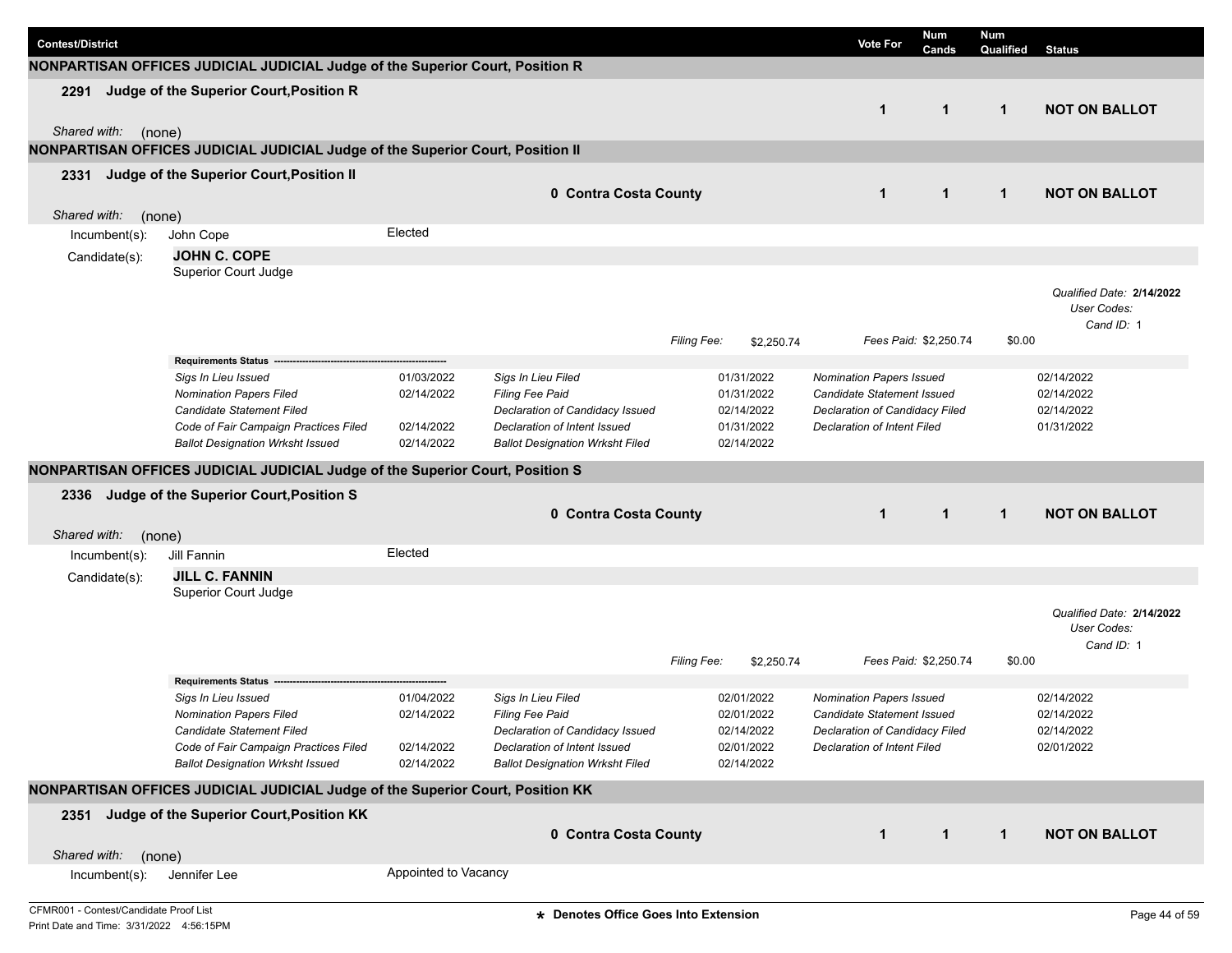|                         |               |                                                                                  |                          |                                                                        |             |                          |                                                              | Num                   | Num          |                                          |
|-------------------------|---------------|----------------------------------------------------------------------------------|--------------------------|------------------------------------------------------------------------|-------------|--------------------------|--------------------------------------------------------------|-----------------------|--------------|------------------------------------------|
| <b>Contest/District</b> |               |                                                                                  |                          |                                                                        |             |                          | <b>Vote For</b>                                              | Cands                 | Qualified    | <b>Status</b>                            |
|                         |               | NONPARTISAN OFFICES JUDICIAL JUDICIAL Judge of the Superior Court, Position KK   |                          |                                                                        |             |                          |                                                              |                       |              |                                          |
| 2351                    |               | Judge of the Superior Court, Position KK                                         |                          |                                                                        |             |                          |                                                              |                       |              |                                          |
|                         |               |                                                                                  |                          |                                                                        |             |                          | $\mathbf 1$                                                  | $\mathbf{1}$          | $\mathbf{1}$ | <b>NOT ON BALLOT</b>                     |
| Shared with:            | (none)        |                                                                                  |                          |                                                                        |             |                          |                                                              |                       |              |                                          |
|                         | Candidate(s): | <b>JENNIFER D. LEE</b>                                                           |                          |                                                                        |             |                          |                                                              |                       |              |                                          |
|                         |               | Superior Court Judge                                                             |                          |                                                                        |             |                          |                                                              |                       |              |                                          |
|                         |               |                                                                                  |                          |                                                                        |             |                          |                                                              |                       |              | Qualified Date: 2/14/2022<br>User Codes: |
|                         |               |                                                                                  |                          |                                                                        |             |                          |                                                              |                       |              | Cand ID: 1                               |
|                         |               |                                                                                  |                          |                                                                        | Filing Fee: | \$2,250.74               |                                                              | Fees Paid: \$2,250.74 | \$0.00       |                                          |
|                         |               | <b>Requirements Status</b>                                                       |                          |                                                                        |             |                          |                                                              |                       |              |                                          |
|                         |               | Sigs In Lieu Issued                                                              | 01/03/2022               | Sigs In Lieu Filed                                                     |             | 02/01/2022               | <b>Nomination Papers Issued</b>                              |                       |              | 02/14/2022                               |
|                         |               | <b>Nomination Papers Filed</b><br>Candidate Statement Filed                      | 02/14/2022               | Filing Fee Paid<br>Declaration of Candidacy Issued                     |             | 02/01/2022<br>02/14/2022 | Candidate Statement Issued<br>Declaration of Candidacy Filed |                       |              | 02/14/2022<br>02/14/2022                 |
|                         |               | Code of Fair Campaign Practices Filed                                            | 02/14/2022               | Declaration of Intent Issued                                           |             | 02/01/2022               | Declaration of Intent Filed                                  |                       |              | 02/01/2022                               |
|                         |               | <b>Ballot Designation Wrksht Issued</b>                                          | 02/14/2022               | <b>Ballot Designation Wrksht Filed</b>                                 |             | 02/14/2022               |                                                              |                       |              |                                          |
|                         |               | NONPARTISAN OFFICES JUDICIAL JUDICIAL Judge of the Superior Court, Position J    |                          |                                                                        |             |                          |                                                              |                       |              |                                          |
| 2356                    |               | Judge of the Superior Court, Position J                                          |                          |                                                                        |             |                          |                                                              |                       |              |                                          |
|                         |               |                                                                                  |                          | 0 Contra Costa County                                                  |             |                          | $\mathbf{1}$                                                 | $\mathbf{1}$          | $\mathbf{1}$ | <b>NOT ON BALLOT</b>                     |
| Shared with:            | (none)        |                                                                                  |                          |                                                                        |             |                          |                                                              |                       |              |                                          |
|                         | Incumbent(s): | Vacant                                                                           | Elected                  |                                                                        |             |                          |                                                              |                       |              |                                          |
|                         | Candidate(s): | <b>H. GLENN KIM</b>                                                              |                          |                                                                        |             |                          |                                                              |                       |              |                                          |
|                         |               | Superior Court Judge                                                             |                          |                                                                        |             |                          |                                                              |                       |              |                                          |
|                         |               |                                                                                  |                          |                                                                        |             |                          |                                                              |                       |              | Qualified Date: 2/16/2022                |
|                         |               |                                                                                  |                          |                                                                        |             |                          |                                                              |                       |              | User Codes:                              |
|                         |               |                                                                                  |                          |                                                                        | Filing Fee: | \$2,250.74               |                                                              | Fees Paid: \$2,250.74 | \$0.00       | Cand ID: 1                               |
|                         |               | <b>Requirements Status</b>                                                       |                          |                                                                        |             |                          |                                                              |                       |              |                                          |
|                         |               | Sigs In Lieu Issued                                                              | 01/05/2022               | Sigs In Lieu Filed                                                     |             | 02/02/2022               | Nomination Papers Issued                                     |                       |              | 02/16/2022                               |
|                         |               | <b>Nomination Papers Filed</b>                                                   | 02/16/2022               | Filing Fee Paid                                                        |             | 02/02/2022               | Candidate Statement Issued                                   |                       |              | 02/16/2022                               |
|                         |               | Candidate Statement Filed                                                        |                          | Declaration of Candidacy Issued                                        |             | 02/16/2022               | <b>Declaration of Candidacy Filed</b>                        |                       |              | 02/16/2022                               |
|                         |               | Code of Fair Campaign Practices Filed<br><b>Ballot Designation Wrksht Issued</b> | 02/16/2022<br>02/16/2022 | Declaration of Intent Issued<br><b>Ballot Designation Wrksht Filed</b> |             | 02/02/2022<br>02/16/2022 | <b>Declaration of Intent Filed</b>                           |                       |              | 02/02/2022                               |
|                         |               | NONPARTISAN OFFICES JUDICIAL JUDICIAL Judge of the Superior Court, Position T    |                          |                                                                        |             |                          |                                                              |                       |              |                                          |
|                         |               |                                                                                  |                          |                                                                        |             |                          |                                                              |                       |              |                                          |
| 2361                    |               | Judge of the Superior Court, Position T                                          |                          |                                                                        |             |                          |                                                              |                       |              |                                          |
|                         |               |                                                                                  |                          | 0 Contra Costa County                                                  |             |                          | $\mathbf{1}$                                                 | $\mathbf{1}$          | $\mathbf{1}$ | <b>NOT ON BALLOT</b>                     |
| Shared with:            | (none)        | Theresa J Canepa                                                                 | Elected                  |                                                                        |             |                          |                                                              |                       |              |                                          |
|                         | Incumbent(s): | <b>THERESA J. CANEPA</b>                                                         |                          |                                                                        |             |                          |                                                              |                       |              |                                          |
|                         | Candidate(s): | Superior Court Judge                                                             |                          |                                                                        |             |                          |                                                              |                       |              |                                          |
|                         |               |                                                                                  |                          |                                                                        |             |                          |                                                              |                       |              | Qualified Date: 2/16/2022                |
|                         |               |                                                                                  |                          |                                                                        |             |                          |                                                              |                       |              | User Codes:                              |
|                         |               |                                                                                  |                          |                                                                        |             |                          |                                                              |                       |              | Cand ID: 1                               |
|                         |               |                                                                                  |                          |                                                                        | Filing Fee: | \$2,250.74               |                                                              | Fees Paid: \$2,250.74 | \$0.00       |                                          |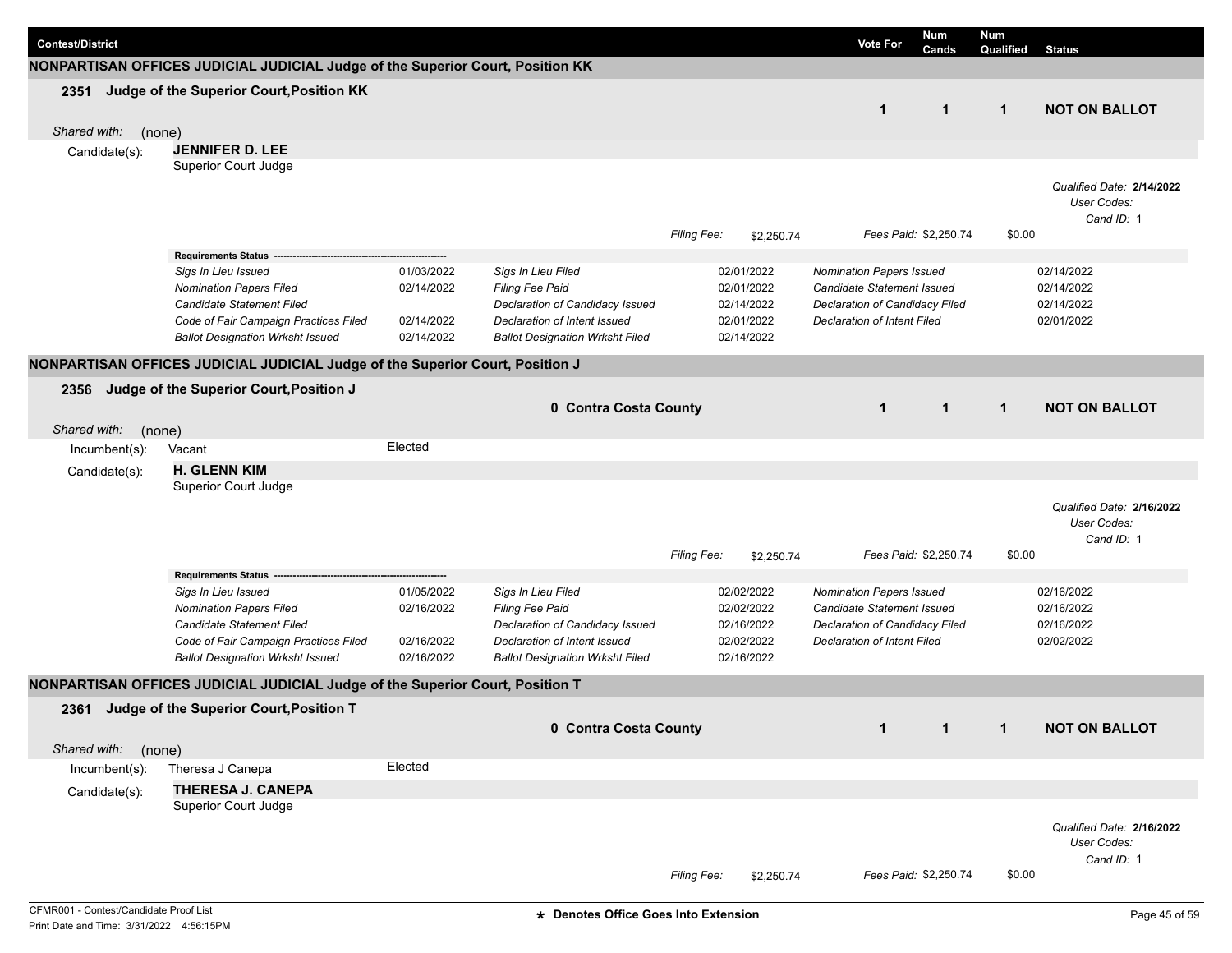| <b>Contest/District</b> |                                                                               |            |                                        |             |            | <b>Vote For</b>                    | <b>Num</b><br>Cands   | <b>Num</b><br><b>Qualified</b> Status |                           |
|-------------------------|-------------------------------------------------------------------------------|------------|----------------------------------------|-------------|------------|------------------------------------|-----------------------|---------------------------------------|---------------------------|
|                         | NONPARTISAN OFFICES JUDICIAL JUDICIAL Judge of the Superior Court, Position T |            |                                        |             |            |                                    |                       |                                       |                           |
| 2361                    | Judge of the Superior Court, Position T                                       |            |                                        |             |            |                                    |                       |                                       |                           |
|                         |                                                                               |            |                                        |             |            | $\mathbf{1}$                       | $\mathbf 1$           | $\mathbf{1}$                          | <b>NOT ON BALLOT</b>      |
| Shared with:            | (none)                                                                        |            |                                        |             |            |                                    |                       |                                       |                           |
|                         | <b>Requirements Status</b>                                                    |            |                                        |             |            |                                    |                       |                                       |                           |
|                         | Sigs In Lieu Issued                                                           | 01/04/2022 | Sigs In Lieu Filed                     |             | 01/31/2022 | <b>Nomination Papers Issued</b>    |                       |                                       | 02/15/2022                |
|                         | <b>Nomination Papers Filed</b>                                                | 02/15/2022 | Filing Fee Paid                        |             | 01/31/2022 | Candidate Statement Issued         |                       |                                       | 02/15/2022                |
|                         | Candidate Statement Filed                                                     |            | Declaration of Candidacy Issued        |             | 02/15/2022 | Declaration of Candidacy Filed     |                       |                                       | 02/15/2022                |
|                         | Code of Fair Campaign Practices Filed                                         | 02/15/2022 | Declaration of Intent Issued           |             | 01/31/2022 | <b>Declaration of Intent Filed</b> |                       |                                       | 01/31/2022                |
|                         | <b>Ballot Designation Wrksht Issued</b>                                       | 02/15/2022 | <b>Ballot Designation Wrksht Filed</b> |             | 02/15/2022 |                                    |                       |                                       |                           |
|                         | NONPARTISAN OFFICES JUDICIAL JUDICIAL Judge of the Superior Court, Position U |            |                                        |             |            |                                    |                       |                                       |                           |
| 2366                    | Judge of the Superior Court, Position U                                       |            |                                        |             |            |                                    |                       |                                       |                           |
|                         |                                                                               |            | 0 Contra Costa County                  |             |            | $\mathbf 1$                        | $\mathbf{1}$          | $\mathbf{1}$                          | <b>NOT ON BALLOT</b>      |
| Shared with:            | (none)                                                                        |            |                                        |             |            |                                    |                       |                                       |                           |
| $lncumbent(s)$ :        | <b>Clare Maier</b>                                                            | Elected    |                                        |             |            |                                    |                       |                                       |                           |
| Candidate(s):           | <b>CLARE MAIER</b>                                                            |            |                                        |             |            |                                    |                       |                                       |                           |
|                         | Superior Court Judge                                                          |            |                                        |             |            |                                    |                       |                                       |                           |
|                         |                                                                               |            |                                        |             |            |                                    |                       |                                       | Qualified Date: 2/14/2022 |
|                         |                                                                               |            |                                        |             |            |                                    |                       |                                       | User Codes:               |
|                         |                                                                               |            |                                        |             |            |                                    |                       |                                       | Cand ID: 1                |
|                         |                                                                               |            |                                        | Filing Fee: | \$2,250.74 |                                    | Fees Paid: \$2,250.74 | \$0.00                                |                           |
|                         | Requirements Status --                                                        |            |                                        |             |            |                                    |                       |                                       |                           |
|                         | Sigs In Lieu Issued                                                           | 01/04/2022 | Sigs In Lieu Filed                     |             | 01/31/2022 | Nomination Papers Issued           |                       |                                       | 02/14/2022                |
|                         | <b>Nomination Papers Filed</b>                                                | 02/14/2022 | Filing Fee Paid                        |             | 01/31/2022 | Candidate Statement Issued         |                       |                                       | 02/14/2022                |
|                         | Candidate Statement Filed                                                     |            | Declaration of Candidacy Issued        |             | 02/14/2022 | Declaration of Candidacy Filed     |                       |                                       | 02/14/2022                |
|                         | Code of Fair Campaign Practices Filed                                         | 02/14/2022 | Declaration of Intent Issued           |             | 01/31/2022 | <b>Declaration of Intent Filed</b> |                       |                                       | 01/31/2022                |
|                         | <b>Ballot Designation Wrksht Issued</b>                                       | 02/14/2022 | <b>Ballot Designation Wrksht Filed</b> |             | 02/14/2022 |                                    |                       |                                       |                           |
|                         | NONPARTISAN OFFICES JUDICIAL JUDICIAL Judge of the Superior Court, Position V |            |                                        |             |            |                                    |                       |                                       |                           |
| 2371                    | Judge of the Superior Court, Position V                                       |            |                                        |             |            |                                    |                       |                                       |                           |
|                         |                                                                               |            | 0 Contra Costa County                  |             |            | $\mathbf 1$                        | $\mathbf 1$           | $\mathbf{1}$                          | <b>NOT ON BALLOT</b>      |
| Shared with:            | (none)                                                                        |            |                                        |             |            |                                    |                       |                                       |                           |
| Incumbent(s):           | Barbara Hinton                                                                | Elected    |                                        |             |            |                                    |                       |                                       |                           |
|                         | <b>BARBARA HINTON</b>                                                         |            |                                        |             |            |                                    |                       |                                       |                           |
| Candidate(s):           | Superior Court Judge                                                          |            |                                        |             |            |                                    |                       |                                       |                           |
|                         |                                                                               |            |                                        |             |            |                                    |                       |                                       | Qualified Date: 2/16/2022 |
|                         |                                                                               |            |                                        |             |            |                                    |                       |                                       | User Codes:               |
|                         |                                                                               |            |                                        |             |            |                                    |                       |                                       | Cand ID: 1                |
|                         |                                                                               |            |                                        | Filing Fee: | \$2,250.74 |                                    | Fees Paid: \$2,250.74 | \$0.00                                |                           |
|                         | Requirements Status --                                                        |            |                                        |             |            |                                    |                       |                                       |                           |
|                         | Sigs In Lieu Issued                                                           | 01/04/2022 | Sigs In Lieu Filed                     |             | 01/31/2022 | <b>Nomination Papers Issued</b>    |                       |                                       | 02/16/2022                |
|                         | <b>Nomination Papers Filed</b>                                                | 02/16/2022 | Filing Fee Paid                        |             | 01/31/2022 | Candidate Statement Issued         |                       |                                       | 02/16/2022                |
|                         | Candidate Statement Filed                                                     |            | Declaration of Candidacy Issued        |             | 02/16/2022 | Declaration of Candidacy Filed     |                       |                                       | 02/16/2022                |
|                         | Code of Fair Campaign Practices Filed                                         | 02/16/2022 | Declaration of Intent Issued           |             | 01/31/2022 | Declaration of Intent Filed        |                       |                                       | 01/31/2022                |
|                         | <b>Ballot Designation Wrksht Issued</b>                                       | 02/16/2022 | <b>Ballot Designation Wrksht Filed</b> |             | 02/16/2022 |                                    |                       |                                       |                           |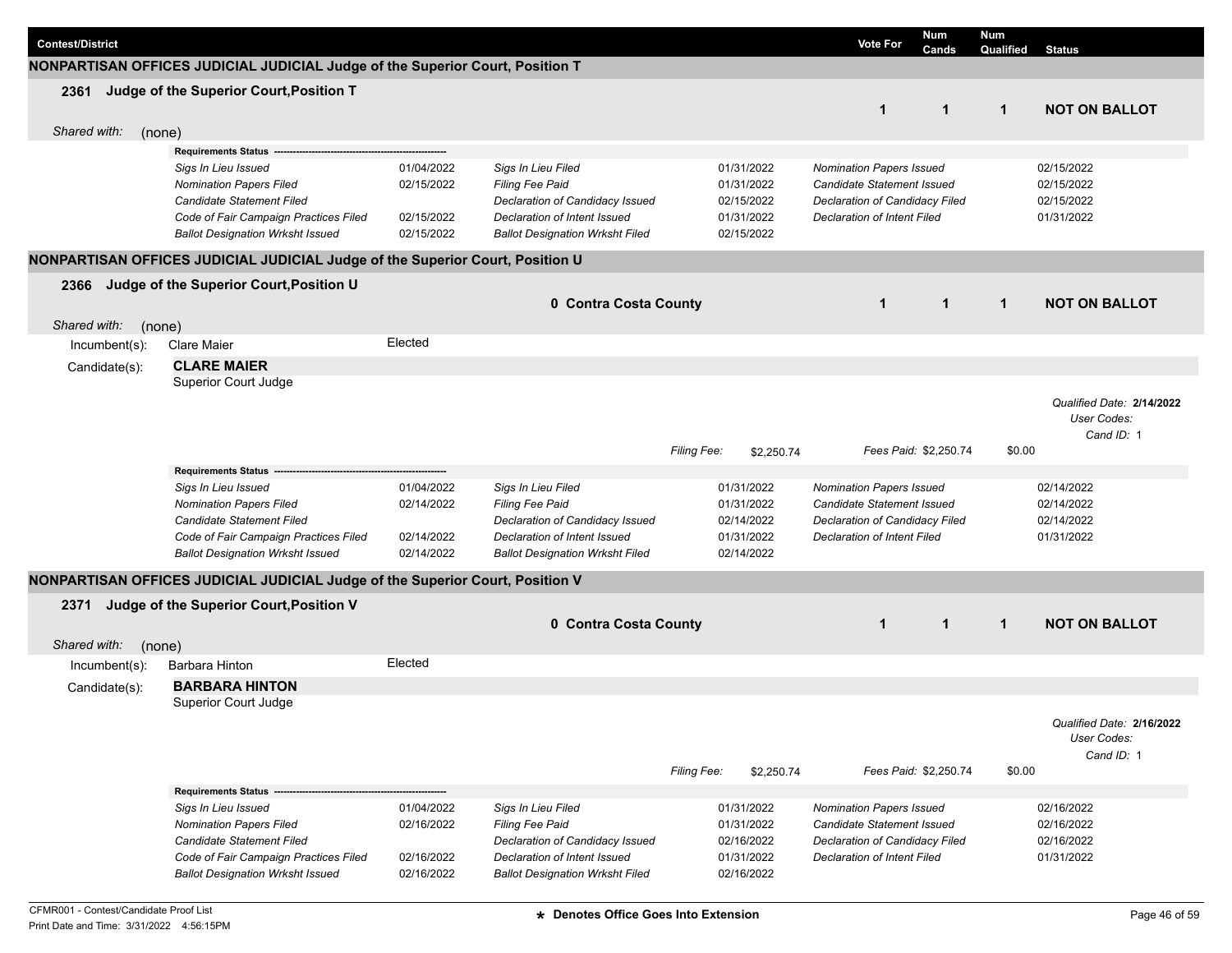| <b>Contest/District</b>        |                                                                               |                          |                                        |                    |                          | <b>Vote For</b>                                               | <b>Num</b><br>Cands   | <b>Num</b><br>Qualified | <b>Status</b>                                          |
|--------------------------------|-------------------------------------------------------------------------------|--------------------------|----------------------------------------|--------------------|--------------------------|---------------------------------------------------------------|-----------------------|-------------------------|--------------------------------------------------------|
|                                | NONPARTISAN OFFICES JUDICIAL JUDICIAL Judge of the Superior Court, Position V |                          |                                        |                    |                          |                                                               |                       |                         |                                                        |
| 2371<br>Shared with:<br>(none) | Judge of the Superior Court, Position V                                       |                          |                                        |                    |                          | $\mathbf{1}$                                                  | $\mathbf{1}$          | $\mathbf{1}$            | <b>NOT ON BALLOT</b>                                   |
|                                | NONPARTISAN OFFICES JUDICIAL JUDICIAL Judge of the Superior Court, Position X |                          |                                        |                    |                          |                                                               |                       |                         |                                                        |
| 2381                           | Judge of the Superior Court, Position X                                       |                          |                                        |                    |                          |                                                               |                       |                         |                                                        |
|                                |                                                                               |                          | 0 Contra Costa County                  |                    |                          | $\mathbf{1}$                                                  | $\mathbf{1}$          | $\mathbf{1}$            | <b>NOT ON BALLOT</b>                                   |
| Shared with:<br>(none)         |                                                                               |                          |                                        |                    |                          |                                                               |                       |                         |                                                        |
| Incumbent(s):                  | <b>Edward Weil</b>                                                            | Elected                  |                                        |                    |                          |                                                               |                       |                         |                                                        |
| Candidate(s):                  | <b>EDWARD G. WEIL</b>                                                         |                          |                                        |                    |                          |                                                               |                       |                         |                                                        |
|                                | Superior Court Judge                                                          |                          |                                        |                    |                          |                                                               |                       |                         |                                                        |
|                                |                                                                               |                          |                                        | Filing Fee:        | \$2,250.74               |                                                               | Fees Paid: \$2,250.74 | \$0.00                  | Qualified Date: 2/14/2022<br>User Codes:<br>Cand ID: 1 |
|                                | Requirements Status ---                                                       |                          |                                        |                    |                          |                                                               |                       |                         |                                                        |
|                                | Sigs In Lieu Issued<br><b>Nomination Papers Filed</b>                         | 01/03/2022<br>02/14/2022 | Sigs In Lieu Filed<br>Filing Fee Paid  |                    | 01/31/2022<br>01/31/2022 | Nomination Papers Issued<br><b>Candidate Statement Issued</b> |                       |                         | 02/14/2022<br>02/14/2022                               |
|                                | Candidate Statement Filed                                                     |                          | Declaration of Candidacy Issued        |                    | 02/14/2022               | Declaration of Candidacy Filed                                |                       |                         | 02/14/2022                                             |
|                                | Code of Fair Campaign Practices Filed                                         | 02/14/2022               | Declaration of Intent Issued           |                    | 01/31/2022               | <b>Declaration of Intent Filed</b>                            |                       |                         | 01/31/2022                                             |
|                                | <b>Ballot Designation Wrksht Issued</b>                                       | 02/14/2022               | <b>Ballot Designation Wrksht Filed</b> |                    | 02/14/2022               |                                                               |                       |                         |                                                        |
|                                | NONPARTISAN OFFICES SCHOOL SCHOOL State Superintendent of Public Instruction  |                          |                                        |                    |                          |                                                               |                       |                         |                                                        |
| 3000                           | <b>StateSuptPublicInstr</b>                                                   |                          |                                        |                    |                          |                                                               |                       |                         |                                                        |
|                                |                                                                               |                          | 0 Contra Costa County                  |                    |                          | $\mathbf{1}$                                                  | $\overline{7}$        | $\overline{7}$          | <b>ON BALLOT</b>                                       |
| Shared with:<br>(none)         |                                                                               |                          |                                        |                    |                          |                                                               |                       |                         |                                                        |
| Incumbent(s):                  | Tony Krajewski Thurmond                                                       | Elected                  |                                        |                    |                          |                                                               |                       |                         |                                                        |
| Candidate(s):                  | <b>LANCE RAY CHRISTENSEN</b>                                                  |                          |                                        |                    |                          |                                                               |                       |                         |                                                        |
|                                | <b>Education Policy Executive</b>                                             |                          |                                        |                    |                          |                                                               |                       |                         | Qualified Date: 3/15/2022<br>User Codes:<br>Cand ID: 4 |
|                                |                                                                               |                          |                                        | <b>Filing Fee:</b> | \$3,401.60               | Fees Paid: \$0.00                                             |                       | \$0.00                  |                                                        |
|                                | <b>Requirements Status</b>                                                    |                          |                                        |                    |                          |                                                               |                       |                         |                                                        |
|                                | Sigs In Lieu Issued<br><b>Nomination Papers Filed</b>                         |                          | Sigs In Lieu Filed<br>Filing Fee Paid  |                    |                          | <b>Nomination Papers Issued</b><br>Candidate Statement Issued |                       |                         |                                                        |
|                                | Candidate Statement Filed                                                     |                          | Declaration of Candidacy Issued        |                    |                          | Declaration of Candidacy Filed                                |                       |                         |                                                        |
|                                | Code of Fair Campaign Practices Filed                                         |                          | Declaration of Intent Issued           |                    |                          | <b>Declaration of Intent Filed</b>                            |                       |                         |                                                        |
|                                | <b>Ballot Designation Wrksht Issued</b>                                       |                          | <b>Ballot Designation Wrksht Filed</b> |                    |                          |                                                               |                       |                         |                                                        |
|                                | <b>JOSEPH GUY CAMPBELL</b>                                                    |                          |                                        |                    |                          |                                                               |                       |                         |                                                        |
|                                | Montessori Education Publisher                                                |                          |                                        |                    |                          |                                                               |                       |                         |                                                        |
|                                |                                                                               |                          |                                        |                    |                          |                                                               |                       |                         | Qualified Date: 3/15/2022<br>User Codes:<br>Cand ID: 3 |
|                                |                                                                               |                          |                                        | Filing Fee:        | \$3,401.60               | Fees Paid: \$0.00                                             |                       | \$0.00                  |                                                        |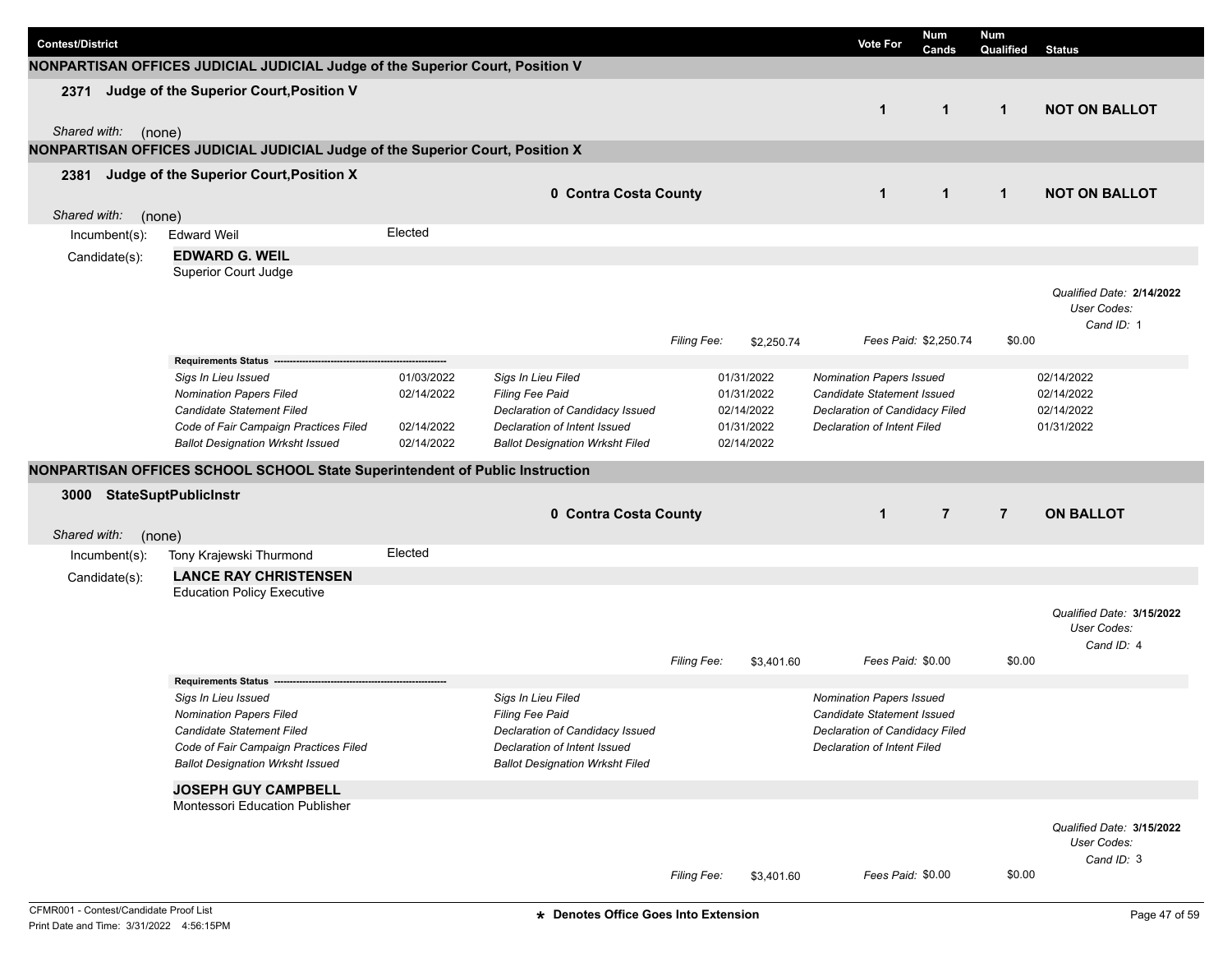| <b>Contest/District</b> |                                                                              |                                                                 |                    |            | <b>Vote For</b>                                                      | <b>Num</b><br>Cands | Num<br>Qualified | <b>Status</b>                            |
|-------------------------|------------------------------------------------------------------------------|-----------------------------------------------------------------|--------------------|------------|----------------------------------------------------------------------|---------------------|------------------|------------------------------------------|
|                         | NONPARTISAN OFFICES SCHOOL SCHOOL State Superintendent of Public Instruction |                                                                 |                    |            |                                                                      |                     |                  |                                          |
| 3000                    | <b>StateSuptPublicInstr</b>                                                  |                                                                 |                    |            |                                                                      |                     |                  |                                          |
|                         |                                                                              |                                                                 |                    |            | $\mathbf{1}$                                                         | $\overline{7}$      | $\overline{7}$   | <b>ON BALLOT</b>                         |
| Shared with:            | (none)                                                                       |                                                                 |                    |            |                                                                      |                     |                  |                                          |
|                         | <b>Requirements Status -</b>                                                 |                                                                 |                    |            |                                                                      |                     |                  |                                          |
|                         | Sigs In Lieu Issued                                                          | Sigs In Lieu Filed                                              |                    |            | <b>Nomination Papers Issued</b>                                      |                     |                  |                                          |
|                         | <b>Nomination Papers Filed</b>                                               | Filing Fee Paid                                                 |                    |            | <b>Candidate Statement Issued</b>                                    |                     |                  |                                          |
|                         | Candidate Statement Filed                                                    | Declaration of Candidacy Issued                                 |                    |            | Declaration of Candidacy Filed                                       |                     |                  |                                          |
|                         | Code of Fair Campaign Practices Filed                                        | Declaration of Intent Issued                                    |                    |            | <b>Declaration of Intent Filed</b>                                   |                     |                  |                                          |
|                         | <b>Ballot Designation Wrksht Issued</b>                                      | <b>Ballot Designation Wrksht Filed</b>                          |                    |            |                                                                      |                     |                  |                                          |
|                         | <b>JIM GIBSON</b>                                                            |                                                                 |                    |            |                                                                      |                     |                  |                                          |
|                         | <b>Cyber Security Professional</b>                                           |                                                                 |                    |            |                                                                      |                     |                  |                                          |
|                         |                                                                              |                                                                 |                    |            |                                                                      |                     |                  | Qualified Date: 3/15/2022                |
|                         |                                                                              |                                                                 |                    |            |                                                                      |                     |                  | User Codes:                              |
|                         |                                                                              |                                                                 |                    |            |                                                                      |                     |                  | Cand ID: 5                               |
|                         |                                                                              |                                                                 | Filing Fee:        | \$3,401.60 | Fees Paid: \$0.00                                                    |                     | \$0.00           |                                          |
|                         | Requirements Status ---                                                      |                                                                 |                    |            |                                                                      |                     |                  |                                          |
|                         | Sigs In Lieu Issued<br><b>Nomination Papers Filed</b>                        | Sigs In Lieu Filed<br>Filing Fee Paid                           |                    |            | <b>Nomination Papers Issued</b><br><b>Candidate Statement Issued</b> |                     |                  |                                          |
|                         | Candidate Statement Filed                                                    | Declaration of Candidacy Issued                                 |                    |            | Declaration of Candidacy Filed                                       |                     |                  |                                          |
|                         | Code of Fair Campaign Practices Filed                                        | Declaration of Intent Issued                                    |                    |            | <b>Declaration of Intent Filed</b>                                   |                     |                  |                                          |
|                         | <b>Ballot Designation Wrksht Issued</b>                                      | <b>Ballot Designation Wrksht Filed</b>                          |                    |            |                                                                      |                     |                  |                                          |
|                         |                                                                              |                                                                 |                    |            |                                                                      |                     |                  |                                          |
|                         | <b>AINYE E. LONG</b><br>Public School Teacher                                |                                                                 |                    |            |                                                                      |                     |                  |                                          |
|                         |                                                                              |                                                                 |                    |            |                                                                      |                     |                  |                                          |
|                         |                                                                              |                                                                 |                    |            |                                                                      |                     |                  | Qualified Date: 3/15/2022<br>User Codes: |
|                         |                                                                              |                                                                 |                    |            |                                                                      |                     |                  | Cand ID: 6                               |
|                         |                                                                              |                                                                 | <b>Filing Fee:</b> | \$3,401.60 | Fees Paid: \$0.00                                                    |                     | \$0.00           |                                          |
|                         | <b>Requirements Status</b>                                                   |                                                                 |                    |            |                                                                      |                     |                  |                                          |
|                         | Sigs In Lieu Issued                                                          | Sigs In Lieu Filed                                              |                    |            | <b>Nomination Papers Issued</b>                                      |                     |                  |                                          |
|                         | <b>Nomination Papers Filed</b>                                               | Filing Fee Paid                                                 |                    |            | <b>Candidate Statement Issued</b>                                    |                     |                  |                                          |
|                         | Candidate Statement Filed                                                    | Declaration of Candidacy Issued                                 |                    |            | Declaration of Candidacy Filed                                       |                     |                  |                                          |
|                         | Code of Fair Campaign Practices Filed                                        | Declaration of Intent Issued                                    |                    |            | Declaration of Intent Filed                                          |                     |                  |                                          |
|                         | <b>Ballot Designation Wrksht Issued</b>                                      | <b>Ballot Designation Wrksht Filed</b>                          |                    |            |                                                                      |                     |                  |                                          |
|                         | <b>MARCO AMARAL</b>                                                          |                                                                 |                    |            |                                                                      |                     |                  |                                          |
|                         | Teacher / Trustee                                                            |                                                                 |                    |            |                                                                      |                     |                  |                                          |
|                         |                                                                              |                                                                 |                    |            |                                                                      |                     |                  | Qualified Date: 3/15/2022                |
|                         |                                                                              |                                                                 |                    |            |                                                                      |                     |                  | User Codes:                              |
|                         |                                                                              |                                                                 |                    |            |                                                                      |                     |                  | Cand ID: 2                               |
|                         |                                                                              |                                                                 | Filing Fee:        | \$3,401.60 | Fees Paid: \$0.00                                                    |                     | \$0.00           |                                          |
|                         | <b>Requirements Status -</b>                                                 |                                                                 |                    |            |                                                                      |                     |                  |                                          |
|                         | Sigs In Lieu Issued                                                          | Sigs In Lieu Filed                                              |                    |            | Nomination Papers Issued                                             |                     |                  |                                          |
|                         | <b>Nomination Papers Filed</b>                                               | Filing Fee Paid                                                 |                    |            | Candidate Statement Issued                                           |                     |                  |                                          |
|                         | Candidate Statement Filed<br>Code of Fair Campaign Practices Filed           | Declaration of Candidacy Issued<br>Declaration of Intent Issued |                    |            | Declaration of Candidacy Filed<br>Declaration of Intent Filed        |                     |                  |                                          |
|                         | <b>Ballot Designation Wrksht Issued</b>                                      | <b>Ballot Designation Wrksht Filed</b>                          |                    |            |                                                                      |                     |                  |                                          |
|                         |                                                                              |                                                                 |                    |            |                                                                      |                     |                  |                                          |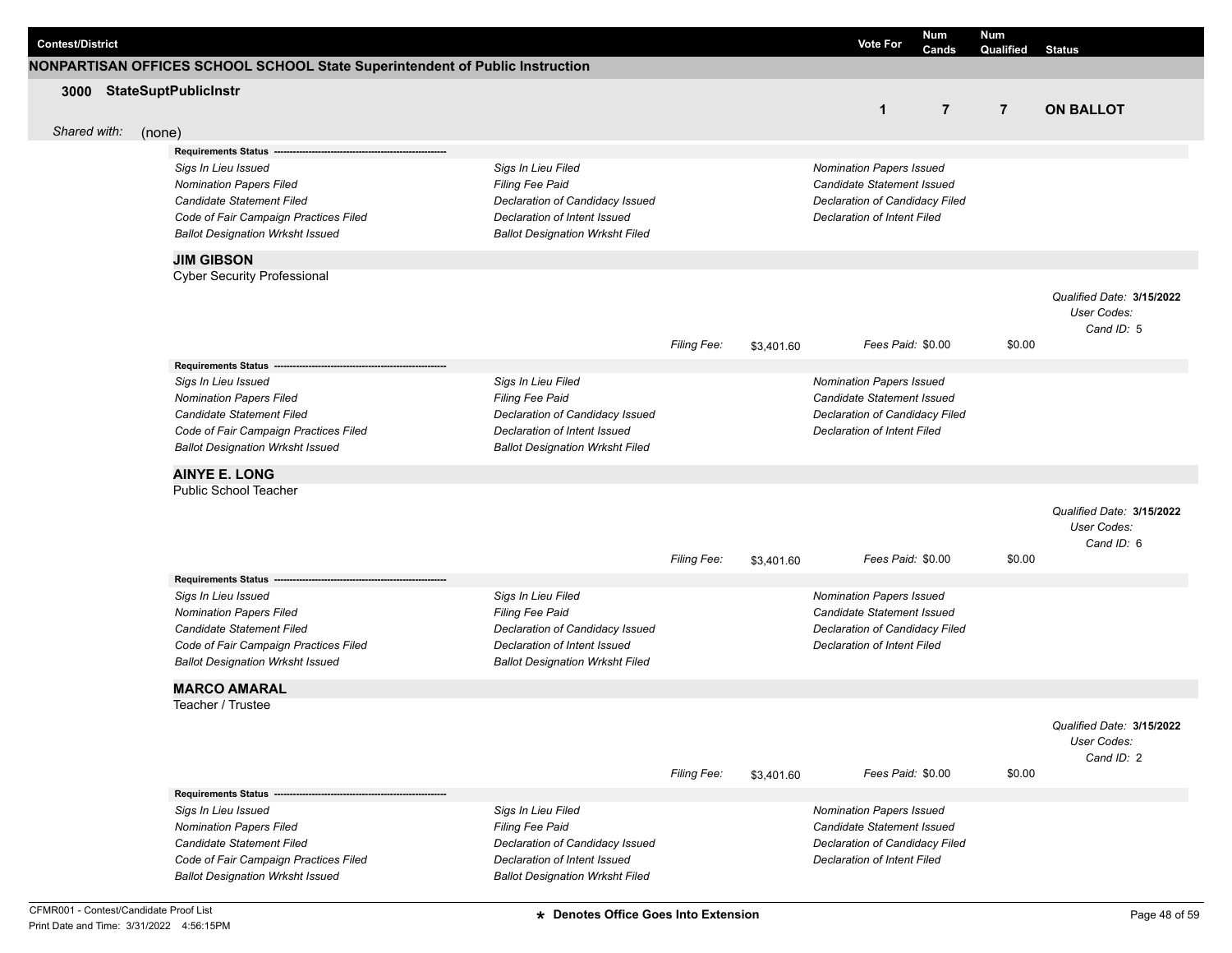| <b>Contest/District</b>                                                      |                                                                                  |          |                          |                                        |                    |            | <b>Vote For</b>                    | <b>Num</b><br>Cands   | <b>Num</b><br>Qualified | <b>Status</b>             |
|------------------------------------------------------------------------------|----------------------------------------------------------------------------------|----------|--------------------------|----------------------------------------|--------------------|------------|------------------------------------|-----------------------|-------------------------|---------------------------|
| NONPARTISAN OFFICES SCHOOL SCHOOL State Superintendent of Public Instruction |                                                                                  |          |                          |                                        |                    |            |                                    |                       |                         |                           |
| 3000 StateSuptPublicInstr                                                    |                                                                                  |          |                          |                                        |                    |            |                                    |                       |                         |                           |
|                                                                              |                                                                                  |          |                          |                                        |                    |            | $\mathbf{1}$                       | $\overline{7}$        | $\overline{7}$          | <b>ON BALLOT</b>          |
| Shared with:<br>(none)                                                       |                                                                                  |          |                          |                                        |                    |            |                                    |                       |                         |                           |
|                                                                              | <b>GEORGE YANG</b>                                                               |          |                          |                                        |                    |            |                                    |                       |                         |                           |
|                                                                              | Software Architect / Father                                                      |          |                          |                                        |                    |            |                                    |                       |                         |                           |
|                                                                              |                                                                                  |          |                          |                                        |                    |            |                                    |                       |                         | Qualified Date: 3/15/2022 |
|                                                                              |                                                                                  |          |                          |                                        |                    |            |                                    |                       |                         | User Codes:               |
|                                                                              |                                                                                  |          |                          |                                        |                    |            |                                    |                       |                         | Cand ID: 7                |
|                                                                              |                                                                                  |          |                          |                                        | <b>Filing Fee:</b> | \$3,401.60 | Fees Paid: \$0.00                  |                       | \$0.00                  |                           |
|                                                                              | Requirements Status --                                                           |          |                          |                                        |                    |            |                                    |                       |                         |                           |
|                                                                              | Sigs In Lieu Issued                                                              |          |                          | Sigs In Lieu Filed                     |                    |            | <b>Nomination Papers Issued</b>    |                       |                         |                           |
|                                                                              | <b>Nomination Papers Filed</b>                                                   |          |                          | Filing Fee Paid                        |                    |            | Candidate Statement Issued         |                       |                         |                           |
|                                                                              | Candidate Statement Filed                                                        |          |                          | Declaration of Candidacy Issued        |                    |            | Declaration of Candidacy Filed     |                       |                         |                           |
|                                                                              | Code of Fair Campaign Practices Filed                                            |          |                          | Declaration of Intent Issued           |                    |            | <b>Declaration of Intent Filed</b> |                       |                         |                           |
|                                                                              | <b>Ballot Designation Wrksht Issued</b>                                          |          |                          | <b>Ballot Designation Wrksht Filed</b> |                    |            |                                    |                       |                         |                           |
|                                                                              | <b>TONY K. THURMOND</b>                                                          |          |                          |                                        |                    |            |                                    |                       |                         |                           |
|                                                                              | Superintendent Of Public Instruction                                             |          |                          |                                        |                    |            |                                    |                       |                         |                           |
|                                                                              |                                                                                  |          |                          |                                        |                    |            |                                    |                       |                         | Qualified Date: 3/14/2022 |
|                                                                              |                                                                                  |          |                          |                                        |                    |            |                                    |                       |                         | User Codes:               |
|                                                                              |                                                                                  |          |                          |                                        |                    |            |                                    |                       |                         | Cand ID: 1                |
|                                                                              |                                                                                  |          |                          |                                        | Filing Fee:        | \$3,401.60 |                                    | Fees Paid: \$3,401.60 | \$0.00                  |                           |
|                                                                              | Requirements Status -----                                                        |          |                          |                                        |                    |            |                                    |                       |                         |                           |
|                                                                              | Sigs In Lieu Issued                                                              |          |                          | Sigs In Lieu Filed                     |                    |            | Nomination Papers Issued           |                       |                         | 02/25/2022                |
|                                                                              | <b>Nomination Papers Filed</b>                                                   |          | 03/08/2022               | Filing Fee Paid                        |                    | 02/25/2022 | <b>Candidate Statement Issued</b>  |                       |                         | 03/08/2022                |
|                                                                              | Candidate Statement Filed                                                        |          |                          | Declaration of Candidacy Issued        |                    | 03/08/2022 | Declaration of Candidacy Filed     |                       |                         | 03/08/2022                |
|                                                                              | Code of Fair Campaign Practices Filed<br><b>Ballot Designation Wrksht Issued</b> |          | 03/08/2022<br>02/25/2022 | Declaration of Intent Issued           |                    | 03/08/2022 | <b>Declaration of Intent Filed</b> |                       |                         |                           |
|                                                                              |                                                                                  |          |                          | <b>Ballot Designation Wrksht Filed</b> |                    |            |                                    |                       |                         |                           |
|                                                                              | Filing History -                                                                 |          |                          |                                        |                    |            |                                    |                       |                         |                           |
|                                                                              | <b>Filing Type</b>                                                               | Date     | Description              | <b>Payment Method</b>                  |                    |            |                                    |                       |                         |                           |
|                                                                              | <b>NOM</b>                                                                       | 3/8/2022 | TThurmond_1              | (none recorded)                        |                    |            |                                    |                       |                         |                           |
| NONPARTISAN OFFICES SCHOOL SCHOOL County Superintendent of Schools           |                                                                                  |          |                          |                                        |                    |            |                                    |                       |                         |                           |
|                                                                              |                                                                                  |          |                          |                                        |                    |            |                                    |                       |                         |                           |
| 3005                                                                         | <b>CountySuptOfSchools</b>                                                       |          |                          |                                        |                    |            |                                    |                       |                         |                           |
|                                                                              |                                                                                  |          |                          | 0 Contra Costa County                  |                    |            | $\mathbf{1}$                       | $\overline{2}$        | $\mathbf{1}$            | <b>ON BALLOT</b>          |
| Shared with:                                                                 | (none)                                                                           |          |                          |                                        |                    |            |                                    |                       |                         |                           |
| Incumbent(s):                                                                | Lynn Virginia Mackey                                                             |          | Elected                  |                                        |                    |            |                                    |                       |                         |                           |
| Candidate(s):                                                                | <b>LYNN V. MACKEY</b>                                                            |          |                          |                                        |                    |            |                                    |                       |                         |                           |
|                                                                              | County Superintendent Of Schools                                                 |          |                          |                                        |                    |            |                                    |                       |                         |                           |
|                                                                              |                                                                                  |          |                          |                                        |                    |            |                                    |                       |                         | Qualified Date: 3/10/2022 |
|                                                                              |                                                                                  |          |                          |                                        |                    |            |                                    |                       |                         | User Codes:               |
|                                                                              |                                                                                  |          |                          |                                        |                    |            |                                    |                       |                         | Cand ID: 1                |
|                                                                              |                                                                                  |          |                          |                                        | Filing Fee:        | \$2,457.28 |                                    | Fees Paid: \$2,457.28 | \$0.00                  |                           |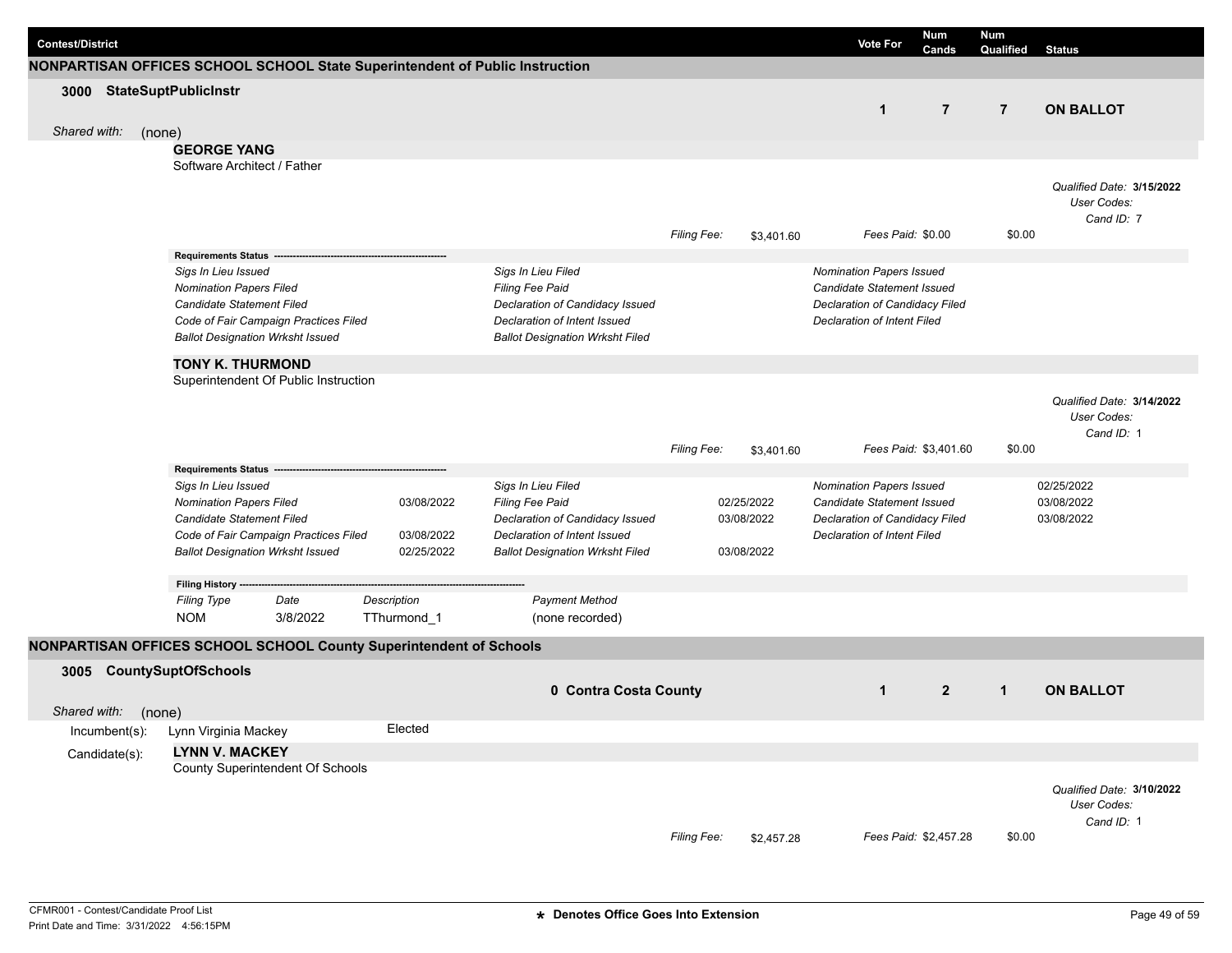| <b>Contest/District</b> |                                                                                             |                          |                                                                 |             | <b>Vote For</b>                    | <b>Num</b><br>Cands            | <b>Num</b><br>Qualified | <b>Status</b>             |
|-------------------------|---------------------------------------------------------------------------------------------|--------------------------|-----------------------------------------------------------------|-------------|------------------------------------|--------------------------------|-------------------------|---------------------------|
|                         | NONPARTISAN OFFICES SCHOOL SCHOOL County Superintendent of Schools                          |                          |                                                                 |             |                                    |                                |                         |                           |
|                         | 3005 CountySuptOfSchools                                                                    |                          |                                                                 |             |                                    |                                |                         |                           |
|                         |                                                                                             |                          |                                                                 |             |                                    | $\overline{2}$<br>$\mathbf{1}$ | $\mathbf{1}$            | <b>ON BALLOT</b>          |
| Shared with:            | (none)                                                                                      |                          |                                                                 |             |                                    |                                |                         |                           |
|                         | <b>Requirements Status</b>                                                                  |                          |                                                                 |             |                                    |                                |                         |                           |
|                         | Sigs In Lieu Issued<br><b>Nomination Papers Filed</b>                                       | 01/07/2022<br>03/09/2022 | Sigs In Lieu Filed<br>Filing Fee Paid                           | 02/15/2022  | Nomination Papers Issued           | Candidate Statement Issued     |                         | 02/15/2022<br>02/15/2022  |
|                         | Candidate Statement Filed                                                                   |                          | Declaration of Candidacy Issued                                 | 03/09/2022  |                                    | Declaration of Candidacy Filed |                         | 03/09/2022                |
|                         | Code of Fair Campaign Practices Filed                                                       | 03/09/2022               | Declaration of Intent Issued                                    |             | Declaration of Intent Filed        |                                |                         |                           |
|                         | <b>Ballot Designation Wrksht Issued</b>                                                     | 02/15/2022               | <b>Ballot Designation Wrksht Filed</b>                          | 03/09/2022  |                                    |                                |                         |                           |
|                         | Filing History ---                                                                          |                          |                                                                 |             |                                    |                                |                         |                           |
|                         | <b>Filing Type</b><br>Date                                                                  | Description              | <b>Payment Method</b>                                           |             |                                    |                                |                         |                           |
|                         | <b>NOM</b><br>3/9/2022                                                                      | L Mackey 1               | (none recorded)                                                 |             |                                    |                                |                         |                           |
|                         | NONPARTISAN OFFICES SCHOOL ALAMEDA COUNTY BOARD OF EDUCATION Governing Board Member, Area 7 |                          |                                                                 |             |                                    |                                |                         |                           |
| $*3101$                 | Alameda Co Board of Educ, Gov Bd, Area 7                                                    |                          |                                                                 |             |                                    |                                |                         |                           |
|                         |                                                                                             |                          | 8999BE-7 Alameda County Board of Education                      |             |                                    | 3<br>$\mathbf 1$               | 3                       | <b>ON BALLOT</b>          |
| Shared with:            | Alameda                                                                                     |                          |                                                                 |             |                                    |                                |                         |                           |
| Incumbent(s):           | Yvonne Cerrato                                                                              | Elected                  |                                                                 |             |                                    |                                |                         |                           |
| Candidate(s):           | <b>CHERYL COOK-KALLIO</b>                                                                   |                          |                                                                 |             |                                    |                                |                         |                           |
|                         | <b>Retired Teacher</b>                                                                      |                          |                                                                 |             |                                    |                                |                         |                           |
|                         |                                                                                             |                          |                                                                 |             |                                    |                                |                         | Qualified Date: 3/17/2022 |
|                         |                                                                                             |                          |                                                                 |             |                                    |                                |                         | User Codes:               |
|                         |                                                                                             |                          |                                                                 |             |                                    |                                |                         | Cand ID: 1                |
|                         |                                                                                             |                          |                                                                 | Filing Fee: | \$0.00                             | Fees Paid: \$0.00              | \$0.00                  |                           |
|                         | <b>Requirements Status -</b>                                                                |                          |                                                                 |             |                                    |                                |                         |                           |
|                         | Sigs In Lieu Issued                                                                         |                          | Sigs In Lieu Filed                                              |             | <b>Nomination Papers Issued</b>    |                                |                         |                           |
|                         | <b>Nomination Papers Filed</b>                                                              |                          | Filing Fee Paid                                                 |             |                                    | Candidate Statement Issued     |                         |                           |
|                         | Candidate Statement Filed                                                                   |                          | Declaration of Candidacy Issued<br>Declaration of Intent Issued |             | <b>Declaration of Intent Filed</b> | Declaration of Candidacy Filed |                         |                           |
|                         | Code of Fair Campaign Practices Filed<br><b>Ballot Designation Wrksht Issued</b>            |                          | <b>Ballot Designation Wrksht Filed</b>                          |             |                                    |                                |                         |                           |
|                         |                                                                                             |                          |                                                                 |             |                                    |                                |                         |                           |
|                         | <b>DIEMHA 'KATE' DAO</b><br>Educator / Parent / Businesswoman                               |                          |                                                                 |             |                                    |                                |                         |                           |
|                         |                                                                                             |                          |                                                                 |             |                                    |                                |                         | Qualified Date: 3/17/2022 |
|                         |                                                                                             |                          |                                                                 |             |                                    |                                |                         | User Codes:               |
|                         |                                                                                             |                          |                                                                 |             |                                    |                                |                         | Cand ID: 3                |
|                         |                                                                                             |                          |                                                                 | Filing Fee: | \$0.00                             | Fees Paid: \$0.00              | \$0.00                  |                           |
|                         | Requirements Status -                                                                       |                          |                                                                 |             |                                    |                                |                         |                           |
|                         | Sigs In Lieu Issued                                                                         |                          | Sigs In Lieu Filed                                              |             | <b>Nomination Papers Issued</b>    |                                |                         |                           |
|                         | <b>Nomination Papers Filed</b>                                                              |                          | <b>Filing Fee Paid</b>                                          |             |                                    | Candidate Statement Issued     |                         |                           |
|                         | Candidate Statement Filed                                                                   |                          | Declaration of Candidacy Issued                                 |             |                                    | Declaration of Candidacy Filed |                         |                           |
|                         | Code of Fair Campaign Practices Filed                                                       |                          | Declaration of Intent Issued                                    |             | Declaration of Intent Filed        |                                |                         |                           |
|                         | <b>Ballot Designation Wrksht Issued</b>                                                     |                          | <b>Ballot Designation Wrksht Filed</b>                          |             |                                    |                                |                         |                           |

J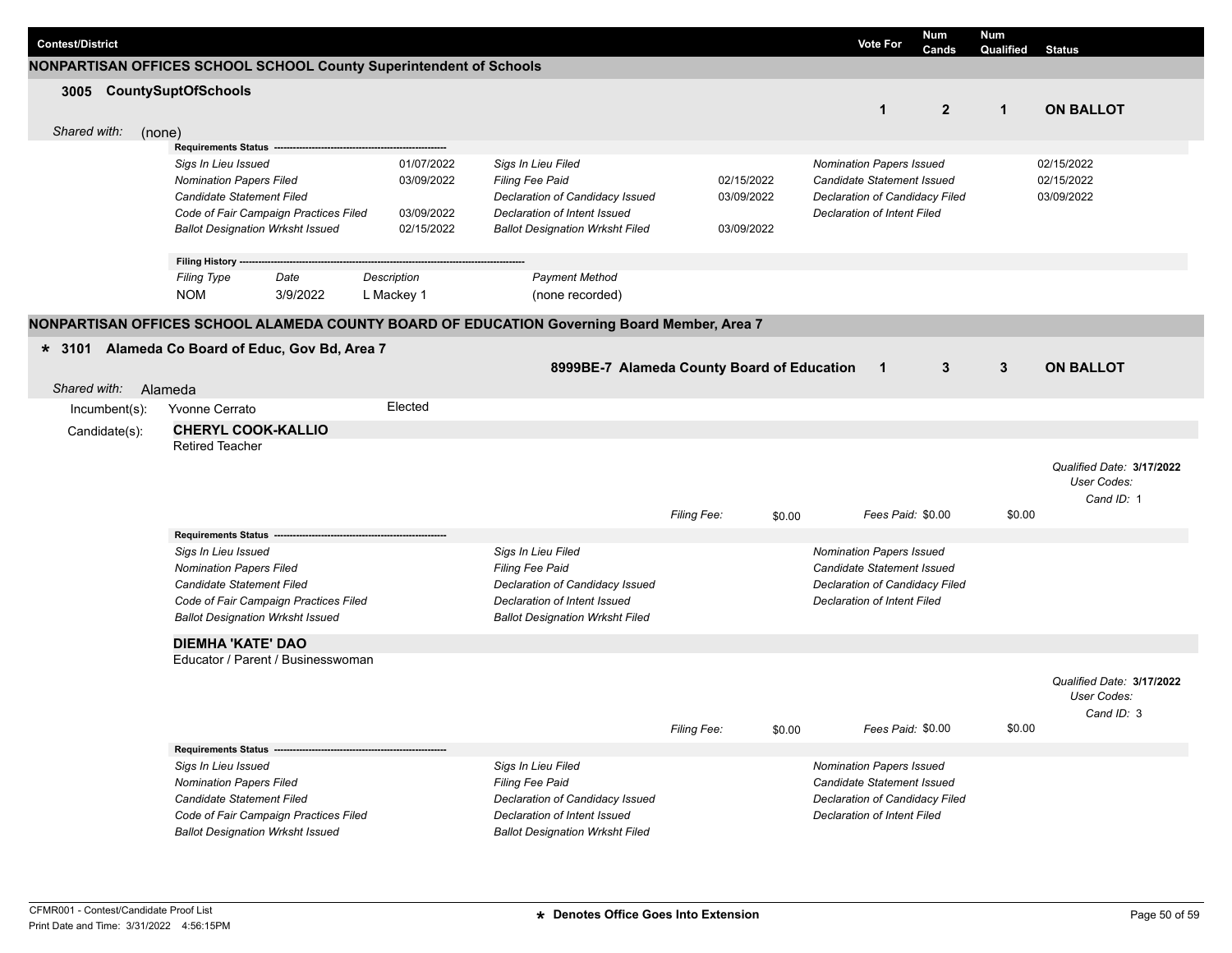| <b>Contest/District</b>                                  |                                                             |                                           |             |                                                                                             |             |            | <b>Vote For</b>                                               | <b>Num</b><br>Cands   | Num<br>Qualified | <b>Status</b>             |
|----------------------------------------------------------|-------------------------------------------------------------|-------------------------------------------|-------------|---------------------------------------------------------------------------------------------|-------------|------------|---------------------------------------------------------------|-----------------------|------------------|---------------------------|
|                                                          |                                                             |                                           |             | NONPARTISAN OFFICES SCHOOL ALAMEDA COUNTY BOARD OF EDUCATION Governing Board Member, Area 7 |             |            |                                                               |                       |                  |                           |
| 3101 Alameda Co Board of Educ, Gov Bd, Area 7            |                                                             |                                           |             |                                                                                             |             |            |                                                               |                       |                  |                           |
|                                                          |                                                             |                                           |             |                                                                                             |             |            | $\mathbf{1}$                                                  | 3                     | $\mathbf{3}$     | <b>ON BALLOT</b>          |
| Shared with:                                             | Alameda                                                     |                                           |             |                                                                                             |             |            |                                                               |                       |                  |                           |
|                                                          | <b>ERIC DILLIE</b>                                          |                                           |             |                                                                                             |             |            |                                                               |                       |                  |                           |
|                                                          | <b>Public School Teacher</b>                                |                                           |             |                                                                                             |             |            |                                                               |                       |                  |                           |
|                                                          |                                                             |                                           |             |                                                                                             |             |            |                                                               |                       |                  | Qualified Date: 3/17/2022 |
|                                                          |                                                             |                                           |             |                                                                                             |             |            |                                                               |                       |                  | User Codes:               |
|                                                          |                                                             |                                           |             |                                                                                             |             |            |                                                               |                       |                  | Cand ID: 2                |
|                                                          |                                                             |                                           |             |                                                                                             | Filing Fee: | \$0.00     |                                                               | Fees Paid: \$0.00     | \$0.00           |                           |
|                                                          | <b>Requirements Status -</b>                                |                                           |             |                                                                                             |             |            |                                                               |                       |                  |                           |
|                                                          | Sigs In Lieu Issued                                         |                                           |             | Sigs In Lieu Filed                                                                          |             |            | <b>Nomination Papers Issued</b>                               |                       |                  |                           |
|                                                          | <b>Nomination Papers Filed</b><br>Candidate Statement Filed |                                           |             | Filing Fee Paid<br>Declaration of Candidacy Issued                                          |             |            | Candidate Statement Issued<br>Declaration of Candidacy Filed  |                       |                  |                           |
|                                                          |                                                             | Code of Fair Campaign Practices Filed     |             | Declaration of Intent Issued                                                                |             |            | <b>Declaration of Intent Filed</b>                            |                       |                  |                           |
|                                                          | <b>Ballot Designation Wrksht Issued</b>                     |                                           |             | <b>Ballot Designation Wrksht Filed</b>                                                      |             |            |                                                               |                       |                  |                           |
|                                                          |                                                             |                                           |             |                                                                                             |             |            |                                                               |                       |                  |                           |
| NONPARTISAN OFFICES COUNTY COUNTY Supervisor, District 1 |                                                             |                                           |             |                                                                                             |             |            |                                                               |                       |                  |                           |
| 4001 Supervisor1                                         |                                                             |                                           |             |                                                                                             |             |            |                                                               |                       |                  |                           |
|                                                          |                                                             |                                           |             | 401 Supervisorial District 1                                                                |             |            | $\mathbf{1}$                                                  | $\overline{2}$        | $\overline{2}$   | <b>ON BALLOT</b>          |
| Shared with:<br>(none)                                   |                                                             |                                           |             |                                                                                             |             |            |                                                               |                       |                  |                           |
| Incumbent(s):                                            | John M Gioia                                                |                                           | Elected     |                                                                                             |             |            |                                                               |                       |                  |                           |
| Candidate(s):                                            | <b>JOHN "JOYA" GIOIA</b>                                    |                                           |             |                                                                                             |             |            |                                                               |                       |                  |                           |
|                                                          |                                                             | Member, Contra Costa Board Of Supervisors |             |                                                                                             |             |            |                                                               |                       |                  |                           |
|                                                          |                                                             |                                           |             |                                                                                             |             |            |                                                               |                       |                  | Qualified Date: 3/9/2022  |
|                                                          |                                                             |                                           |             |                                                                                             |             |            |                                                               |                       |                  | User Codes:               |
|                                                          |                                                             |                                           |             |                                                                                             |             |            |                                                               |                       |                  | Cand ID: 2                |
|                                                          |                                                             |                                           |             |                                                                                             | Filing Fee: | \$1,454.89 |                                                               | Fees Paid: \$1,454.89 | \$0.00           |                           |
|                                                          | <b>Requirements Status</b>                                  |                                           |             |                                                                                             |             |            |                                                               |                       |                  | 02/15/2022                |
|                                                          | Sigs In Lieu Issued<br><b>Nomination Papers Filed</b>       |                                           | 03/09/2022  | Sigs In Lieu Filed<br>Filing Fee Paid                                                       |             | 02/15/2022 | <b>Nomination Papers Issued</b><br>Candidate Statement Issued |                       |                  | 02/15/2022                |
|                                                          | Candidate Statement Filed                                   |                                           | 03/09/2022  | Declaration of Candidacy Issued                                                             |             | 03/09/2022 | Declaration of Candidacy Filed                                |                       |                  | 03/09/2022                |
|                                                          |                                                             | Code of Fair Campaign Practices Filed     | 03/09/2022  | Declaration of Intent Issued                                                                |             |            | <b>Declaration of Intent Filed</b>                            |                       |                  |                           |
|                                                          | <b>Ballot Designation Wrksht Issued</b>                     |                                           | 02/15/2022  | <b>Ballot Designation Wrksht Filed</b>                                                      |             | 03/09/2022 |                                                               |                       |                  |                           |
|                                                          |                                                             |                                           |             |                                                                                             |             |            |                                                               |                       |                  |                           |
|                                                          | <b>Filing History</b>                                       |                                           |             |                                                                                             |             |            |                                                               |                       |                  |                           |
|                                                          | <b>Filing Type</b>                                          | Date                                      | Description | <b>Payment Method</b>                                                                       |             |            |                                                               |                       |                  |                           |
|                                                          | <b>NOM</b>                                                  | 3/9/2022                                  | J Gioia 1   | (none recorded)                                                                             |             |            |                                                               |                       |                  |                           |
|                                                          | <b>HULAN BARNETT JR.</b>                                    |                                           |             |                                                                                             |             |            |                                                               |                       |                  |                           |
|                                                          | Teacher                                                     |                                           |             |                                                                                             |             |            |                                                               |                       |                  |                           |
|                                                          |                                                             |                                           |             |                                                                                             |             |            |                                                               |                       |                  | Qualified Date: 3/3/2022  |
|                                                          |                                                             |                                           |             |                                                                                             |             |            |                                                               |                       |                  | User Codes:               |
|                                                          |                                                             |                                           |             |                                                                                             |             |            |                                                               |                       |                  | Cand ID: 1                |
|                                                          |                                                             |                                           |             |                                                                                             | Filing Fee: | \$1,454.89 |                                                               | Fees Paid: \$1,454.89 | \$0.00           |                           |
|                                                          |                                                             |                                           |             |                                                                                             |             |            |                                                               |                       |                  |                           |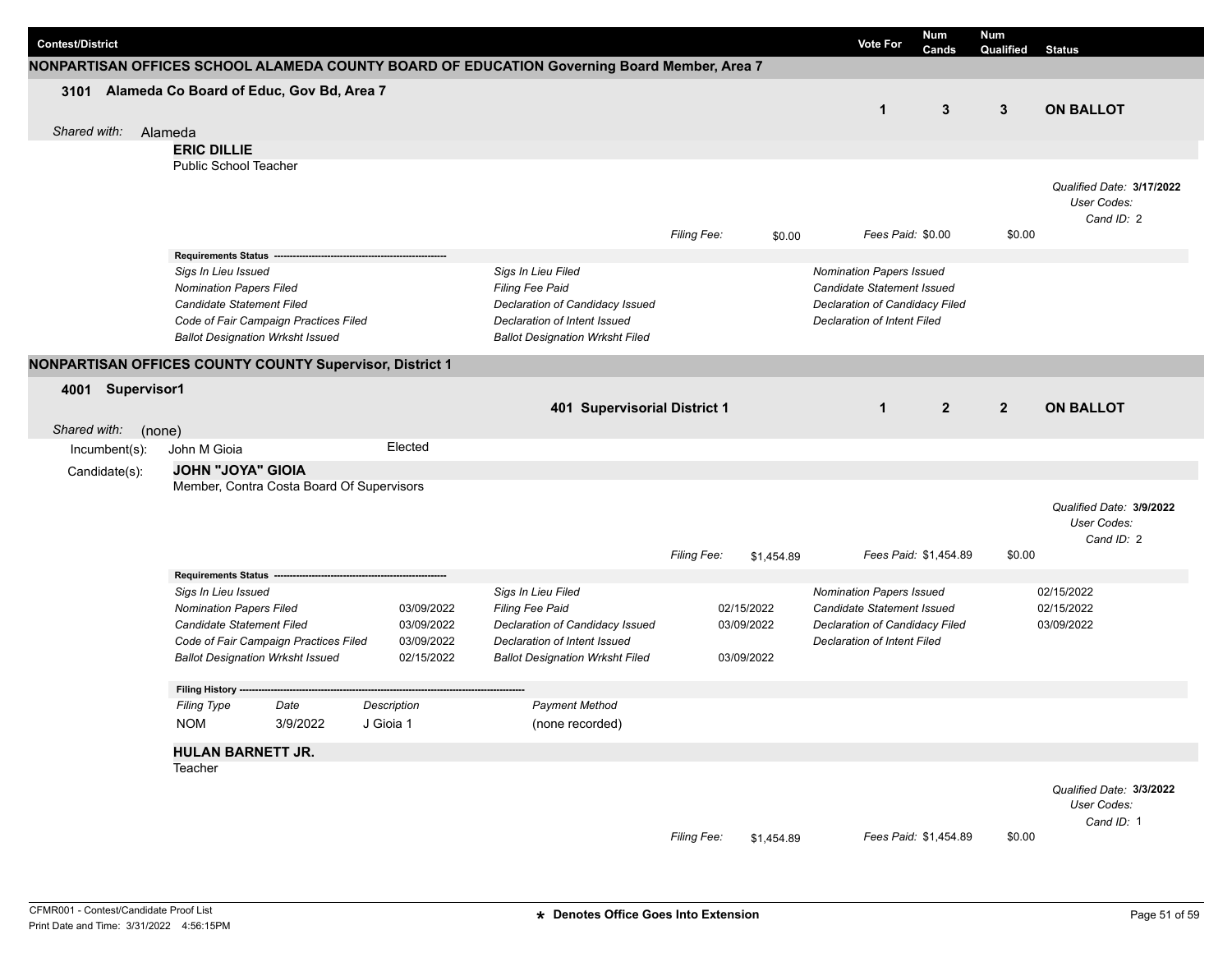| <b>Contest/District</b> |                    |                                                       |                                         |                                                          |                                              |                    |            | <b>Vote For</b>                                        | <b>Num</b><br>Cands   | <b>Num</b><br>Qualified | <b>Status</b>             |
|-------------------------|--------------------|-------------------------------------------------------|-----------------------------------------|----------------------------------------------------------|----------------------------------------------|--------------------|------------|--------------------------------------------------------|-----------------------|-------------------------|---------------------------|
|                         |                    |                                                       |                                         | NONPARTISAN OFFICES COUNTY COUNTY Supervisor, District 1 |                                              |                    |            |                                                        |                       |                         |                           |
| 4001                    | Supervisor1        |                                                       |                                         |                                                          |                                              |                    |            |                                                        |                       |                         |                           |
|                         |                    |                                                       |                                         |                                                          |                                              |                    |            | $\mathbf{1}$                                           | 2 <sup>2</sup>        | $2^{\circ}$             | <b>ON BALLOT</b>          |
| Shared with:            |                    | (none)                                                |                                         |                                                          |                                              |                    |            |                                                        |                       |                         |                           |
|                         |                    | <b>Requirements Status</b>                            |                                         |                                                          |                                              |                    |            |                                                        |                       |                         |                           |
|                         |                    | Sigs In Lieu Issued                                   |                                         | 01/28/2022                                               | Sigs In Lieu Filed                           |                    | 02/09/2022 | <b>Nomination Papers Issued</b>                        |                       |                         | 02/15/2022                |
|                         |                    | <b>Nomination Papers Filed</b>                        |                                         | 03/02/2022                                               | <b>Filing Fee Paid</b>                       |                    | 02/15/2022 | Candidate Statement Issued                             |                       |                         | 02/15/2022                |
|                         |                    | Candidate Statement Filed                             |                                         |                                                          | Declaration of Candidacy Issued              |                    | 03/02/2022 | Declaration of Candidacy Filed                         |                       |                         | 03/02/2022                |
|                         |                    |                                                       | Code of Fair Campaign Practices Filed   |                                                          | Declaration of Intent Issued                 |                    |            | <b>Declaration of Intent Filed</b>                     |                       |                         |                           |
|                         |                    |                                                       | <b>Ballot Designation Wrksht Issued</b> | 02/15/2022                                               | <b>Ballot Designation Wrksht Filed</b>       |                    | 03/02/2022 |                                                        |                       |                         |                           |
|                         |                    | <b>Filing History</b>                                 |                                         |                                                          |                                              |                    |            |                                                        |                       |                         |                           |
|                         |                    | <b>Filing Type</b>                                    | Date                                    | Description                                              | <b>Payment Method</b>                        |                    |            |                                                        |                       |                         |                           |
|                         |                    | <b>NOM</b>                                            | 3/3/2022                                | H Barnett 2                                              | (none recorded)                              |                    |            |                                                        |                       |                         |                           |
|                         |                    | NOM/SIL                                               | 2/10/2022                               | H Barnett1                                               | (none recorded)                              |                    |            |                                                        |                       |                         |                           |
|                         |                    |                                                       |                                         | NONPARTISAN OFFICES COUNTY COUNTY Supervisor, District 4 |                                              |                    |            |                                                        |                       |                         |                           |
| $* 4016$                | <b>Supervisor4</b> |                                                       |                                         |                                                          |                                              |                    |            |                                                        |                       |                         |                           |
|                         |                    |                                                       |                                         |                                                          | 404 Supervisorial District 4                 |                    |            | $\mathbf{1}$                                           | 6                     | 5                       | <b>ON BALLOT</b>          |
|                         |                    |                                                       |                                         |                                                          |                                              |                    |            |                                                        |                       |                         |                           |
| Shared with:            |                    | (none)                                                |                                         | Elected                                                  |                                              |                    |            |                                                        |                       |                         |                           |
|                         | Incumbent(s):      | Karen S Mitchoff                                      |                                         |                                                          |                                              |                    |            |                                                        |                       |                         |                           |
|                         | Candidate(s):      | <b>KEN CARLSON</b>                                    |                                         |                                                          |                                              |                    |            |                                                        |                       |                         |                           |
|                         |                    |                                                       | Councilmember / Retired Policeofficer   |                                                          |                                              |                    |            |                                                        |                       |                         |                           |
|                         |                    |                                                       |                                         |                                                          |                                              |                    |            |                                                        |                       |                         | Qualified Date: 3/10/2022 |
|                         |                    |                                                       |                                         |                                                          |                                              |                    |            |                                                        |                       |                         | User Codes:               |
|                         |                    |                                                       |                                         |                                                          |                                              |                    |            |                                                        | Fees Paid: \$1,454.89 | \$0.00                  | Cand ID: 4                |
|                         |                    |                                                       |                                         |                                                          |                                              | Filing Fee:        | \$1,454.89 |                                                        |                       |                         |                           |
|                         |                    | Requirements Status --                                |                                         |                                                          |                                              |                    |            |                                                        |                       |                         |                           |
|                         |                    | Sigs In Lieu Issued<br><b>Nomination Papers Filed</b> |                                         | 03/10/2022                                               | Sigs In Lieu Filed<br><b>Filing Fee Paid</b> |                    | 02/15/2022 | Nomination Papers Issued<br>Candidate Statement Issued |                       |                         | 02/15/2022<br>02/15/2022  |
|                         |                    | Candidate Statement Filed                             |                                         | 03/10/2022                                               | Declaration of Candidacy Issued              |                    | 03/10/2022 | Declaration of Candidacy Filed                         |                       |                         | 03/10/2022                |
|                         |                    |                                                       | Code of Fair Campaign Practices Filed   | 03/10/2022                                               | Declaration of Intent Issued                 |                    |            | <b>Declaration of Intent Filed</b>                     |                       |                         |                           |
|                         |                    |                                                       | <b>Ballot Designation Wrksht Issued</b> | 02/15/2022                                               | <b>Ballot Designation Wrksht Filed</b>       |                    | 03/10/2022 |                                                        |                       |                         |                           |
|                         |                    |                                                       |                                         |                                                          |                                              |                    |            |                                                        |                       |                         |                           |
|                         |                    | Filing History --                                     |                                         |                                                          |                                              |                    |            |                                                        |                       |                         |                           |
|                         |                    | <b>Filing Type</b>                                    | Date                                    | <b>Description</b>                                       | <b>Payment Method</b>                        |                    |            |                                                        |                       |                         |                           |
|                         |                    | <b>NOM</b>                                            | 3/10/2022                               | K Carlson 1                                              | (none recorded)                              |                    |            |                                                        |                       |                         |                           |
|                         |                    |                                                       | <b>ROXANNE CARRILLO GARZA</b>           |                                                          |                                              |                    |            |                                                        |                       |                         |                           |
|                         |                    | <b>Health Policy Director</b>                         |                                         |                                                          |                                              |                    |            |                                                        |                       |                         |                           |
|                         |                    |                                                       |                                         |                                                          |                                              |                    |            |                                                        |                       |                         | Qualified Date: 3/10/2022 |
|                         |                    |                                                       |                                         |                                                          |                                              |                    |            |                                                        |                       |                         | User Codes:               |
|                         |                    |                                                       |                                         |                                                          |                                              |                    |            |                                                        |                       |                         | Cand ID: 6                |
|                         |                    |                                                       |                                         |                                                          |                                              | <b>Filing Fee:</b> | \$1,454.89 |                                                        | Fees Paid: \$1.454.89 | \$0.00                  |                           |

I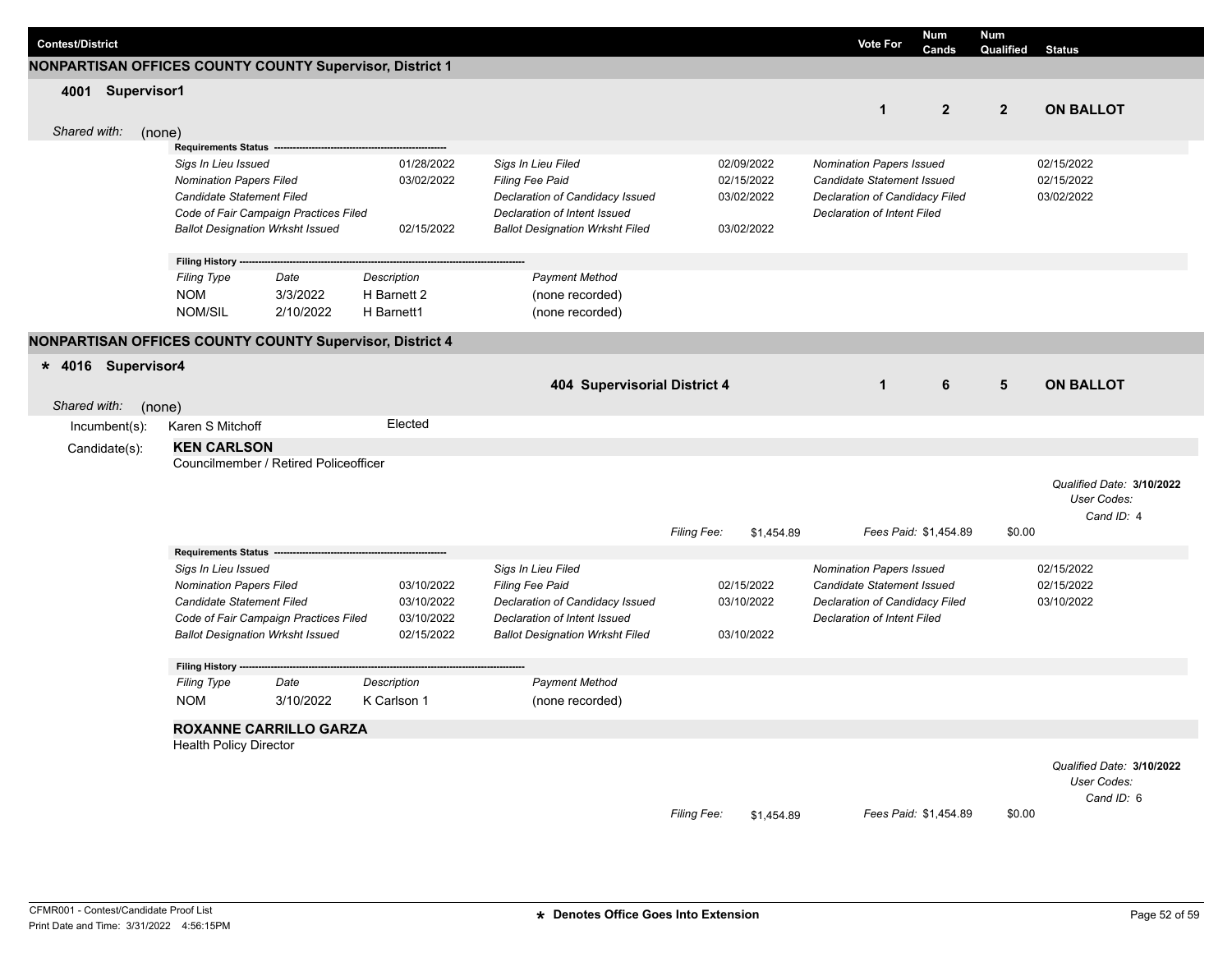|                         |                                                                                  |                          |                                                                 |                                  | <b>Num</b>                                                    | <b>Num</b>                 |
|-------------------------|----------------------------------------------------------------------------------|--------------------------|-----------------------------------------------------------------|----------------------------------|---------------------------------------------------------------|----------------------------|
| <b>Contest/District</b> |                                                                                  |                          |                                                                 |                                  | <b>Vote For</b><br>Cands                                      | Qualified<br><b>Status</b> |
|                         | <b>NONPARTISAN OFFICES COUNTY COUNTY Supervisor, District 4</b>                  |                          |                                                                 |                                  |                                                               |                            |
| 4016 Supervisor4        |                                                                                  |                          |                                                                 |                                  |                                                               |                            |
|                         |                                                                                  |                          |                                                                 |                                  | 6<br>$\mathbf{1}$                                             | 5<br><b>ON BALLOT</b>      |
| Shared with:<br>(none)  |                                                                                  |                          |                                                                 |                                  |                                                               |                            |
|                         | <b>Requirements Status -</b>                                                     |                          |                                                                 |                                  |                                                               |                            |
|                         | Sigs In Lieu Issued                                                              |                          | Sigs In Lieu Filed                                              |                                  | <b>Nomination Papers Issued</b>                               | 02/18/2022                 |
|                         | <b>Nomination Papers Filed</b>                                                   | 03/10/2022               | Filing Fee Paid                                                 | 02/18/2022                       | Candidate Statement Issued                                    | 02/18/2022                 |
|                         | <b>Candidate Statement Filed</b>                                                 | 03/10/2022               | Declaration of Candidacy Issued                                 | 03/10/2022                       | Declaration of Candidacy Filed                                | 03/10/2022                 |
|                         | Code of Fair Campaign Practices Filed<br><b>Ballot Designation Wrksht Issued</b> | 03/10/2022<br>02/18/2022 | Declaration of Intent Issued                                    | 03/10/2022                       | <b>Declaration of Intent Filed</b>                            |                            |
|                         |                                                                                  |                          | <b>Ballot Designation Wrksht Filed</b>                          |                                  |                                                               |                            |
|                         | Filing History ---                                                               |                          |                                                                 |                                  |                                                               |                            |
|                         | Date<br><b>Filing Type</b>                                                       | Description              | <b>Payment Method</b>                                           |                                  |                                                               |                            |
|                         | <b>NOM</b><br>3/10/2022                                                          | R Garza 1                | (none recorded)                                                 |                                  |                                                               |                            |
|                         | <b>ED BIRSAN</b>                                                                 |                          |                                                                 |                                  |                                                               |                            |
|                         | Councilmember / Small Businessperson                                             |                          |                                                                 |                                  |                                                               |                            |
|                         |                                                                                  |                          |                                                                 |                                  |                                                               | Qualified Date: 3/4/2022   |
|                         |                                                                                  |                          |                                                                 |                                  |                                                               | User Codes:                |
|                         |                                                                                  |                          |                                                                 |                                  |                                                               | Cand ID: 5                 |
|                         |                                                                                  |                          |                                                                 | Filing Fee:<br>\$1,454.89        | Fees Paid: \$1,454.89                                         | \$0.00                     |
|                         | <b>Requirements Status</b>                                                       |                          |                                                                 |                                  |                                                               |                            |
|                         | Sigs In Lieu Issued                                                              |                          | Sigs In Lieu Filed                                              |                                  | <b>Nomination Papers Issued</b>                               | 02/15/2022                 |
|                         | <b>Nomination Papers Filed</b>                                                   | 03/04/2022               | Filing Fee Paid                                                 | 02/15/2022                       | Candidate Statement Issued                                    | 02/15/2022                 |
|                         | Candidate Statement Filed<br>Code of Fair Campaign Practices Filed               | 03/04/2022<br>03/04/2022 | Declaration of Candidacy Issued<br>Declaration of Intent Issued | 03/04/2022                       | Declaration of Candidacy Filed<br>Declaration of Intent Filed | 03/04/2022                 |
|                         | <b>Ballot Designation Wrksht Issued</b>                                          | 02/15/2022               | <b>Ballot Designation Wrksht Filed</b>                          | 03/04/2022                       |                                                               |                            |
|                         |                                                                                  |                          |                                                                 |                                  |                                                               |                            |
|                         | Filing History --                                                                |                          |                                                                 |                                  |                                                               |                            |
|                         | <b>Filing Type</b><br>Date                                                       | Description              | <b>Payment Method</b>                                           |                                  |                                                               |                            |
|                         | <b>NOM</b><br>3/4/2022                                                           | EBirsan_1                | (none recorded)                                                 |                                  |                                                               |                            |
|                         | <b>DEBORA ALLEN</b>                                                              |                          |                                                                 |                                  |                                                               |                            |
|                         | Businesswoman / Financial Officer                                                |                          |                                                                 |                                  |                                                               |                            |
|                         |                                                                                  |                          |                                                                 |                                  |                                                               | Qualified Date: 3/11/2022  |
|                         |                                                                                  |                          |                                                                 |                                  |                                                               | User Codes:                |
|                         |                                                                                  |                          |                                                                 |                                  |                                                               | Cand ID: 1                 |
|                         |                                                                                  |                          |                                                                 | <b>Filing Fee:</b><br>\$1,454.89 | Fees Paid: \$1,454.89                                         | \$0.00                     |
|                         | <b>Requirements Status</b><br>Sigs In Lieu Issued                                | 01/20/2022               | Sigs In Lieu Filed                                              | 02/09/2022                       | <b>Nomination Papers Issued</b>                               | 03/03/2022                 |
|                         | <b>Nomination Papers Filed</b>                                                   | 03/11/2022               | Filing Fee Paid                                                 | 03/03/2022                       | Candidate Statement Issued                                    | 03/03/2022                 |
|                         | Candidate Statement Filed                                                        | 03/11/2022               | Declaration of Candidacy Issued                                 | 03/11/2022                       | Declaration of Candidacy Filed                                | 03/11/2022                 |
|                         | Code of Fair Campaign Practices Filed                                            | 03/11/2022               | Declaration of Intent Issued                                    |                                  | Declaration of Intent Filed                                   |                            |
|                         | <b>Ballot Designation Wrksht Issued</b>                                          | 03/03/2022               | <b>Ballot Designation Wrksht Filed</b>                          | 03/11/2022                       |                                                               |                            |
|                         |                                                                                  |                          |                                                                 |                                  |                                                               |                            |
|                         | <b>Filing History -</b><br>Date<br><b>Filing Type</b>                            | Description              | <b>Payment Method</b>                                           |                                  |                                                               |                            |
|                         | 2/11/2022<br>NOM/SIL                                                             | D Allen1                 | (none recorded)                                                 |                                  |                                                               |                            |
|                         |                                                                                  |                          |                                                                 |                                  |                                                               |                            |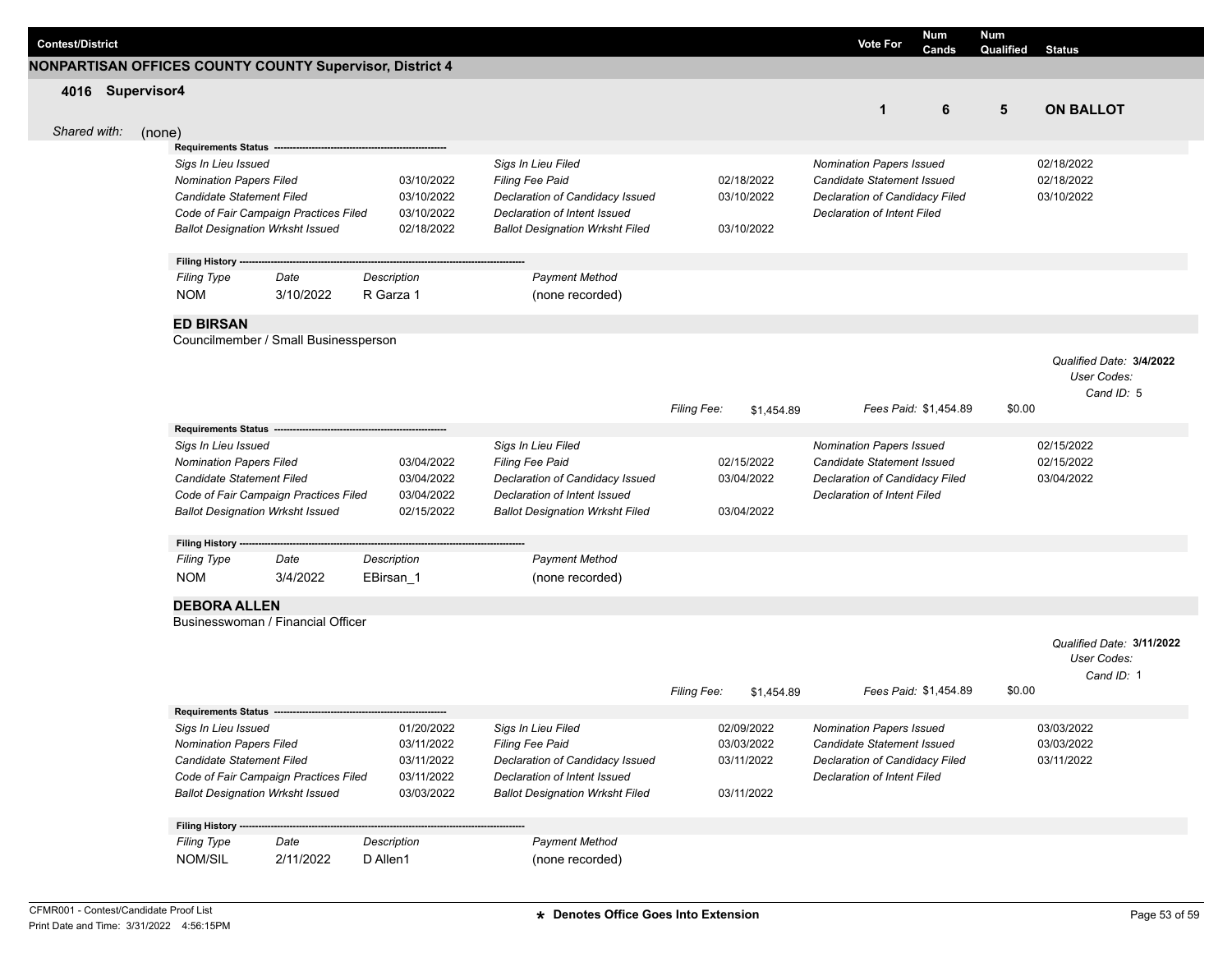| <b>Contest/District</b> |                                                          |              |                                        |             |            | <b>Vote For</b>                                        | Num<br>Cands          | Num<br>Qualified | <b>Status</b>            |
|-------------------------|----------------------------------------------------------|--------------|----------------------------------------|-------------|------------|--------------------------------------------------------|-----------------------|------------------|--------------------------|
|                         | NONPARTISAN OFFICES COUNTY COUNTY Supervisor, District 4 |              |                                        |             |            |                                                        |                       |                  |                          |
| 4016 Supervisor4        |                                                          |              |                                        |             |            |                                                        |                       |                  |                          |
|                         |                                                          |              |                                        |             |            | $\mathbf{1}$                                           | 6                     | $5\phantom{.0}$  | <b>ON BALLOT</b>         |
| Shared with:<br>(none)  |                                                          |              |                                        |             |            |                                                        |                       |                  |                          |
|                         | <b>CARLYN OBRINGER</b>                                   |              |                                        |             |            |                                                        |                       |                  |                          |
|                         | Healthcare Educator / Councilmember                      |              |                                        |             |            |                                                        |                       |                  |                          |
|                         |                                                          |              |                                        |             |            |                                                        |                       |                  | Qualified Date: 3/8/2022 |
|                         |                                                          |              |                                        |             |            |                                                        |                       |                  | User Codes:              |
|                         |                                                          |              |                                        |             |            |                                                        |                       |                  | Cand ID: 3               |
|                         |                                                          |              |                                        | Filing Fee: | \$1,454.89 |                                                        | Fees Paid: \$1,454.89 | \$0.00           |                          |
|                         | <b>Requirements Status -</b>                             |              |                                        |             |            |                                                        |                       |                  |                          |
|                         | Sigs In Lieu Issued<br><b>Nomination Papers Filed</b>    | 03/08/2022   | Sigs In Lieu Filed<br>Filing Fee Paid  |             | 02/14/2022 | Nomination Papers Issued<br>Candidate Statement Issued |                       |                  | 02/14/2022<br>02/14/2022 |
|                         | Candidate Statement Filed                                | 03/08/2022   | Declaration of Candidacy Issued        |             | 03/08/2022 | Declaration of Candidacy Filed                         |                       |                  | 03/08/2022               |
|                         | Code of Fair Campaign Practices Filed                    | 03/08/2022   | Declaration of Intent Issued           |             |            | <b>Declaration of Intent Filed</b>                     |                       |                  |                          |
|                         | <b>Ballot Designation Wrksht Issued</b>                  | 02/14/2022   | <b>Ballot Designation Wrksht Filed</b> |             | 03/08/2022 |                                                        |                       |                  |                          |
|                         |                                                          |              |                                        |             |            |                                                        |                       |                  |                          |
|                         | Filing History ---<br><b>Filing Type</b><br>Date         | Description  | <b>Payment Method</b>                  |             |            |                                                        |                       |                  |                          |
|                         | <b>NOM</b><br>3/8/2022                                   | C Obringer 1 | (none recorded)                        |             |            |                                                        |                       |                  |                          |
|                         |                                                          |              |                                        |             |            |                                                        |                       |                  |                          |
|                         | NONPARTISAN OFFICES COUNTY COUNTY Assessor               |              |                                        |             |            |                                                        |                       |                  |                          |
| 4026 Assessor           |                                                          |              |                                        |             |            |                                                        |                       |                  |                          |
|                         |                                                          |              | 0 Contra Costa County                  |             |            | $\mathbf{1}$                                           | $\overline{2}$        | $\overline{2}$   | <b>ON BALLOT</b>         |
| Shared with:<br>(none)  |                                                          |              |                                        |             |            |                                                        |                       |                  |                          |
| Incumbent(s):           | <b>Gus S Kramer</b>                                      | Elected      |                                        |             |            |                                                        |                       |                  |                          |
| Candidate(s):           | <b>GUS KRAMER</b>                                        |              |                                        |             |            |                                                        |                       |                  |                          |
|                         | <b>County Assessor</b>                                   |              |                                        |             |            |                                                        |                       |                  |                          |
|                         |                                                          |              |                                        |             |            |                                                        |                       |                  | Qualified Date: 3/8/2022 |
|                         |                                                          |              |                                        |             |            |                                                        |                       |                  | User Codes:              |
|                         |                                                          |              |                                        |             |            |                                                        |                       |                  | Cand ID: 1               |
|                         |                                                          |              |                                        | Filing Fee: | \$2,206.81 |                                                        | Fees Paid: \$2,206.81 | \$0.00           |                          |
|                         | <b>Requirements Status</b><br>Sigs In Lieu Issued        | 01/06/2022   | Sigs In Lieu Filed                     |             | 02/03/2022 | <b>Nomination Papers Issued</b>                        |                       |                  | 02/15/2022               |
|                         | <b>Nomination Papers Filed</b>                           | 03/08/2022   | Filing Fee Paid                        |             | 02/15/2022 | Candidate Statement Issued                             |                       |                  | 02/15/2022               |
|                         | Candidate Statement Filed                                | 03/08/2022   | Declaration of Candidacy Issued        |             | 03/08/2022 | Declaration of Candidacy Filed                         |                       |                  | 03/08/2022               |
|                         | Code of Fair Campaign Practices Filed                    | 03/08/2022   | Declaration of Intent Issued           |             |            | <b>Declaration of Intent Filed</b>                     |                       |                  |                          |
|                         | <b>Ballot Designation Wrksht Issued</b>                  | 02/15/2022   | <b>Ballot Designation Wrksht Filed</b> |             | 03/08/2022 |                                                        |                       |                  |                          |
|                         | <b>FLOY ELIZABETH ANDREWS</b>                            |              |                                        |             |            |                                                        |                       |                  |                          |
|                         | C E O / Property Attorney                                |              |                                        |             |            |                                                        |                       |                  |                          |
|                         |                                                          |              |                                        |             |            |                                                        |                       |                  | Qualified Date: 3/9/2022 |
|                         |                                                          |              |                                        |             |            |                                                        |                       |                  | User Codes:              |
|                         |                                                          |              |                                        |             |            |                                                        |                       |                  | Cand ID: 2               |
|                         |                                                          |              |                                        | Filing Fee: | \$2,206.81 |                                                        | Fees Paid: \$2,206.81 | \$0.00           |                          |
|                         |                                                          |              |                                        |             |            |                                                        |                       |                  |                          |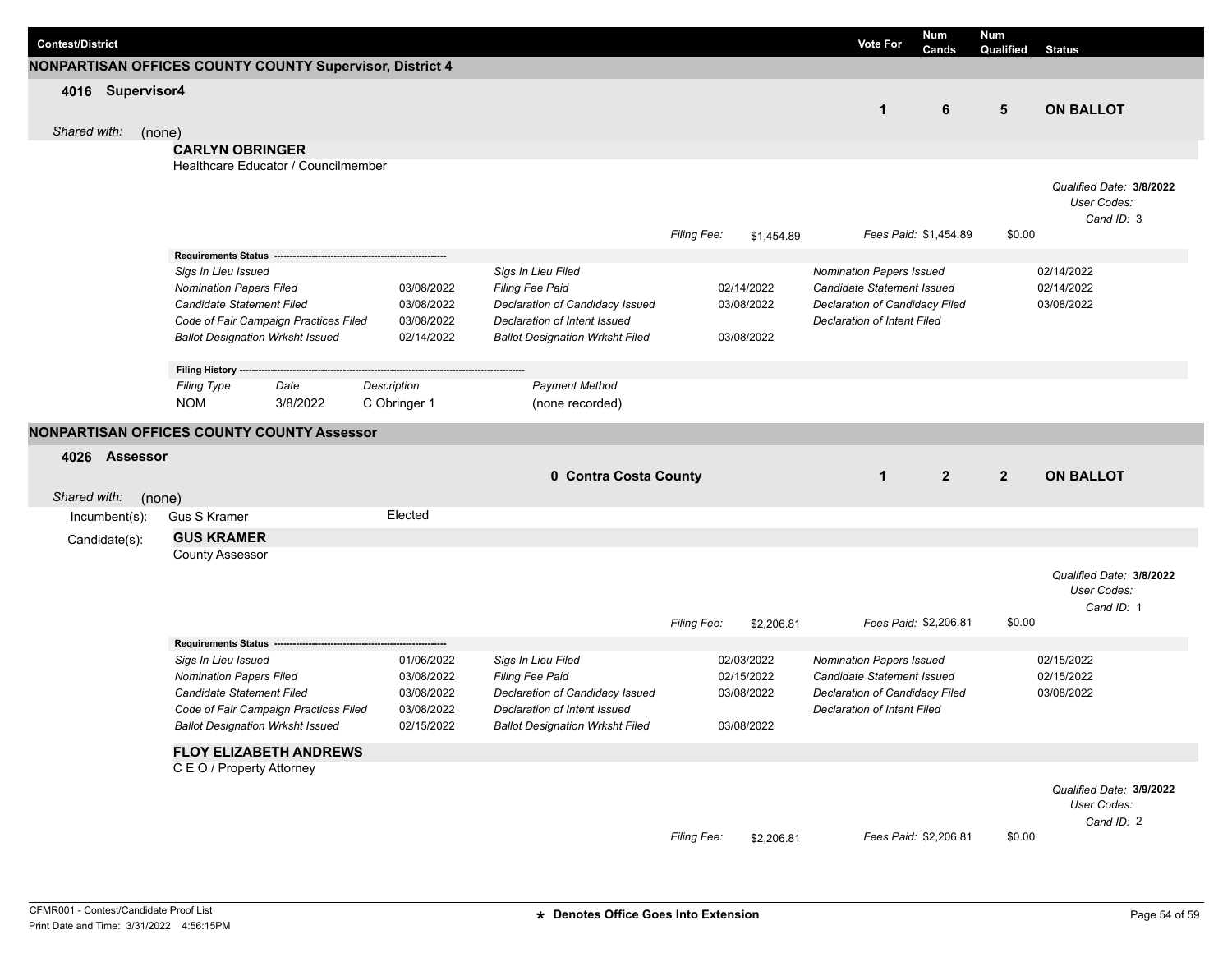| <b>Contest/District</b> |                      |        |                                                         |          |             |                      |                                        |             |            | <b>Vote For</b>                    | Num<br>Cands          | <b>Num</b><br>Qualified | <b>Status</b>             |  |
|-------------------------|----------------------|--------|---------------------------------------------------------|----------|-------------|----------------------|----------------------------------------|-------------|------------|------------------------------------|-----------------------|-------------------------|---------------------------|--|
|                         |                      |        | <b>NONPARTISAN OFFICES COUNTY COUNTY Assessor</b>       |          |             |                      |                                        |             |            |                                    |                       |                         |                           |  |
|                         | 4026 Assessor        |        |                                                         |          |             |                      |                                        |             |            |                                    |                       |                         |                           |  |
|                         |                      |        |                                                         |          |             |                      |                                        |             |            | $\mathbf{1}$                       | $\overline{2}$        | $\overline{2}$          | <b>ON BALLOT</b>          |  |
|                         | Shared with:         | (none) |                                                         |          |             |                      |                                        |             |            |                                    |                       |                         |                           |  |
|                         |                      |        | <b>Requirements Status</b> -                            |          |             |                      |                                        |             |            |                                    |                       |                         |                           |  |
|                         |                      |        | Sigs In Lieu Issued                                     |          |             |                      | Sigs In Lieu Filed                     |             |            | <b>Nomination Papers Issued</b>    |                       |                         | 02/15/2022                |  |
|                         |                      |        | <b>Nomination Papers Filed</b>                          |          |             | 03/09/2022           | <b>Filing Fee Paid</b>                 |             | 02/15/2022 | Candidate Statement Issued         |                       |                         | 02/15/2022                |  |
|                         |                      |        | Candidate Statement Filed                               |          |             | 03/09/2022           | Declaration of Candidacy Issued        |             | 03/09/2022 | Declaration of Candidacy Filed     |                       |                         | 03/09/2022                |  |
|                         |                      |        | Code of Fair Campaign Practices Filed                   |          |             | 03/09/2022           | Declaration of Intent Issued           |             |            | <b>Declaration of Intent Filed</b> |                       |                         |                           |  |
|                         |                      |        | <b>Ballot Designation Wrksht Issued</b>                 |          |             | 02/15/2022           | <b>Ballot Designation Wrksht Filed</b> |             | 03/09/2022 |                                    |                       |                         |                           |  |
|                         |                      |        | Filing History ---                                      |          |             |                      |                                        |             |            |                                    |                       |                         |                           |  |
|                         |                      |        | <b>Filing Type</b>                                      | Date     | Description |                      | <b>Payment Method</b>                  |             |            |                                    |                       |                         |                           |  |
|                         |                      |        | <b>NOM</b>                                              | 3/9/2022 | F Page 1    |                      | (none recorded)                        |             |            |                                    |                       |                         |                           |  |
|                         |                      |        | NONPARTISAN OFFICES COUNTY COUNTY Auditor-Controller    |          |             |                      |                                        |             |            |                                    |                       |                         |                           |  |
| 4031                    |                      |        | <b>AuditorController</b>                                |          |             |                      |                                        |             |            |                                    |                       |                         |                           |  |
|                         |                      |        |                                                         |          |             |                      | 0 Contra Costa County                  |             |            | $\mathbf{1}$                       | $\mathbf{1}$          | $\mathbf{1}$            | <b>ON BALLOT</b>          |  |
|                         | Shared with:         | (none) |                                                         |          |             |                      |                                        |             |            |                                    |                       |                         |                           |  |
|                         | Incumbent(s):        |        | Robert Ronald Campbell                                  |          |             | Elected              |                                        |             |            |                                    |                       |                         |                           |  |
|                         | Candidate(s):        |        | <b>ROBERT CAMPBELL</b>                                  |          |             |                      |                                        |             |            |                                    |                       |                         |                           |  |
|                         |                      |        | County Auditor - Controller                             |          |             |                      |                                        |             |            |                                    |                       |                         |                           |  |
|                         |                      |        |                                                         |          |             |                      |                                        |             |            |                                    |                       |                         | Qualified Date: 3/3/2022  |  |
|                         |                      |        |                                                         |          |             |                      |                                        |             |            |                                    |                       |                         | User Codes:               |  |
|                         |                      |        |                                                         |          |             |                      |                                        |             |            |                                    |                       |                         | Cand ID: 1                |  |
|                         |                      |        |                                                         |          |             |                      |                                        | Filing Fee: | \$2,393.33 |                                    | Fees Paid: \$2,393.33 | \$0.00                  |                           |  |
|                         |                      |        | Requirements Status ---                                 |          |             |                      |                                        |             |            |                                    |                       |                         |                           |  |
|                         |                      |        | Sigs In Lieu Issued                                     |          |             | 01/24/2022           | Sigs In Lieu Filed                     |             | 02/08/2022 | <b>Nomination Papers Issued</b>    |                       |                         | 02/18/2022                |  |
|                         |                      |        | <b>Nomination Papers Filed</b>                          |          |             | 03/03/2022           | <b>Filing Fee Paid</b>                 |             | 02/18/2022 | Candidate Statement Issued         |                       |                         | 02/18/2022                |  |
|                         |                      |        | Candidate Statement Filed                               |          |             |                      | Declaration of Candidacy Issued        |             | 03/03/2022 | Declaration of Candidacy Filed     |                       |                         | 03/03/2022                |  |
|                         |                      |        | Code of Fair Campaign Practices Filed                   |          |             | 03/03/2022           | Declaration of Intent Issued           |             |            | <b>Declaration of Intent Filed</b> |                       |                         |                           |  |
|                         |                      |        | <b>Ballot Designation Wrksht Issued</b>                 |          |             | 02/18/2022           | <b>Ballot Designation Wrksht Filed</b> |             | 03/03/2022 |                                    |                       |                         |                           |  |
|                         |                      |        | <b>NONPARTISAN OFFICES COUNTY COUNTY Clerk-Recorder</b> |          |             |                      |                                        |             |            |                                    |                       |                         |                           |  |
| $* 4036$                | <b>ClerkRecorder</b> |        |                                                         |          |             |                      |                                        |             |            |                                    |                       |                         |                           |  |
|                         |                      |        |                                                         |          |             |                      | 0 Contra Costa County                  |             |            | $\mathbf 1$                        | 4                     | 4                       | <b>ON BALLOT</b>          |  |
|                         | Shared with:         | (none) |                                                         |          |             |                      |                                        |             |            |                                    |                       |                         |                           |  |
|                         | Incumbent(s):        |        | Deborah Cooper                                          |          |             | Appointed to Vacancy |                                        |             |            |                                    |                       |                         |                           |  |
|                         | Candidate(s):        |        | <b>NICK SPINNER</b>                                     |          |             |                      |                                        |             |            |                                    |                       |                         |                           |  |
|                         |                      |        | Senior Systems Engineer                                 |          |             |                      |                                        |             |            |                                    |                       |                         |                           |  |
|                         |                      |        |                                                         |          |             |                      |                                        |             |            |                                    |                       |                         | Qualified Date: 3/15/2022 |  |
|                         |                      |        |                                                         |          |             |                      |                                        |             |            |                                    |                       |                         | User Codes:               |  |
|                         |                      |        |                                                         |          |             |                      |                                        |             |            |                                    |                       |                         | Cand ID: 1                |  |
|                         |                      |        |                                                         |          |             |                      |                                        | Filing Fee: | \$2,235.17 |                                    | Fees Paid: \$2,235.17 | \$0.00                  |                           |  |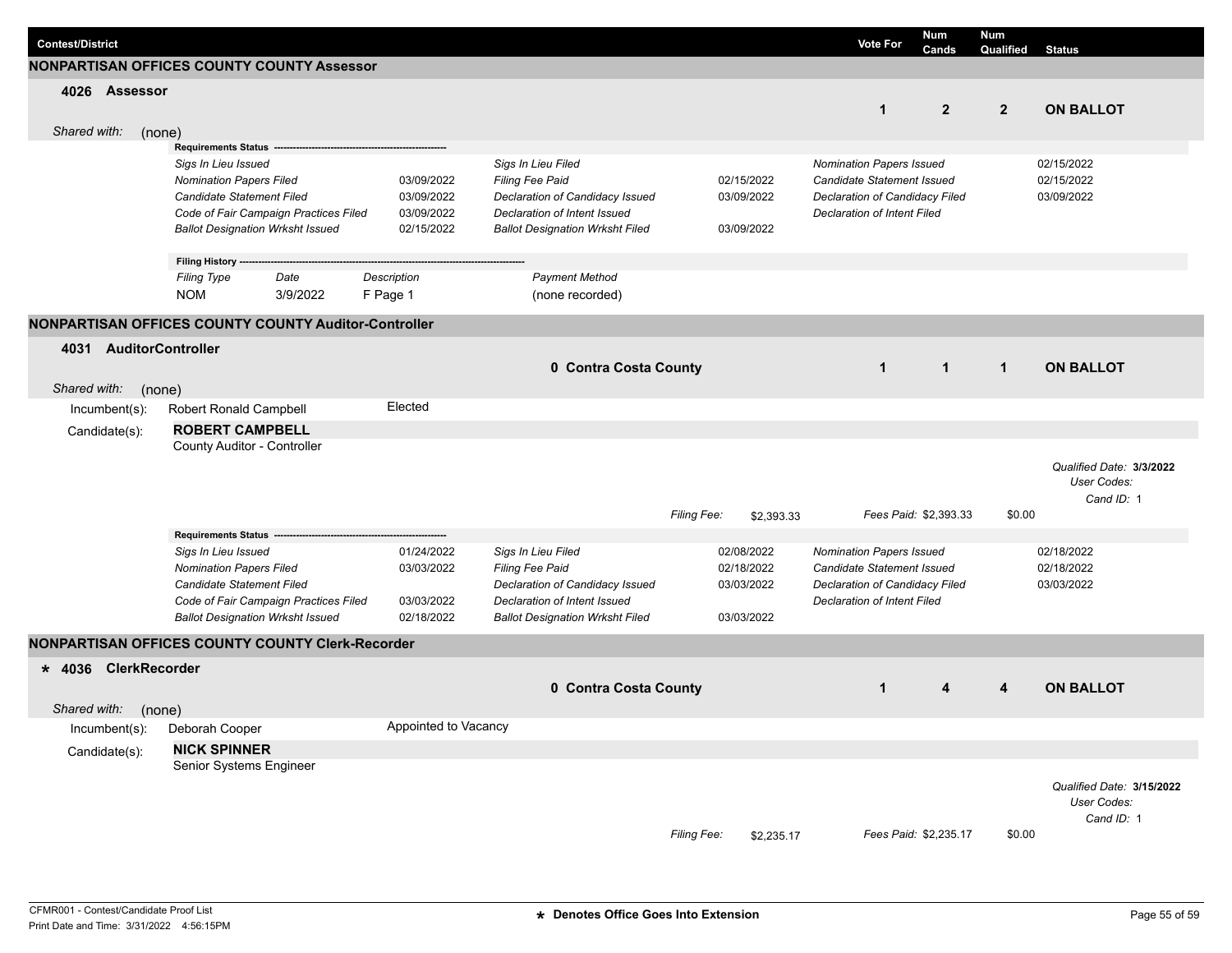| <b>Contest/District</b> |                                                       |                                         |                    |                                        |             |            | <b>Vote For</b>                 | <b>Num</b><br>Cands   | <b>Num</b><br><b>Qualified</b> | <b>Status</b>             |
|-------------------------|-------------------------------------------------------|-----------------------------------------|--------------------|----------------------------------------|-------------|------------|---------------------------------|-----------------------|--------------------------------|---------------------------|
|                         | NONPARTISAN OFFICES COUNTY COUNTY Clerk-Recorder      |                                         |                    |                                        |             |            |                                 |                       |                                |                           |
|                         | 4036 ClerkRecorder                                    |                                         |                    |                                        |             |            |                                 |                       |                                |                           |
|                         |                                                       |                                         |                    |                                        |             |            | $\mathbf{1}$                    | 4                     | 4                              | <b>ON BALLOT</b>          |
| Shared with:            | (none)                                                |                                         |                    |                                        |             |            |                                 |                       |                                |                           |
|                         | Requirements Status -                                 |                                         |                    |                                        |             |            |                                 |                       |                                |                           |
|                         | Sigs In Lieu Issued                                   |                                         | 01/12/2022         | Sigs In Lieu Filed                     |             | 02/03/2022 | Nomination Papers Issued        |                       |                                | 02/18/2022                |
|                         | <b>Nomination Papers Filed</b>                        |                                         | 03/15/2022         | <b>Filing Fee Paid</b>                 |             | 02/18/2022 | Candidate Statement Issued      |                       |                                | 02/18/2022                |
|                         | <b>Candidate Statement Filed</b>                      |                                         | 03/15/2022         | Declaration of Candidacy Issued        |             | 03/15/2022 | Declaration of Candidacy Filed  |                       |                                | 03/15/2022                |
|                         |                                                       | Code of Fair Campaign Practices Filed   | 03/15/2022         | Declaration of Intent Issued           |             |            | Declaration of Intent Filed     |                       |                                |                           |
|                         |                                                       | <b>Ballot Designation Wrksht Issued</b> | 02/18/2022         | <b>Ballot Designation Wrksht Filed</b> |             | 03/15/2022 |                                 |                       |                                |                           |
|                         |                                                       | <b>KRISTIN BRAUN CONNELLY</b>           |                    |                                        |             |            |                                 |                       |                                |                           |
|                         |                                                       | C E O / School Boardmember              |                    |                                        |             |            |                                 |                       |                                |                           |
|                         |                                                       |                                         |                    |                                        |             |            |                                 |                       |                                | Qualified Date: 3/10/2022 |
|                         |                                                       |                                         |                    |                                        |             |            |                                 |                       |                                | User Codes:               |
|                         |                                                       |                                         |                    |                                        |             |            |                                 |                       |                                | Cand ID: 4                |
|                         |                                                       |                                         |                    |                                        | Filing Fee: | \$2,235.17 |                                 | Fees Paid: \$2,235.17 | \$0.00                         |                           |
|                         | Requirements Status --                                |                                         |                    |                                        |             |            |                                 |                       |                                |                           |
|                         | Sigs In Lieu Issued                                   |                                         |                    | Sigs In Lieu Filed                     |             |            | <b>Nomination Papers Issued</b> |                       |                                | 02/14/2022                |
|                         | <b>Nomination Papers Filed</b>                        |                                         | 03/10/2022         | <b>Filing Fee Paid</b>                 |             | 02/14/2022 | Candidate Statement Issued      |                       |                                | 02/14/2022                |
|                         | Candidate Statement Filed                             |                                         | 03/10/2022         | Declaration of Candidacy Issued        |             | 03/10/2022 | Declaration of Candidacy Filed  |                       |                                | 03/10/2022                |
|                         |                                                       | Code of Fair Campaign Practices Filed   | 03/10/2022         | Declaration of Intent Issued           |             |            | Declaration of Intent Filed     |                       |                                |                           |
|                         |                                                       | <b>Ballot Designation Wrksht Issued</b> | 02/14/2022         | <b>Ballot Designation Wrksht Filed</b> |             | 03/10/2022 |                                 |                       |                                |                           |
|                         | Filing History ---                                    |                                         |                    |                                        |             |            |                                 |                       |                                |                           |
|                         | <b>Filing Type</b>                                    | Date                                    | Description        | <b>Payment Method</b>                  |             |            |                                 |                       |                                |                           |
|                         | <b>NOM</b>                                            | 3/10/2022                               | K Connelly 1       | (none recorded)                        |             |            |                                 |                       |                                |                           |
|                         |                                                       |                                         |                    |                                        |             |            |                                 |                       |                                |                           |
|                         | <b>VICKI GORDON</b><br>Educator / Business Owner      |                                         |                    |                                        |             |            |                                 |                       |                                |                           |
|                         |                                                       |                                         |                    |                                        |             |            |                                 |                       |                                |                           |
|                         |                                                       |                                         |                    |                                        |             |            |                                 |                       |                                | Qualified Date: 3/10/2022 |
|                         |                                                       |                                         |                    |                                        |             |            |                                 |                       |                                | User Codes:<br>Cand ID: 2 |
|                         |                                                       |                                         |                    |                                        | Filing Fee: | \$2,235.17 |                                 | Fees Paid: \$2,235.17 | \$0.00                         |                           |
|                         |                                                       |                                         |                    |                                        |             |            |                                 |                       |                                |                           |
|                         | <b>Requirements Status</b>                            |                                         | 01/13/2022         | Sigs In Lieu Filed                     |             |            | <b>Nomination Papers Issued</b> |                       |                                | 02/22/2022                |
|                         | Sigs In Lieu Issued<br><b>Nomination Papers Filed</b> |                                         | 03/10/2022         | <b>Filing Fee Paid</b>                 |             | 02/22/2022 | Candidate Statement Issued      |                       |                                | 02/22/2022                |
|                         | Candidate Statement Filed                             |                                         | 03/10/2022         | Declaration of Candidacy Issued        |             | 03/10/2022 | Declaration of Candidacy Filed  |                       |                                | 03/10/2022                |
|                         |                                                       | Code of Fair Campaign Practices Filed   | 03/10/2022         | Declaration of Intent Issued           |             |            | Declaration of Intent Filed     |                       |                                |                           |
|                         |                                                       | <b>Ballot Designation Wrksht Issued</b> | 02/22/2022         | <b>Ballot Designation Wrksht Filed</b> |             | 03/10/2022 |                                 |                       |                                |                           |
|                         |                                                       |                                         |                    |                                        |             |            |                                 |                       |                                |                           |
|                         | <b>Filing History</b>                                 |                                         |                    |                                        |             |            |                                 |                       |                                |                           |
|                         | <b>Filing Type</b>                                    | Date                                    | <b>Description</b> | <b>Payment Method</b>                  |             |            |                                 |                       |                                |                           |
|                         | <b>NOM</b>                                            | 3/10/2022                               | V Gordon 1         | (none recorded)                        |             |            |                                 |                       |                                |                           |
|                         |                                                       |                                         |                    |                                        |             |            |                                 |                       |                                |                           |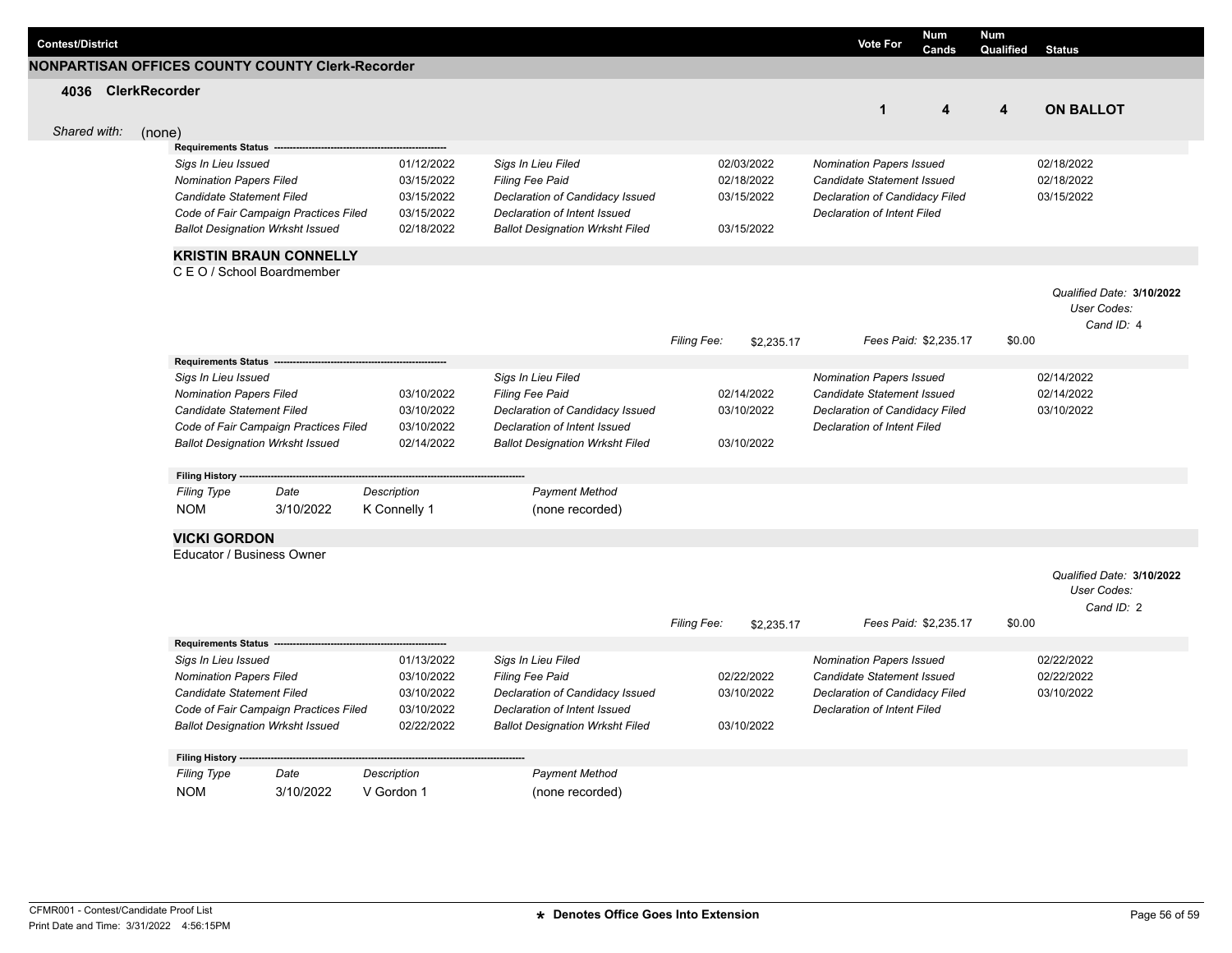| <b>Contest/District</b>         |                                                             |                          |                                                    |             |                          | <b>Vote For</b>                                              | <b>Num</b><br>Cands   | Num<br>Qualified | <b>Status</b>                            |
|---------------------------------|-------------------------------------------------------------|--------------------------|----------------------------------------------------|-------------|--------------------------|--------------------------------------------------------------|-----------------------|------------------|------------------------------------------|
|                                 | NONPARTISAN OFFICES COUNTY COUNTY Clerk-Recorder            |                          |                                                    |             |                          |                                                              |                       |                  |                                          |
| 4036 ClerkRecorder              |                                                             |                          |                                                    |             |                          |                                                              |                       |                  |                                          |
|                                 |                                                             |                          |                                                    |             |                          | $\mathbf{1}$                                                 | $\boldsymbol{4}$      | 4                | <b>ON BALLOT</b>                         |
| Shared with:<br>(none)          |                                                             |                          |                                                    |             |                          |                                                              |                       |                  |                                          |
|                                 | <b>DEVIN T. MURPHY</b>                                      |                          |                                                    |             |                          |                                                              |                       |                  |                                          |
|                                 | Pinole City Council Member                                  |                          |                                                    |             |                          |                                                              |                       |                  |                                          |
|                                 |                                                             |                          |                                                    |             |                          |                                                              |                       |                  | Qualified Date: 3/16/2022<br>User Codes: |
|                                 |                                                             |                          |                                                    |             |                          |                                                              |                       |                  | Cand ID: 3                               |
|                                 |                                                             |                          |                                                    | Filing Fee: | \$2,235.17               |                                                              | Fees Paid: \$2,235.17 | \$0.00           |                                          |
|                                 | Requirements Status -                                       |                          |                                                    |             |                          |                                                              |                       |                  |                                          |
|                                 | Sigs In Lieu Issued                                         | 02/03/2022               | Sigs In Lieu Filed                                 |             |                          | Nomination Papers Issued                                     |                       |                  | 03/04/2022                               |
|                                 | <b>Nomination Papers Filed</b><br>Candidate Statement Filed | 03/16/2022<br>03/16/2022 | Filing Fee Paid<br>Declaration of Candidacy Issued |             | 03/04/2022<br>03/16/2022 | Candidate Statement Issued<br>Declaration of Candidacy Filed |                       |                  | 03/04/2022<br>03/16/2022                 |
|                                 | Code of Fair Campaign Practices Filed                       | 03/16/2022               | Declaration of Intent Issued                       |             |                          | <b>Declaration of Intent Filed</b>                           |                       |                  |                                          |
|                                 | <b>Ballot Designation Wrksht Issued</b>                     | 03/04/2022               | <b>Ballot Designation Wrksht Filed</b>             |             | 03/16/2022               |                                                              |                       |                  |                                          |
|                                 |                                                             |                          |                                                    |             |                          |                                                              |                       |                  |                                          |
|                                 | Filing History ----<br><b>Filing Type</b><br>Date           | Description              | <b>Payment Method</b>                              |             |                          |                                                              |                       |                  |                                          |
|                                 | <b>NOM</b><br>3/16/2022                                     | D Murphy 1               | (none recorded)                                    |             |                          |                                                              |                       |                  |                                          |
|                                 |                                                             |                          |                                                    |             |                          |                                                              |                       |                  |                                          |
|                                 | NONPARTISAN OFFICES COUNTY COUNTY District Attorney         |                          |                                                    |             |                          |                                                              |                       |                  |                                          |
|                                 |                                                             |                          |                                                    |             |                          |                                                              |                       |                  |                                          |
| <b>DistrictAttorney</b><br>4041 |                                                             |                          |                                                    |             |                          |                                                              |                       |                  |                                          |
|                                 |                                                             |                          | 0 Contra Costa County                              |             |                          | $\mathbf{1}$                                                 | 3                     | $2^{\circ}$      | <b>ON BALLOT</b>                         |
| Shared with:                    | (none)                                                      |                          |                                                    |             |                          |                                                              |                       |                  |                                          |
| $Incumbent(s)$ :                | Diana Becton                                                | Elected                  |                                                    |             |                          |                                                              |                       |                  |                                          |
| Candidate(s):                   | <b>MARY KNOX</b>                                            |                          |                                                    |             |                          |                                                              |                       |                  |                                          |
|                                 | Prosecutor                                                  |                          |                                                    |             |                          |                                                              |                       |                  |                                          |
|                                 |                                                             |                          |                                                    |             |                          |                                                              |                       |                  | Qualified Date: 3/7/2022<br>User Codes:  |
|                                 |                                                             |                          |                                                    |             |                          |                                                              |                       |                  | Cand ID: 3                               |
|                                 |                                                             |                          |                                                    | Filing Fee: | \$3,021.79               |                                                              | Fees Paid: \$3,021.79 | \$0.00           |                                          |
|                                 | <b>Requirements Status</b>                                  |                          |                                                    |             |                          |                                                              |                       |                  |                                          |
|                                 | Sigs In Lieu Issued                                         | 01/07/2022               | Sigs In Lieu Filed                                 |             | 02/08/2022               | <b>Nomination Papers Issued</b>                              |                       |                  | 02/14/2022                               |
|                                 | <b>Nomination Papers Filed</b><br>Candidate Statement Filed | 03/07/2022<br>03/07/2022 | Filing Fee Paid<br>Declaration of Candidacy Issued |             | 02/14/2022<br>03/07/2022 | Candidate Statement Issued<br>Declaration of Candidacy Filed |                       |                  | 02/14/2022<br>03/07/2022                 |
|                                 | Code of Fair Campaign Practices Filed                       | 03/07/2022               | Declaration of Intent Issued                       |             |                          | Declaration of Intent Filed                                  |                       |                  |                                          |
|                                 | <b>Ballot Designation Wrksht Issued</b>                     | 02/14/2022               | <b>Ballot Designation Wrksht Filed</b>             |             | 03/07/2022               |                                                              |                       |                  |                                          |
|                                 | <b>DIANA BECTON</b>                                         |                          |                                                    |             |                          |                                                              |                       |                  |                                          |
|                                 | Contra Costa District Attorney                              |                          |                                                    |             |                          |                                                              |                       |                  |                                          |
|                                 |                                                             |                          |                                                    |             |                          |                                                              |                       |                  | Qualified Date: 3/10/2022                |
|                                 |                                                             |                          |                                                    |             |                          |                                                              |                       |                  | User Codes:                              |
|                                 |                                                             |                          |                                                    | Filing Fee: | \$3,021.79               |                                                              | Fees Paid: \$3,021.79 | \$0.00           | Cand ID: 1                               |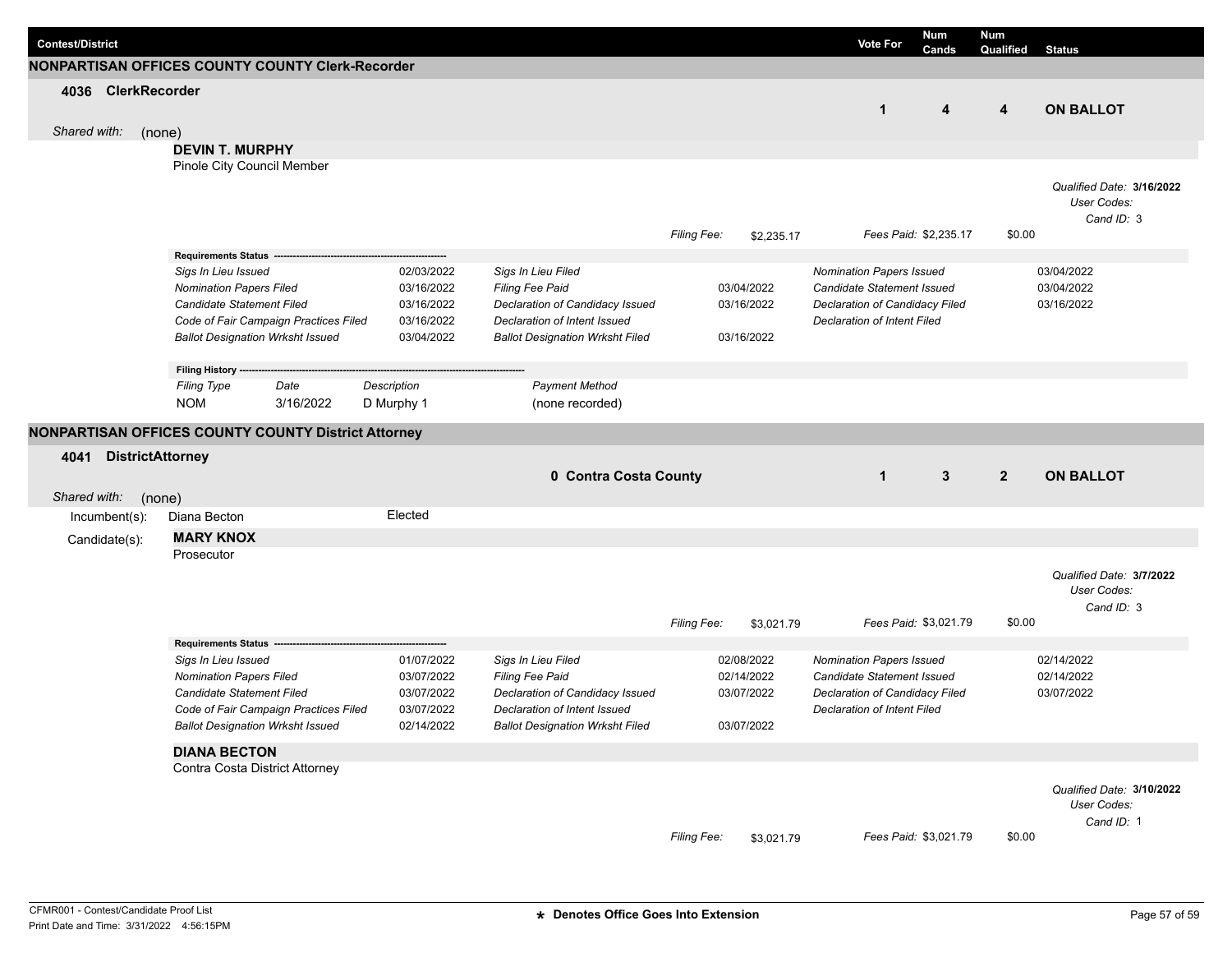| <b>Contest/District</b>         |                                                                                                                                                                        |                                                                    |                                                                                                                                                           |             |                                        | <b>Vote For</b>                                                                                                                              | <b>Num</b><br>Cands   | <b>Num</b><br>Qualified | <b>Status</b>                                          |
|---------------------------------|------------------------------------------------------------------------------------------------------------------------------------------------------------------------|--------------------------------------------------------------------|-----------------------------------------------------------------------------------------------------------------------------------------------------------|-------------|----------------------------------------|----------------------------------------------------------------------------------------------------------------------------------------------|-----------------------|-------------------------|--------------------------------------------------------|
|                                 | <b>NONPARTISAN OFFICES COUNTY COUNTY District Attorney</b>                                                                                                             |                                                                    |                                                                                                                                                           |             |                                        |                                                                                                                                              |                       |                         |                                                        |
| 4041<br><b>DistrictAttorney</b> |                                                                                                                                                                        |                                                                    |                                                                                                                                                           |             |                                        | $\mathbf{1}$                                                                                                                                 | 3                     | $\overline{2}$          | <b>ON BALLOT</b>                                       |
| Shared with:                    | (none)<br><b>Requirements Status</b>                                                                                                                                   |                                                                    |                                                                                                                                                           |             |                                        |                                                                                                                                              |                       |                         |                                                        |
|                                 | Sigs In Lieu Issued<br><b>Nomination Papers Filed</b><br>Candidate Statement Filed<br>Code of Fair Campaign Practices Filed<br><b>Ballot Designation Wrksht Issued</b> | 01/03/2022<br>03/09/2022<br>03/09/2022<br>03/09/2022<br>02/14/2022 | Sigs In Lieu Filed<br>Filing Fee Paid<br>Declaration of Candidacy Issued<br>Declaration of Intent Issued<br><b>Ballot Designation Wrksht Filed</b>        |             | 02/14/2022<br>03/09/2022<br>03/09/2022 | <b>Nomination Papers Issued</b><br>Candidate Statement Issued<br>Declaration of Candidacy Filed<br><b>Declaration of Intent Filed</b>        |                       |                         | 02/14/2022<br>02/14/2022<br>03/09/2022                 |
|                                 | Filing History ---<br><b>Filing Type</b><br>Date<br><b>NOM</b><br>3/9/2022                                                                                             | Description<br>D Becton 1                                          | <b>Payment Method</b><br>(none recorded)                                                                                                                  |             |                                        |                                                                                                                                              |                       |                         |                                                        |
|                                 | NONPARTISAN OFFICES COUNTY COUNTY Sheriff-Coroner                                                                                                                      |                                                                    |                                                                                                                                                           |             |                                        |                                                                                                                                              |                       |                         |                                                        |
| SheriffCoroner<br>4046          |                                                                                                                                                                        |                                                                    | 0 Contra Costa County                                                                                                                                     |             |                                        | $\mathbf 1$                                                                                                                                  | $\overline{2}$        | $\overline{2}$          | <b>ON BALLOT</b>                                       |
| Shared with:                    | (none)                                                                                                                                                                 |                                                                    |                                                                                                                                                           |             |                                        |                                                                                                                                              |                       |                         |                                                        |
| Incumbent(s):                   | David Ord Livingston<br><b>DAVID LIVINGSTON</b>                                                                                                                        | Elected                                                            |                                                                                                                                                           |             |                                        |                                                                                                                                              |                       |                         |                                                        |
| Candidate(s):                   | Sheriff - Coroner, Contra Costa County                                                                                                                                 |                                                                    |                                                                                                                                                           | Filing Fee: | \$2,967.64                             |                                                                                                                                              | Fees Paid: \$2,967.64 | \$0.00                  | Qualified Date: 3/1/2022<br>User Codes:<br>Cand ID: 2  |
|                                 | Requirements Status -                                                                                                                                                  |                                                                    |                                                                                                                                                           |             |                                        |                                                                                                                                              |                       |                         |                                                        |
|                                 | Sigs In Lieu Issued<br><b>Nomination Papers Filed</b><br>Candidate Statement Filed<br>Code of Fair Campaign Practices Filed<br><b>Ballot Designation Wrksht Issued</b> | 03/01/2022<br>03/01/2022<br>03/01/2022<br>02/15/2022               | Sigs In Lieu Filed<br>Filing Fee Paid<br>Declaration of Candidacy Issued<br>Declaration of Intent Issued<br><b>Ballot Designation Wrksht Filed</b>        |             | 02/15/2022<br>03/01/2022<br>03/01/2022 | <b>Nomination Papers Issued</b><br><b>Candidate Statement Issued</b><br>Declaration of Candidacy Filed<br><b>Declaration of Intent Filed</b> |                       |                         | 02/15/2022<br>02/15/2022<br>03/01/2022                 |
|                                 | <b>BENJAMIN THERRIAULT</b><br>Police Officer                                                                                                                           |                                                                    |                                                                                                                                                           |             |                                        |                                                                                                                                              |                       |                         |                                                        |
|                                 |                                                                                                                                                                        |                                                                    |                                                                                                                                                           | Filing Fee: | \$2,967.64                             |                                                                                                                                              | Fees Paid: \$2,967.64 | \$0.00                  | Qualified Date: 3/11/2022<br>User Codes:<br>Cand ID: 1 |
|                                 | Requirements Status --                                                                                                                                                 |                                                                    |                                                                                                                                                           |             |                                        |                                                                                                                                              |                       |                         |                                                        |
|                                 | Sigs In Lieu Issued<br><b>Nomination Papers Filed</b><br>Candidate Statement Filed<br>Code of Fair Campaign Practices Filed<br><b>Ballot Designation Wrksht Issued</b> | 01/07/2022<br>03/10/2022<br>03/10/2022<br>03/10/2022<br>03/03/2022 | Sigs In Lieu Filed<br><b>Filing Fee Paid</b><br>Declaration of Candidacy Issued<br>Declaration of Intent Issued<br><b>Ballot Designation Wrksht Filed</b> |             | 03/03/2022<br>03/10/2022<br>03/10/2022 | <b>Nomination Papers Issued</b><br>Candidate Statement Issued<br>Declaration of Candidacy Filed<br>Declaration of Intent Filed               |                       |                         | 03/03/2022<br>03/03/2022<br>03/10/2022                 |